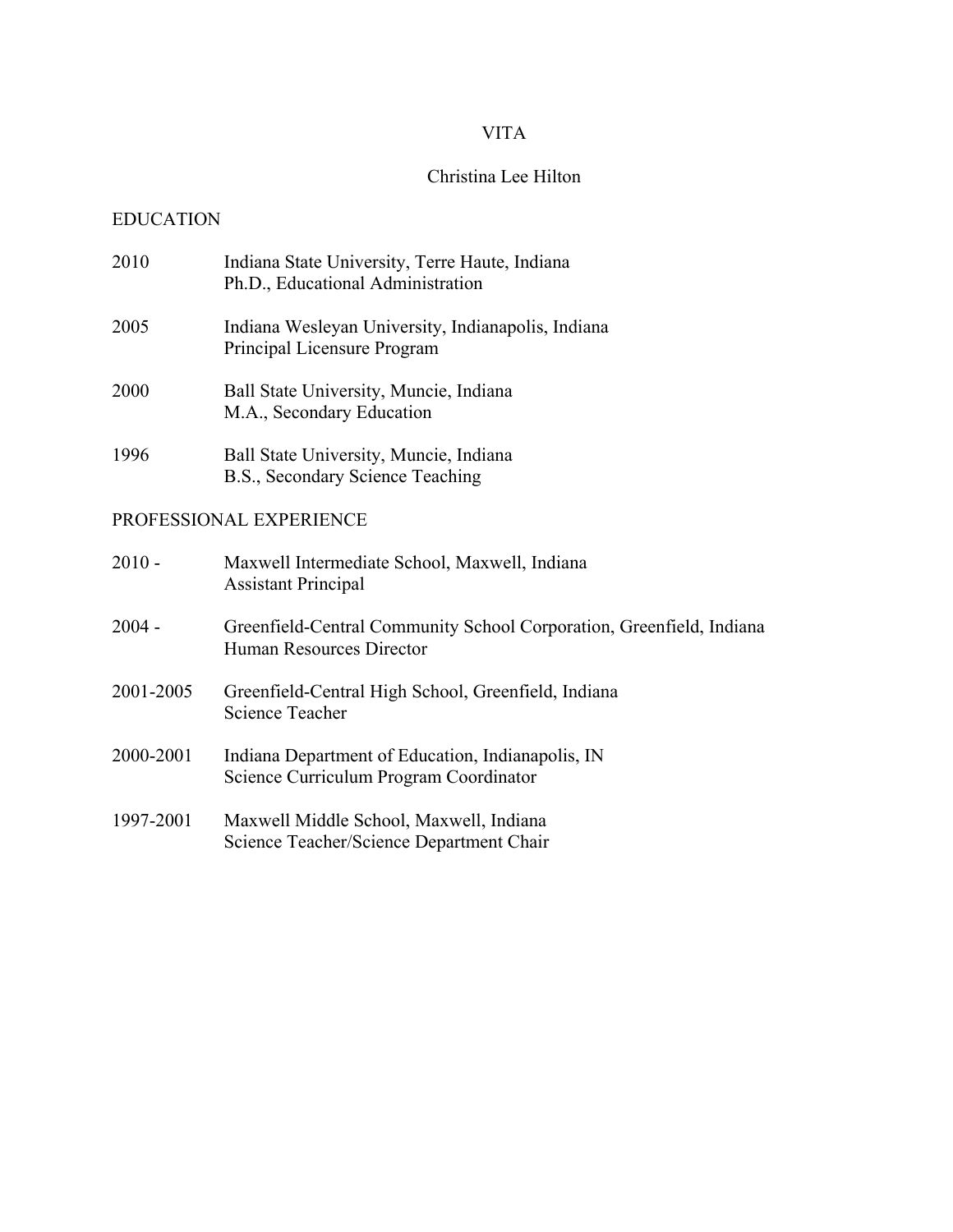### THE STATE OF INDUCTION AND MENTORING

#### IN INDIANA K-12 PUBLIC SCHOOLS

A Dissertation

 $\mathcal{L}_\text{max}$ 

Presented to

The College of Graduate and Professional Studies

Department of Educational Leadership, Administration, and Foundations

Indiana State University

Terre Haute, Indiana

In Partial Fulfillment

 $\mathcal{L}_\text{max}$  , where  $\mathcal{L}_\text{max}$  , we have the set of  $\mathcal{L}_\text{max}$ 

of the Requirements for the Degree

Doctor of Philosophy

by

 $\mathcal{L}_\text{max}$  , where  $\mathcal{L}_\text{max}$  , we have the set of  $\mathcal{L}_\text{max}$ 

Christina Lee Hilton

December 2010

© Christina Lee Hilton 2010

Keywords: Induction, Mentor, Mentoring, Novice Teacher, Attrition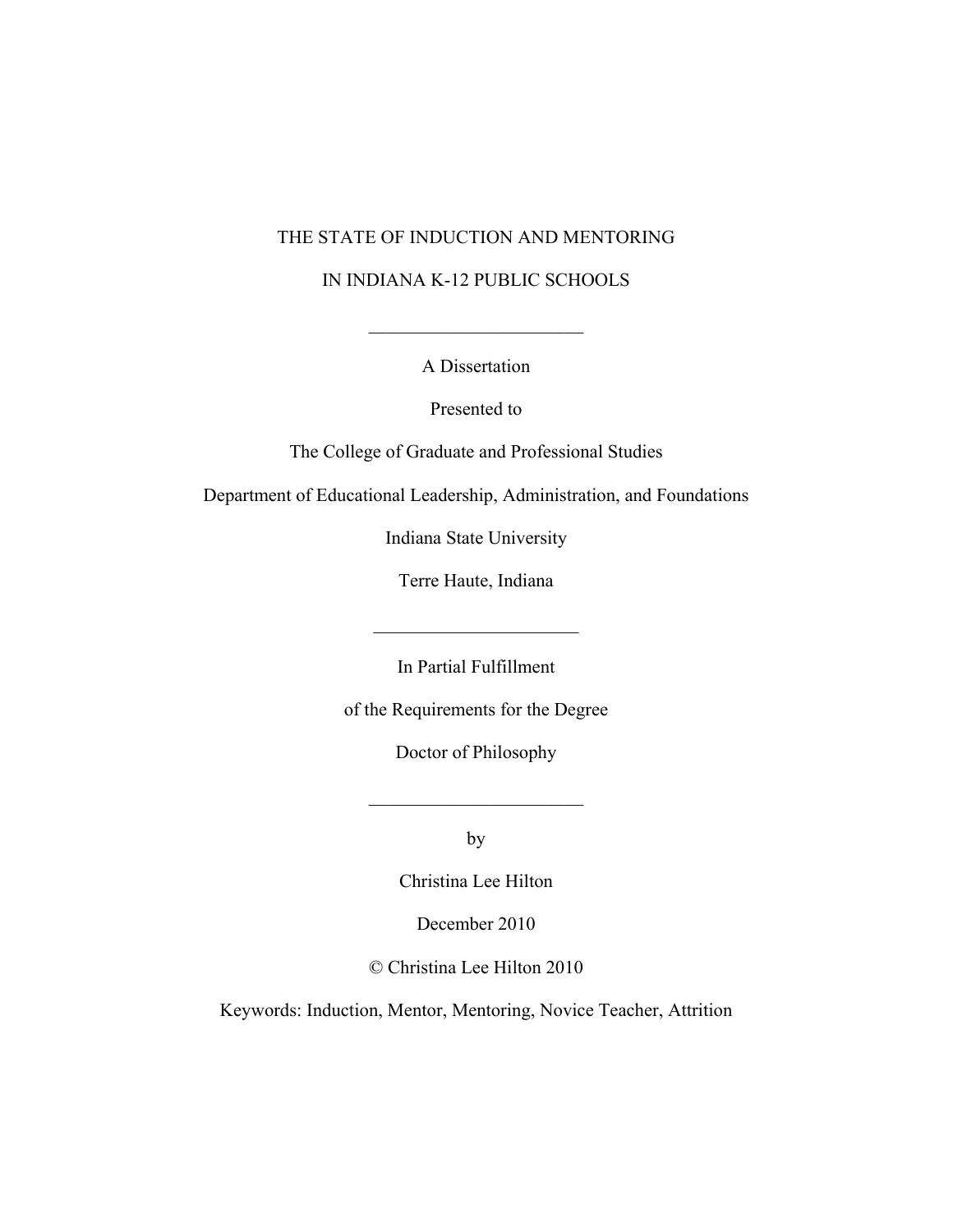## **COMMITTEE MEMBERS**

Committee Chair: Terry McDaniel, Ph.D.

Assistant Professor, Educational Leadership, Administration, and Foundations

Indiana State University, Terre Haute, Indiana

Committee Member: Will Barratt, Ph.D.

Associate Professor, Educational Leadership, Administration, and Foundations

Indiana State University, Terre Haute, Indiana

Committee Member: Kay Harmless, Ed.D

Director, Center for Collaboration and Innovation in Teacher Education

Indiana State University, Terre Haute, Indiana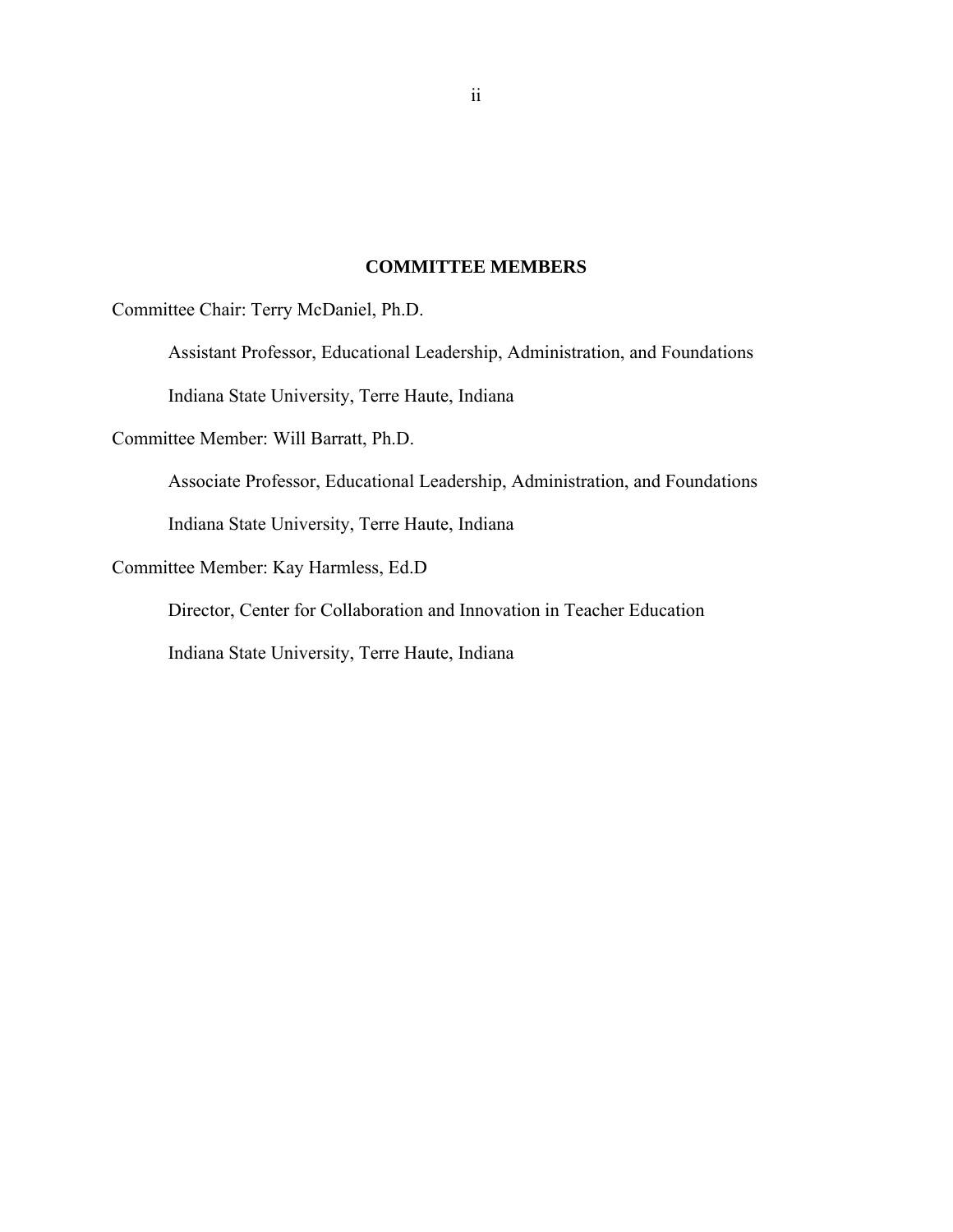### **ABSTRACT**

The purpose of this study was to examine how school corporation officials in Indiana's K-12 public schools support first and second year teachers through induction and mentoring practices. An analysis was made to determine the adequacy of novice teacher support based on state and national recommendations for effective induction and mentoring practices. The collected data was analyzed to determine if the level of support that Indiana school corporation officials provide novice teachers differed due to student enrollment and/or school location (i.e. rural or urban/suburban) across the 2009/10 school year to the 2010/11 school year.

A self-administered survey, *Indiana School Corporation Induction and Mentoring Survey*, was designed specifically for this study, and included statements based on state and federal recommendations for supporting novice teachers as well as the National Center for Educational Statistics' Schools and Staffing Survey and the Teacher Follow-up Survey. The survey was sent to all 293 Indiana K-12 Public School Superintendents. The sample consisted of 112 completed surveys, which equated to an overall response rate of 38.2%. The data was analyzed based upon two enrollment categories, 2,000 or fewer students and 2,001+ students. Fifty-five respondents indicated enrollments of 2,000 or fewer (49%), while 57 indicated enrollments of 2,001+ (51%). The data was also analyzed by location, rural and suburban/urban with 69 respondents (62%) indicating a rural location and 43 respondents (48%) indicating a suburban/urban location. Data analysis revealed no significant differences between novice teacher support through mentoring and induction by enrollment or location. There was,

iii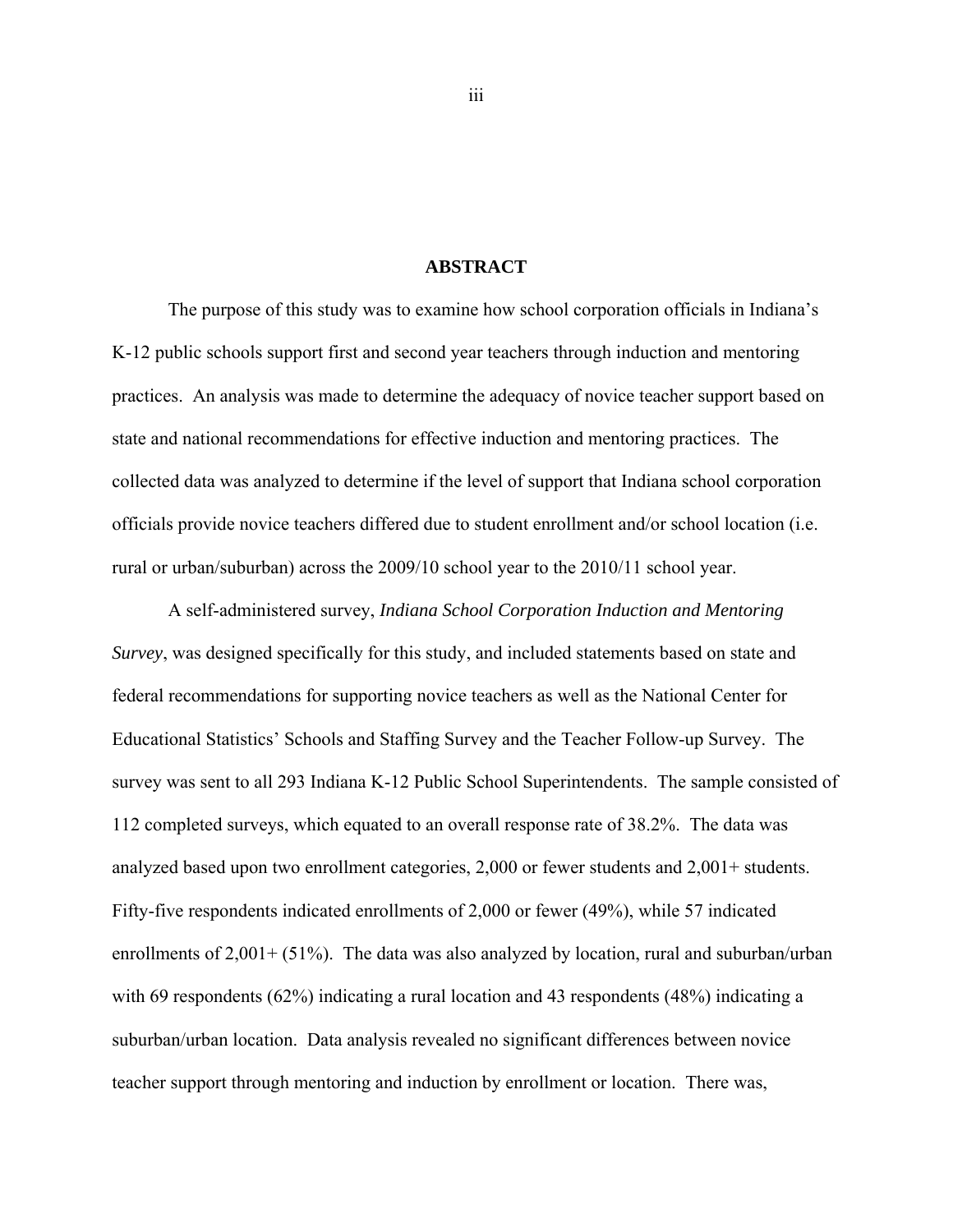however, a significant difference in the amount of support provided to novice teachers from the 2009/10 school year (more support) to the 2010/11 school year (less support).

Additionally, superintendents were asked to report the average number of new teachers hired in the past five years and the number of new teachers they expected to hire for the 2010/11 school year. Superintendents were also asked if the IDOE's revocation of the mentor component of IMAP and/or the recent budget shortfall impacted the assignment of mentors to novice teachers.

School corporation officials reported a reduction in the number of new teachers hired in the previous five years (mean, 14.90) as compared to the number of new teachers expected to be hired for the 2010/11 school year (mean, 6.88). The majority of the respondents ( $n = 71, 63.4\%$ ) indicated that they had not or did not plan to change their assignment of mentors to novice teachers due to the IDOE's revocation of the mentor requirement. The majority of the respondents ( $n = 64, 57.1\%$ ) indicated that they had not or did not plan to change their assignment of mentors to novice teachers due to the recent budget shortfall.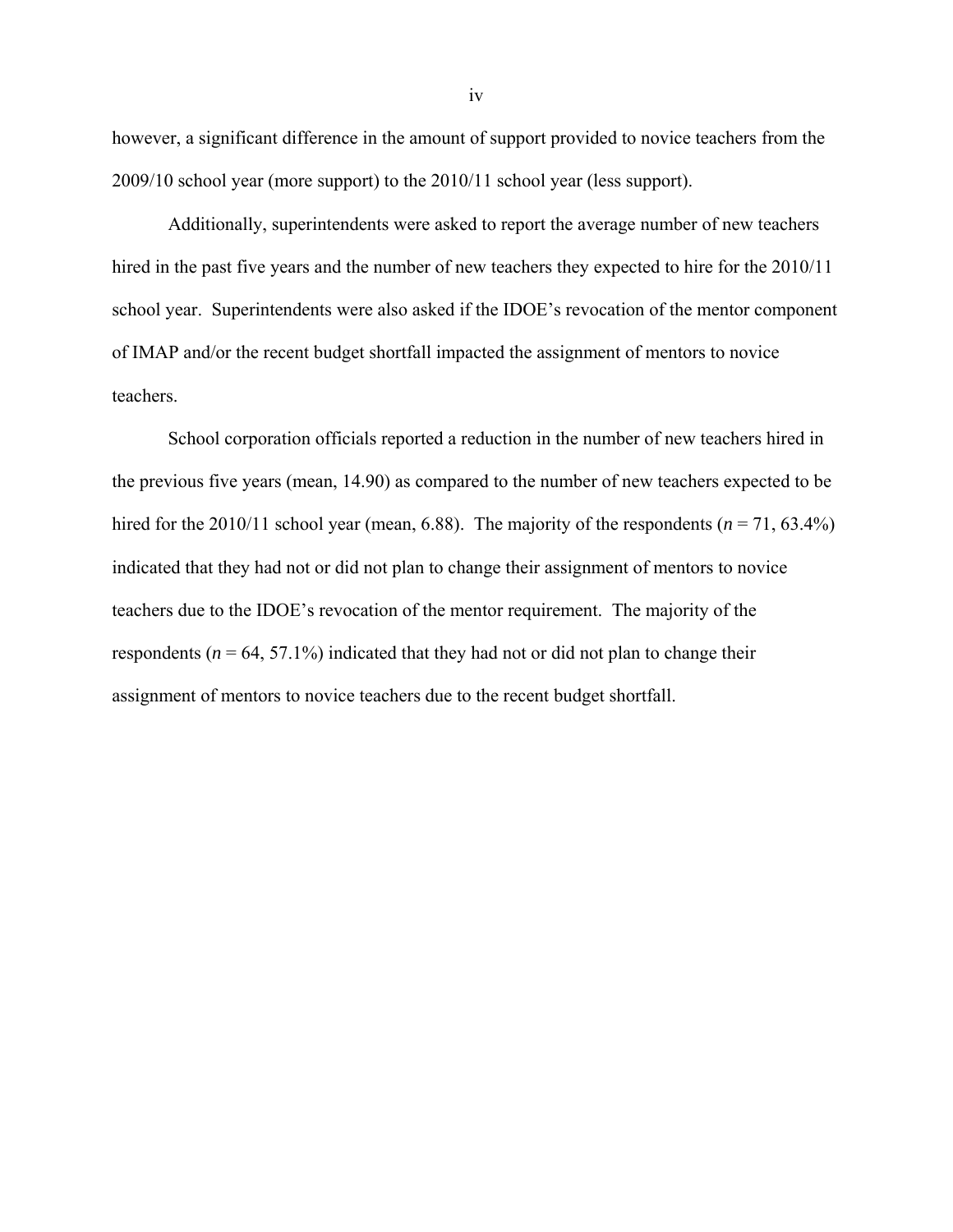#### **ACKNOWLEDGMENTS**

I would like to thank my professors Dr. Robert Boyd, Dr. Terry McDaniel, Dr. Steve Gruenert, Dr. Kand McQueen, and Dr. Eric Hampton at Indiana State University for the wonderful experiences provided to me as a member of the Educational Leadership, Administration, and Foundations Department's Wednesday Residency Cohort 20. Special thanks go to Dr. Will Barratt and Dr. Kay Harmless and above all Dr. Terry McDaniel for guiding me through the completion of this dissertation.

I had not even considered striving for a Ph.D. until Dr. Linda Gellert recommended it to me. Dr. Gellert, thank you for seeing in me the qualities necessary to achieve such an accomplishment and for making it possible. You have sacrificed to provide me with the time to attend classes and then to obtain building level administrative experience. I will forever be indebted to you. I hope to repay you through my service to public education as you have served and continue to serve.

As far back as I can remember my parents, Larry and Susie Goodman, have instilled in me the importance of an education. The question was never if I would go to college, instead it was where. I am certain that neither of you pictured me going all the way to a Ph.D. when you were trying to get me to understand the importance of Geometry or some other high school subject that did not pique my interest. You both have supported me unselfishly in everything I chose to do, even when it meant long hours for you at work to earn additional money or long hours on a hard gym bleacher, so that I could have a wide variety of experiences and

v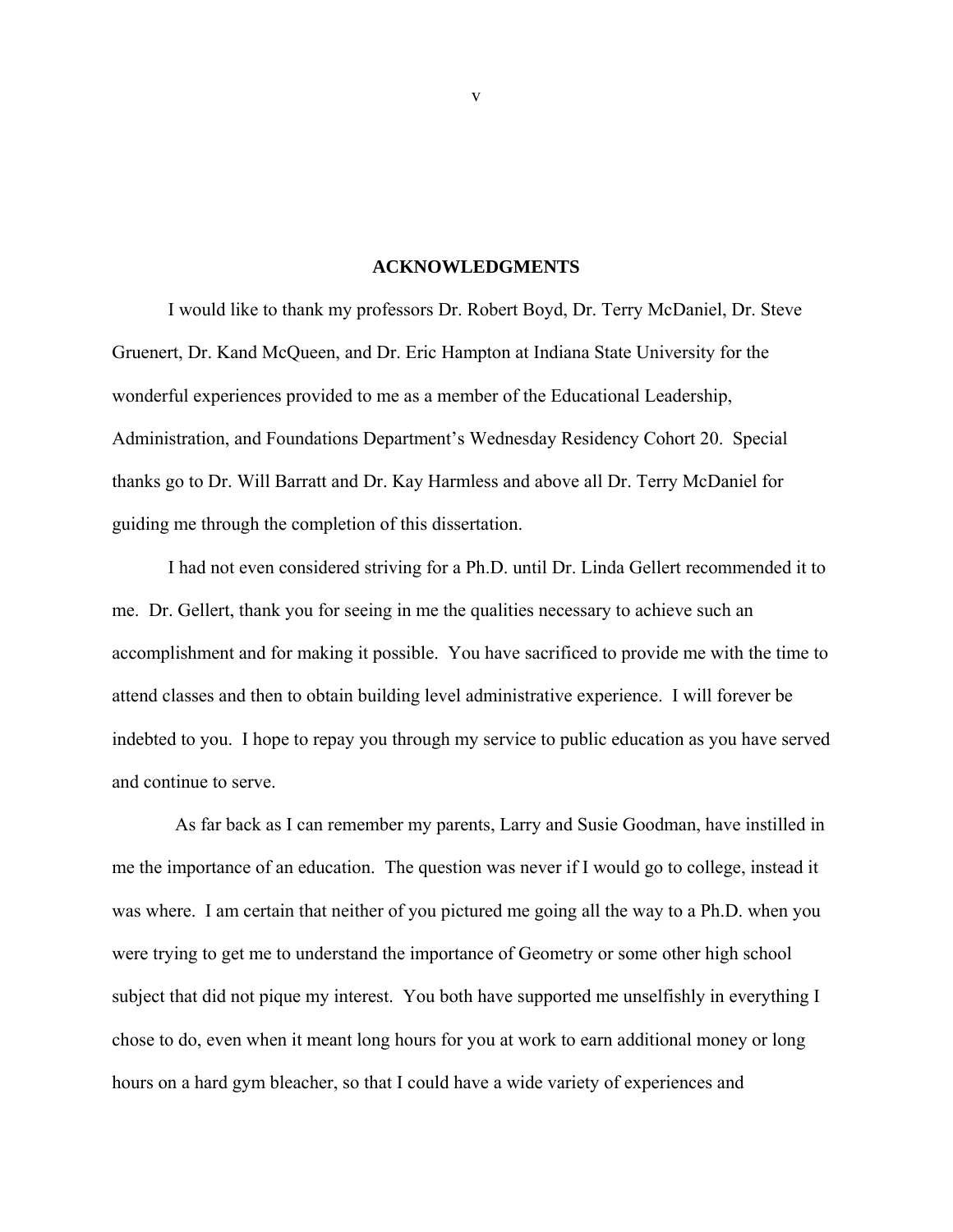opportunities. You have continued this through the many weekends of babysitting, which allowed me to complete my classes and this dissertation. I would not have attempted this program if I believed my daughters, Elaine and Emma would have suffered. Instead, they received an abundance of time with Granny and Grandpa. Their wonderful memories will carry through adulthood as mine have with my Granny, Grandpa, Mamaw and Papaw. I love you.

Elaine and Emma, I hope you understand that the two of you are the reason I persevered and completed this program. Girls, if I can accomplish this, you, too, can accomplish anything. I live for your smiles, hugs and kisses. I promise to support you in reaching whatever goals you set for yourselves. I love you.

To my husband, Michael, you have been amazingly supportive and understanding throughout this entire process. I am very fortunate to have you as my partner. I love you.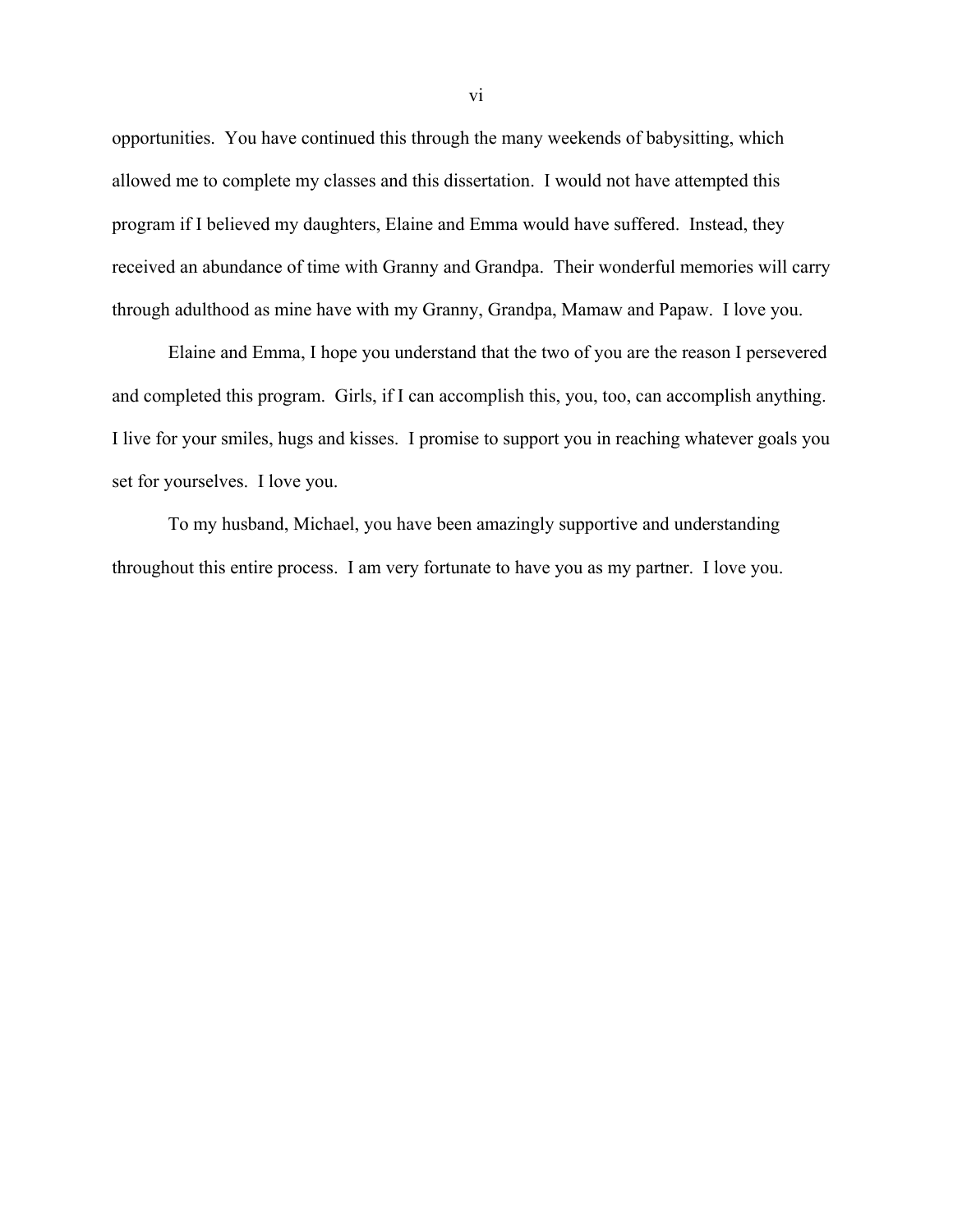# **TABLE OF CONTENTS**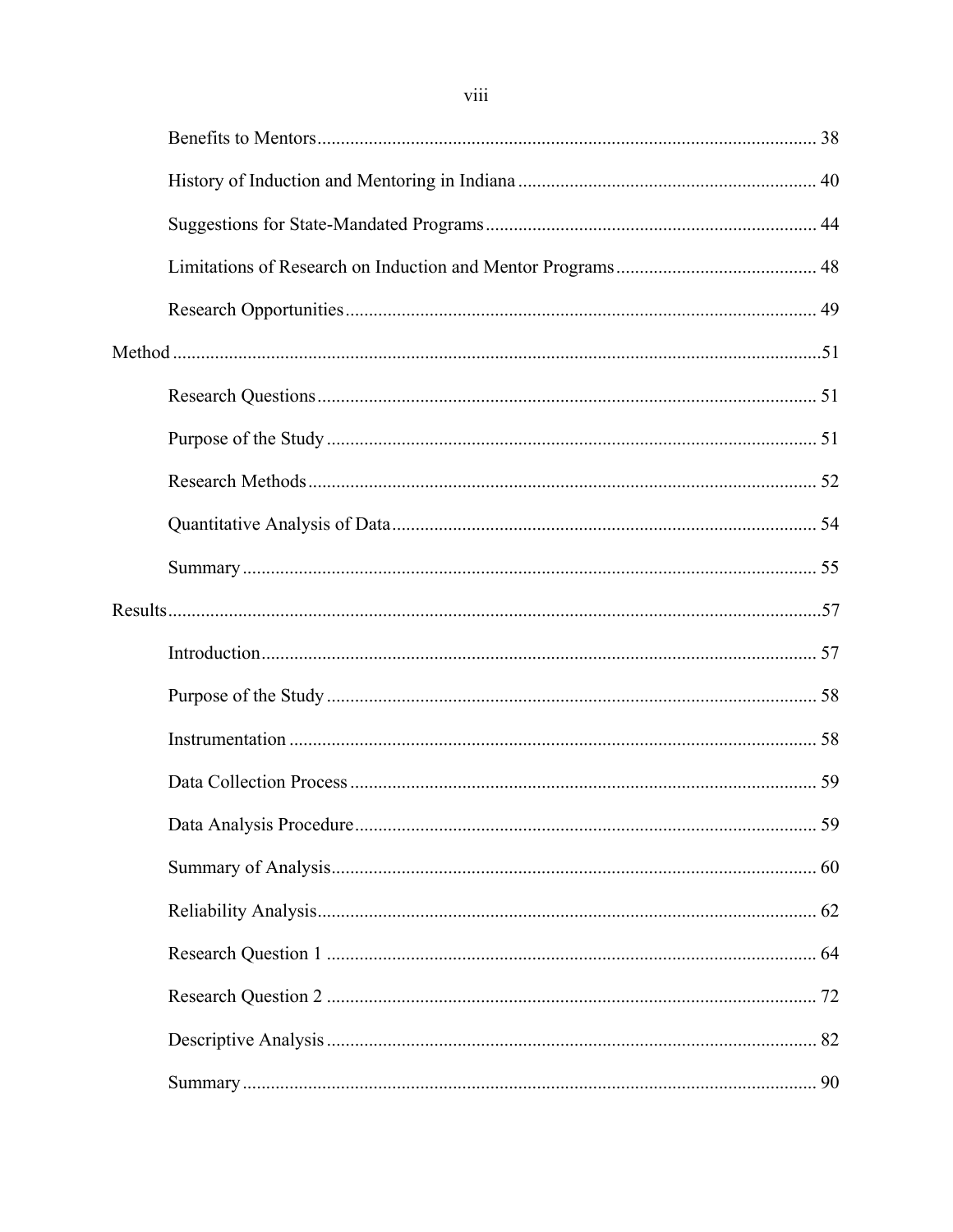| APPENDIX A: INDIANA SCHOOL CORPORATION INDUCTION AND |  |
|------------------------------------------------------|--|
|                                                      |  |
|                                                      |  |

 $ix$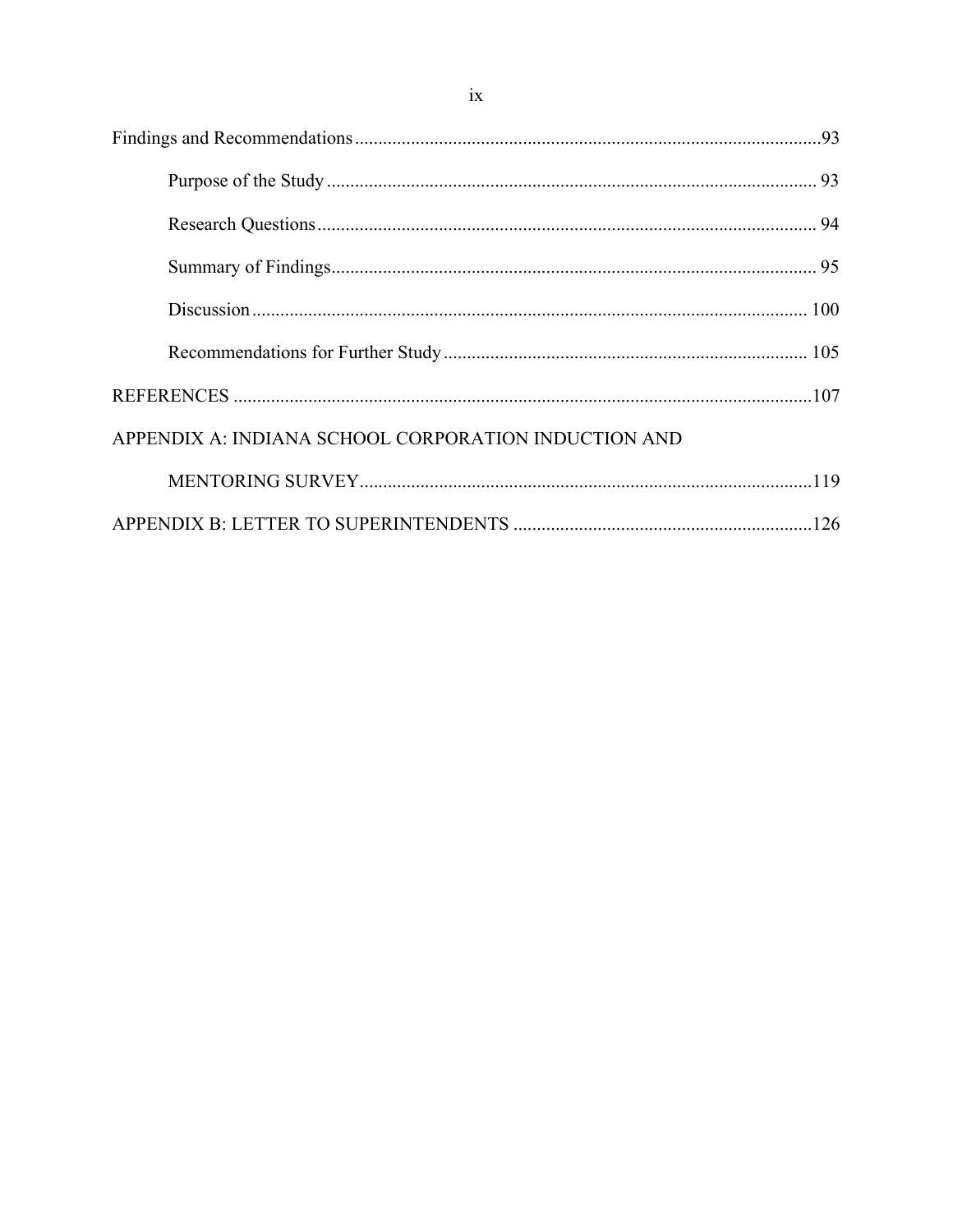# **LIST OF TABLES**

| Table 2 Results Indicating Two Research Questions Reached Statistical Significant       |  |
|-----------------------------------------------------------------------------------------|--|
|                                                                                         |  |
| Table 3 Novice Teacher Support Through Induction and Mentoring Practices Reliability    |  |
|                                                                                         |  |
| Table 4 Descriptive Statistics for the Two Dependent Variables by Enrollment Year65     |  |
| Table 5 Inferential Statistics for Each of the Three Tests (Flatness, Levels, and       |  |
|                                                                                         |  |
| Table 6 Descriptive Statistics for the Two Dependent Variables by School Location 74    |  |
| Table 7 Inferential Statistics for Each of the Three Tests (Flatness, Levels, and       |  |
|                                                                                         |  |
| Table 8 Responses for On Average, How Many New Teachers Have You Hired in the           |  |
|                                                                                         |  |
| Table 9 Reported Number of New Teachers Expected to Hire for the 2010/11School Year86   |  |
| Table 10 Response to Changes in Assignment of Mentors Due to Change in IMAP             |  |
|                                                                                         |  |
| Table 11 Response to Changes in Assignment of Mentors as a Cost Containment Strategy 90 |  |

x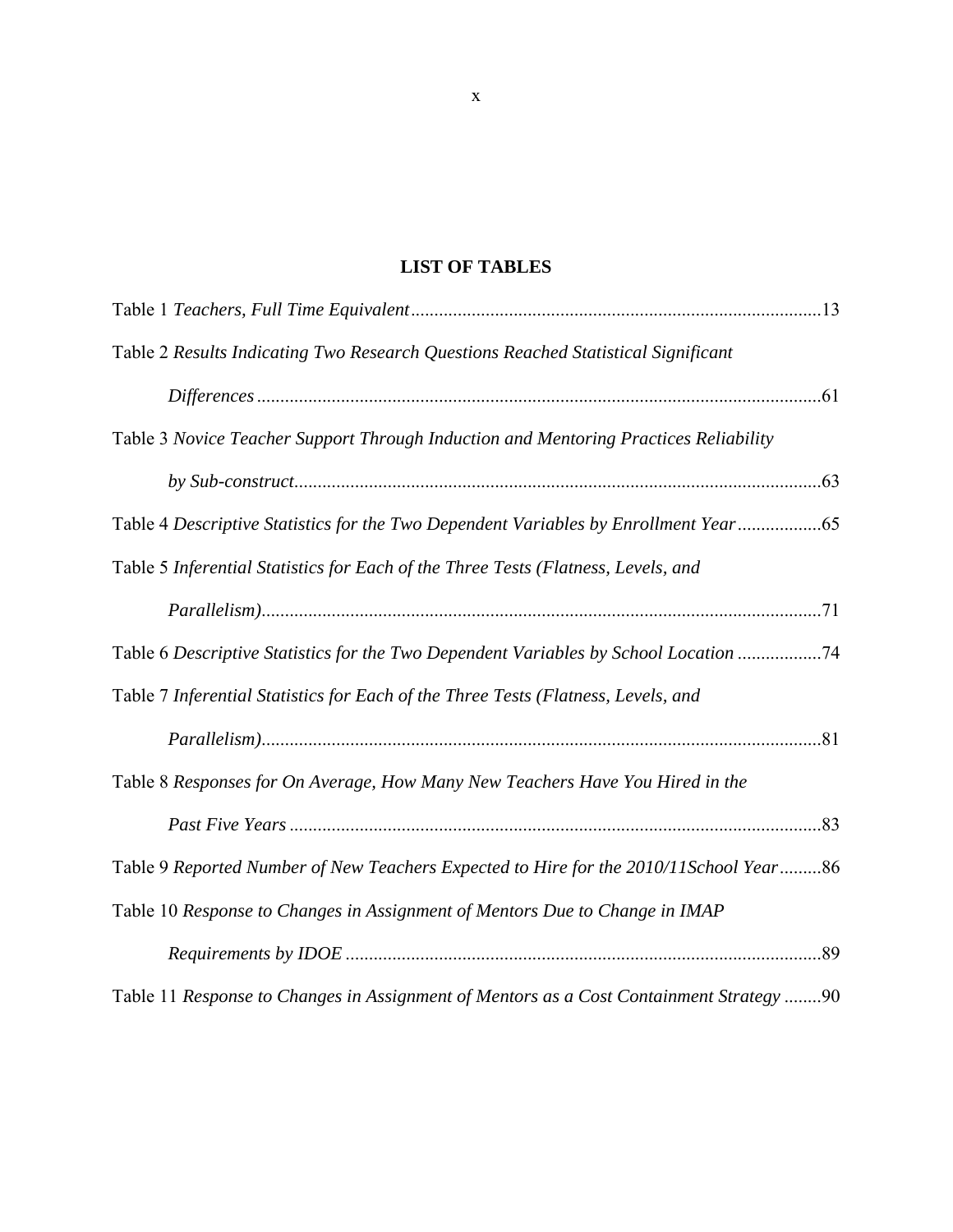# **LIST OF FIGURES**

| Figure 5. Estimated marginal means of school years (2009/10, 2010/11) by school            |  |
|--------------------------------------------------------------------------------------------|--|
|                                                                                            |  |
|                                                                                            |  |
|                                                                                            |  |
|                                                                                            |  |
|                                                                                            |  |
| Figure 10. Estimated marginal means of school years (2009/10, 2010/11) by school           |  |
|                                                                                            |  |
|                                                                                            |  |
| Figure 12. Reported number of new teachers expected to hire for the 2010/11 school year 86 |  |
|                                                                                            |  |
|                                                                                            |  |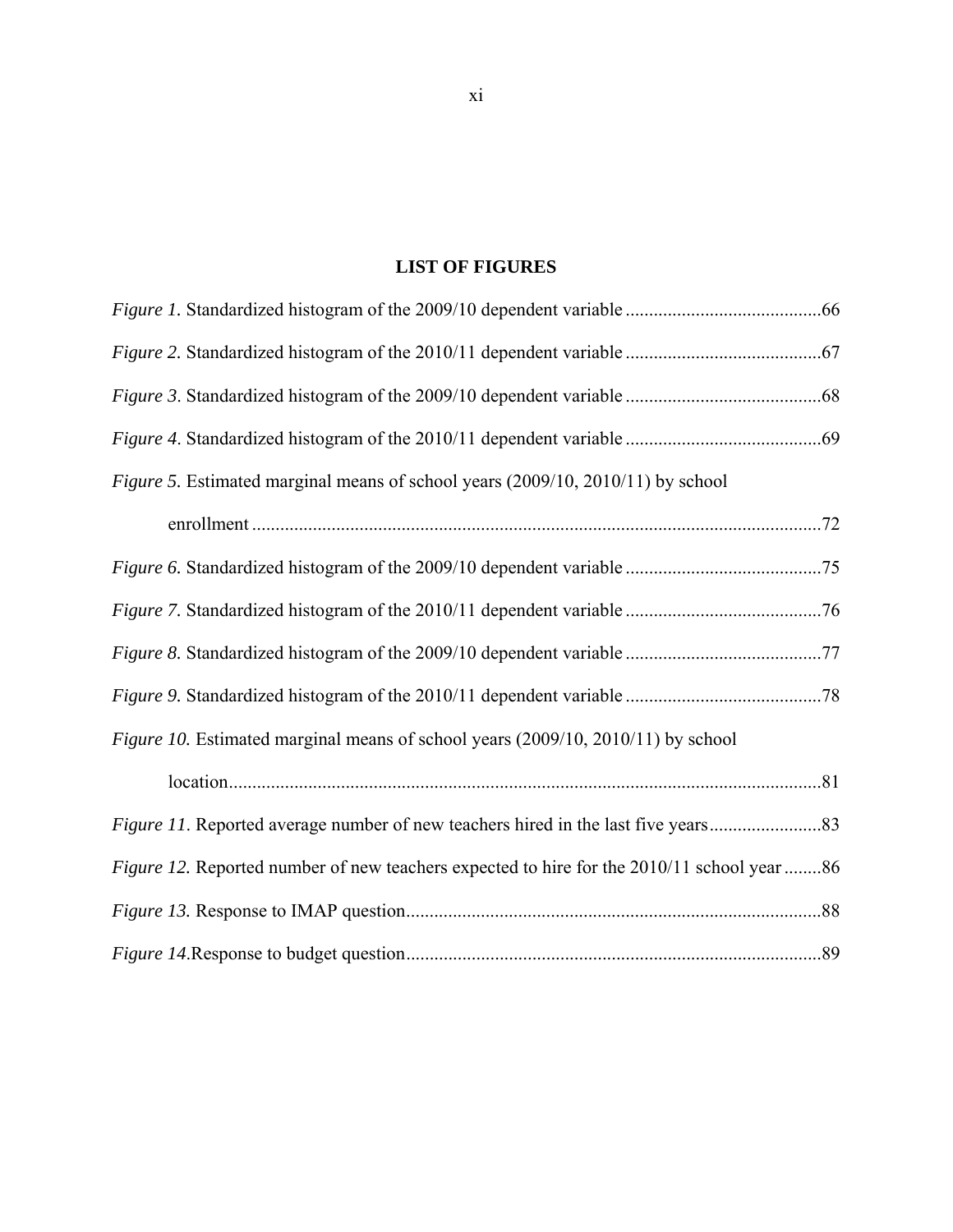## CHAPTER 1

#### **Introduction**

#### **Statement of Problem**

Teacher attrition comes at a high price to school districts. When teachers leave they take with them the training that has been provided over their tenure as well as the knowledge they have gained while practicing the art of teaching. According to Berliner (1994) it takes teachers at least five years to reach the proficient level. Theobald and Michael (2001) completed a study of teachers leaving school districts in the Midwest, including Indiana, within their first five years in the profession. Of the 11,787 surveyed, over 50% of the teachers reported leaving their initial district within five years. Additionally, of that 50%, 25% left the teaching profession altogether (Theobald & Michael, 2001).

The National Commission on Teaching and America's Future (NCTAF) provided a calculator to determine the financial cost to school districts based upon teacher turnover. According to the NCTAF the estimated cost to one Indiana school corporation that had to replace 23 teachers to begin the 2008/09 school year was \$374,750. This financial cost estimate did not include any federal or state costs nor did it include the expected loss of achievement of students. The Alliance for Excellent Education reported (2004) that "the most critical cost associated with attrition is poorer teacher quality that negatively impacts student achievement" (p. 8).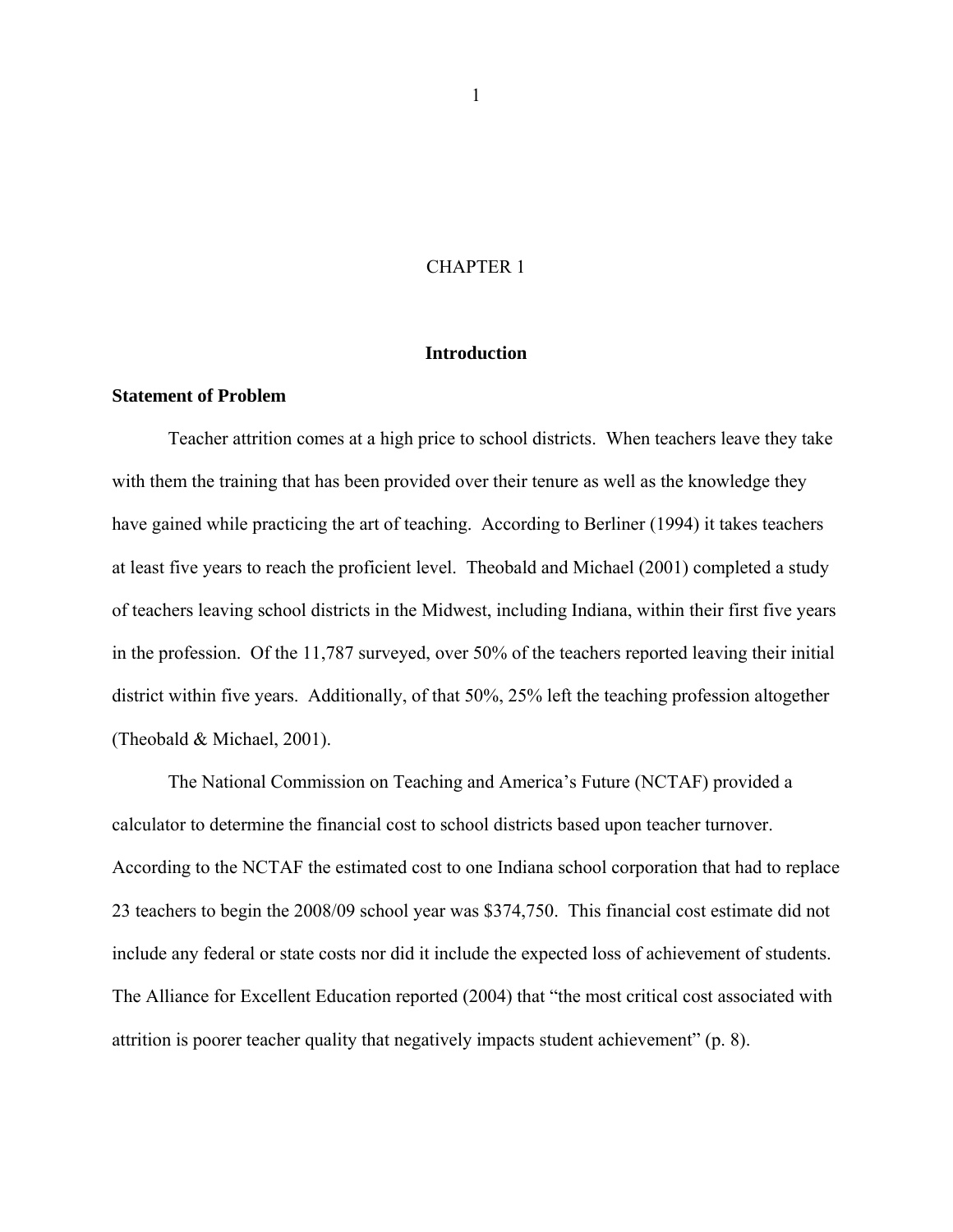Researchers have studied teacher attrition and practices that school officials have implemented in an attempt to retain teachers. Kapadia, Coca, and Easton (2007) completed a study of the influences of induction in the Chicago Public Schools. They concluded that new teachers who receive high levels of mentoring and support are more likely to report a good teaching experience and are more likely to remain in the same school.

Ingersoll and Smith (2003) examined the School and Staffing Survey (SASS) and the Teacher Follow-up Survey (TFS) conducted by the National Center for Educational Statistics (NCES). They reported that having a mentor does make a difference on new teacher attrition. Ingersoll and Smith reported the data indicating that only 11.8% of teachers who participated in a mentoring program left teaching after the first year as compared to 18.6% of new teachers that did not have a mentor.

Ingersoll and Kralik (2004) completed a meta-analysis of 10 studies regarding the impact of teacher induction and mentoring programs on teacher retention. They reported that the impact of induction and mentoring was significantly different between the 10 studies. However, Ingersoll and Kralik reported that "collectively the studies do provide empirical support for the claim that assistance for new teachers and, in particular, mentoring programs have a positive impact on teachers and their retention" (p. 2).

In 2006, the Indiana State Legislature cut funding for mentors for new teachers, yet the mentor requirement remained. In 2009, the Professional Standards governing board revised the Indiana Mentoring and Assessment Program (IMAP). Through this revision, the requirement that schools provide mentors for new teachers in their first two years of teaching was lifted and the portfolio assessment was replaced by an assessment tool to be completed by the building principal, which is based on the 10 Interstate New Teacher Assessment and Support Consortium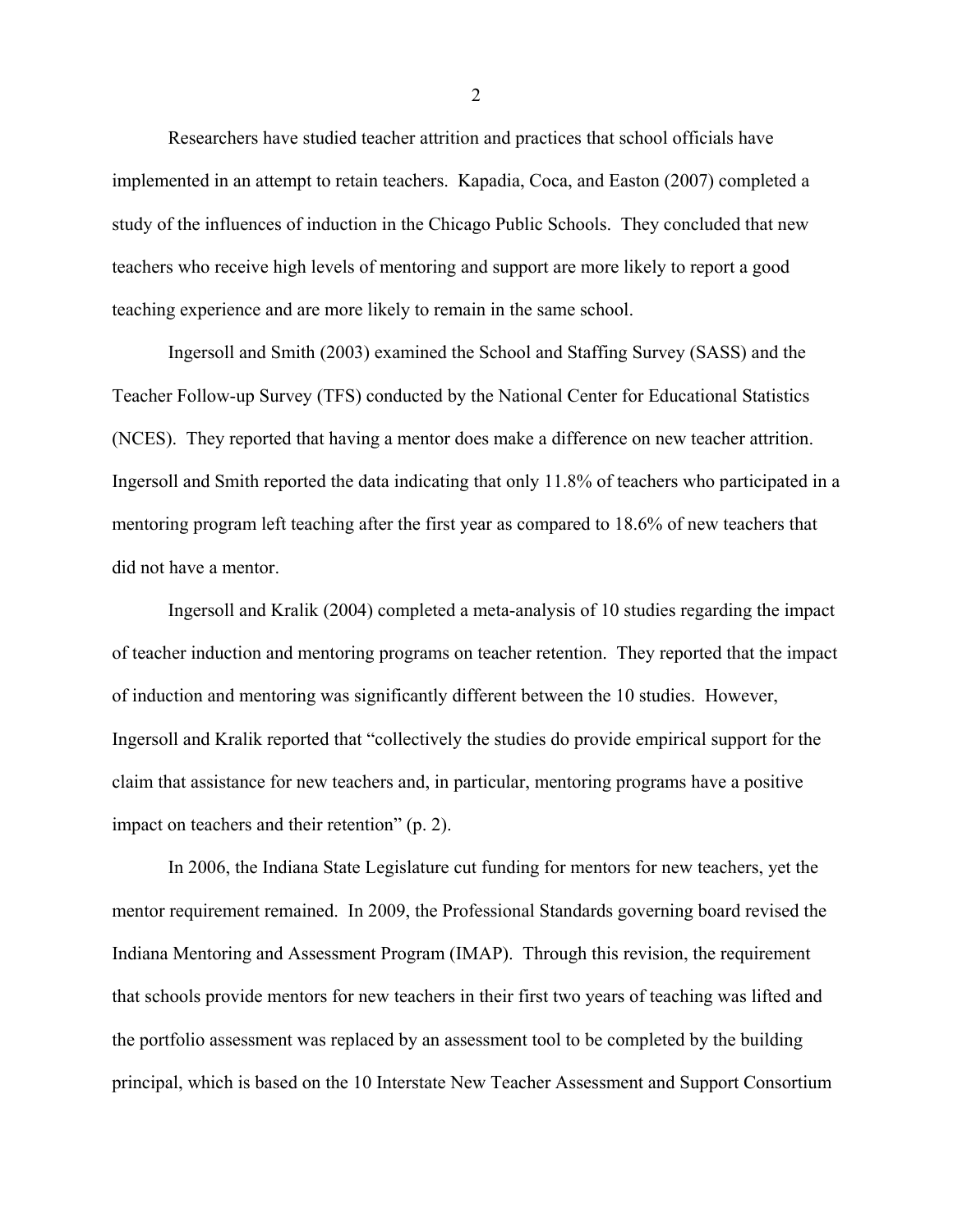(INTASC) principles. If school leaders chose to provide mentors for new teachers, the Indiana Department of Education (IDOE) recommended that the teacher mentor have at least five years of teaching experience.

#### **Purpose of the Study**

The purpose of this study was to examine how school corporation officials in Indiana's K-12 public schools support first and second year teachers through induction and mentoring practices. An analysis was made to determine the adequacy of novice teacher support based on state and national recommendations for effective induction and mentoring practices. The collected data was analyzed to determine if the level of support that Indiana school corporation officials provide novice teachers differed due to student enrollment and/or school location (i.e. rural or urban/suburban) across the 2009/10 school year to the 2010/11 school year.

Additionally, superintendents were asked to report the average number of new teachers hired in the past five years and the number of new teachers they expected to hire for the 2010/11 school year. Superintendents were also asked if the IDOE's revocation of the mentor component of IMAP and/or the recent budget shortfall impacted the assignment of mentors to novice teachers.

#### **Research Questions**

- 1. What affect did student enrollment have on pre 2009/10 school year mentoring and induction practices and 2010/11 school year predicted mentoring and induction practices provided to novice teachers?
- 2. What affect did a school corporation's location (i.e., rural, urban/suburban) have on pre 2009/10 school year mentoring and induction practices and 2010/11 school year predicted mentoring and induction practices provided to novice teachers?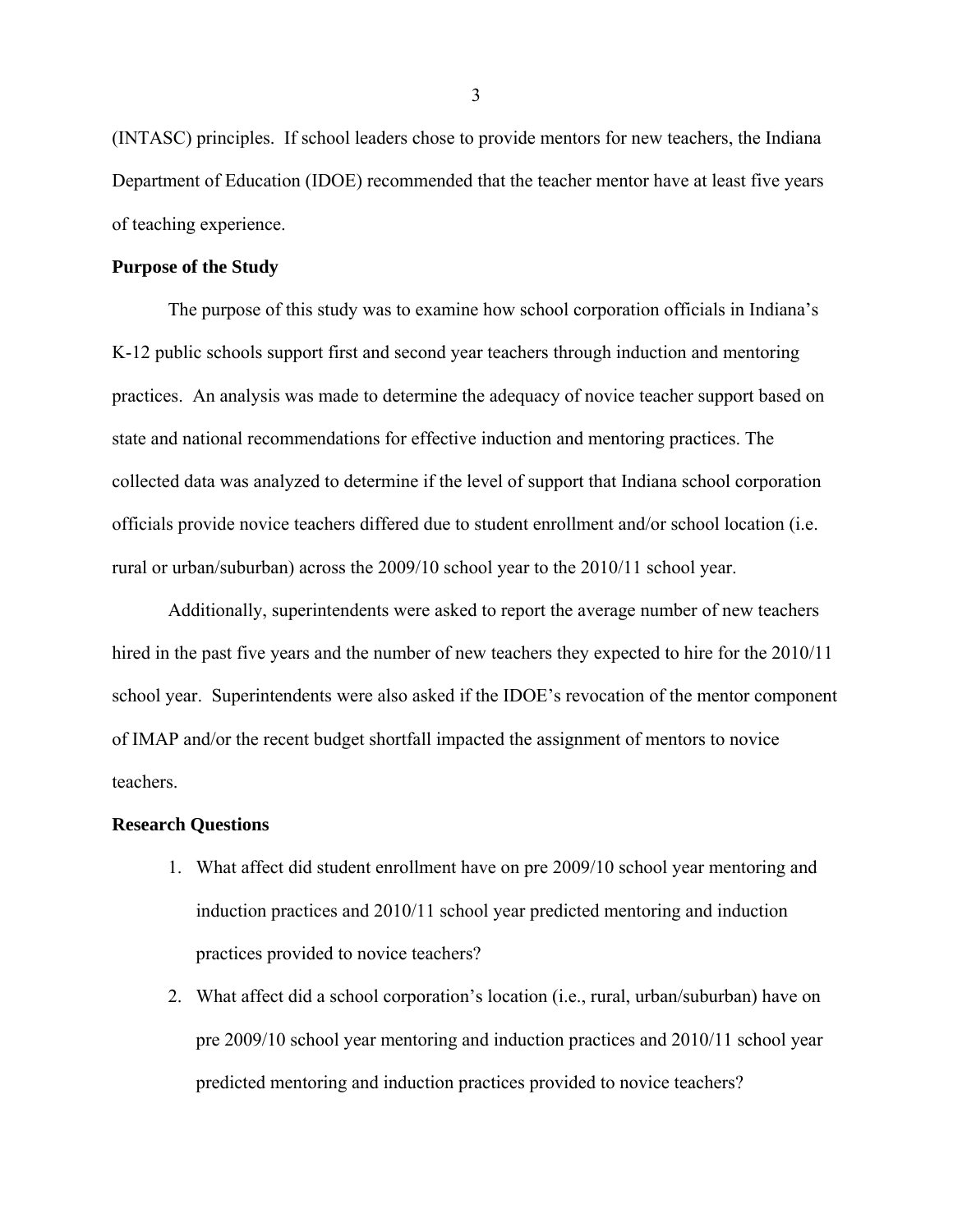- 3. Did the number of new teachers hired to work in Indiana Public Schools change from the reported past five years average to the anticipated number hired for the 2010/11 school year?
- 4. Did school corporation officials reduce or discontinue assigning mentors to novice teachers due to the fact that mentors are no longer a requirement of IMAP?
- 5. Did school corporation officials reduce or discontinue assigning mentors to novice teachers as a cost containment strategy?

### **Definition of Terms**

Induction*.* For the purpose of this study, induction is the support, guidance and orientation programs for beginning elementary and secondary teachers during the transition into their first teacher jobs (Ingersoll & Smith, 2004).

Mentor. For the purpose of this study, a mentor is a fellow teacher who provides support to a novice teacher for at least one year around effective teaching competencies including planning, classroom management, instruction and assessment of student learning (Indiana Department of Education, 2004).

Novice teacher*.* For the purpose of this study, a novice teacher is a certified teacher in grades K-12 who has less than two years teaching experience in a public or private school setting.

Teacher attrition. For the purpose of this study, teacher attrition falls into two categories (a) migration, moving from one school to another intra or inter district and (b) attrition, leaving the teaching profession altogether (Feng, 2005, Ingersoll, 2000).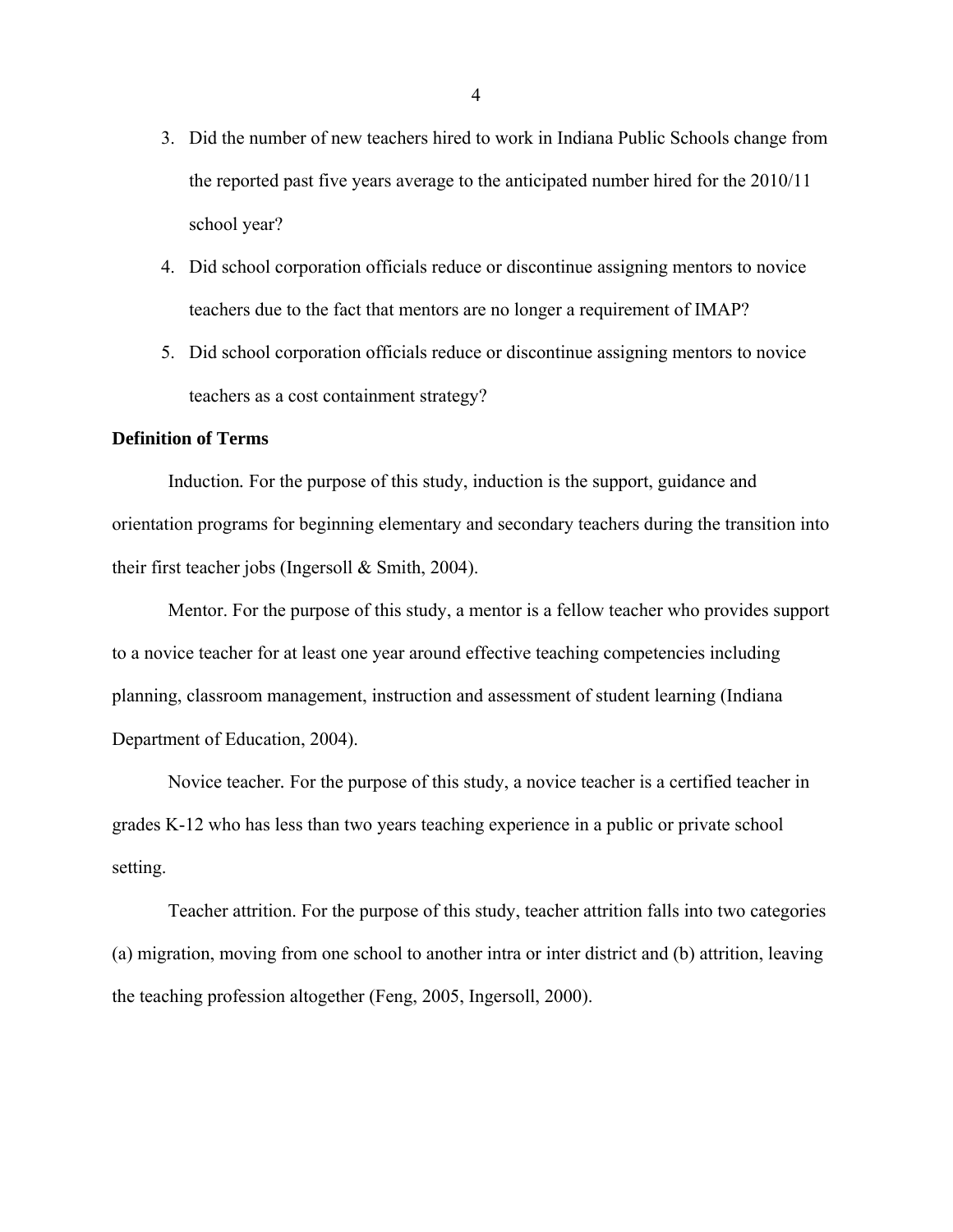## **Delimitations**

The time frame established for data collection was the summer between the 2009/2010 school year and the 2010/11 school year. The sample included 112 Indiana School Corporations. The survey was directed to the school superintendents.

## **Limitations**

Superintendents are very busy, even in the summer months. Some may not have taken the time to complete this survey. Superintendents who do not believe their school corporation does an adequate job supporting novice teachers may not have completed the survey. Superintendents who do not place value on supporting novice teachers may not have completed the survey.

## **Summary and Organization of the Study**

The study is divided into five chapters. Chapter 1 provided the introduction to the study, a statement of the problem, purpose of the study, research questions, a definition of terms, delimitations, and limitations. Chapter 2 presents a review of the literature regarding teacher attrition, mentoring and induction. Chapter 3 presents the design of the study, including information about the instrument, and how the data was collected and analyzed. Chapter 4 presents findings of the study. Chapter 5 presents a summary of the findings, conclusions, and a discussion of implications of the findings.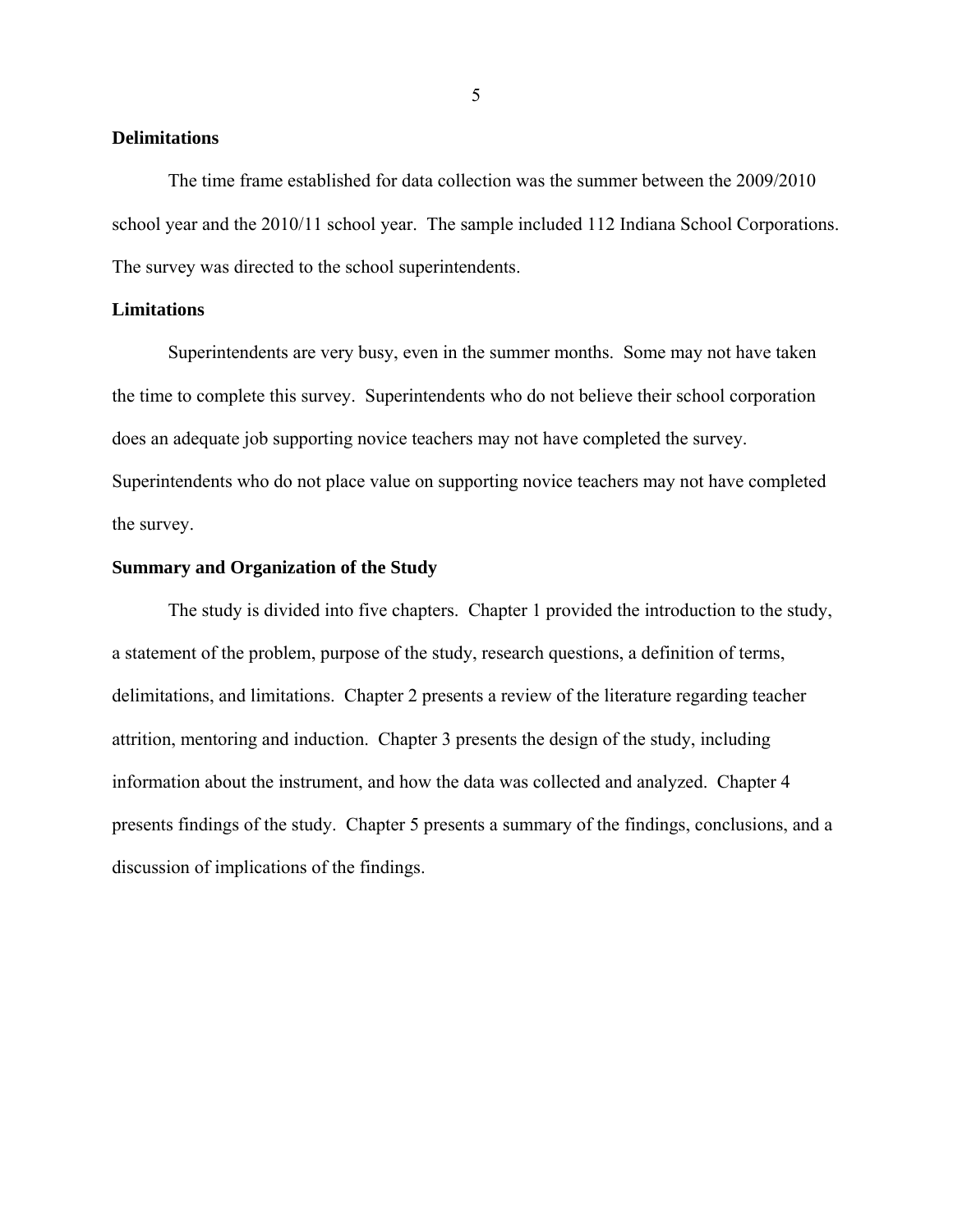## CHAPTER 2

#### **Literature Review**

### **Cost of Attrition**

Barnes, Crowe, and Schaefer (2008) examined the costs of teacher turnover in five public school districts which included, Chicago Public Schools, Milwaukee Public Schools, Granville County Schools, Jemez Valley Public Schools and Santa Rosa Public Schools. These districts were chosen to incorporate large and small districts as well as urban and rural districts. The researchers included the costs of recruiting, hiring and training replacements in their calculations and found the following breakdown of replacement in each district to be:

In Granville County, North Carolina, the cost of each teacher who left the district was just under \$10,000. In a small rural district such as Jemez Valley, New Mexico, the cost per teacher leaver was \$4,366. In Milwaukee, the average cost per teacher leaver was \$15,325. In a very large district like Chicago, the average cost was \$17,872 per leaver. The total cost of turnover in the Chicago Public Schools is estimated to be over \$86 million per year. It is clear that thousands of dollars walk out the door each time a teacher leaves. (pp. 4-5)

The financial cost of teacher turnover can be attributed to several factors, including recruitment, hiring processes, payroll processing for those leaving and those arriving, orientation and training (Barnes et al., 2008, Markow & Cooper, 2008; Shockley, Guglielmino &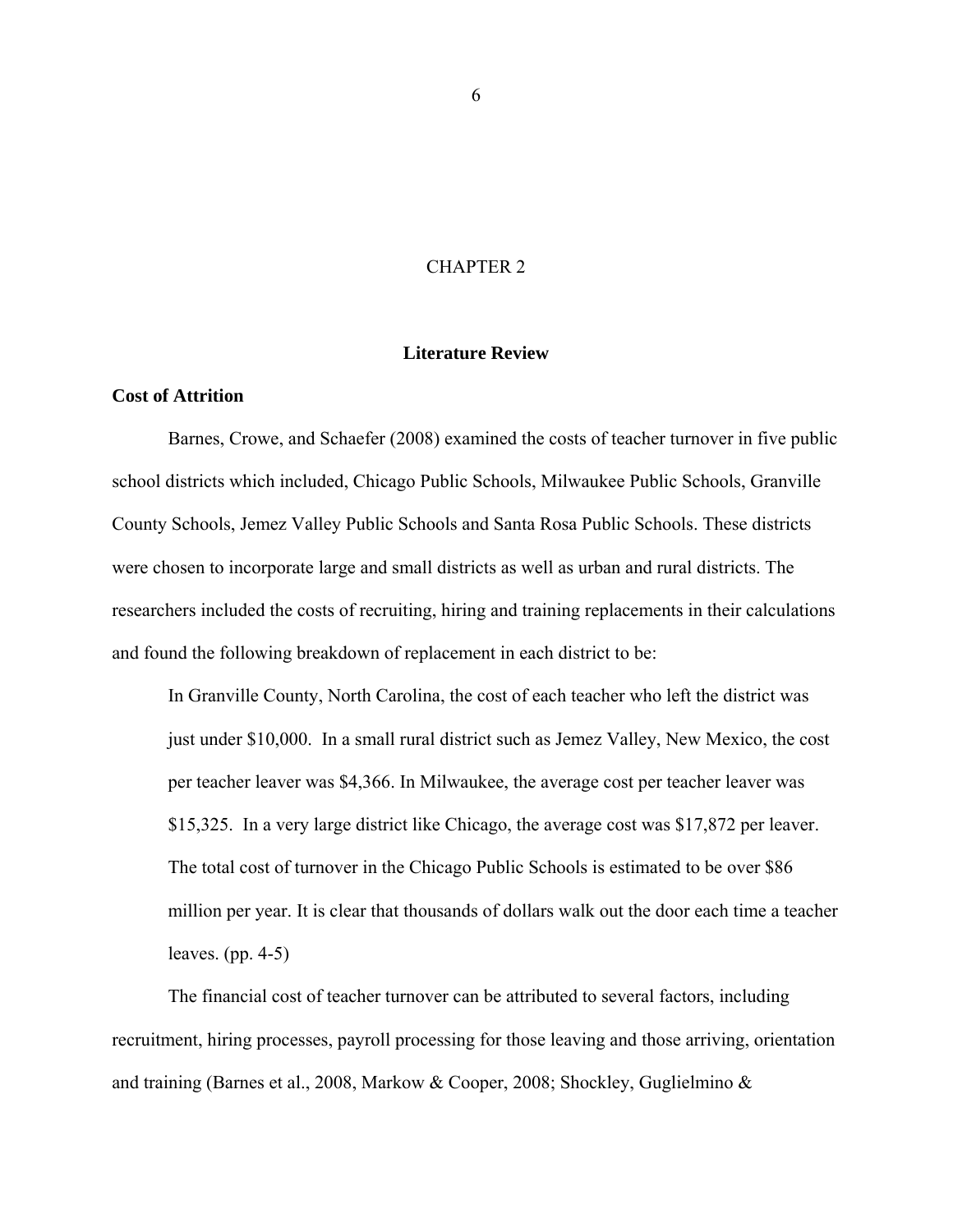Watlington, 2006). Berry (2006) suggested that when districts attempt to save money by hiring new and, therefore, less expensive teachers they create a *Catch-22*. While the district leadership does initially save on salaries when hiring inexperienced teachers they set themselves up for attrition by not investing some of those savings in a mentoring program. Several studies have examined the financial cost of teacher attrition. Afolabi, Nweke, Eads, and Stephens (2007) estimated that the state of Georgia lost close to \$400 million due to teacher attrition. An August 2005 Issue Brief entitled *Teacher Attrition: A Costly Loss to the Nation and to the States,*  estimated that Indiana lost \$426,843,846 due to teachers leaving the profession and a total of \$74,313,045 for total teacher cost including teacher transfers from one school corporation to another during the 2002/2003 school year (Alliance for Excellent Education, 2005). The National Commission on Teaching and America's Future (NCTAF) provided a web-based calculator, which was created from the Barnes et al. (2008) study, to determine the financial cost to school districts based upon teacher turnover. According to the NCTAF the estimated cost to one central Indiana school corporation, enrollment of 4,500 students that had to replace 23 teachers to begin the 2008/09 school year was \$374,750, which equated to almost \$16,300 per teacher. The estimated cost to replace a teacher is broken into two components, district cost and school-based cost. District costs include recruiting, hiring, processing, and training teachers while school-based costs include interviewing, hiring process, orientation and developing new teachers. This cost estimate did not include any federal or state costs. Wong (2003) described teacher attrition as "a serious drain on a school districts limited and shrinking financial resources" (p. 20). Barnes et al. (2008) defined eight categories of costs of teacher attrition, which included: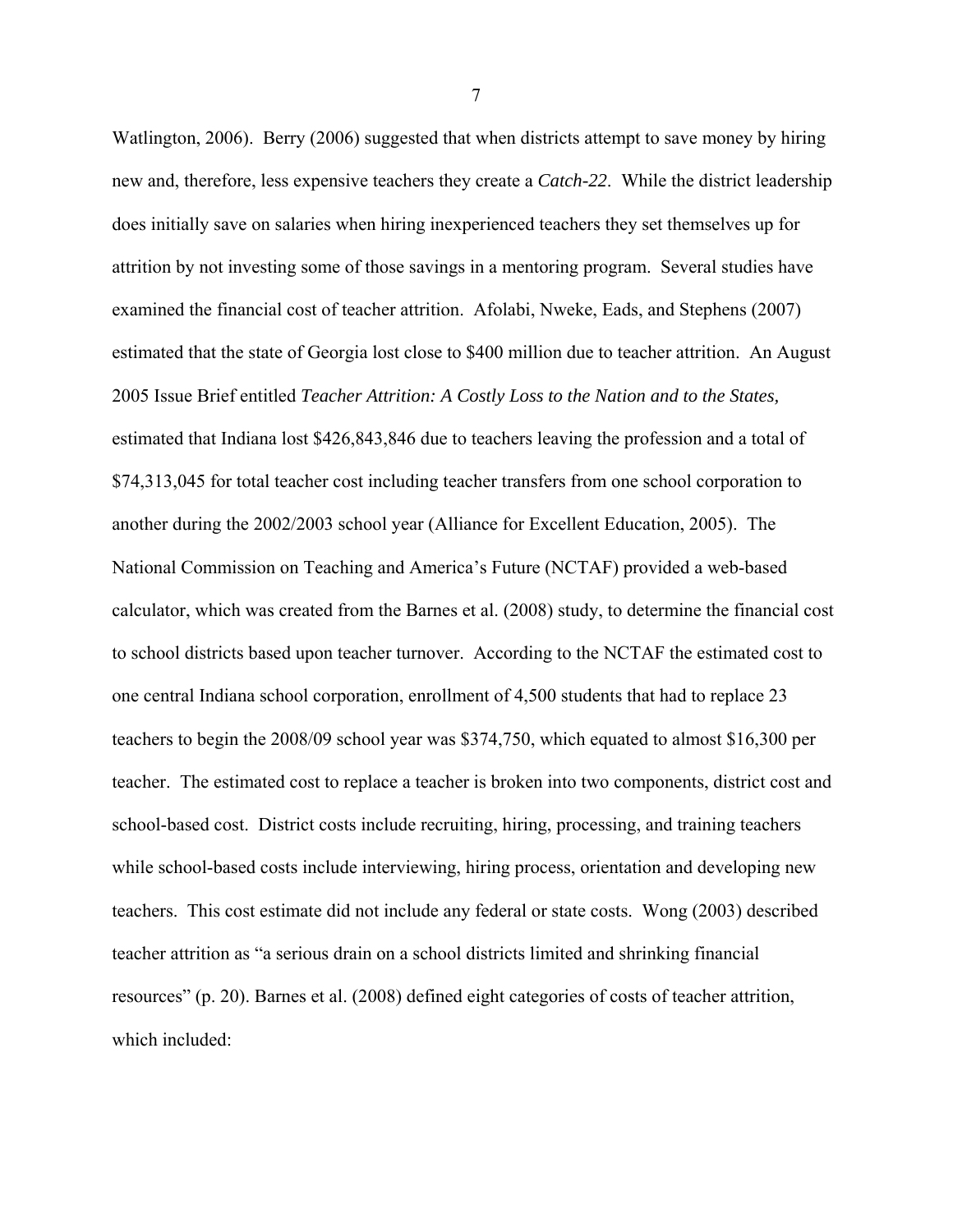- 1. Recruitment and advertising, including the cost of advertising space, the cost of travel to job fairs and interview sites, the design of advertising formats, website design and development costs, posting information on recruitment websites, responding to inquiries from prospective candidates, coordinating recruitment activities with state programs, working with teacher preparation programs to identify strong candidates, training student teachers, special costs associated with overseas recruiting, etc.
- 2. Special incentives, including signing bonuses, payment of moving expenses, salary supplements, housing allowances, rent subsidies, relocation bonuses, day care subsidies, reduced teaching loads, etc.
- 3. Administrative processing of new hires and costs associated with separation, including criminal background checks, health record checks, reference checks, meeting with candidates and members of search committees, completing affirmative action paperwork, corresponding with applicants, drafting letters of acceptance/rejection, setting up interview and visitation schedules, purchasing equipment for digital fingerprinting, archiving teacher records, adding new teachers to payroll and benefit programs, conducting exit surveys, removing teachers from payroll and health plans, processing refunds of retirement contributions that may be due, etc.
- 4. Training for new hires, including introducing new hires and teacher transfers to school goals and governance procedures; integrating new hires into the community of teachers, staff, parents, and students; explaining benefit programs; conducting tours of facilities and school resources; etc.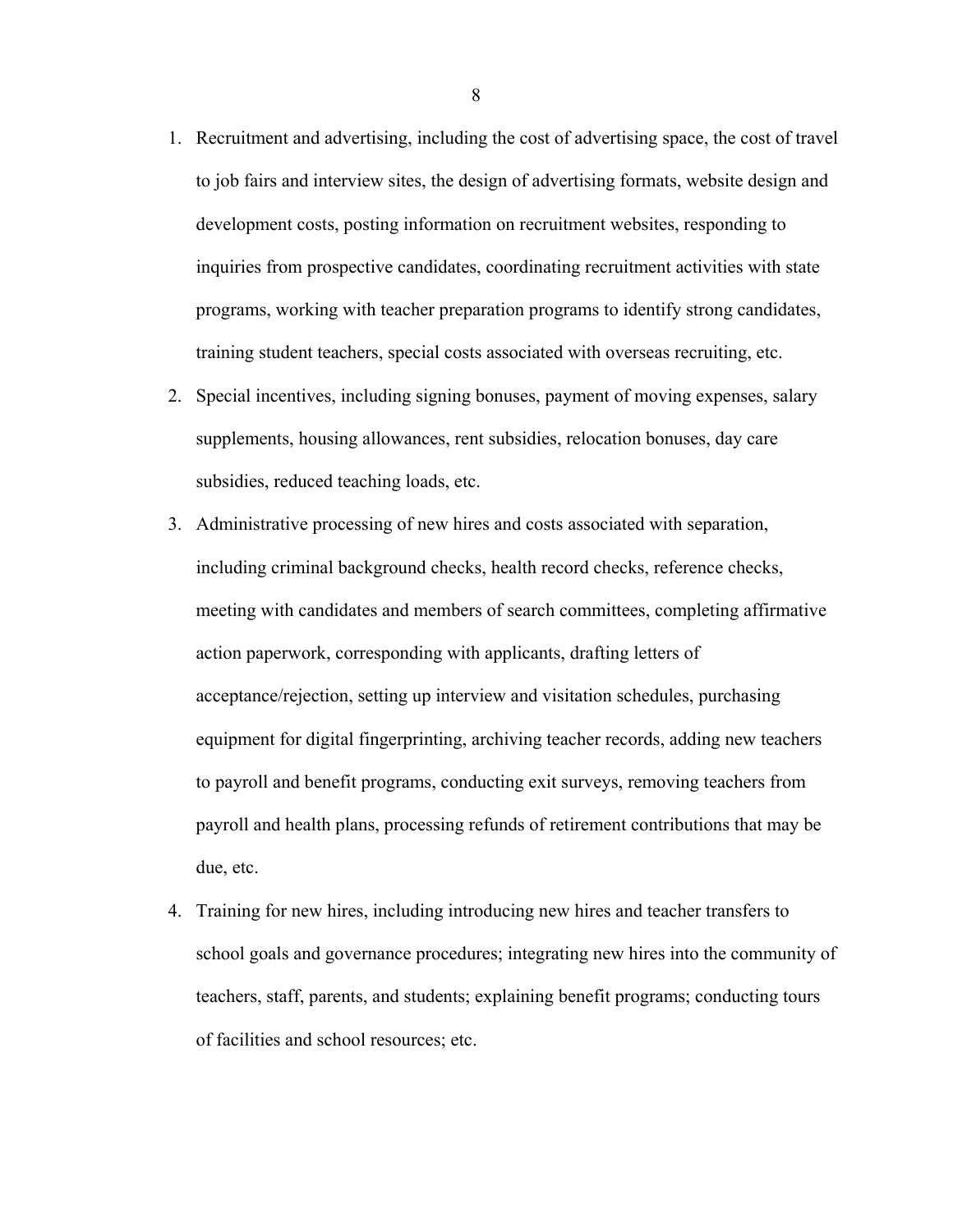- 5. Training for first-time teachers, including mentoring programs and related forms of structured induction, stipends for mentors, payments to substitutes who replace mentors with reduced teaching loads, travel to training sessions, etc.
- 6. Training for all teachers, including instruction on the goals and specific elements of the state's testing programs, training mentor teachers, workshops and professional development activities, salaries for substitutes used to cover for teacher at training activities, tuition and fee reimbursements, travel to professional meetings, etc.
- 7. Learning curve, including the cost to student learning at the school that results from having new teachers each year and from having a teaching staff with little experience.
- 8. Transfer, including paperwork to change a teacher's school sites, time and effort spent matching a teacher with a new school, salaries for substitutes used to cover for teachers who transfer during the school year, etc. (pp. 13-14)

The cost of teacher attrition is not only financial. The Alliance for Excellent Education (2004) reported that the greatest cost of teacher attrition is the negative impact it has on student achievement. Reasons provided for this impact included the loss of teacher knowledge due to experience and professional development. Sanders and Rivers (1996) analyzed data from the Tennessee Value-Added System (TVAAS). Through this data analysis the researchers concluded that the effects of individual teachers were both additive and cumulative. In addition, the data analysis revealed that "the residual effects of both very effective and ineffective teachers were measurable two years later, regardless of the effectiveness of teachers in later grades (Sanders & Rivers, 1996, p. 6). Keeler (1973) found when studying teacher turnover and reading ability in San Diego Schools, that "lower SES students have significantly less reading ability, and teacher turnover is negatively related to reading ability of schools" (Appendix B, p. 31). Darling-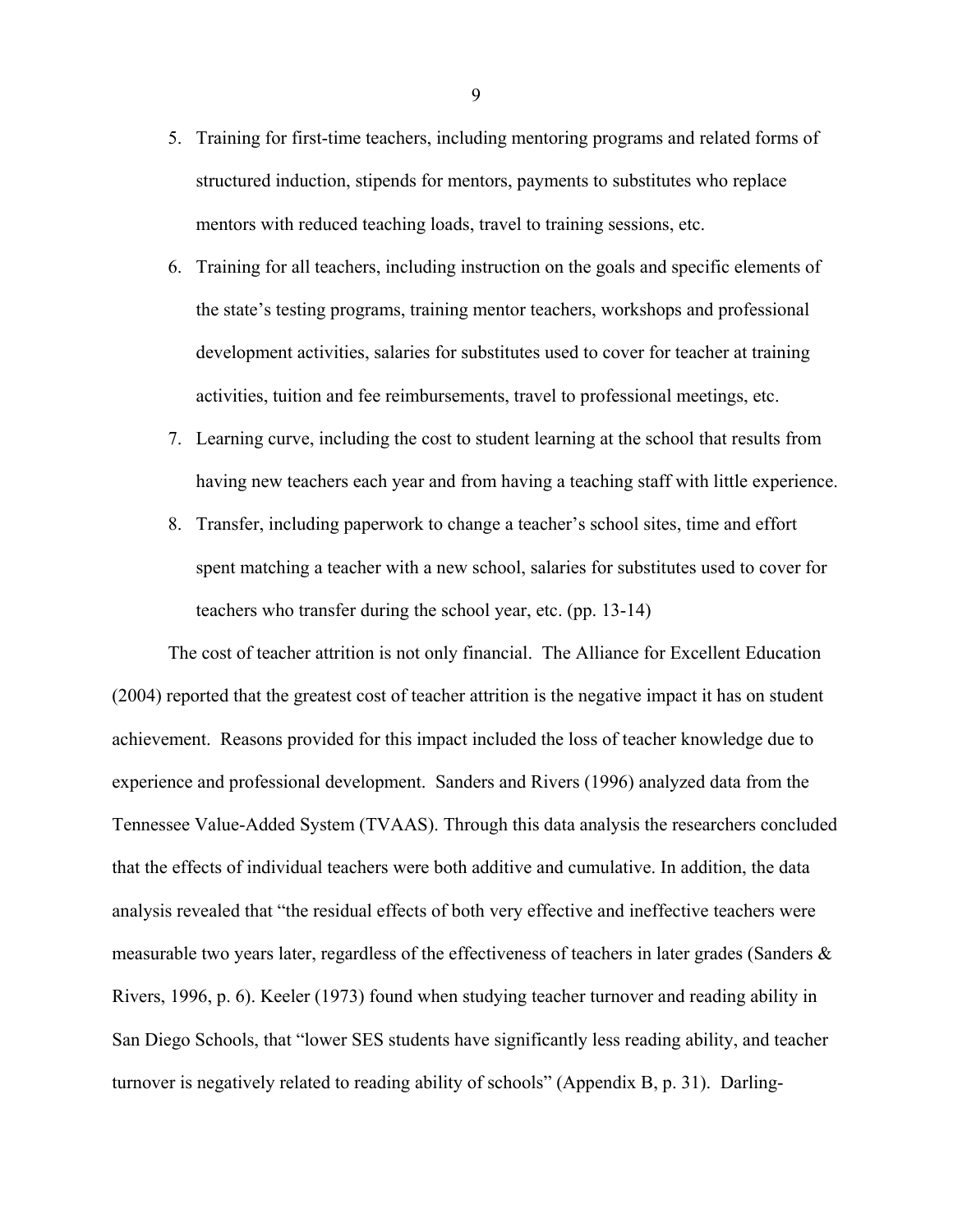Hammond (2001) indicated that students learn less from less experienced teachers. According to Berliner (1994) it takes teachers at least five years to reach the proficient level. Berry (2006) pointed out that since high turnover often occurs in the most challenging schools those schools often have difficulty providing an adequate number of effective mentors to support new teachers. This lack of support can lead to great attrition. Ingersoll and Smith (2003) stated that "One type of cost that is less easily quantified includes the negative consequences of high turnover for organizational stability, coherence, and morale" (p. 32). This lack of community can compound the issues leading to an even greater attrition rate.

Public school officials are operating their educational institutions on over-strapped financial budgets and are facing ever-increasing accountability measures. They cannot afford to increase these costs due to unnecessary teacher attrition. It is imperative that school officials review their attrition data and determine strategies to ameliorate this situation.

#### **Attrition Data**

Teacher attrition is not a new issue in the United States. Haberman and Stinnett (1973) reported that "between 1939 and 1945 over 600,000 entered and left teaching" (p. 3). The Haberman and Stinnett (1973) study suggested that most teachers left the profession for better paying defense jobs. Grissmer and Kirby (1991) wrote that most Indiana teachers leave the profession within the first five years. Ingersoll (2003) reported that the National Center for Educational Statistic's (NCES) Schools and Staffing Survey (SASS) data indicated that 14% of new teachers leave in the first year; within three years 33% quit; and between 40% and 50% of teachers leave the profession within the first five years of teaching. Plecki, Elfers, and Knapp (2006) completed a five year study from 2000/05 of teacher attrition, retention and mobility rates in the state of Washington. They found that 20% of the teachers left teaching in Washington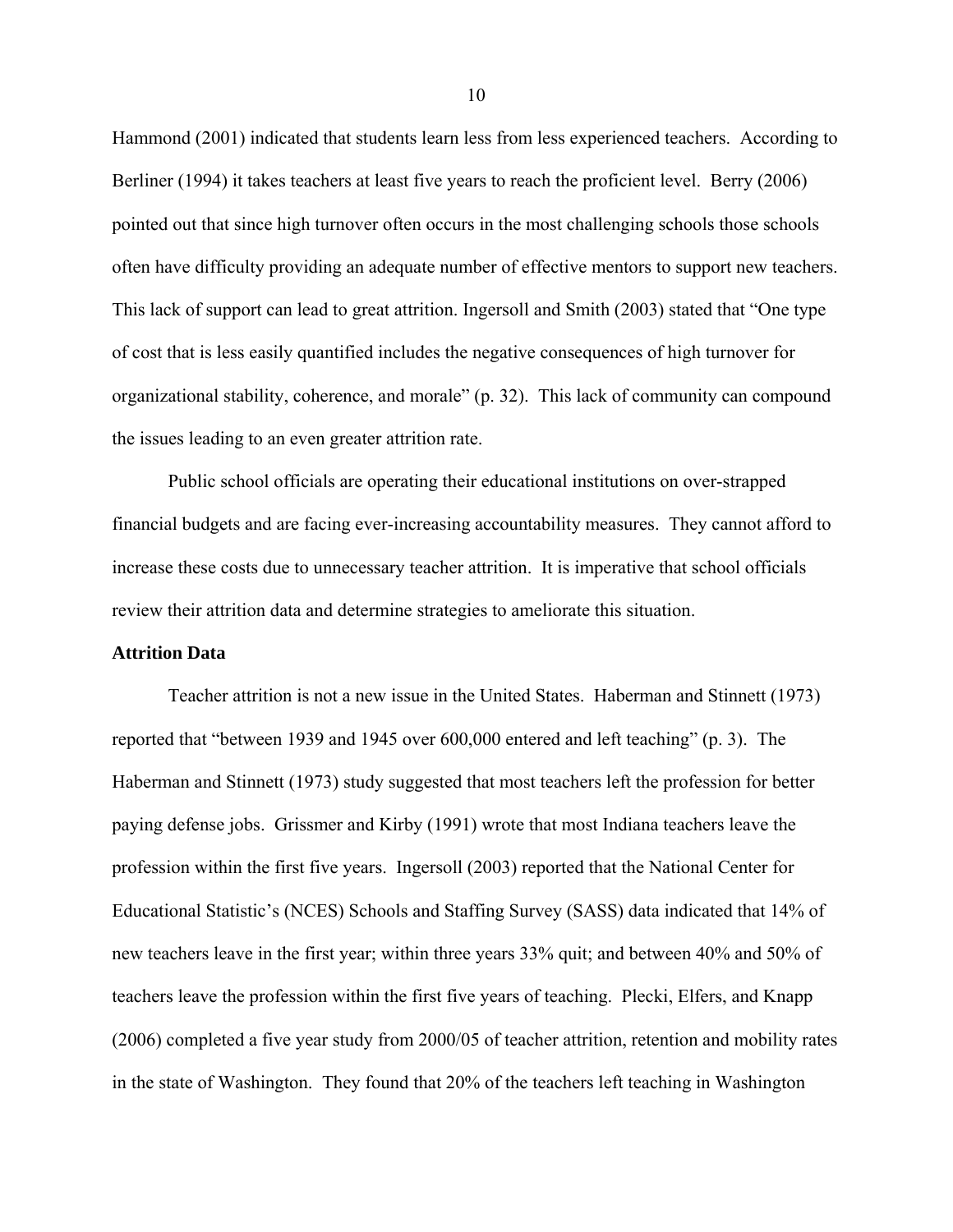during the identified five-year study. Twenty-two percent of the novice teachers left within their first five years of teaching. Their study also revealed that as years of experience increased the incidence of moving or leaving decreased.

Grissmer and Kirby (1987) suggested that the likelihood a teacher will leave a school follows a U-shaped curve where 20% to 25% of new teachers will leave, only 5% to 15% of teachers in mid-career will leave, and 20% to 25% will retire. Grissmer and Kirby went on to clarify that between 67% and 75% of total teacher attrition is due to retirement, illness, death or promotion within the teaching field while 25% to 33% leave for outside employment or involuntarily. More recently Allen (2005) described a similar curve stating that "the likelihood of a teacher leaving declines significantly after he or she has been in the classroom for four to five years, and then increases again markedly after 25-30 years in the profession" (p. vi). Allen (2005) also reported that 50% of beginning teachers are most likely to leave their first teaching assignment in the first five years of their career, but suggested that not all of these leavers drop out of the profession. Ingersoll (2000) supported the U-shaped curve of teachers departing from the profession when he stated that "beginning teachers have very high rates of departure, these rates significantly decline through the mid-career period, and then rise again in the retirement years" (pp. 5-6).

The Southwest Educational Development Laboratory (2000) reported on a study of new teacher mentorship in Texas. This study was conducted in hopes of identifying factors in addressing the teacher shortage in Texas. The researchers found that middle school teachers were more likely to leave as well as teachers assigned to highly diverse or lower performing schools. In addition, teachers with less than five years of teaching were more likely to leave.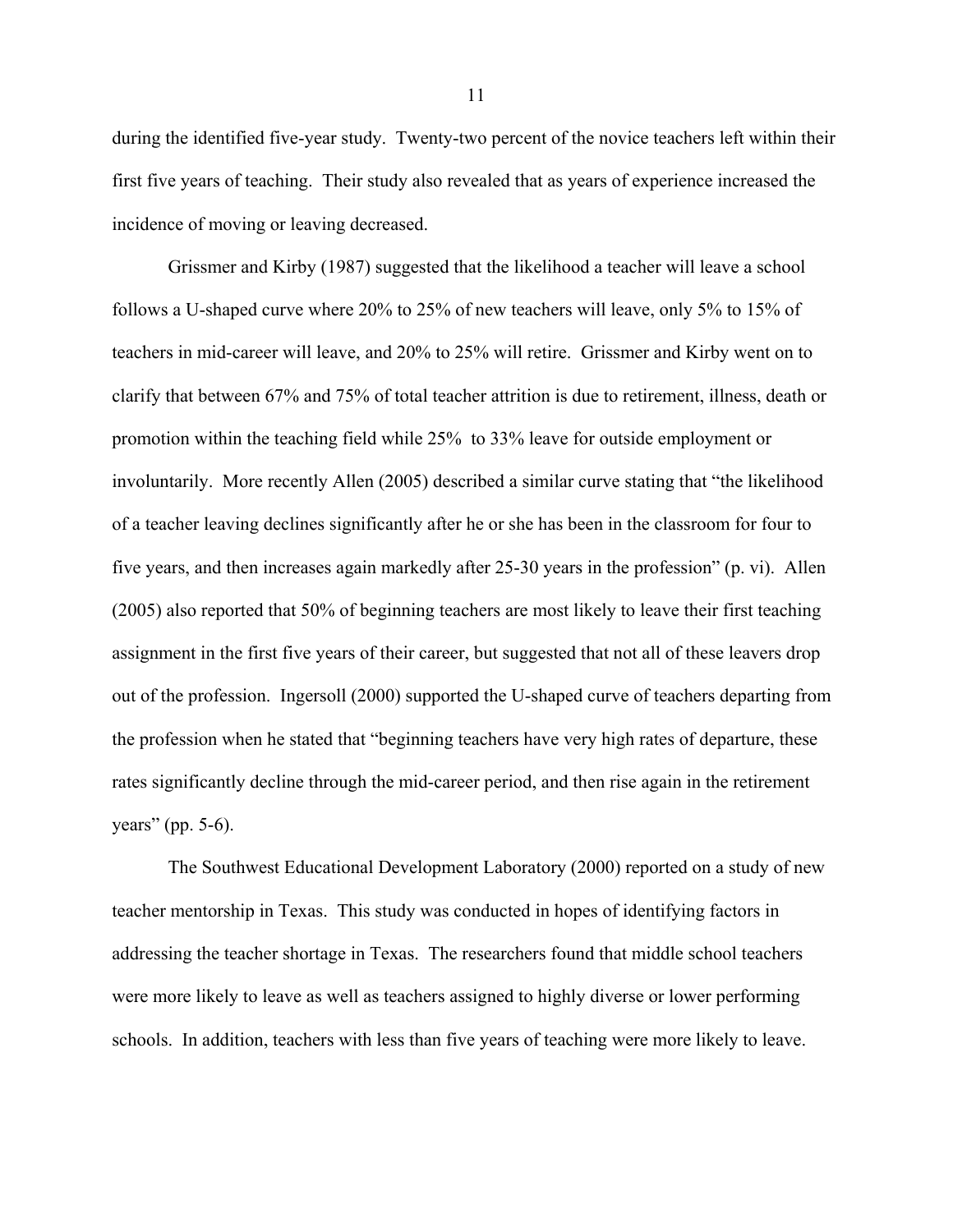Hudson, Grissmer and Kirby (1991) studied the state of Indiana's Beginning Teacher Internship Program's role in retaining new teachers. They reported that almost 40% of new teachers would not be teaching in Indiana within the following five years and that first and second year teachers were the most likely to leave the profession. Specifically, 10% to 16% of Indiana teachers were likely to leave the profession within their first year. Theobald and Michael (2001) completed a study of teachers leaving school districts in the Midwest, including Indiana, within their first five years in the profession. The researchers reported that of the 11,787 surveyed, over 50% of the teachers reported leaving their initial district within five years. Additionally, of that 50%, 25% left the teaching profession altogether. Research indicates that almost 30% of teachers leave in the first five years of teaching and more often than not they are from disadvantaged schools (Allen, 2005; Darling-Hammond, 2001).

Mary Tiede Wilhelmus, former Director of School Data Reporting for the Indiana Department of Education, reported the percentage of teachers who returned to their same Indiana school corporation for a five school years period (M. T. Wilhelmus, personal communication October 27, 2008). The data are as follows: 2003/04, 83%; 2004/05, 82%; 2005/06, 98%; 2006/07, 87%; and 2007/08, 88% of first year teachers returned to their same school corporation the following year (M. T. Wilhelmus, personal communication October 27, 2008). The Indiana Department of Education provides a stability index for public school teachers remaining in Indiana schools from the prior school year. According to the school data, 90.6% of public school teachers returned to an Indiana public school for the 2004/05 school year, 90.7% returned for 2005/06 and 89.7% returned for 2006/07. The Indiana Department of Education also posted full time equivalent numbers for public teachers ranging from the 1987/88 school year through the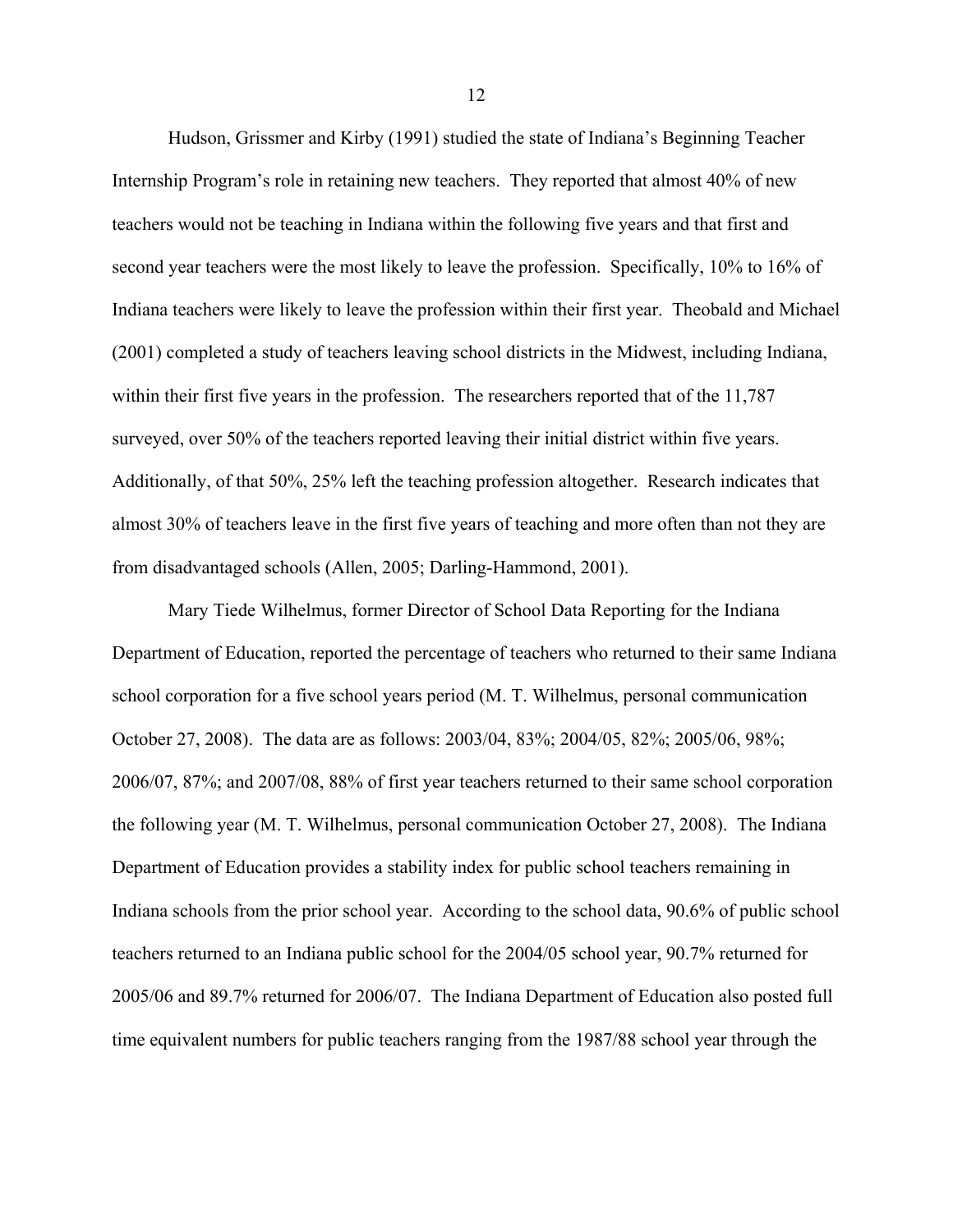2008/09 school year. This data revealed the need for new teachers has increased from year to year since 1987. The data retrieved on March 1, 2009 are contained in Table 1.

Table 1

*Teachers, Full Time Equivalent* 

| Year    | State Total (Public) |
|---------|----------------------|
| 2008/09 | 62,516               |
| 2007/08 | 62,196               |
| 2006/07 | 61,183               |
| 2005/06 | 60,486               |
| 2004/05 | 60,470               |
| 2003/04 | 59,830               |
| 2002/03 | 59,891               |
| 2001/02 | 59,560               |
| 2000/01 | 59,206               |
| 1999/00 | 58,748               |
| 1998/99 | 57,937               |
| 1997/98 | 57,219               |
| 1996/97 | 56,697               |
| 1995/96 | 55,740               |
| 1994/95 | 55,239               |
| 1993/94 | 54,987               |
| 1992/93 | 54,493               |
| 1991/92 | 54,214               |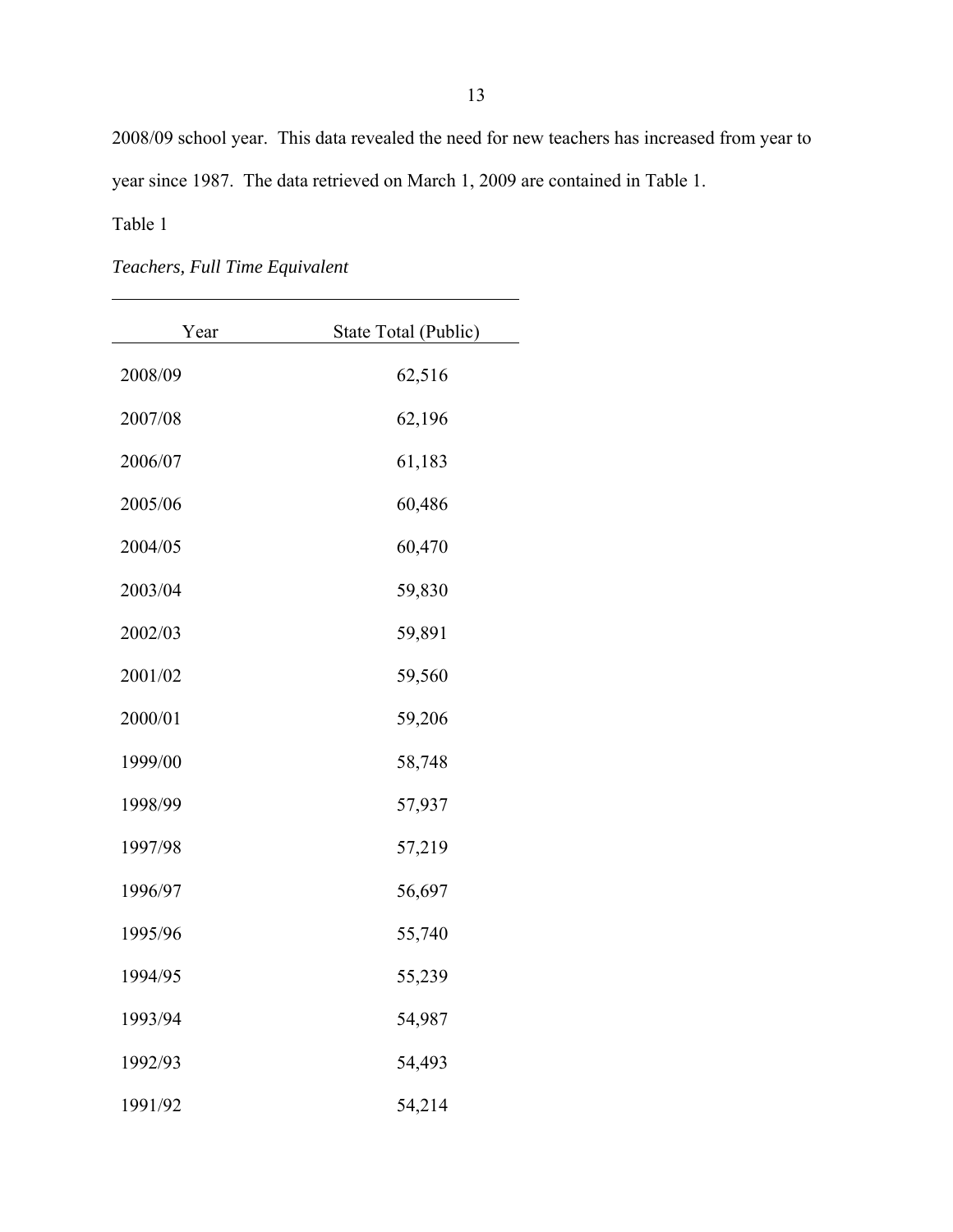Table 1 (continued)

| Year                                                | State Total (Public) |  |
|-----------------------------------------------------|----------------------|--|
| 1990/91                                             | 54,563               |  |
| 1989/90                                             | 54,220               |  |
| 1988/89                                             | 53,998               |  |
| 1987/88                                             | 53,515               |  |
| <i>Note.</i> Indiana Department of Education (2009) |                      |  |

It is important for school officials to review their attrition data and to pinpoint the factors leading to attrition in their particular districts. Teacher attrition due to retirement is generally not something that a district can control. However, those teachers leaving with-in the first five years of their career is a huge concern. School officials should ask themselves, what are the leading factors of this type of attrition?

#### **Reasons Behind Attrition**

Research finds two components of teacher turnover, (a) migration, moving from one school to another (intra or inter) district and (b) attrition, leaving the teaching profession altogether (Feng, 2005; Greenberg & McCall, 1974; Grissmer & Kirby, 1987, 1991; Ingersoll, 2000). Research on teacher attrition has been conducted for decades. Greenberg and McCall studied reasons behind teacher attrition in California and Michigan (Greenberg & McCall, 1973, 1974). They found that inexperienced teachers were more likely to leave their school districts or leave teaching altogether than their more experienced colleagues. They also reported that teachers were more likely to make intra-district moves than inter-district ones. Grissmer and Kirby (1987) suggested that between 15% and 40% of a school's attrition is due to teachers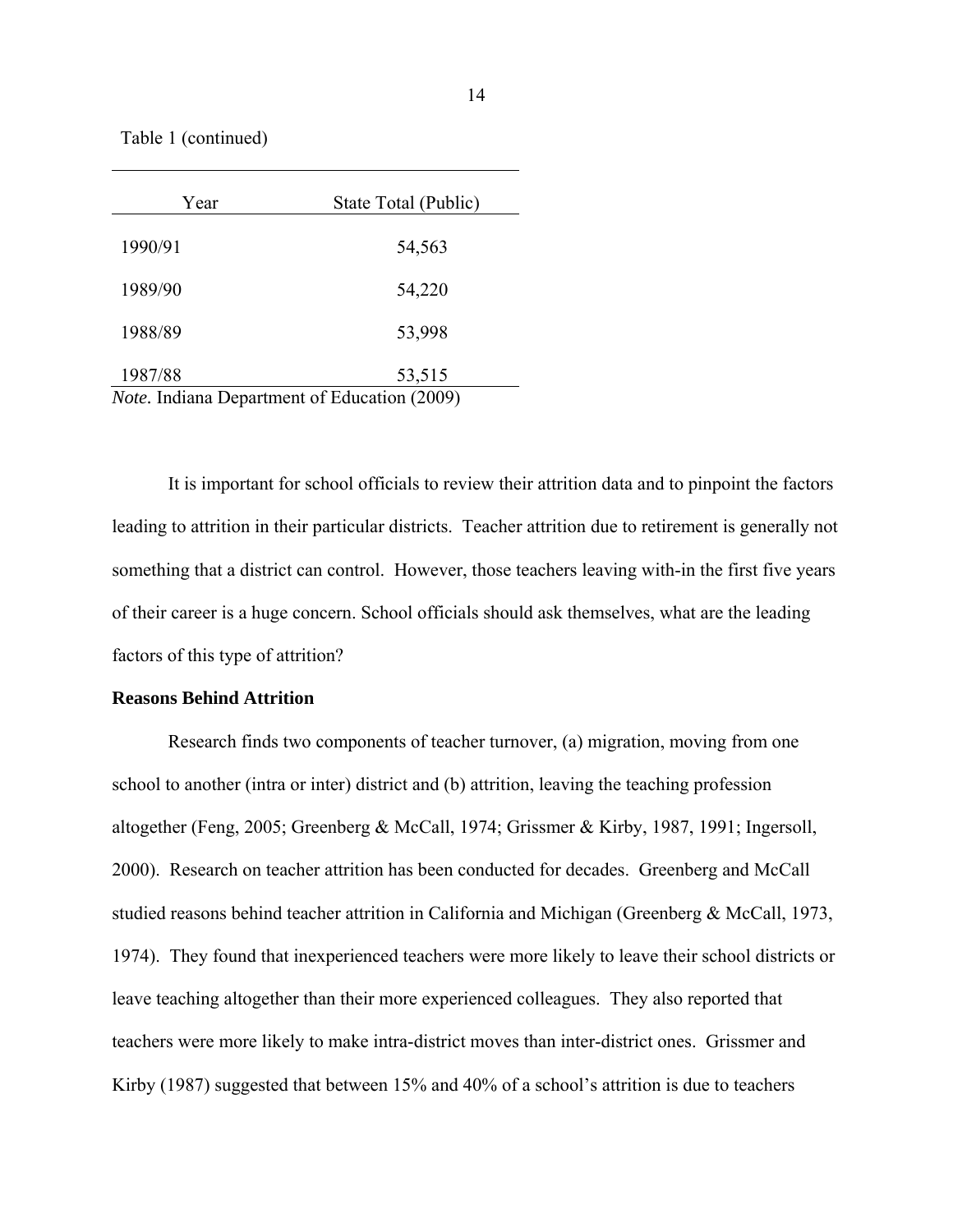moving to other districts. Grissmer and Kirby stated that this "interdistrict" mobility is often connected to normal career progression and life cycle events. Retirement has been found to account for a relatively small portion of those leaving the teaching profession (27%) and only accounts for 12% of total turnover, including movers and leavers (Ingersoll, 2001). Ingersoll (2001) reported that school staffing cutbacks due to layoffs and school closings account for greater attrition than retirement (41% migration and 21% leavers).

The Consortium on Chicago School Research surveyed new teachers at the conclusion of each school year. In 2005, several questions were added to look at the effects of induction. Kapadia et al. (2007) reviewed this survey data and identified components that led to a new teacher's self-reported likelihood of remaining in education and whether or not his or her first year of experience was considered good or bad. New teachers assigned to poorer schools were more likely to leave education. Elementary teachers who participated in an induction program were more likely to stay than their high school colleagues. Teachers with a master's degree or higher were more likely to leave, especially at the secondary level. New teachers with a large number of students with behavior problems were more likely to report a poor first year experience. High school teachers with a high percentage of bilingual students were more likely to leave than elementary teachers. Larger class size had a negative impact on elementary teachers, but did not appear to be an issue for most high school teachers. Those who had previously worked in an outside field were more likely to report a positive experience. A positive impact on first year teachers' reported experience was due to a welcoming faculty and strong school leadership. New teachers who reported a good mentoring experience were more likely to report a good teaching experience with plans to stay in the profession. New teachers reported three supports that were associated with a good school experience: principal support,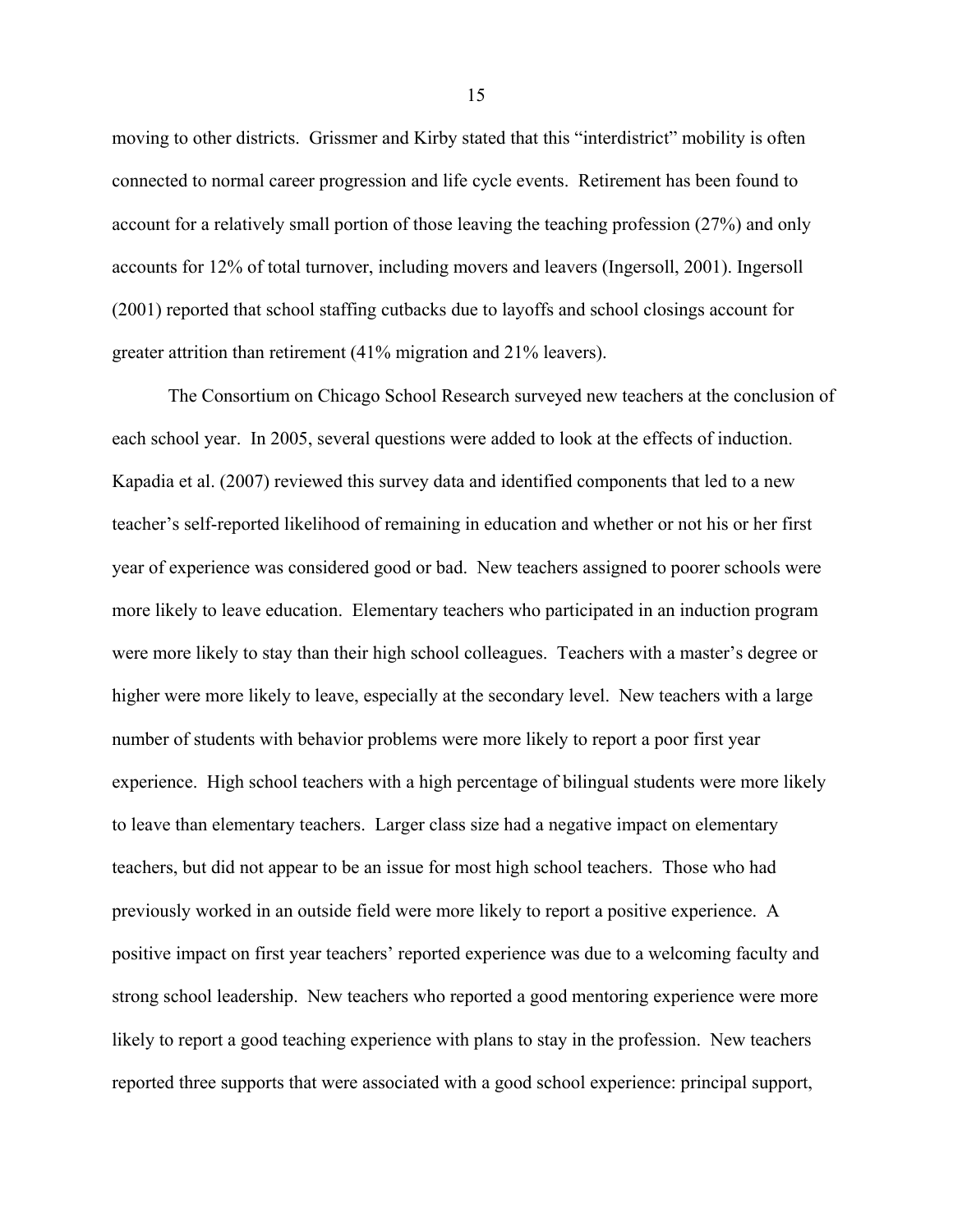participation in a network of new teachers and opportunities to collaborate with grade/subject level peers.

Freemyer, Townsend, Freemyer and Baldwin (2010) analyzed over 1,500 surveys of second year teachers in Indiana who completed the portfolio assessment for the Indiana Mentoring and Assessment Program at the conclusion of the 2007/08 school year. The researchers suggested that the frequency with which new teachers met with their mentors correlated to positive survey responses regarding their length of stay in education and their effectiveness as an educator. The researchers also compared this data to similar surveys completed and submitted with the portfolio assessment at the conclusion of the 2004/05 school year. The data indicated that when comparing paid mentors to unpaid mentors, the paid mentors spent significantly more time meeting and supporting their interns.

Ingersoll (2001) noted that 42% of leavers reported leaving due to job satisfaction or desire to find a better career. Reasons for migration included low salaries, lack of support from school administration, student discipline problems and lack of teacher influence over decision making. Huggett and Stinnett (1956), Huling-Austin (1992), Feng (2005), Berry (2006), and Kopkowski (2008) reported that the least experienced teachers are often given the low performing students in low performing facilities and are most often given the more timeconsuming extra-curricular activities to direct, which lead to high stress levels. Boyd, Grossman, Lankford, Loeb and Wyckoff (2007) found that teachers' assigned lower-performing students were more likely to leave as well as those who were less successful in raising student achievement scores. In the report by the National Commission on Teaching and America's Future (2003), the researchers found that over 50% of new teachers leave urban schools within the first three years of teaching.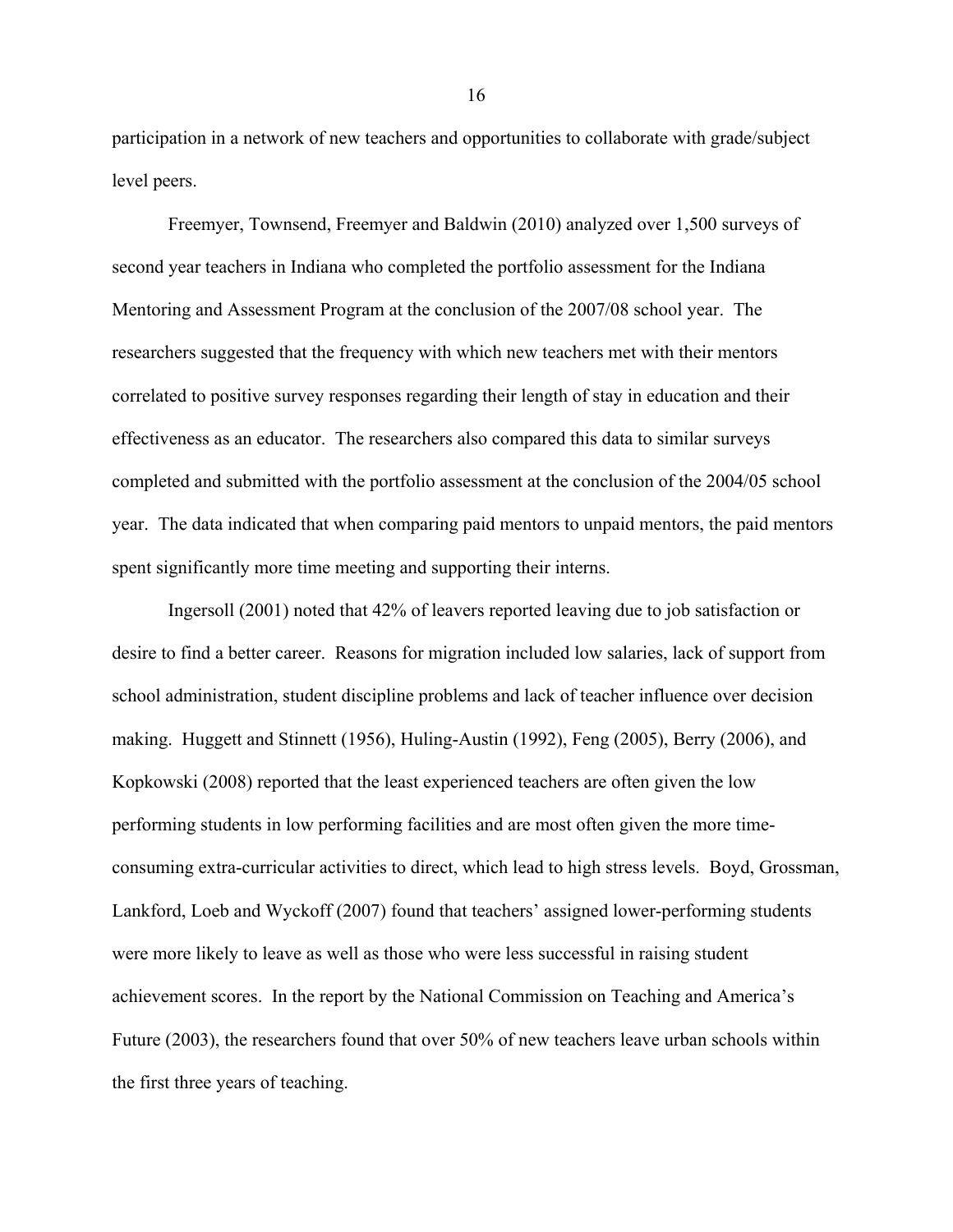Fulton, Yoon, and Lee (2005) reported that new teachers who can adapt to a school's culture often stay, while those who cannot leave. Feng (2005) found a negative correlation between teacher pay and attrition in his study of Florida public school teachers. Harman (2001) indicated that a common frustration of first year teachers is a lack of support. Gilbert (2005) suggested that time pressures, paperwork and non-instructional meetings all serve as sources of stress for new teachers. Breaux and Wong (2003) provided a list of reasons that new teachers leave such as lack of support, disenchantment with teaching assignments, difficulty balancing personal and professional demands, excessive paperwork, inadequate classroom management, inadequate discipline and high stress.

Marvel, Lyter, Peltola, Strizek, and Morton (2007) analyzed data from the 2004/05 *Teacher Follow-up Survey* and found that 65% of people who left the teaching profession reported a lighter work load and more time for a personal life then they did as classroom teachers. Kirby, Grissmer and Hudson (1991) reported that new Indiana teachers were likely to leave due to low beginning salary, poor work environment, and the extracurricular demands required of teachers. Johnson and Birkeland (2002) conducted a longitudinal study of new teachers in Massachusetts. Through this study they found that "new teachers achieve success and find satisfaction primarily at the school site; unless their experiences with students and colleagues are rewarding, they will likely transfer schools or leave teaching altogether" (p. 40). Regardless of how or why teachers leave the net result is the same, a decrease in staff which generally must be replaced (Ingersoll, 2001).

Markow and Martin (2005) reported that "two in 10 (18%) new teachers are very or fairly likely to leave the profession. New teachers who are likely to leave the profession in the next five years are less satisfied than others with their school relationships" (p. 5). This same study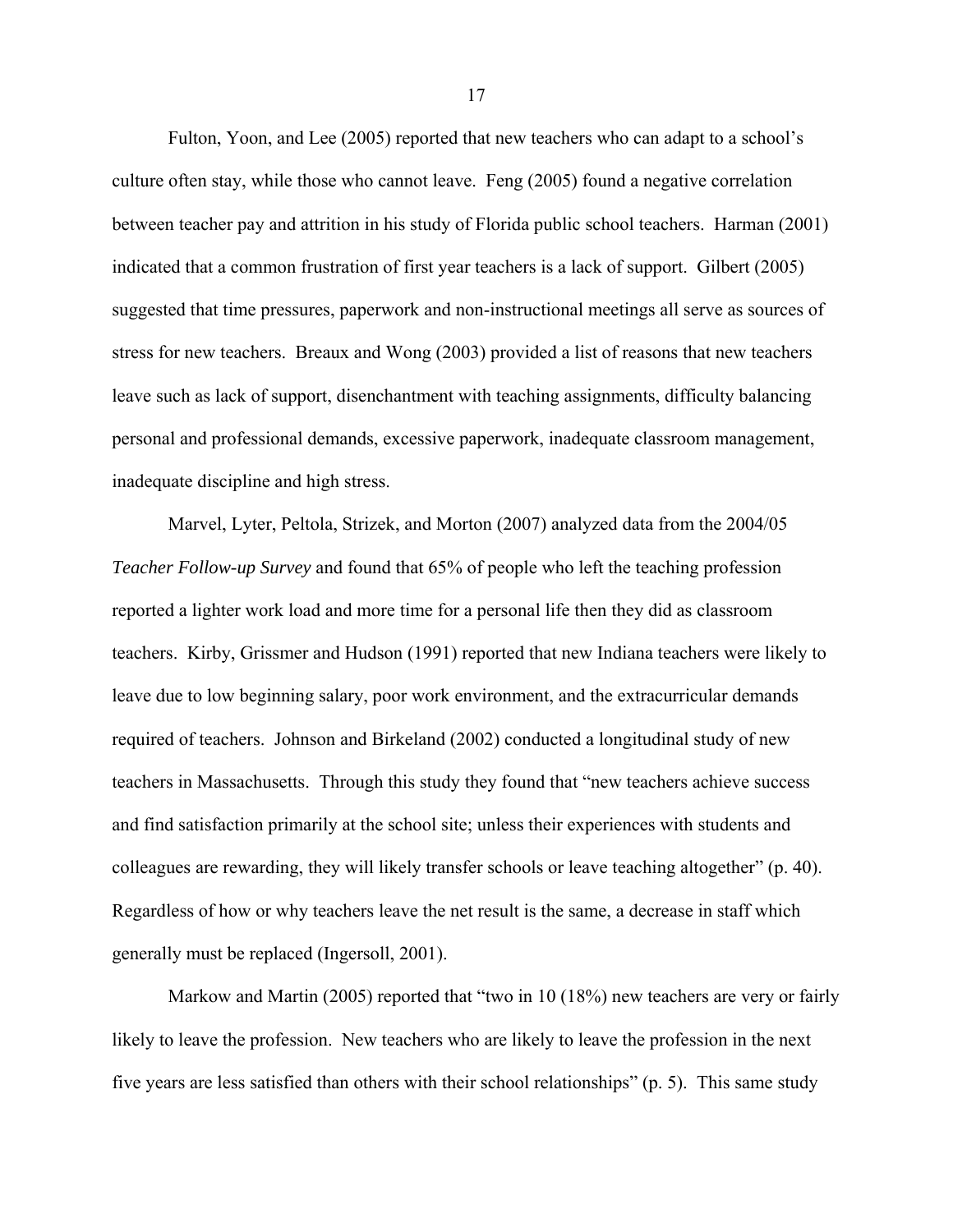identified factors that significantly predicted why a teacher would leave teaching in the first five years of his career in favor of a new career. Identified factors include a lack of satisfaction of career choice, stress and anxiety due to a number of indicators including discipline, interactions with colleagues, workload, pay, not being valued by their supervisor and personal factors.

Patton and Kritsonis (2006) recommended five laws for increasing teacher retention. Those five laws included:

1. Recruit teachers who are passionate about and who love children.

- 2. Provide new teachers with a highly qualified mentor.
- 3. Support teachers with classroom and school concerns.
- 4. Train new teachers on their curriculum, teaching strategies, etc.
- 5. Empower new teachers by promoting input into decision-making. (p. 4)

School officials do not have much control over teacher pay. They do, however, have control over many other factors identified as indicators of teacher attrition. Induction and mentoring programs should be implemented based upon the identified needs of the novice educators hired by individual school corporations.

## **Induction**

Lortie (1975) stated that "mediated entry is probably the classic form of work induction" (p. 59). He described the importance of induction in a variety of professions. Lortie indicated that these professions have a common set of steps. "Typically, the neophyte takes small steps from simple to more demanding tasks and from small to greater responsibility under the supervision of persons who have attained recognized position within the occupation" (Lortie, 1975, p. 59). He suggested that teaching, in comparison, has only a primitive plan of induction.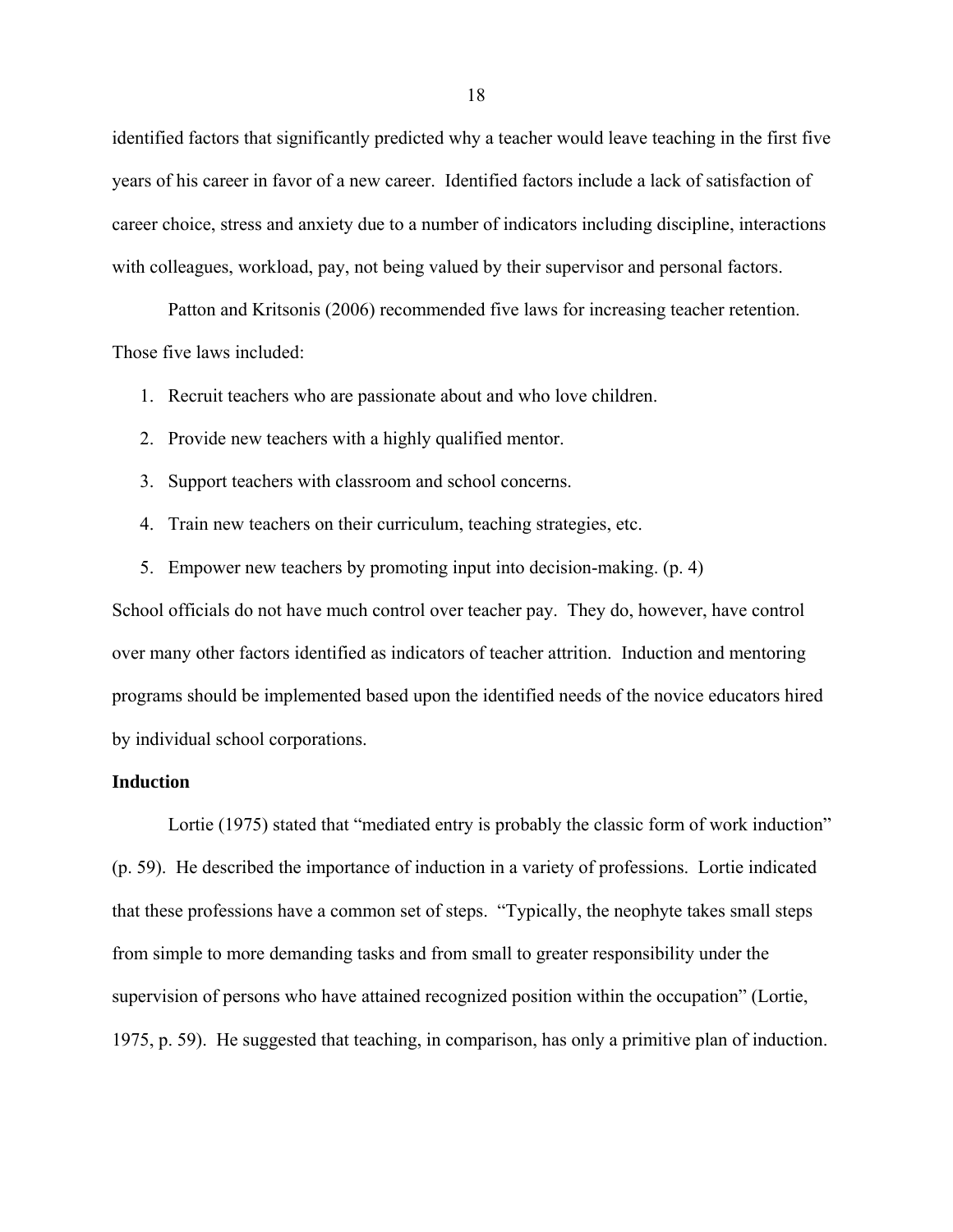American Federation of Teachers (2001) decreed that induction is an essential building block for new teachers. In this policy brief the main considerations of their July 1998 *Resolution on Teacher Education and Teacher Quality* are described as:

Graduation from a teacher education program cannot be considered the end of training for teachers. The demands of the pre-college degree-acquiring subject matter knowledge, and clinical training do not allow sufficient time for teacher candidates to develop the skills and experience necessary for completely independent practice in their initial teaching assignments. Nonetheless, after graduation most new teachers are assigned a class, often with the most hard-to-reach students, and left to "sink or swim" on their own. By contrast, other countries with high-achieving students induct new teachers into the profession through clinical, real-world training processes by which inductees develop and perfect their teaching skills under the mentorship of more experienced and skilled colleagues. (American Federation of Teachers, 2001, p. 1)

An August 2005 issue brief from the Alliance for Excellent Education, stated that "Comprehensive induction programs are designed to address the roots of teacher dissatisfaction by providing teachers with the supports and tools they need for success" (p. 2). According to Glazerman et al. (2008), "one of the main policy responses to the problems of turnover and inadequate preparation among beginning teachers is to support them with a formal, comprehensive induction program" (p. vii). Berry, Hopkins-Thompson, and Hoke (2002) suggested that such a program might include school and district orientation sessions, special inservice training, professional development, mentoring by an experienced teacher, classroom observation, and formative assessments. Doerger (2003) stated that "induction should be the vital link between the transmission of a specific educational culture and the successes of the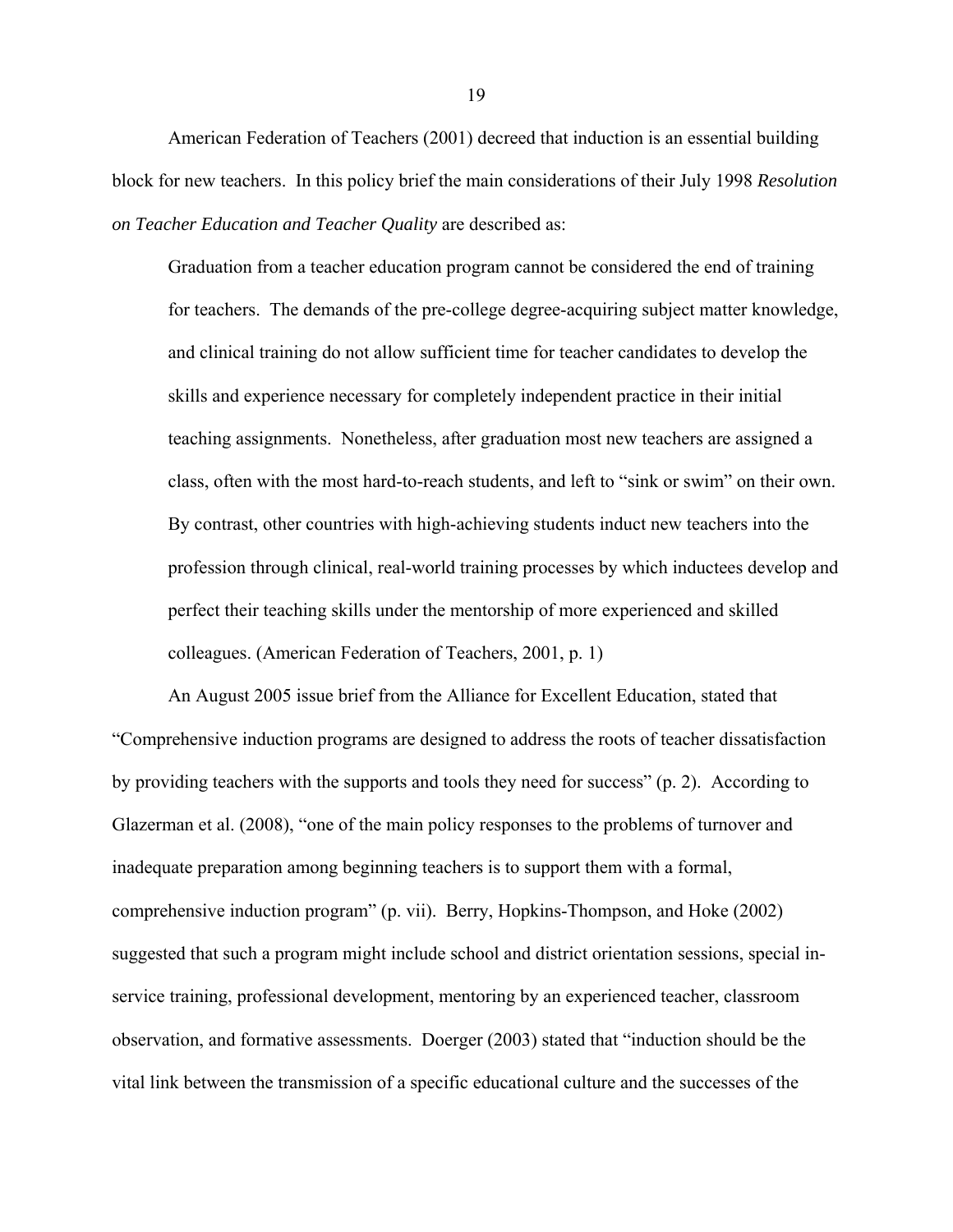beginning teacher in that culture" (p. 8). Cherubini (2007) found that when new teachers were able to identify and receive professional development in self-perceived areas of need they reported a more positive induction experience. Johnson and Birkeland (2002) reported that at minimum, supporting new teachers involves:

ensuring that new teachers have an appropriate assignment and manageable workload, that they have sufficient resources with which to teach, that their principals and fellow teachers maintain a stable school and orderly work environment, and that they can count on colleagues for advice and support. (p. 40)

Wong (2007) defined induction as "... a comprehensive, coherent, sustained process designed to train and acculturate new teachers to the academic standards and vision of the district" (p. 8). He suggested important aspects of a comprehensive induction program should include:

- 1. Initial four-five days preschool workshops
- 2. Continuum of professional development activities for two or more years
- 3. A strong sense of administrative support with a campus coordinator
- 4. A mentoring component utilizing trained mentors
- 5. A structure for networking with new and veteran teachers
- 6. Opportunities to visit demonstration classrooms
- 7. A welcome center that provides help to settle into a new community
- 8. A bus tour of the community, led by the superintendent
- 9. A formative assessment process that helps the new teacher develop skills for student achievement. (pp. 8-9)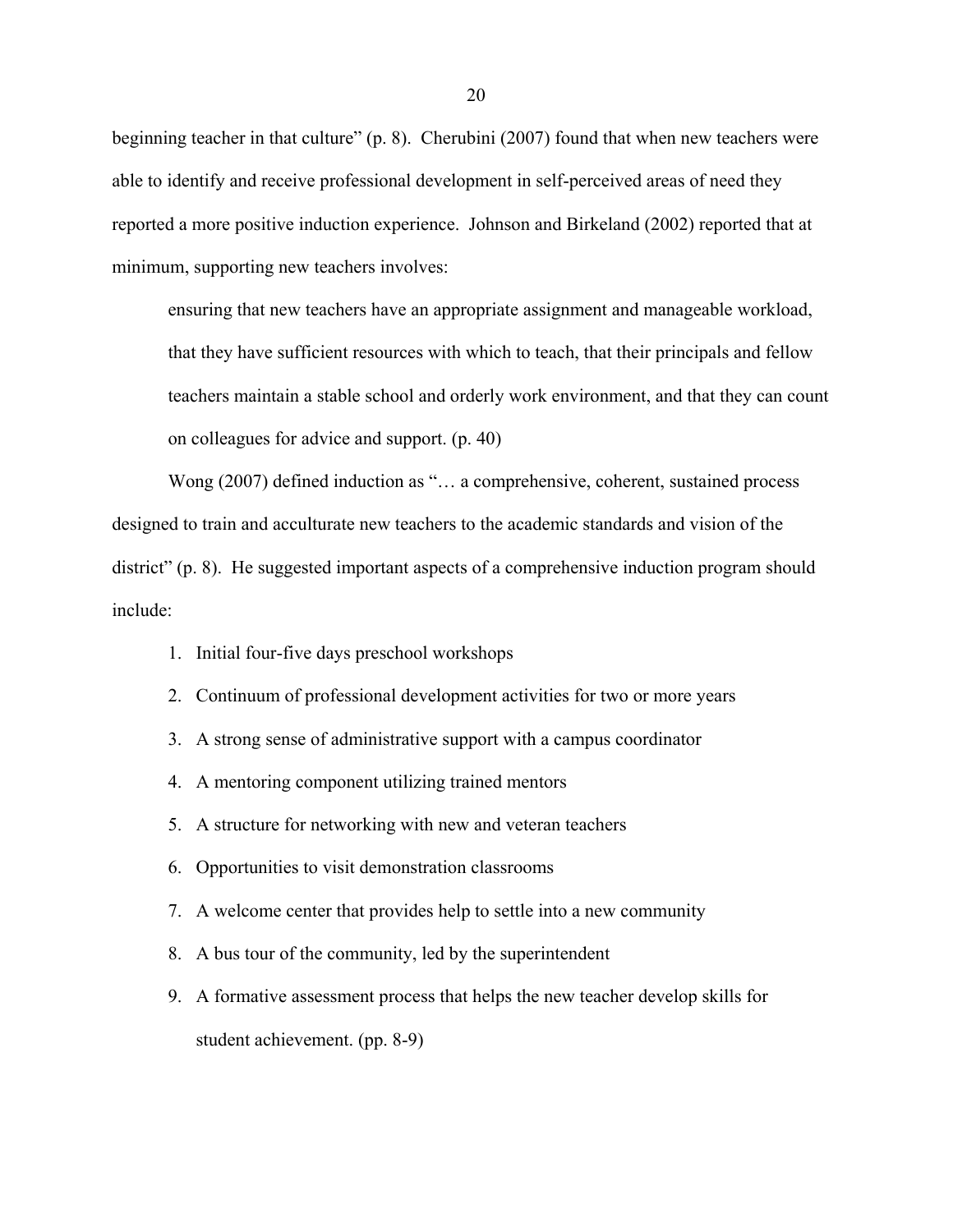Johnson (2007) researched teacher induction in the Kansas City area. The new teachers surveyed in her study reported the most important induction program components included, "support from and interactions with colleagues, support from mentors, and new teacher seminars" (Johnson, 2007, p. 22). Huling-Austin (1992) recommended that induction programs should include:

- 1. the use of cohort groups for beginning teachers,
- 2. the use of a differentiated evaluation system, and
- 3. the inclusion of new content in mentor training programs such as information on schema theory and how to use case studies and to conduct discussions about subject matter. (p. 179)

Manley, Siudzinski and Varah (1989) outlined four main goals of teacher induction.

- 1. To establish a collaborative professional team responsible for providing assistance and support for the first-year teacher
- 2. To help the new teacher develop the skills and judgment that successful teachers possess
- 3. To explore numerous teaching strategies
- 4. To provide in-service experiences for the mentors in the participating schools. (pp. 16-17)

The authors suggested that each new teacher should have an induction team. The team's job is to assist the new teacher with developing and implementing his or her professional development plan. They suggest that the goals of the professional development plan should consist of six areas including, "management of student conduct, planning, instructional organization and development, presentation of subject matter, communication and testing" (Manley, Siudzinski &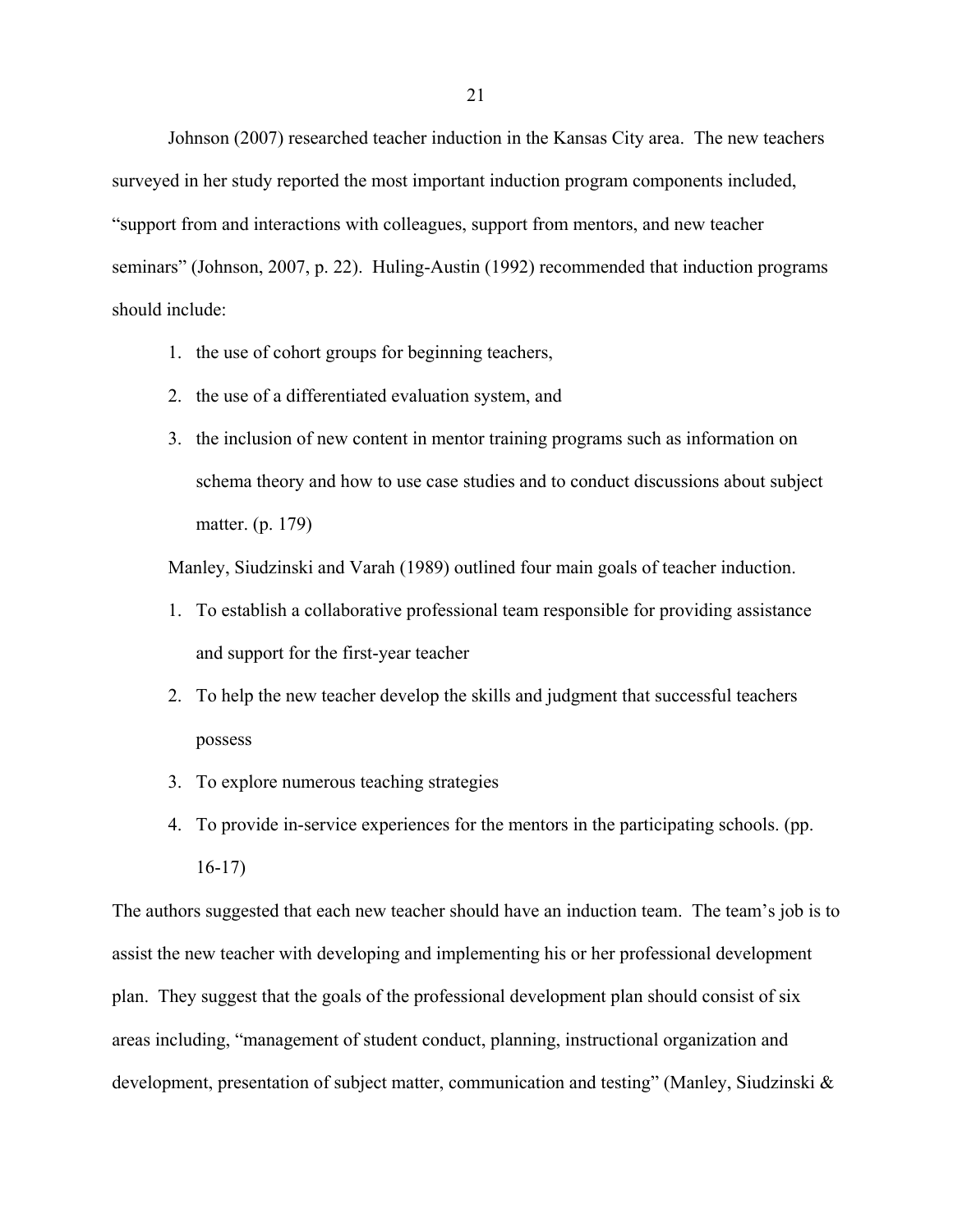Varah, 1989, p. 17). Once the plan has been established the authors suggested that the induction team meet with the new teacher on a weekly basis to facilitate the plan. In addition, the induction team and the new teacher should attend a series of seminars together to ensure success of the new teacher. Seminar titles include, (a) Orientation, (b) Classroom Management, (c) Parent-Teacher Conferences, (d)) Evaluation and Grading, (e) Student Motivation, (f) A New Look at Mainstreaming, (g) Gifted and Talented and Creative Learner, and (h) Anatomy of a Lesson.

The Alliance for Excellent Education (2004) outlined a comprehensive induction program for new teachers. Important induction program components include; high quality mentoring, common planning time, ongoing professional development, an external network of teachers, and standards-based evaluations. In that same document, the Alliance suggested what comprehensive induction is not. The components identified as not being included in comprehensive induction are as follows; a crash course in teaching, an orientation session, a stand-alone mentoring program, a string of disconnected one-day workshops, a top-down, unidirectional approach to teacher learning, just a benefit to beginning teachers, a way to help teachers cope with dysfunctional schools.

Ingersoll and Smith (2003) identified that beginning teachers who receive comprehensive induction packages have far higher retention rates than those who receive fewer supports. A comprehensive list of induction components includes, mentor from same field, beginner's seminars, common planning time, collaboration with others, external teacher network, supportive communication, reduced schedule, reduced preparations and teacher aide. By analyzing the National Center for Educational Statistics' Schools and Staffing Survey and the Teacher Followup Survey, they found that the following components were most often associated with reduced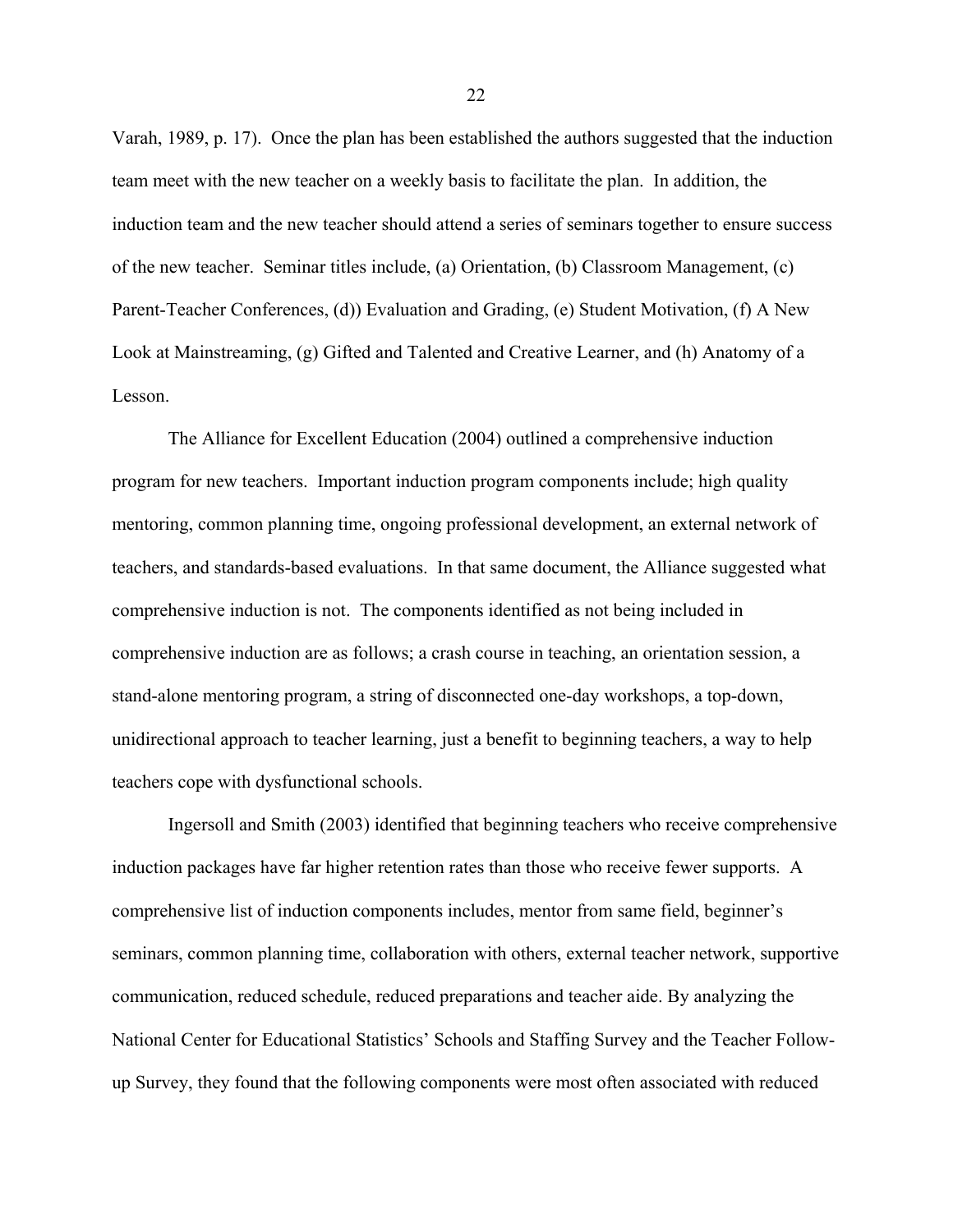attrition of new teachers; "having a mentor in the same field, having common planning time with other teachers in the same subject, having regularly scheduled collaboration with other teachers, and being part of an external network of teachers" (p. 35). The data suggested that the more induction components received, the more likely the new teacher would be retained. Specifically, for those receiving all suggested induction components, their retention rate was 50% greater than those receiving no induction.

Ingersoll and Perda (2008) noted that in addition to training and preparation professionals require formal and informal methods of induction, which can include internships, apprenticeships or mentoring. This additional training/support allows new practitioners an opportunity to adjust to their new environment, become familiar with the realities of their job and to filter out substandard levels of skill and knowledge. Public schools appear to have recognized the need for supporting new teachers. During the 1990/91 school year approximately 50% of new teachers participated in some form of induction, this number increased to 86% during the 2003/04 school year.

Andrews, Gilbert and Martin (2007) conducted a state-wide study in Georgia to determine which mentoring and induction support strategies beginning teachers' value and what support strategies they actually received. The perceived support was looked at from the perspective of the new teachers and of their principals. An analysis of the survey data revealed that the strategies most valued by new teachers provided opportunities for collaboration and learning from their colleagues. Interestingly, these strategies were perceived as not occurring often by the new teachers while most of the administrators indicated that they did occur often. Both the new teachers (87.3%) and the administrators (90.3%) showed similar results on the importance and availability of a mentor teacher. Specifically, four main components of support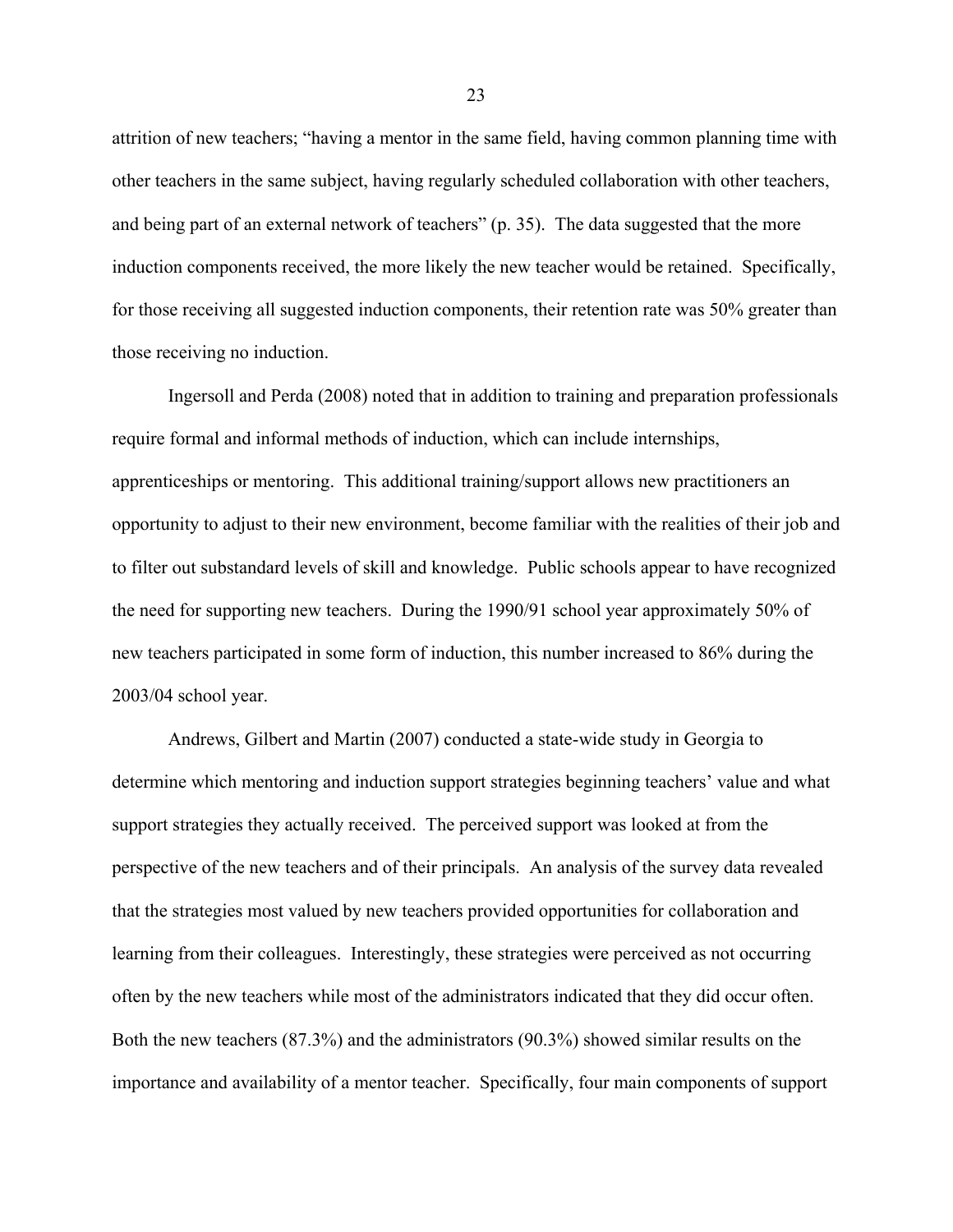were identified through the surveys. These four main components were ranked by the new teachers in the following order of importance starting with the most important; (a) opportunity to observe other teachers, (b) co-planning time with other teachers, (c) smaller class sizes, and (d) feedback or nonevaluative classroom observations.

Kardos and Johnson (2007) discuss the importance of an integrated professional culture for supporting new teachers. They describe components of such a culture:

In this environment, there was ongoing, two-way interaction about teaching and learning among novices and experienced teachers. New teachers were granted special status as novices: they were given assistance, encouraged to seek help, and expected to be learning and improving their teaching practice. In addition, new teachers and their colleagues shared responsibility for the school, its students, and each other. Integrated professional cultures enabled both novice and veteran teachers to succeed in their work, and new teachers felt sustained and supported by their experienced colleagues (p. 2,088).

Kardos and Johnson (2007) surveyed first and second year teachers in California, Florida, Massachusetts and Michigan to determine their level of experience with an integrated professional culture. The authors found that "the new teachers' reports show them working as solo practitioners, expected to be prematurely expert and able to work without the support of a school-based professional network" (p. 2,100).

Humphrey, Wechsler, Bosetti, Park, and Tiffany-Morales (2008) completed a two-year study of teacher induction programs in Ohio and Illinois during the 2005/06 and 2006/07 school years. Based upon these studies a report outlining seven recommendations for new teacher support was created. Those seven recommendations are:

1. Invest in high-quality induction and attend to the school environment.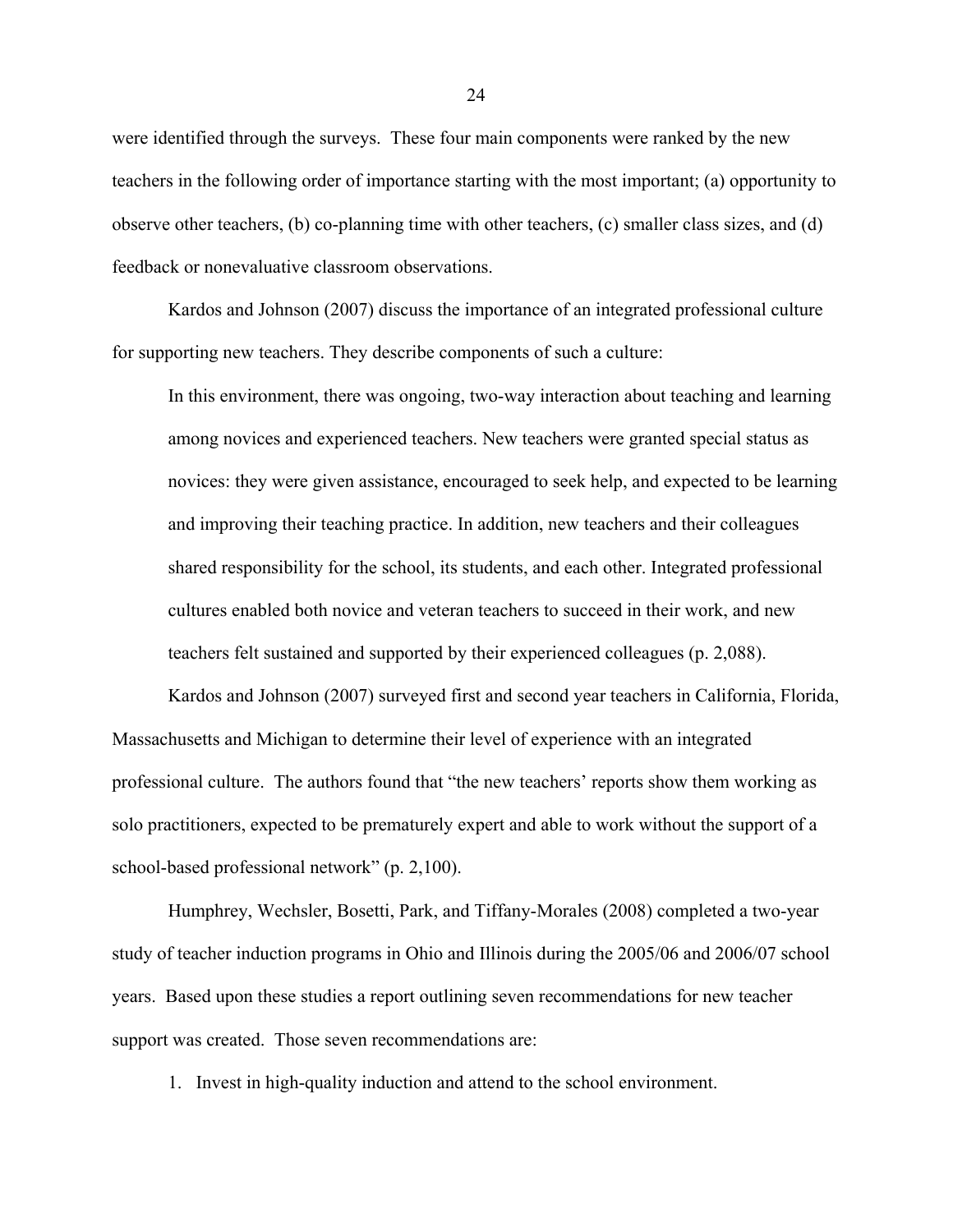- 2. Integrate preparation and induction supports for alternative certification teachers.
- 3. Frontload supports for late hires.
- 4. Conduct formative assessments of beginning teachers and tailor induction supports to their individual needs.
- 5. Support teachers in learning how to address the needs of special populations.
- 6. Set minimum expectations for mentor support and ensure those expectations are met.
- 7. Provide adequate time for mentors and mentees to engage in useful activities. (p. 1)

Wong (2004) described the important distinction between induction and mentoring. He stated that:

There is much confusion and misuse of the words mentoring and induction. The two terms are not synonymous, yet they are often used incorrectly. Induction is a process - a comprehensive, coherent, and sustained professional development process – that is organized by a school district to train, support, and retain new teachers and seamlessly progresses them into a lifelong learning program. Mentoring is an action. It is what mentors do. A mentor is a single person, whose basic function is to help a new teacher. Typically, the help is for survival, not for sustained professional learning that leads to becoming an effective teacher. Mentoring is not induction. A mentor is a component of the induction process. (p. 42)

Research indicates that comprehensive induction programs are crucial components of retaining teachers. Research also indicates that the specific induction practices needed varies from state to state, school district to school district and teacher to teacher. School leaders should assess the needs of their novice teachers through the lens of the novice teachers and their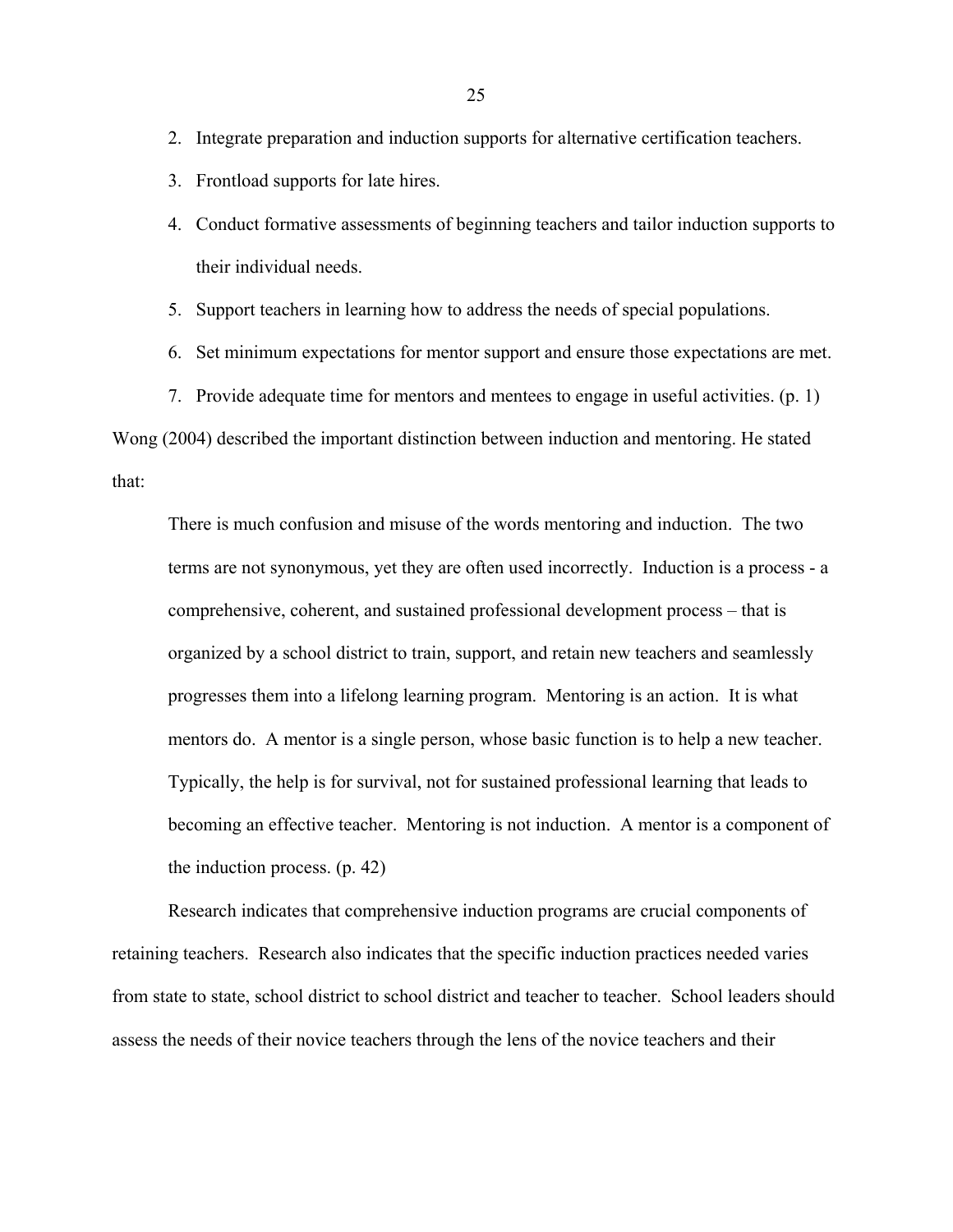supervisors on an on-going basis and adjust their induction practices to meet those identified needs.

#### **Mentoring**

According to Anderson and Shannon (1988) the beginnings of the term mentor are found in Homer's epic poem *The Odyssey*. In the poem Mentor was a trusted friend of Odysseus, a royal warrior in the Trojan War. Odysseus charged Mentor with watching over and advising his son Telemachus and his entire family while Odysseus was away. From Homer's classic work Anderson and Shannon make four conclusions regarding the act of mentoring. Those are:

First, mentoring is an intentional process. Second, mentoring is a nurturing process, which fosters the growth and development of the protégé toward full maturity. Third, mentoring is an insightful process in which the wisdom of the mentor is acquired and applied by the protégé. Fourth, mentoring is a supportive, protective process (p. 38).

The importance of veteran teachers mentoring new teachers is not a new phenomenon. It was described by Huggett and Stinnett (1956) when they noted that a new teacher could not tell his administrator about troubles he was having because the administrator served as his evaluator. This left the local association to acclimate new teachers to the school and to support them as they entered the teaching profession. Little (1990) suggested that formal mentoring programs have two goals. According to the author the goals are "to reward and inspire experienced teachers, while tapping their accumulated wisdom in the service of teachers and schools" (p. 345). Playko (1990) suggested that mentors are important in establishing the foundation on which future teacher leadership is built.

Martin (2008) reported that the New Teacher Center at the University of California, Santa Cruz, has been researching teacher induction for more than nine years. Through this research the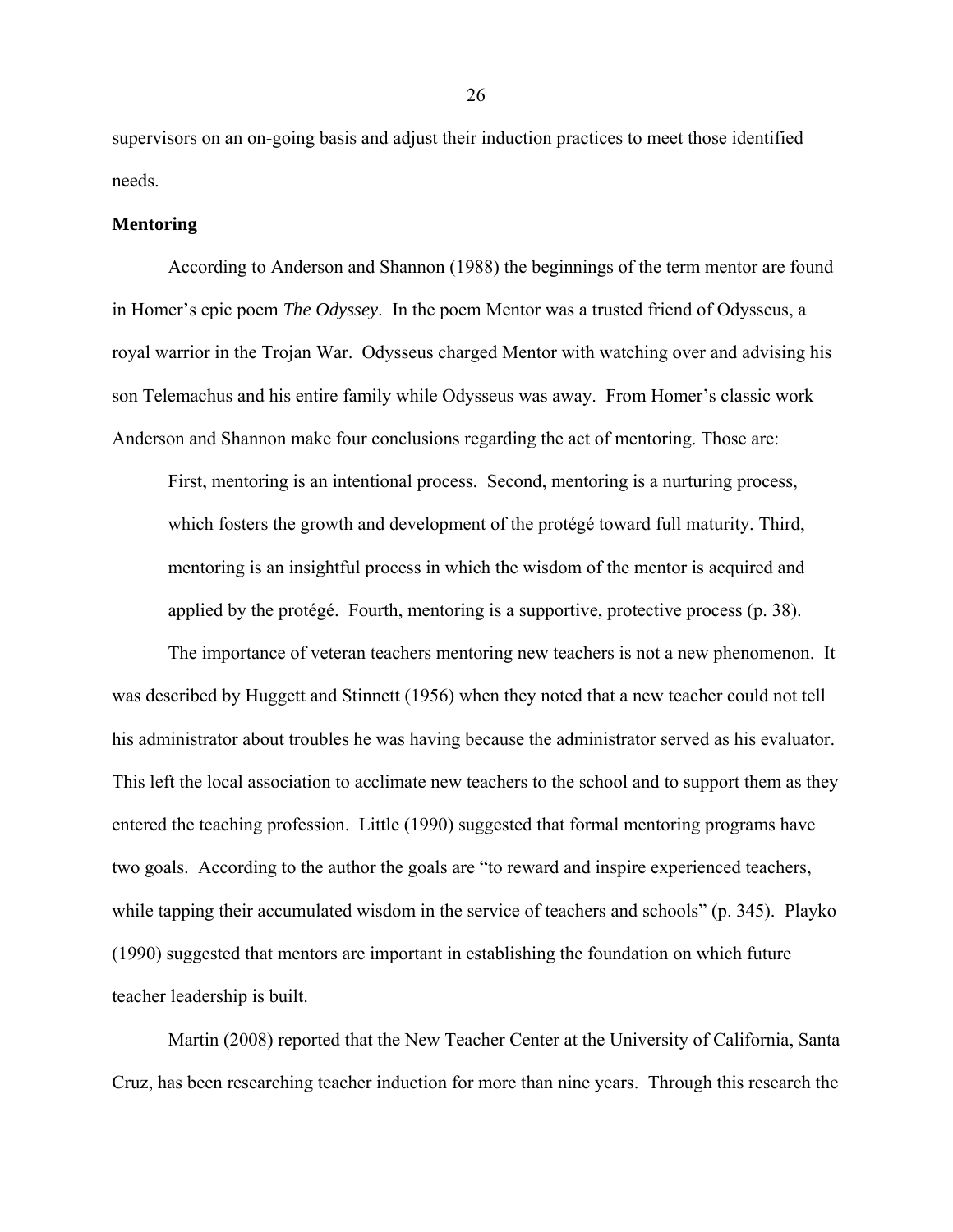New Teacher Center has developed a comprehensive induction program with the following elements:

- 1. The supportive engagement of the principal is a fundamental requirement to establish the context for a successful program.
- 2. Mentor selection is based on a formal application and review process, with an interview by a panel that includes administrators, veteran teachers, union leaders, and current and former mentors.
- 3. Mentors are prepared for their roles through well-defined and continuous training.
- 4. Mentors are released from full-time classroom duties for one to three years, after which they return to the classroom or take another educational role. A full-time released mentor's caseload normally covers 12 to 15 new teachers.
- 5. New teachers receive 1.2 to 2.5 hours of formally scheduled weekly mentoring support for two years.
- 6. Professional standards provide a clear vision of best practice goals and provide a framework for the mentor's work with the novice teacher. Standards language helps structure learning-focused conversations and teacher goals.
- 7. Mentors employ a comprehensive formative assessment system to guide the evaluation of a new teacher's work. The system is framed by professional standards and involves formal data collection and analysis of teacher practice, including examination of student work.
- 8. A mentor's grade-level and subject-area backgrounds are matched with those of new teachers. This allows mentoring to focus effectively on content, subject matter knowledge, and alignment of instruction with standards and curriculum initiatives.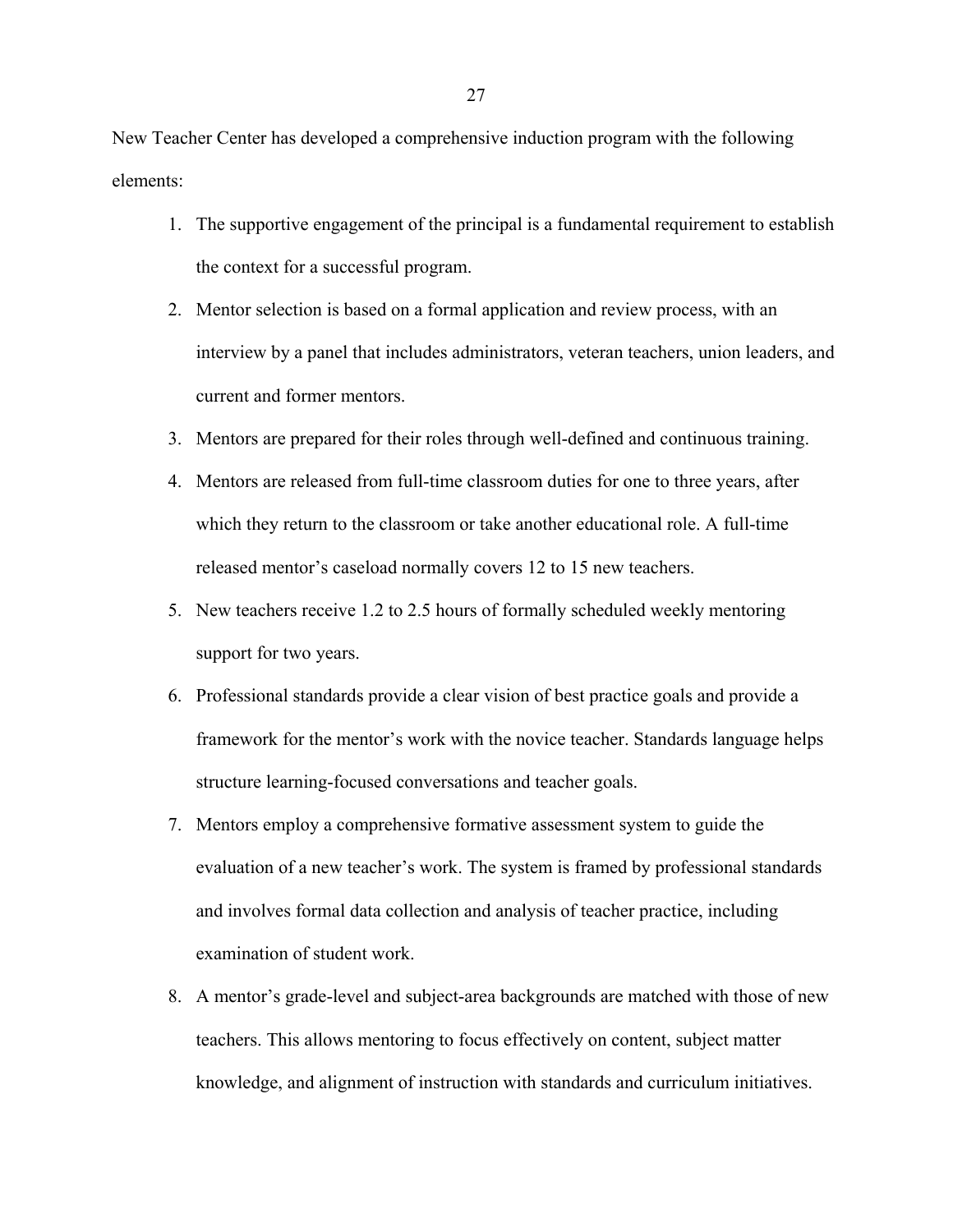9. Mentors ensure that the teacher's instructional priorities align with those of school administrators and the community by meeting separately with school principals on a regular basis. (Martin, 2008, p. 43)

Martin (2008) indicated that the costs of mentoring a new teacher for two years through incorporating the elements described above ranges from \$6,000 to \$12,000. Benefits associated with that price include increased student achievement, lower teacher attrition, which in turn leads to lower costs related to recruitment, hiring and induction. The biggest pay-off, according to Martin (2008), is effective and committed teachers.

Boreen, Johnson, Niday and Potts (2009) recommended that mentor/protégé pairings should be delayed until the protégé can get to know his/her colleagues. This would allow new teachers to select a mentor who would best fit his/her needs. The authors provided criteria to consider when selecting mentors.

- 1. Have a minimum of three to five years of teaching experience.
- 2. Be teaching in the same content area or at the same grade level as the beginning teacher.
- 3. Have a classroom close to that of the beginning teacher.
- 4. Be significantly older than the beginning teacher.
- 5. Be aware of gender differences, although the importance of this factor may depend upon circumstances. (pp. 11-12)

Fulton et al. (2005) reminded us that mentoring is an important part of induction, but mentoring alone does not constitute new teacher induction. This report identifies key goals that should be established to sustain induction programs in the  $21<sup>st</sup>$  century. These goals include: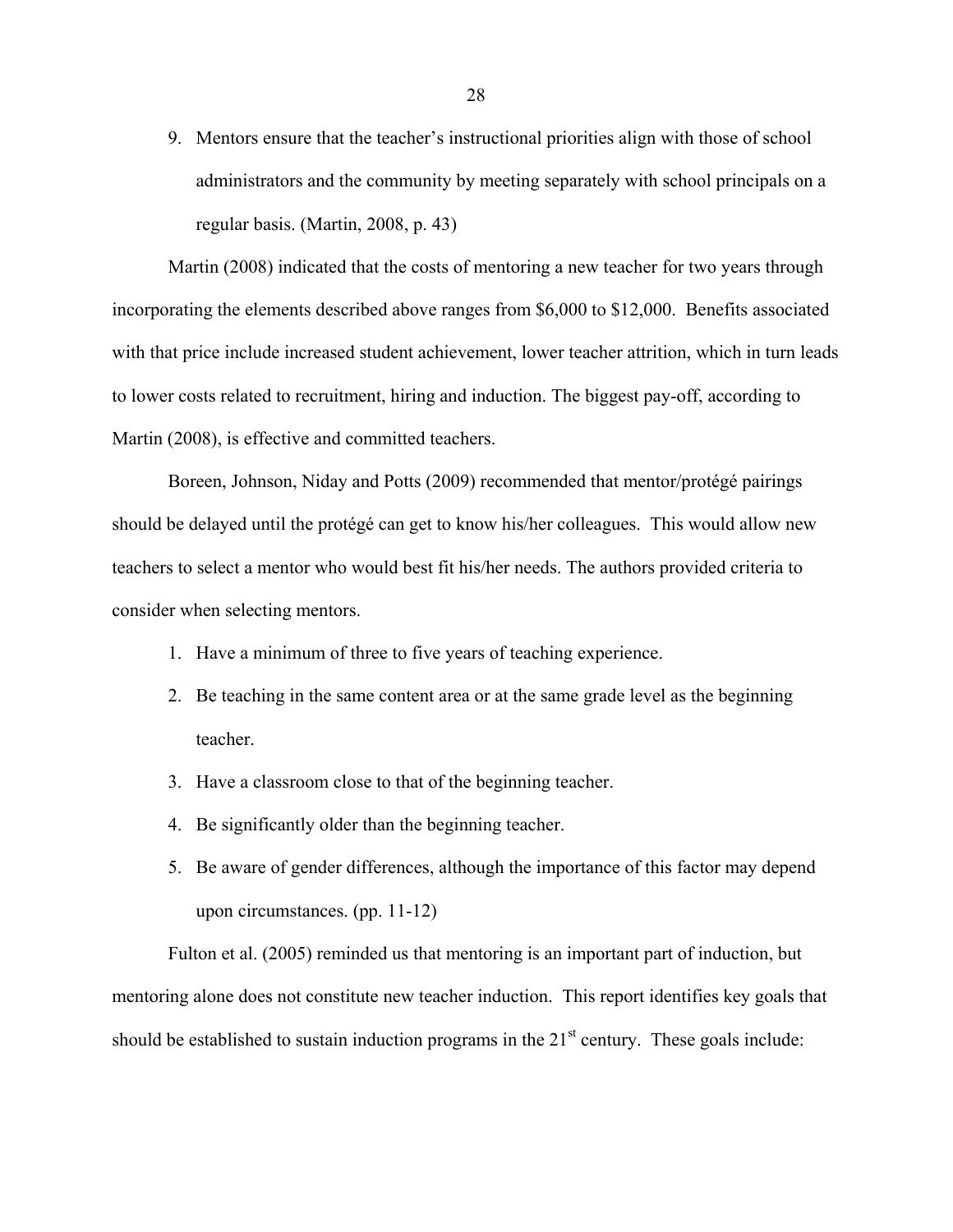building and deepening teacher knowledge; integrating new practices into a teaching community and school culture that the support the continuous professional growth of all teachers; supporting the constant development of the teaching community in the school; and encouraging a professional dialogue that articulates the goals, values, and best practices of a community. (Fulton et al., 2005, p. 4)

In addition, the authors suggested that developing new teachers is the responsibility of the entire school community. "Fostering a supportive environment that helps new teachers become good teachers; and good teachers become great teachers; is critical to providing a rewarding career path for educators and a quality learning environment for students" (Fulton et al., 2005, p. 24).

Gehrke (1988) reminded us that mentors are teachers first. She suggested that those who are called mentors find themselves in the company of some of the greatest teachers in history, "Sigmund Freud, the mentor of Carl Jung; Socrates, the mentor of Plato; Aristotle, the mentor of Alexander the Great; Anne Sullivan, the mentor of Helen Keller; and Ruth Benedict, the mentor of Margaret Mead" (Gehrke, 1988, p. 43). Gehrke went on to suggest that the mentor-protégé relationship shares components of deep friendships and parent-child bonds. Because of these similarities she recommended that the mentor and protégé should each have a say in choosing their partner to ensure a successful relationship. Galvez-Hjornevik (1986) also recommended that mentor-protégé relationships should be voluntary and suggested that age and gender should be considered when forming mentor-protégé pairings.

Smith (2003) studied elementary mentor and protégé pairs in a large suburban school district in Virginia. The findings showed that a strong relationship should be developed between the mentor and protégé, including friendship. This allows the new teachers to feel comfortable in turning to their mentor for assistance. Because of this, close attention should be paid in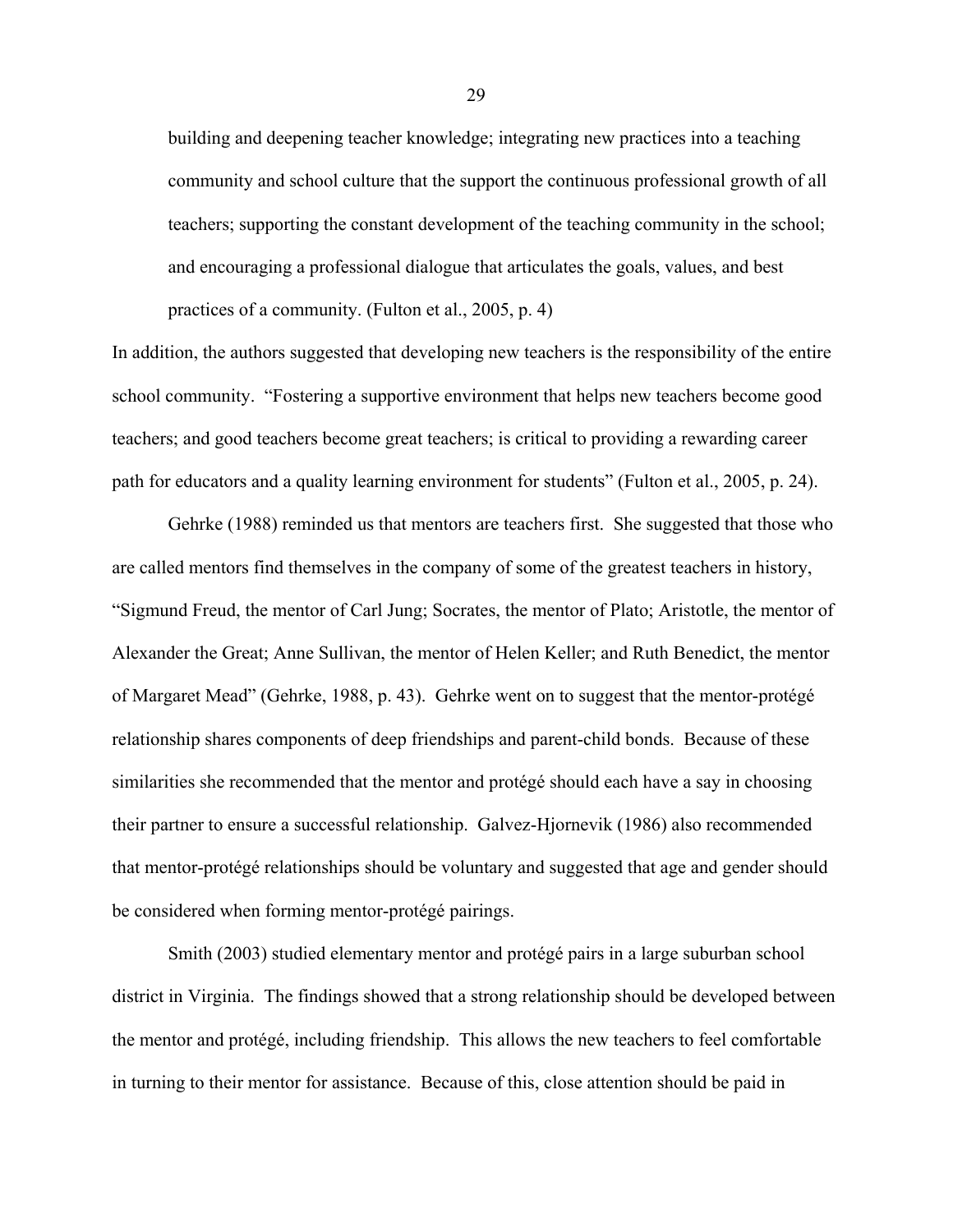establishing mentoring pairs. A variety of things should be considered in making pairings including, personalities, age, proximity of classrooms, grade level assignment and schedules. Finding time to meet was found to be one of the greatest detriments to the success of the mentor/protégé relationship. The most successful relationships were established with mentors and protégés who had 10 years or less difference in age. The protégés in these pairings felt the closeness in age helped the mentor be more empathetic and more similar in teaching style.

McEwan (2002) stated that "moving from one side of the desk to the other side is a shock to most brand new teachers. They are no longer passengers; they are in the driver's seat" (p. 157). Mandel (2006) suggested that new teachers have one important goal in mind – surviving their first year. Holloway (2001) recommended that to be effective, mentoring programs need focus and structure. He indicates that a trained and caring mentor is an important factor in a new teacher's survival of the first year. A key component to a successful mentor experience is training (Rowley, 1999). Rowley (1999) targeted six properties of a good mentor, including; (a) commitment, (b) acceptance of beginning teacher, (c) skilled at instructional support, (d) effective in interpersonal contexts, (e) continuous learner and communicates hope and (f) optimism. Danielson (2007) noted that an important component of mentoring is that the mentor serves as someone that the new teacher can be completely honest, with whom they can admit their difficulties and seek professional advice. Mentors can serve as coaches to help prepare new teachers for formal observations and evaluations conducted by administrators. Stansbury and Zimmerman (2000) suggested that new teacher support should start with basic personal and emotional support and then evolve to support in specific areas of need. The relationship should culminate with the mentor guiding the protégé to self-reflection.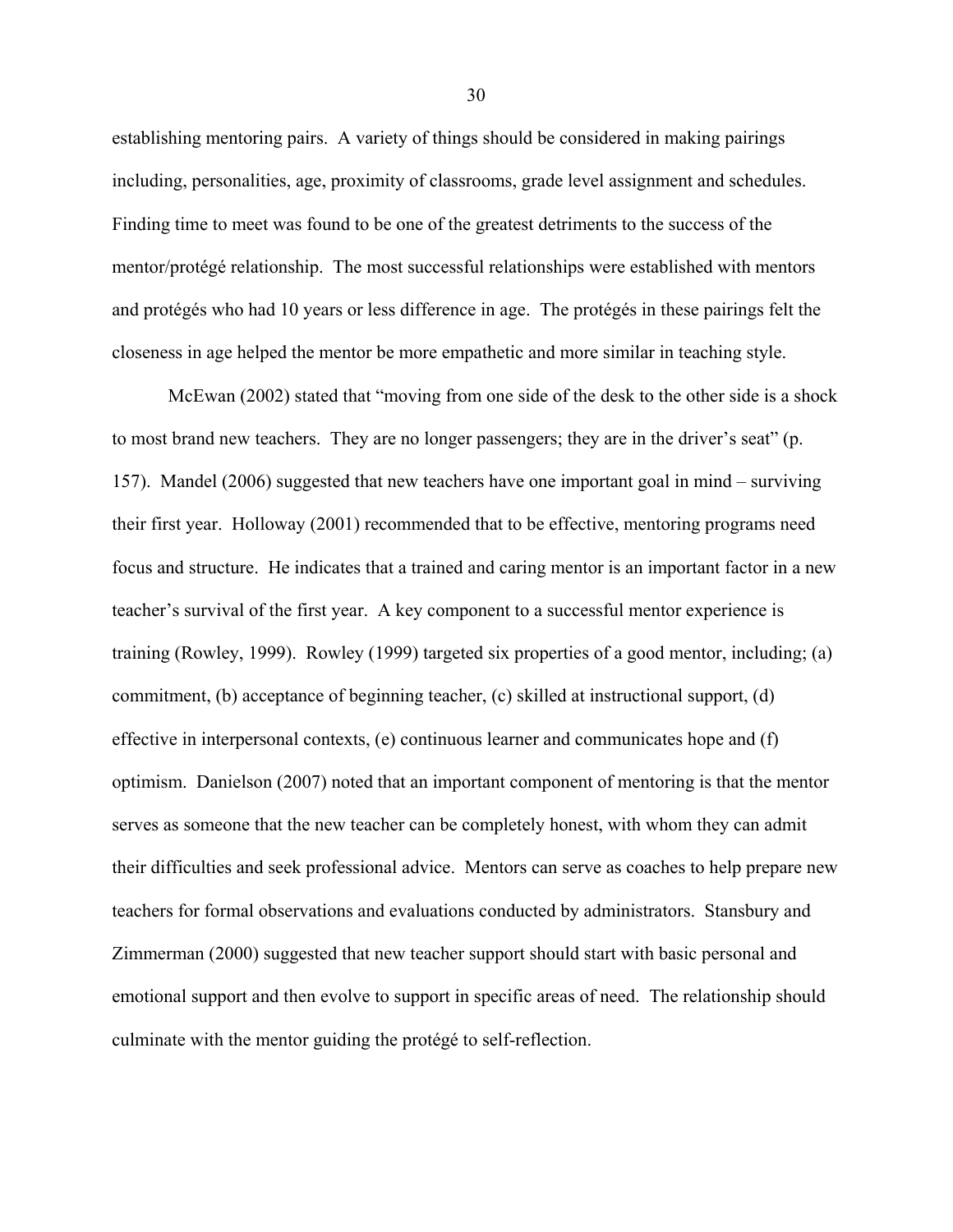Portner (2005) listed four essential mentoring components; (a) relating, (b) assessing, (c) coaching, and (d) guiding. Relating allows mentors to develop a genuine understanding of mentees ideas and needs and allows the mentee to honestly share and reflect upon experiences. Assessing a mentees' strengths and weaknesses helps the mentor identify areas in need of growth and improvement and assists the mentor with providing guidance and to determine mentees ability to handle given situations. Coaching allows mentors to help mentees fine-tune their professional skills, enhance subject matter knowledge and to expand their repertoire of teaching strategies. Coaching also provides opportunities for mentors to model appropriate practices and skills. Guiding aids mentors in moving mentees away from dependence to the processes of reflecting on decisions and actions for themselves and to construct their own teaching and learning approaches.

Barnett (1990) recommended that mentors and interns build a professional relationship by incorporating two important components of mentoring; observation and feedback. To do this he suggested utilizing shadowing and reflective interviewing. Shadowing provides the opportunity to gather descriptive observational data. Reflective interviewing allows the mentor and intern to participate in a feedback conference. This feedback conference allows the pair to discuss what was observed during the shadowing session.

Odell and Ferraro (1992) surveyed fourth year elementary teachers who had been mentored during their first year of teaching to determine if they had remained in teaching and their retrospective on their mentoring experience. Of the original first year cohort approximately 96% were found to still be teaching. The follow-up survey results indicated that after four years of teaching the component of mentoring that was most valued was the emotional support provided by their mentor.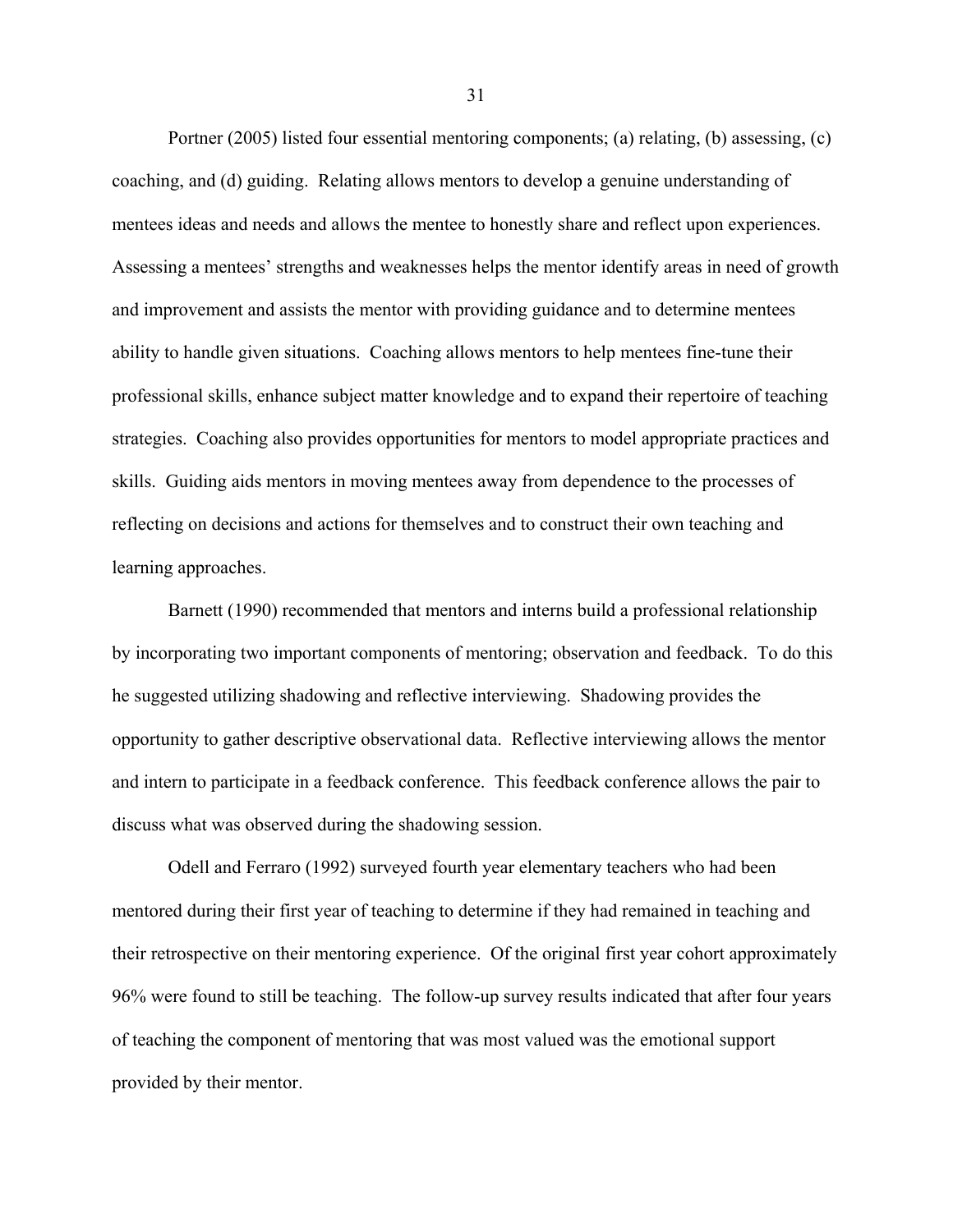Gonzales and Sosa (1993) examined over 730 mentor teaching logs during the 1991/92 school year. They found that the needs of new teachers changed over the course of their first school year. For example, lesson preparation and presentation were main concerns as each new teacher's first formal evaluation was scheduled and as parent/teacher conferences approached many conversations evolved around how to communicate with parents. The mentor logs showed a 50% decline between the first and second semesters in regard to student discipline. There was an increase during the second semester in conversations regarding grading and assessment.

In the Metlife Survey of the American Teacher (2008) it was suggested that "mentoring is an important strategy for retaining new teachers and for career-long, teacher-to-teacher professional development as a method of capturing wisdom that comes with experience" (p. 144). As a component of this same survey educational leaders were asked to identify characteristics of a successful mentor program and then rate the importance of each on a scale of 1 to 10. The identified areas and ratings included:

- 1. Allowing time for both parties to be involved in the program (9.8 points)
- 2. Buy-in, by both parties of the value and responsibility of the program (9.0 points)
- 3. Effective matching of the mentor and mentee (8.9 points)
- 4. Collaboration with other colleagues with what is working and what is not in the program (8.8 points)
- 5. Minimizing paperwork and maximizing interaction (8.8 points)
- 6. Upfront training about what makes an effective mentoring program (8.8 points)
- 7. Genuine enthusiasm by the mentor about education in general, and the mentoring program specifically (8.7 points)
- 8. The ability to change a relationship if it is not working (8.5 points)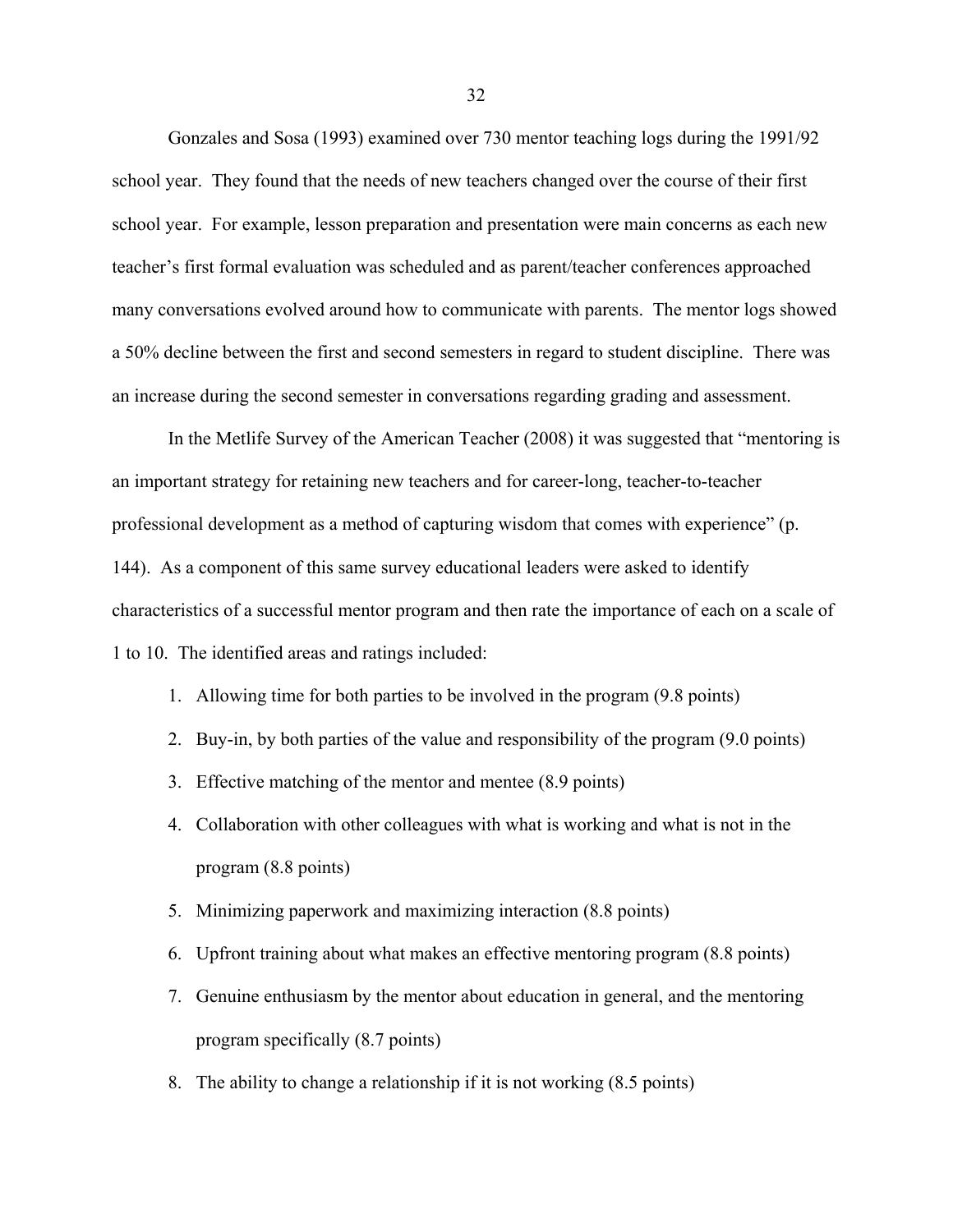- 9. Acknowledging the need for flexible scheduling for participants in the program (8.3 points)
- 10. Adequate time for the relationship to develop (8.1 points)
- 11. A focus on communication and dialog to support the relationship (8.0 points)
- 12. A set of rules for the participants (7.2 points). (p. 145)

Bas-Isaac (1989) suggested that a mentor should model a variety of instructional techniques for his/her protégé. She recommended that this modeling occur through a three-part process. First, the pair should meet to discuss what should be observed followed by the observation. The observation process should conclude with a meeting between the mentor and the protégé to discuss what was observed and how the protégé could incorporate these techniques in his/her classroom. This process should then be continued with the mentor observing the protégé. As before, both a pre- and post-conferences are essential. This will allow the protégé to receive critical yet, friendly feedback on his/her instructional practices.

Carr, Herman and Harris (2005) identified six topics they deemed critical for mentors and protégés to discuss. These critical topics included information, instruction, personal, management, results and collaboration. The topic of information encompassed important policies, how the school works, where to go for materials, supplies, etc. and helping the protégé understand the school climate and culture. Instruction ranged from standards to curriculum and effective strategies to implement both. Information regarding a protégé's personal well-being included time management, balancing personal and professional life, stress management, personal wellness and organizational skills. Management components required classroom management and classroom procedure plans as well as tracking and completing required paperwork. Results required protégés to understand how to use assessments, both state and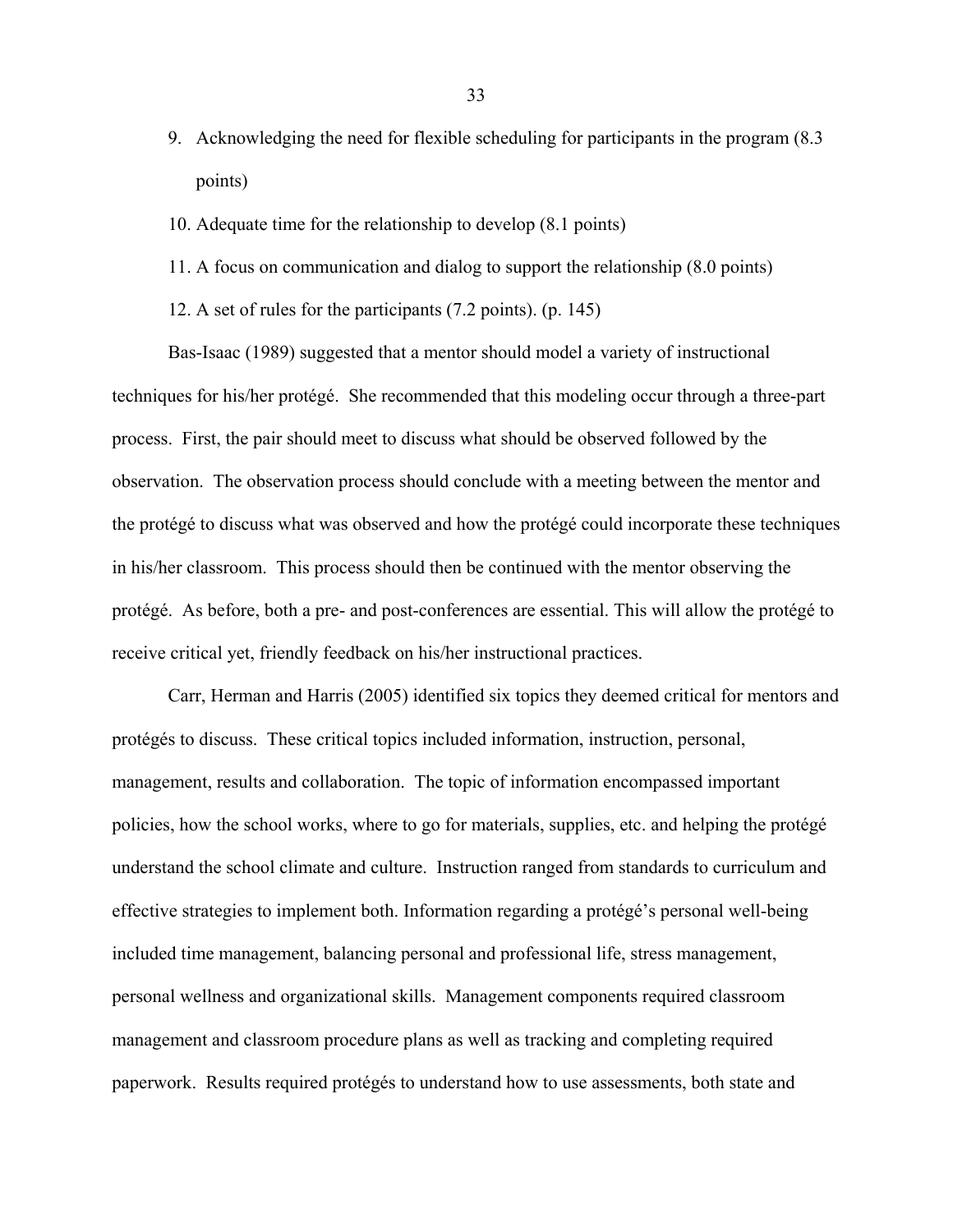local, to drive instruction. Collaboration is important for new teachers to reflect, problem-solve and to grow professionally.

Bova and Phillips (1984) completed a study of mentors and protégés. They found that protégés learning could be placed in four categories; (a) risk-taking behaviors, (b) communication skills, (c) political skills, and (d) profession-specific skills. They found the skills learned through the mentor-protégé relationship are critical in developing the protégé into a professional.

Hellsten, Ebanks and Lai (2008) surveyed new teachers in Saskatchewan, Canada. The researchers found that "having a mentor for support during the first year of teaching was very important to beginning teachers" (p. 9). However, their research indicated that having an assigned mentor was not always necessary. In a supportive school, without one assigned mentor, new teachers are provided "more comparisons, contrasts, and higher levels of reflection on the part of the beginning teachers would have multiple role models to emulate as mentee" (Hellsten et al., 2008, p. 14). The researchers noted that not having an official mentor could backfire if the new teacher is in an unsupportive environment. Tellez (1992) found that not having an assigned mentor did not prohibit new teachers from seeking assistance. In general, the new teachers that he surveyed sought help from those teachers who appeared friendly and knowledgeable.

Hiffman and Leak (1986) found that the mentor role was viewed as an essential component of induction by 96% of the respondents surveyed in their study. The protégés indicated that "mentors were able to provide assistance in addressing their needs by providing encouragement, collegiality, and specific helpful suggestions for the improvement of teaching" (p. 23). An additional important finding of the study was that the majority of the protégés indicated that the mentor should teach the same subject and/or grade level as the protégé.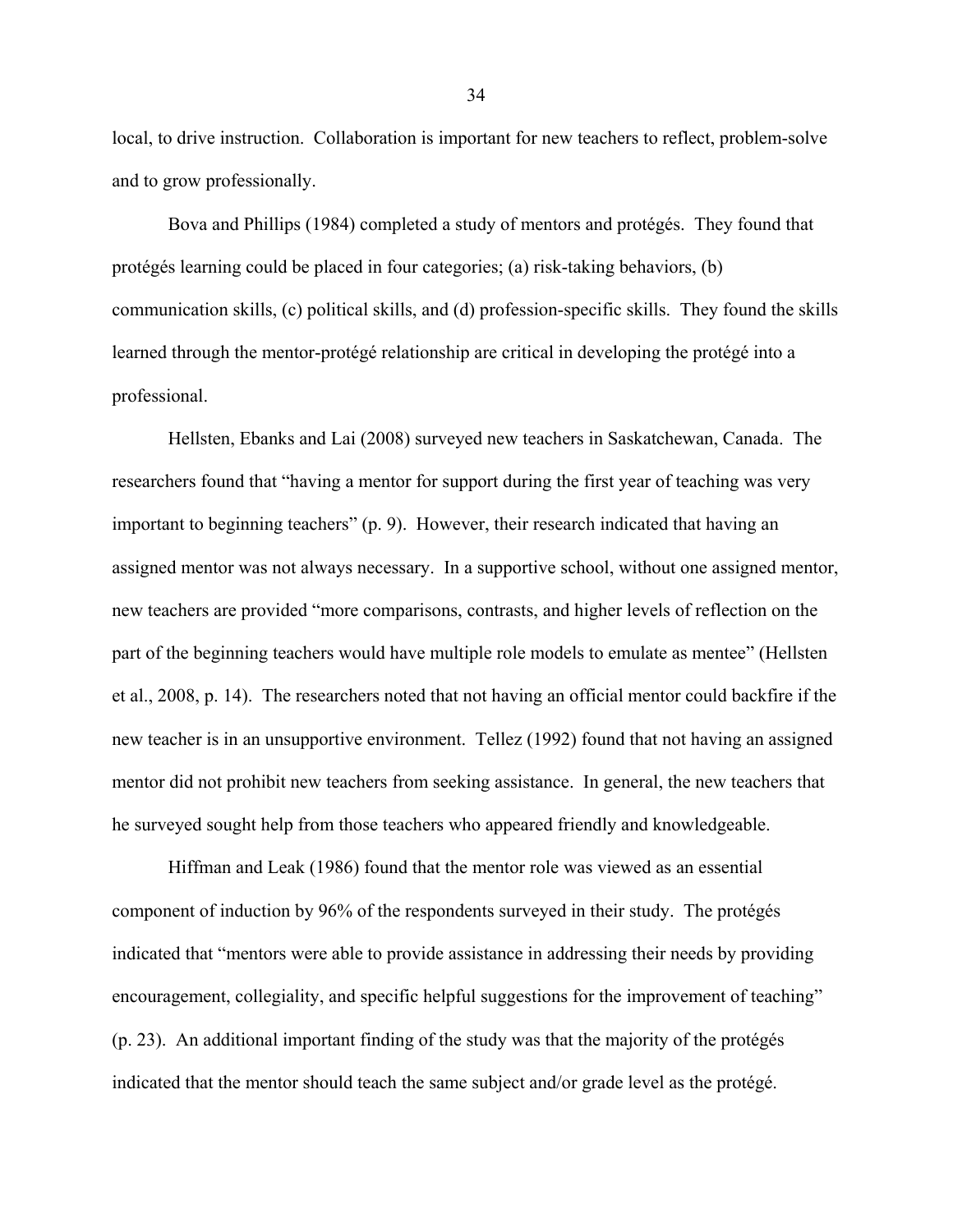Galvez-Hjornevik (1985) completed a literature review of teacher mentors. From this review she created a list of skills that mentors should possess including:

- 1. Orchestrate cognitive dissonance and consonance through such approaches as questioning, feedback and coaching
- 2. Provide solid experience as a context for examing ideas and actions
- 3. Demonstrate strong commitment to personal growth and development include continued learning, self-reflection, analysis and critique
- 4. Foster self-direction in others by encouraging independence and self-analysis
- 5. Understand the stages of a mentoring relationship, altering the interaction in response to growing autonomy
- 6. Demonstrate flexibility by knowing when to be a teacher, facilitator, listener, inquirer
- 7. Demonstrate skills as an action researcher
- 8. Understands persuasion, facilitation and change processes
- 9. Serve as a model adult learner
- 10. Demonstrate strong collegial skills—including critique, support, and reciprocity
- 11. Understand and communicate knowledge of effective teaching
- 12. Evidence capacity for mutual trust and regard. (p. 39)

Wildman, Magliaro, Niles and Niles (1992) completed a study of almost 150

mentor/protégé pairs. Through this study they identified key personality characteristics of

effective mentors. These suggested characteristics included:

- 1. Willing to be a mentor
- 2. Sensitive; that is, they know when to back off
- 3. Helpful, but not authoritarian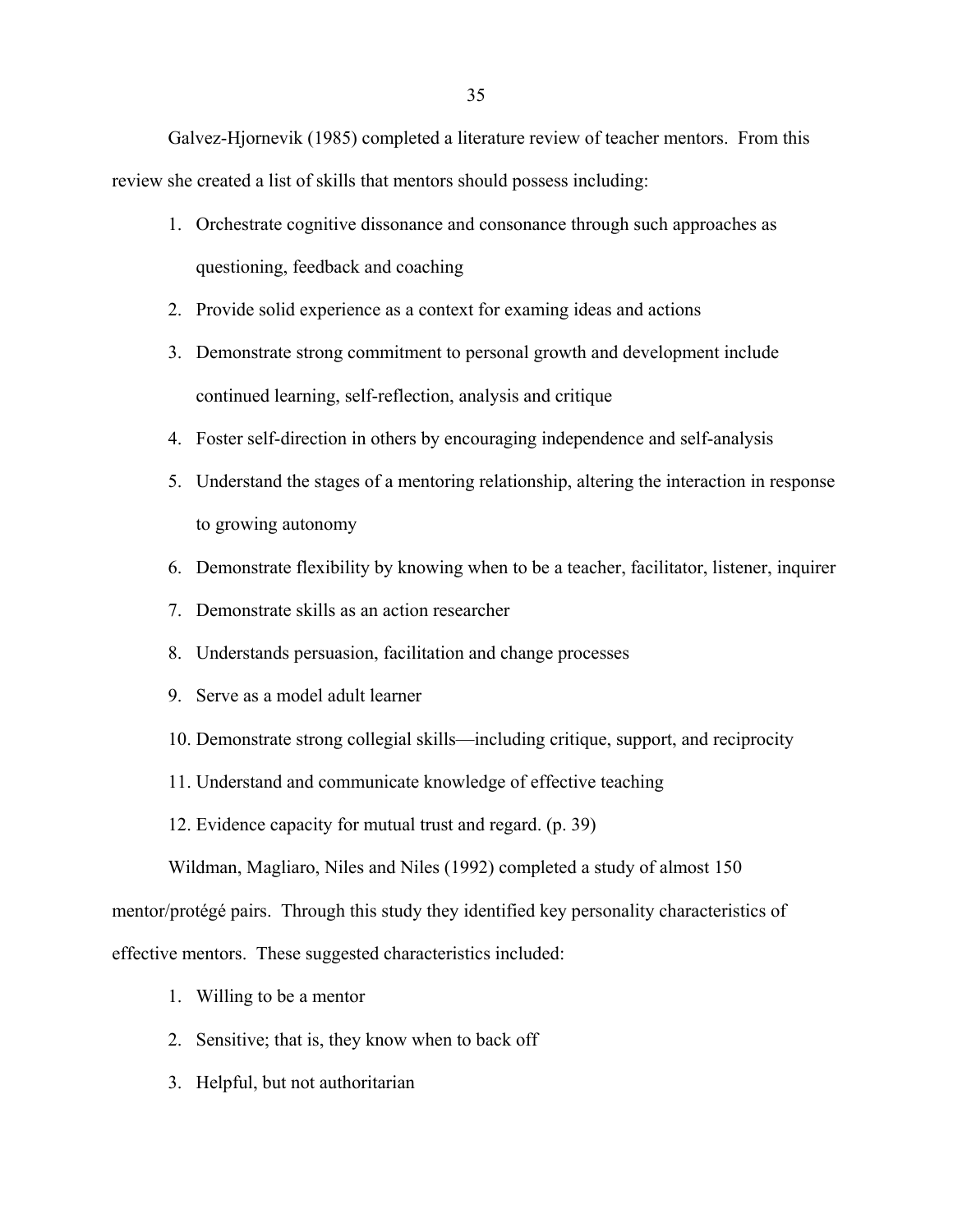- 4. Emotionally committed to their beginners
- 5. Astute that is, they know the right thing to say at the right time
- 6. Diplomatic, for example, they know how to counteract bad advice given to their beginner by others
- 7. Able to anticipate problems
- 8. Nurturing and encouraging
- 9. Timely in keeping the beginners apprised of their successes
- 10. Careful to keep the beginners' problems confidential
- 11. Enthusiastic about teaching
- 12. Good role models at all times. (p. 211)

Chiang (1989) conducted a study of first year elementary teachers who were employed in the State of Indiana during the 1988/89 school year. This was the first official year for Indiana's Beginning Teacher Internship Program. Based upon her study Chiang recommended the following strategies to implement mentoring:

- 1. Mentors should be selected from school teachers who have the positive attitudes and are willing to assume the responsibilities of mentoring.
- 2. Mentors should meet beginning teachers before the school begins so they can get acquainted before school starts.
- 3. A supportive team including college and department of education persons should be formed and funded by the state in order to offer continuous consultation to beginning teachers and their mentors. The committee members should focus upon discipline and classroom management and, curriculum design, and problems with individual differences in students.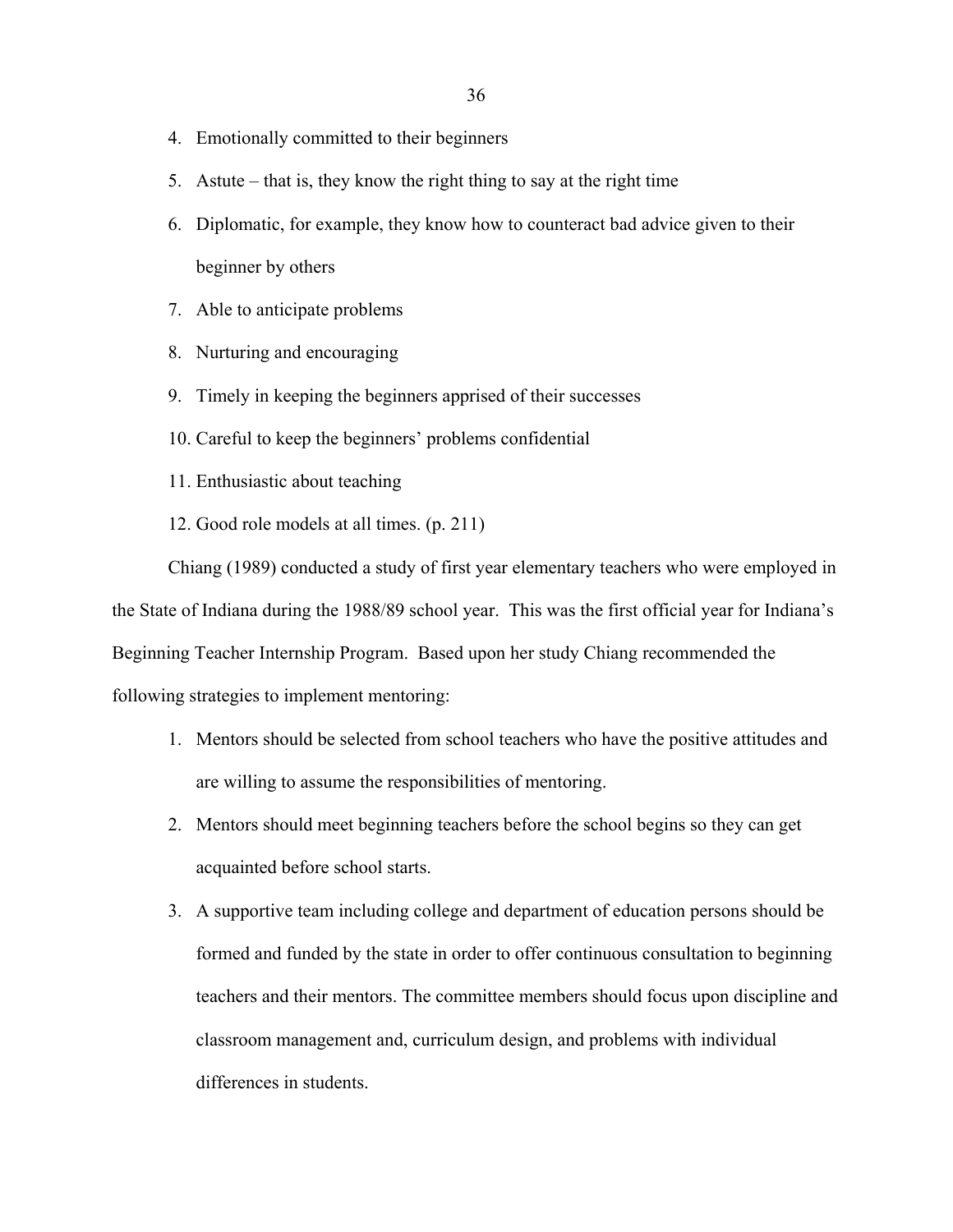- 4. Principals should be reimbursed for their efforts in order to work more effectively with beginning teachers and mentors.
- 5. The first month of a beginning teacher's teaching should consider a half day of teaching and a half day of observing the mentor and other teachers teaching. The second month may release mentors to observe beginning teachers teaching or offer consultation.
- 6. Second year teachers should participate in beginning teachers conferences in order to share experiences and learn new teaching methods from other teachers. (pp. 5-6)

Johnson (2002) studied survey data from almost 100 first year Indianapolis Public School teachers. The data indicated a significant impact on teacher efficacy through building climate, instructional guidance and principal support. However, the data did not support mentoring as having a significantly positive impact on teacher efficacy. The researcher suggested that requiring teachers to mentor protégés while carrying a full teaching load could limit their effectiveness.

Stanulis and Floden (2009) used the AIMS (Arizona's Instrument to Measure Standards) assessment to measure the impact of intensive mentoring on improving new teacher quality as linked to student engagement. The researchers studied two groups. Group one received basic mentoring components while group two received intensive mentoring components. Intensive mentoring components included, (a) mentors were released one day each week to mentor their protégés, (b) mentors and protégés were matched based on content area assignments, and (c) mentors led monthly seminars for their protégés. The researchers went on to specify that "this intensive mentoring involved close work in the classroom, where mentors observe, co-planned, analyzed student work, and collected and analyzed teaching data together" (Stanulis & Floden,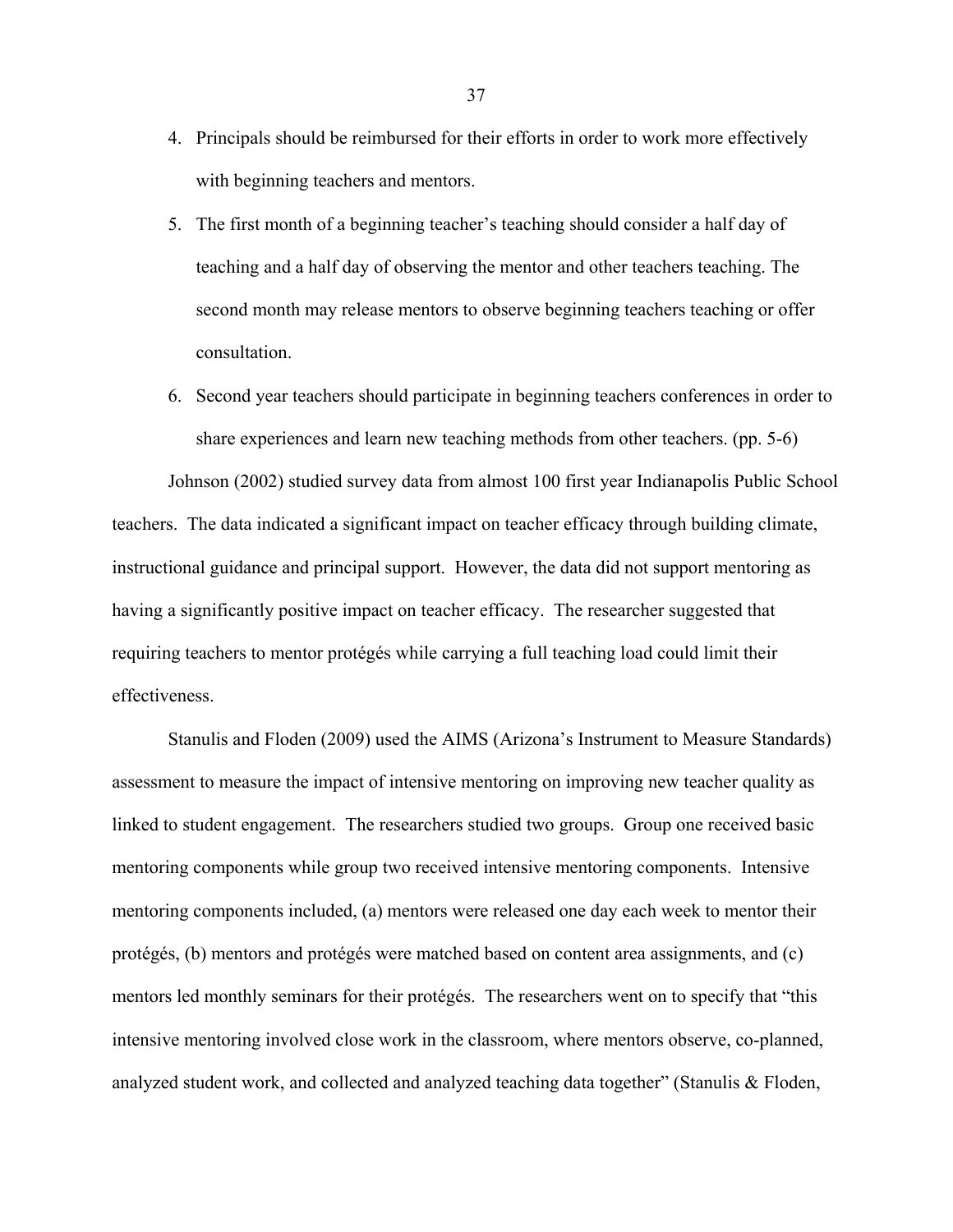2009, p. 120). The researchers found that the experimental group had significantly higher gains in the areas of atmosphere, instruction/content, and student engagement as measured by the AIMS assessment.

Roehrig, Bohn, Turner and Pressley (2006) studied mentors and protégés. They found that more effective teacher ability equated to more effective mentoring ability. In addition, the most effective new teachers were more reflective, better able to self-assess and were open to being mentored.

Allen and Eby (2008) studied 91 mentor/protégé relationships. They found that the more committed the protégé believed the mentor was to the relationship the higher the quality the protégé rated the relationship. In addition, the lower the mentor rated him/herself regarding commitment to the relationship the higher the protégé related the commitment.

Research has highlighted the benefits of mentoring as a critical component of retaining and supporting new teachers. However, simply assigning a mentor to a novice teacher does not begin to scratch the surface of the mentoring component of effective induction programs. New teachers should be matched with mentors who can support their individual needs. Mentors should be trained in how to support novice teachers effectively. Time must be allotted for mentors and novice teachers to work together and to observe each other.

### **Benefits to Mentors**

Studies have noted benefits to the mentors in addition to the benefits that are provided to new teachers. The American Federation of Teachers (1998) reported that mentors in New York City had an increase in professional satisfaction and their awareness of their own teaching methods. The mentors also reported the relationship to be a conduit for discussing new techniques and they felt more connected to their school.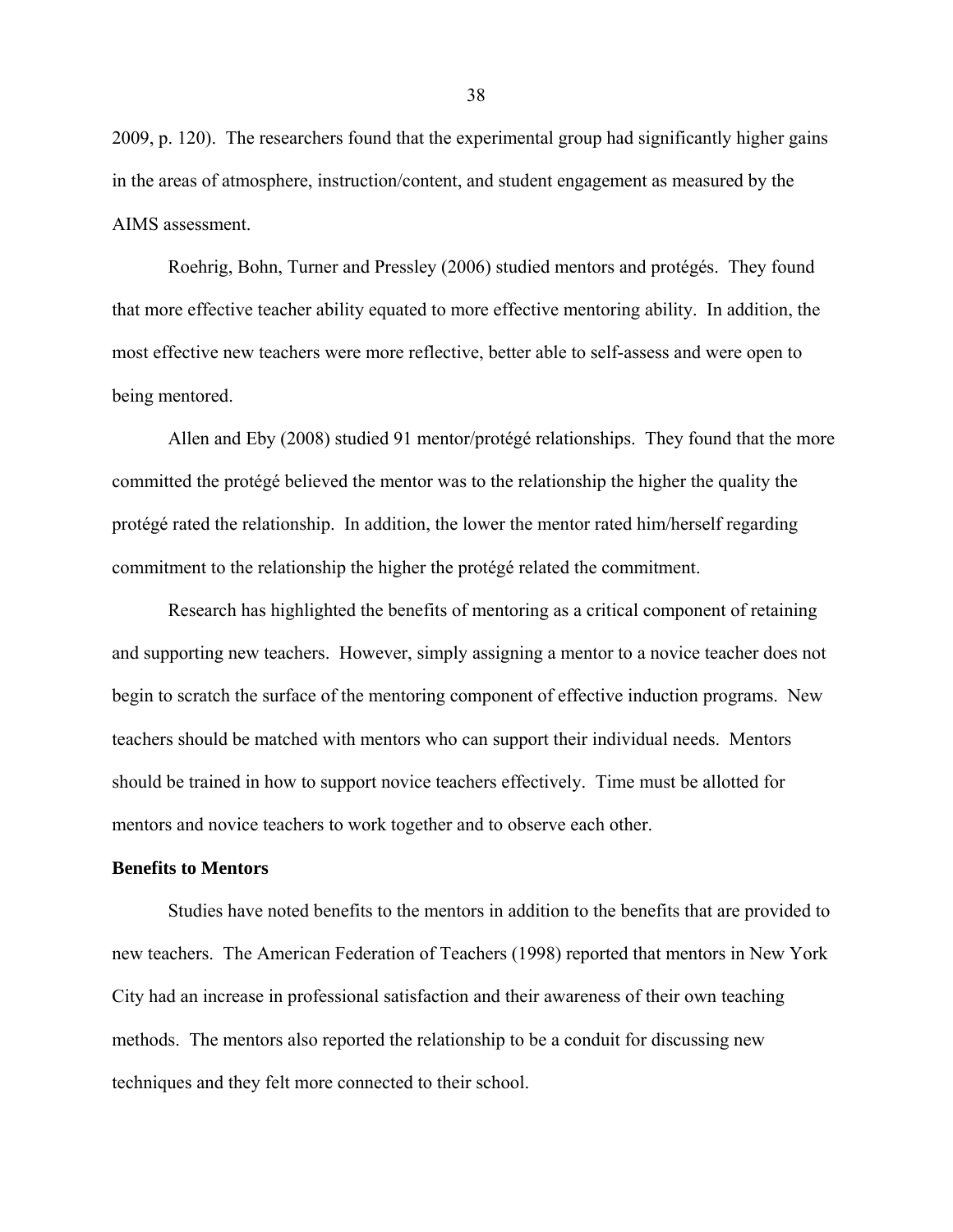Newcombe (1988) described the benefits gained by mentors. She suggested that mentors reflect on their own teaching practices while supporting new teachers. The fact that they are asked to share their expertise provides mentors with job satisfaction. In addition, most mentors receive training, which leads to further professional growth.

Healy and Wechert (1990) defined mentoring for new teachers as "a dynamic, reciprocal relationship in a work environment between an advanced career incumbent (mentor) and a beginner (protégé) aimed at promoting the career development of both" (p. 17). The authors went on to indicate that as the mentor guides the new teacher he grows in his own professional abilities.

The Alliance for Excellent Education (2005) found that mentoring provided growth opportunities for the mentor as well as the benefit of more pay. Additional group planning time was also reported, which was found to create a community of educators committed to raising performance of their school and entire district.

Wellington (2001) suggested that mentors benefit by the recognition they receive through being chosen to share their expertise with new teachers. Mentors professional connections grow as they make new contacts through their protégé. Additionally, mentors gain skills in working with a new generation.

Portner (2005) identified pride and accomplishment as benefits mentor teachers experience through assisting new teachers as they begin their educational career. He went on to indicate that this pride and accomplishment leads to a sense of community and heightened morale.

Krueger, Blackwell, and Knight (1992) indicated that mentors will experience professional growth. This growth can be initiated by the enthusiasm that protégés bring to their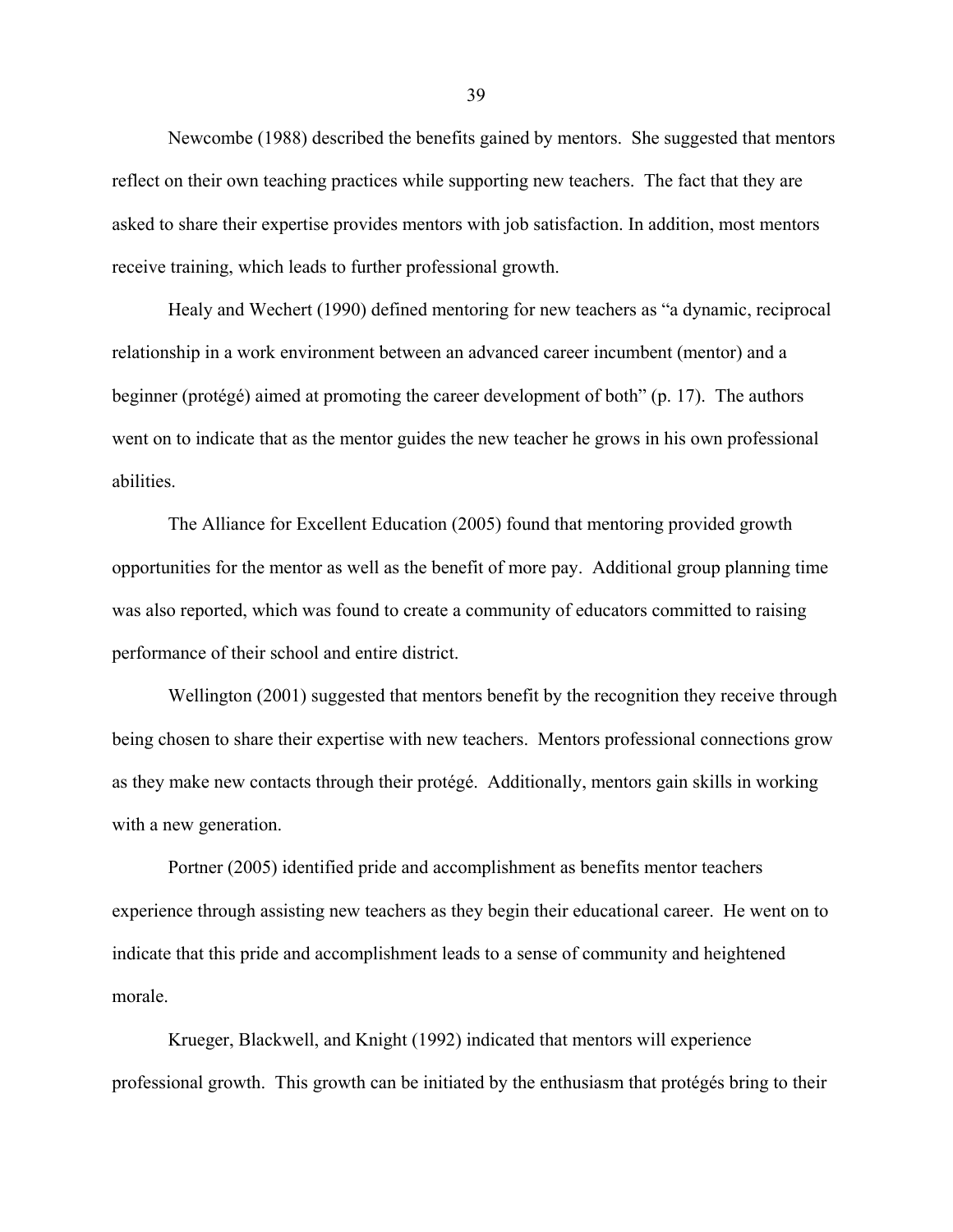new position. In addition, protégés bring new researched-based methods to the classrooms that are shared with the mentor. The authors go on to suggest that "the mentor relationship prompts practitioners to find the time to reflect, analyze, and evaluate themselves, to refine critical thinking skills, and to articulate a renewed commitment to the practice of school administration" (Krueger et al., 1992, p. 58).

Benefits to the mentors should be considered when selecting experienced teachers to serve as mentors for novice teachers. However, the greatest consideration should be given to how the novice teacher will benefit from the pairing and the specific needs of the novice teacher. Selecting a veteran teacher who needs a boost to their own practice or personal satisfaction could lead to an ineffective support for the novice teacher. In this event, any benefit the mentor might have gained would also likely be diminished.

#### **History of Induction and Mentoring in Indiana**

According to the Indiana Beginning Teacher Internship Program (BTIP) manual (Indiana Department of Education [IDOE], 1994), "The Beginning Teacher Internship Program was established by the legislature in 1987; the program was implemented the following year" (p. 1). The BTIP required each school corporation to develop and implement a local plan describing the one year internship process for all new teachers. Each local school's plan had to include:

- 1. responsibilities of the superintendent, principal, mentor, and beginning teacher
- 2. state and local beginning teacher performance competencies (the Beginning Teacher Assessment Inventory and the corporation's evaluation procedures)
- 3. orientation program requirements for beginning teachers, including the mandatory conference for the beginning teacher, mentor, and principal before the beginner starts the first teaching day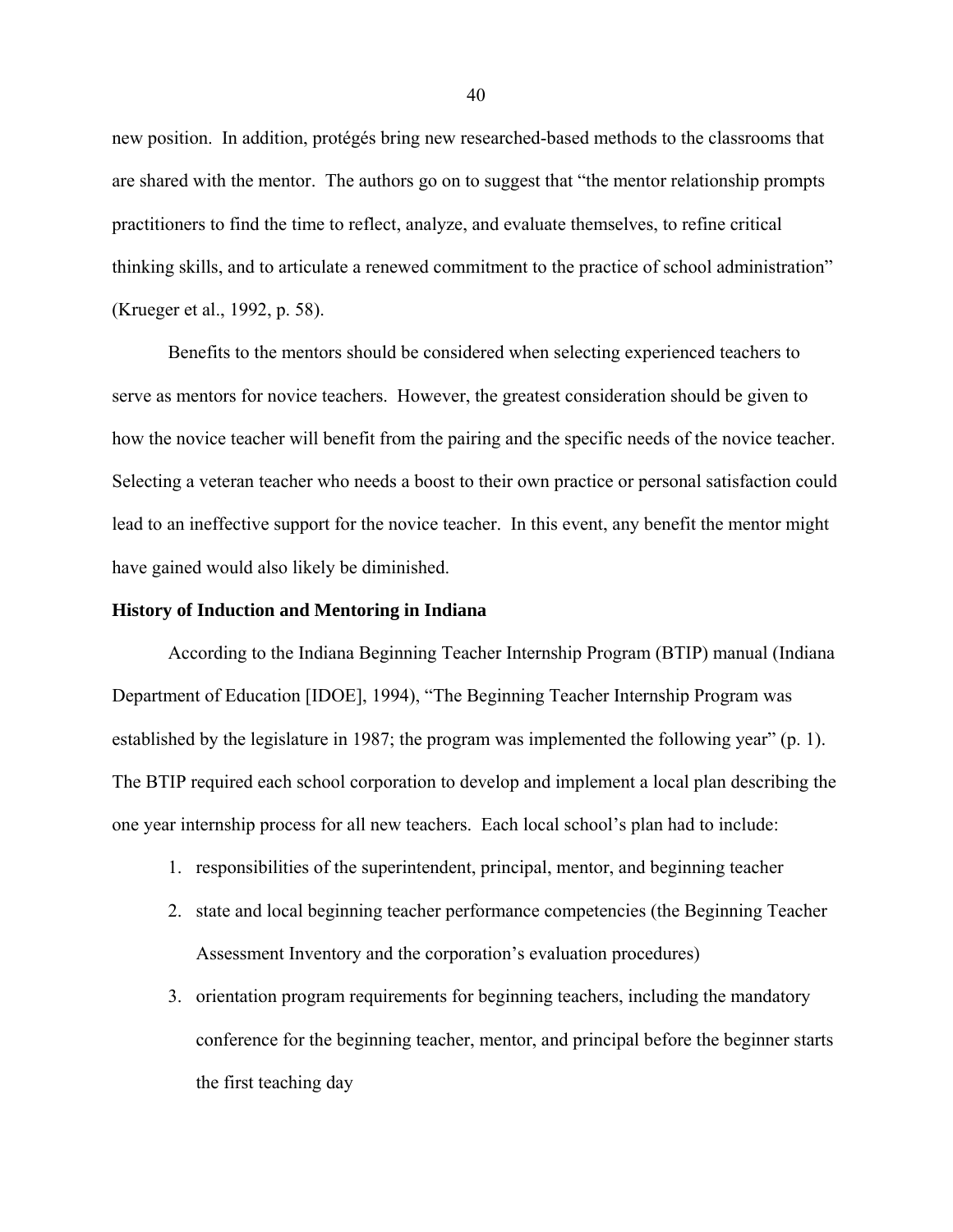- 4. procedures for selection of mentors
- 5. training requirements
- 6. minimum number of classroom observations by the principal
- 7. minimum number of pre-observation and post-observation conferences by the principal
- 8. minimum number of observations by the mentor. (p. 3)

The BTIP manual claimed that "the internship fosters strong relationships among faculty, makes formative evaluation easier for the administrator, improves staff morale, and involves little paperwork and establishes a very distinct for the induction of the beginning teacher" (IDOE, 1994, p. 7). When the legislature established the program it included a \$600 stipend for mentors and money to pay for released time for beginning teachers and their mentors. According to the BTIP manual "program law describes a mentor as someone, who, when possible, has five years teaching experience, teaches at a similar grade and subject level, teaches in the same building, is certified, and who has outstanding teaching skills" (IDOE, 1994, p. 26). The BTIP manual defined five main responsibilities of mentors, including; (a) "be a professional listener, (b) be an observer, (c) be an adult educator, (d) be a professional resource and (e) be a coach" (IDOE, 1994, pp. 26-27).

It was reported in the BTIP manual that from the first year of the program through the 1993/94 school year over 10,000 new teachers participated in BTIP. In addition, the 2002 Indiana Professional Standards Board Annual Report indicated that over 23,000 new teachers participated in BTIP during the 1994/95 through 2001/02 school years (Indiana Professional Standards Board [IPSB], 2003). The BTIP manual went on to note that 99% of new teachers pass BTIP in the first year and of those that must complete the program a second year 97% are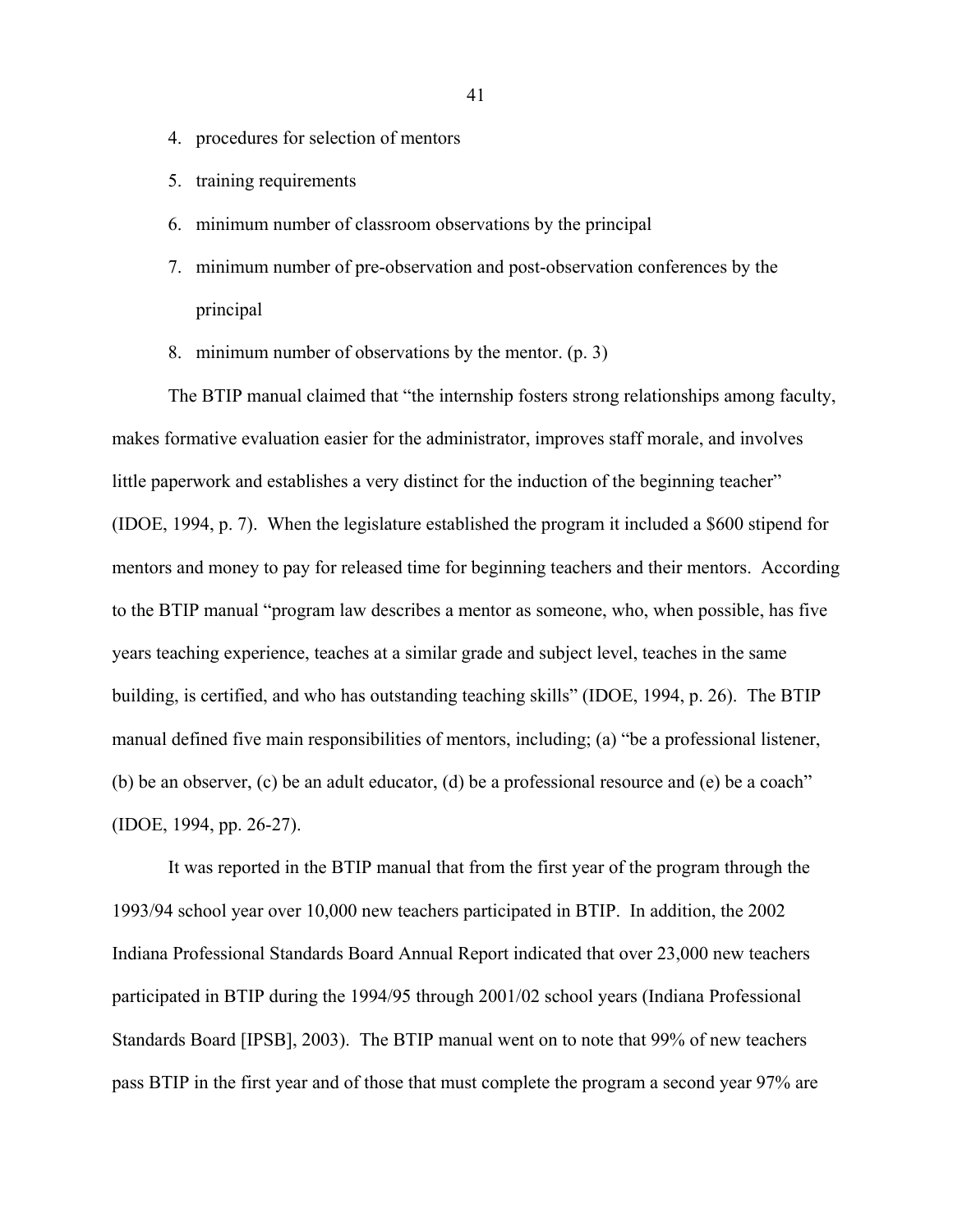successful. As outlined in the BTIP manual it was the responsibility of the principal to determine if the new teacher passed or failed the BTIP. The principal used the BTIP's *Beginning Teacher Assessment Inventory* to determine if the new teacher passed his/her BTIP. If a new teacher did not pass their BTIP, as determined by the Beginning *Teacher Assessment Inventory,*  he or she could still be retained by the school corporation. If the new teacher failed the program, but was retained his/her building principal was required to implement an individual assistance plan, which had to be approved by the IPSB.

The Indiana Mentoring and Assessment Program (IMAP) has become a major component of a new teacher's first two years of professional service in Indiana. The original program, the Indiana Beginning Teacher Internship Program (BTIP) started out as a one year experience, which included being assigned a mentor. Eventually the program evolved into the two-year process, which included a portfolio assessment. According to the Indiana Beginning Teacher Internship Program Manual (IDOE, 1994), the Beginning Teacher Internship Program was established by the legislature in 1987. The program was implemented the following year. The Manual (IDOE, 1994) indicates that "thousands of teachers have been inducted into the teaching profession working collegially with mentors dedicated to helping them succeed" (p. 1). The BTIP Manual (IDOE, 1994) states that "the Internship Program fosters strong relationships among faculty, makes formative evaluation easier for the administrator, improves staff morale, and involves little paperwork" (p. 7).

Stoelting (2005) described the processes of transitioning from the Rules 46-47 licensure (BTIP) to Rules 2002 licensure (IMAP) internship requirement for beginning teachers:

The Indiana Department of Education, Division of Professional Standards (DPS) is in the process of implementing the new standards and performance based system of preparation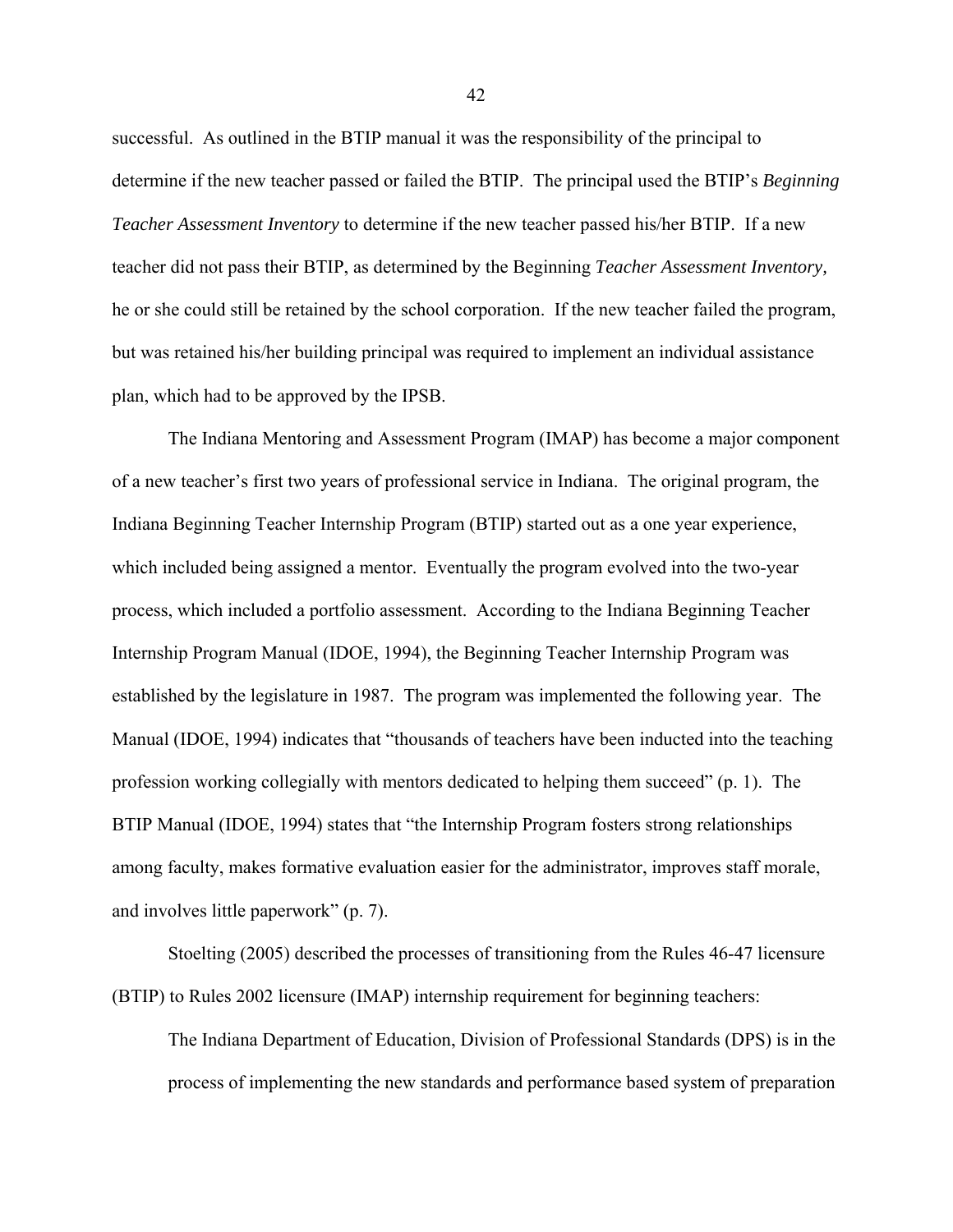and licensing. This new system is known as Rules 2002. We are in a four-year transition period where persons are completing Rules 46-47 and Rules 2002 programs. The first Rules 2002 licenses were issued in August 2003. The final original Rules 46-47 licenses will be issued June 2006. (p. 1)

The *2004-2005 School Year District Facilitator's Guide to the Indiana Mentoring and Assessment Program* indicates that IMAP is "designed to provide a program of support and assessment for initial practitioners" (IDOE, 2004, p. 4). The Facilitator's Guide described two components of the program: "support through mentorship and professional development, and assessment of performance through both general pedagogical skills and content-focused teaching and leadership skills through a standards-based assessment" (IDOE, 2004, p. 4).

The IDOE (n.d.) *Performance Assessment Content Area Resource Guide* specifies five goals of IMAP including:

- 1. ensuring that all students have high quality, committed and caring teachers
- 2. promoting effective teaching practice leading to increased student learning
- 3. providing effective support and feedback to new teachers so that they continue to develop their knowledge base and skills and choose to remain in the profession
- 4. providing standards-based professional development for both novice and experienced teachers
- 5. developing teacher leaders by recognizing and using the expertise of Indiana's exemplary teachers as mentors, scorers, and trainers of beginning teachers and as resources for their colleagues. (p. 3)

The Resource Guide goes on to describe the organization of the portfolio. The Guide states that: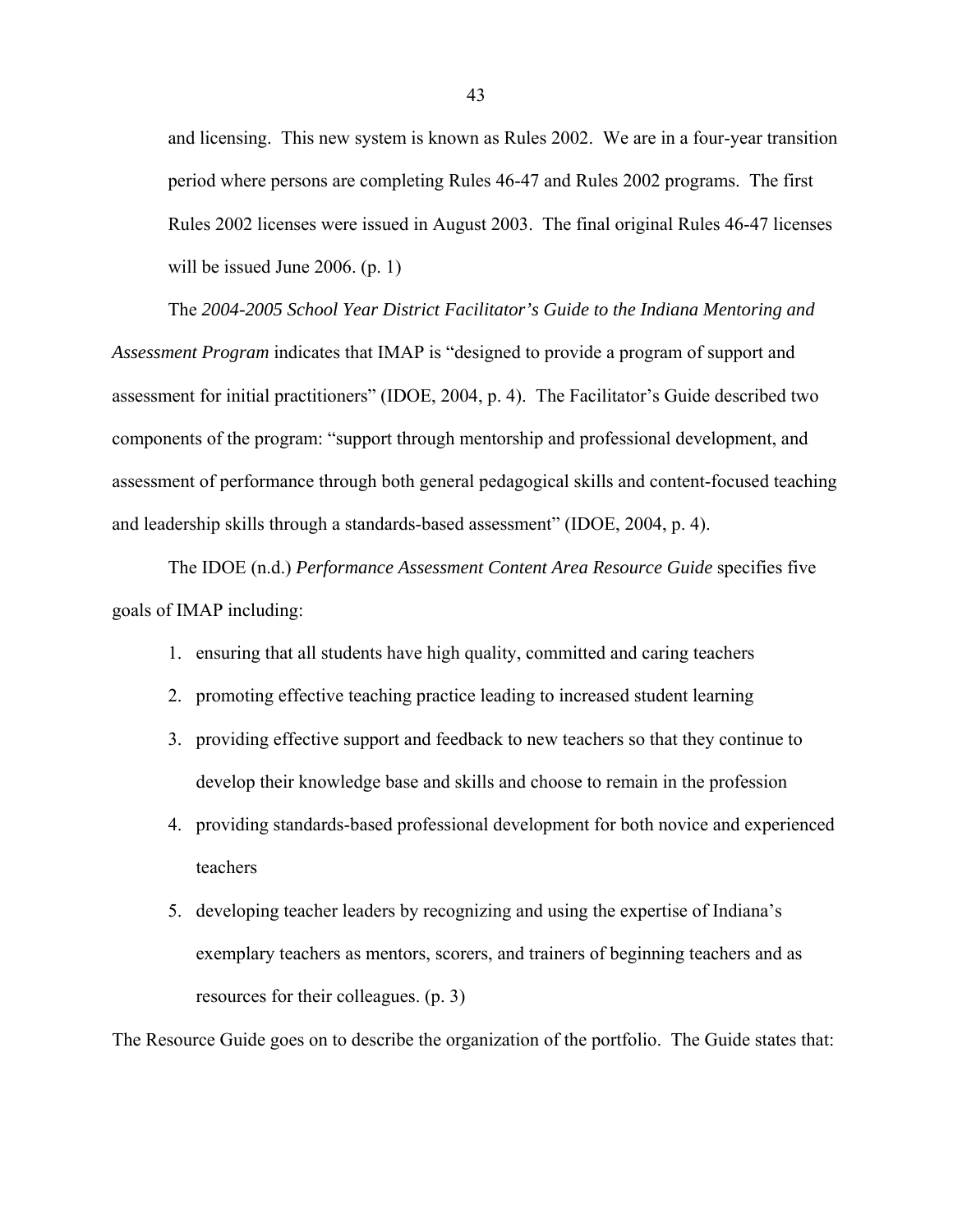Teachers are asked to organize the unit of instruction around an essential concept with their discipline, engage students in an exploration of that essential concept in a series of lessons, assess student learning, and reflect on their students' learning and the quality of teaching.  $(IDOE, n. d., p. 5)$ 

In 2006, the Indiana State Legislature cut funding for mentors for new teachers yet the mentor requirement remained. In 2009, the Professional Standards governing board revised the Indiana Mentoring and Assessment Program (IMAP). Through this revision, the requirement that schools provide mentors for new teachers in their first two years of teaching was lifted and the portfolio assessment was replaced by an assessment tool to be completed by the building principal, which is based on the 10 Interstate New Teacher Assessment and Support Consortium (INTASC) principles. If school leaders chose to provide mentors for new teachers, the Indiana Department of Education (IDOE) recommended that the teacher mentor have at least five years of teaching experience.

Induction and mentoring in Indiana has come full circle. The program evolved from supporting teachers to assessing teachers. Unfortunately, new teachers are being left behind in the process. The state should give the control of assessing a new teacher's readiness to teach back in the hands of the universities entrusted with preparing them and give school leaders the tools they need to support novice teachers once they join the teaching ranks.

### **Suggestions for State-Mandated Programs**

Berry et al. (2002) suggested that new teachers should be assessed with a "formal evaluation that links their teaching to student achievement through observations and portfolios, is tied to state standards, and has implications for certification or continued employment" (p. 10). They recommended that policymaker's consider the importance of building consensus in regard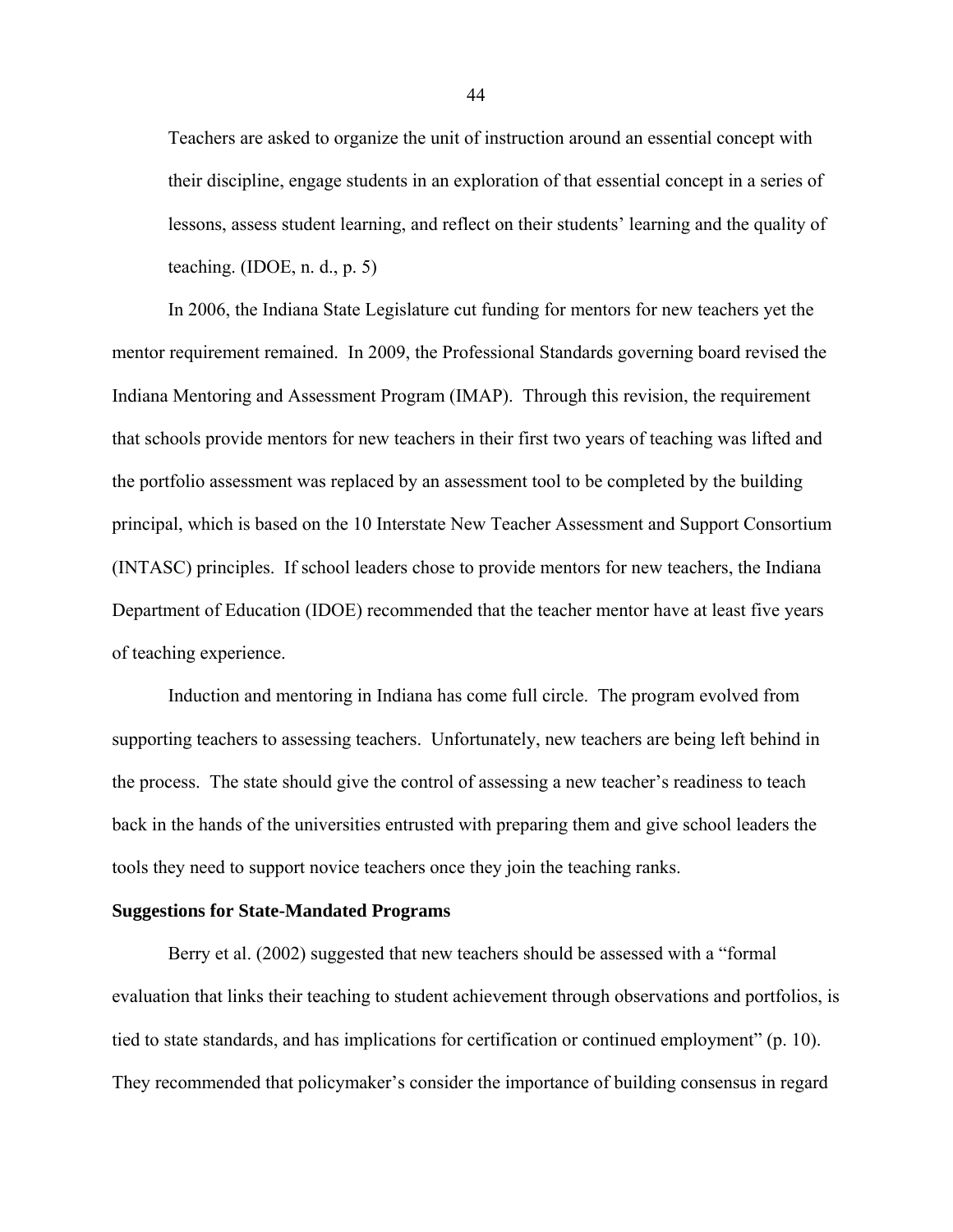to effective induction components, bridging collaboration of resources among state and local officials, recognizing the critical role of mentors, investing in "hard-to-staff" schools and studying the effectiveness of their induction programs (Berry et al., 2002, p. 10).

Colbert and Wolff (1992) suggested important steps to retaining new teachers. Administrators and mentor teachers must be trained in appropriate peer coaching and observation strategies. Opportunities must be provided for mentors and their protégés to meet on a regular basis. Experienced teachers need to be involved in supporting new teachers. University schools of education and local schools must collaborate to provide support to new teachers and their mentors. New teachers must be provided with ongoing, structured support for the first few years of teaching. In addition, policymakers need to consult with universities, state departments of education and local schools prior to implementing new policies regarding new teacher support.

Angelle (2006) reviewed a state-mandated assistance/assessment program. Based upon her findings she suggests the items below should be considered by state departments.

- 1. State-mandated assistance/assessment programs should be frequently monitored…to ensure the program is being implemented as originally intended.
- 2. State-mandated assistance/assessment programs should minimize paperwork associated with the programs so that the components of the program intended to support new teachers remain the priority.
- 3. STAMP (State Teacher Assistance and Mentoring Program) and other state programs like it should be evaluated regarding the ability of new teachers to "perform" for outside assessors.
- 4. Principals should take an active role in the induction of new teachers, including frequent discussion, monitoring, and feedback regarding professional practice.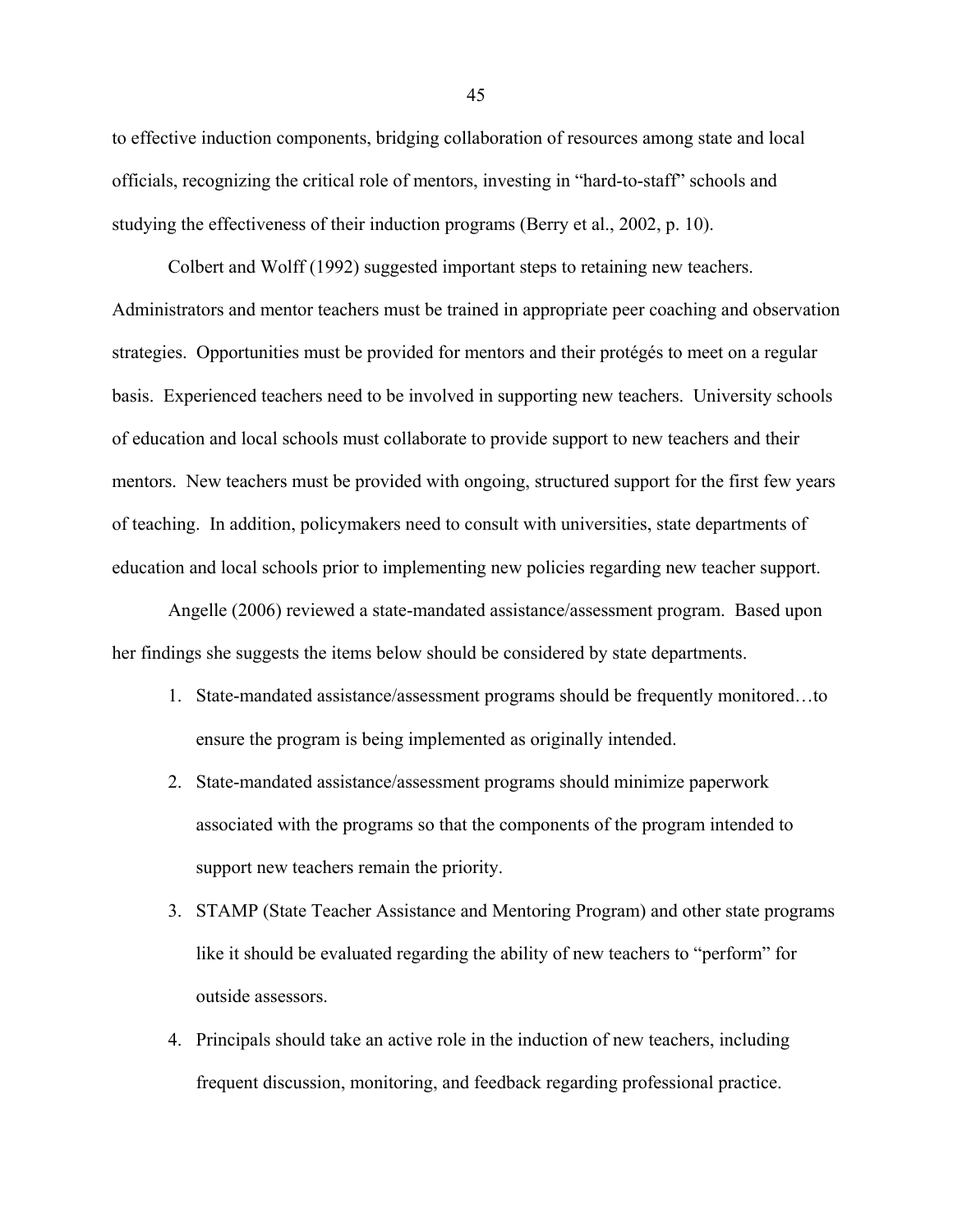- 5. Principals should refrain from relegating all aspects of new teacher induction to other staff members.
- 6. Professional development for principals whether during preparation or as part of continuing education should include development of skills in socializing employees to the culture of the school. (p. 332)

Bartlett, Johnson, Lopez, Sugarman, and Wilson (2005) studied teacher induction in Illinois, Wisconsin and Ohio. They concluded that linking teacher credentialing to induction provides an important reason for schools to provide induction and for the state to support it. The researchers recommend states define clear expectations and best practices for school-based induction programs. Specific components recommended for state policy include; (a) State clear goals regarding teacher learning, teacher retention, student learning and cost savings (b) provide districts with guidelines that emphasize "best practices" and (c) avoid overly restricting regulations-leave room for local adaption (Bartlett et al., 2005, p. 18).

Darling-Hammond, Gendler, and Wise (1990) discussed the importance of paid internships in professions such as medicine, psychology, architecture and engineering. They suggested that these paid experiences offer new professionals a chance to establish important skills and gain support prior to taking on the full responsibilities of the profession. They made the case that new teachers should be provided these same opportunities before the education of our nation's youth are left in their hands. Like other professions, Darling-Hammond et al. (1990) suggested that a teaching internship should be a component of the process of teacher licensure. The researchers have identified important aspects of the internship in the fields of medicine, psychology, architecture and engineering, which they recommend for the teaching profession.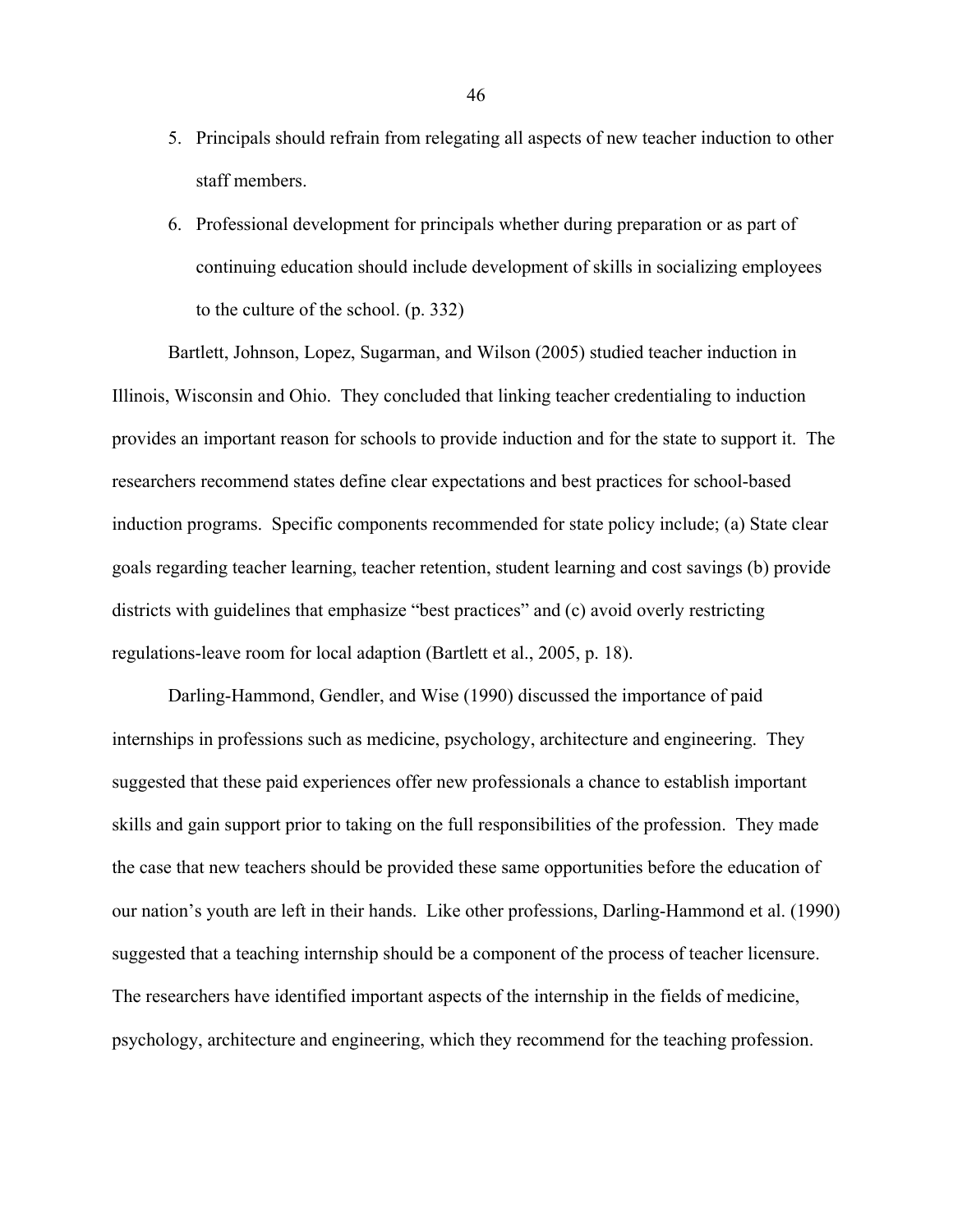- 1. The intern has a special title (e.g. intern-architect, resident, etc) that denotes a special role vis-à-vis responsibilities to clients.
- 2. The internship takes place full time in a clinical setting.
- 3. The intern assumes a progressive degree of responsibility.
- 4. The intern receives regular guidance and supervision from practicing professionals as well as professional educators.
- 5. The intern has an opportunity to observe professionals interacting with clients.
- 6. Didactic training accompanies clinical experience.
- 7. The intern is exposed to broad aspects of the field, not simply areas of personal interest.
- 8. The intern receives periodic formal evaluation.
- 9. Training goals for the intern outrank service goals.
- 10. The intern is paid, at less than a full professional salary. (pp. 11-12)

Fulton et al. (2005) proposed important considerations for state policymakers.

- 1. Create and support comprehensive mentored induction programs for new teachers. Funding is critical. States also can set guidelines, offer training, provide guidance, and encourage districts to design innovative programs.
- 2. Adopt standards for teaching and learning for schools in which these standards can be met.
- 3. Provide additional resources to schools and teacher preparation programs that work together in a professional development school.
- 4. Encourage and provide support for teacher preparation programs and districts that develop extended intern/residency models.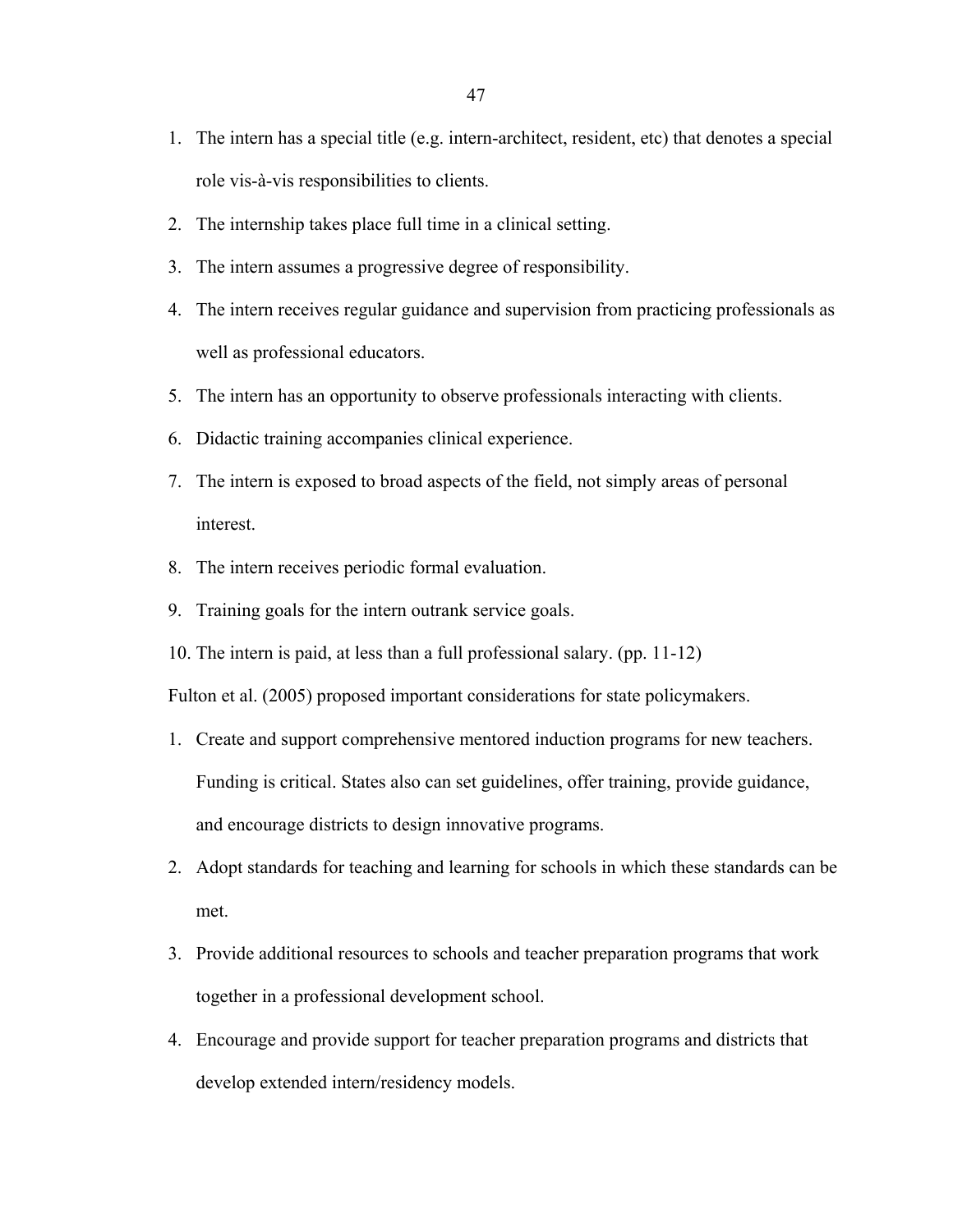- 5. Develop a tiered teacher licensing/certification system that enables the state to monitor the effectiveness of induction programs in each district and the outcomes of each teacher education program in the state.
- 6. Develop a P-16 council that focuses on the collaborative relationships among various education institutions involved in the state's teacher quality initiatives, including induction.
- 7. Set up incentives for districts to staff vacancies in high-need schools with the most experienced teachers, rather than with new teachers. New teachers should only be assigned to these schools with extra supports (e.g., in a team teaching assignment with a master teacher) and special training. (p. 23)

Policy-makers should take note of the recommendations to support novice teachers as they write and/or amend administrative codes. A poorly written or ineffective code can do more harm than not supporting new teachers at all. It is important for school officials to contact their state representatives to address the need for adequately supporting novice teachers.

#### **Limitations of Research on Induction and Mentor Programs**

Ingersoll and Kralik (2004) suggested limitations of many of the research studies conducted on induction and research programs.

Most of these studies do not or are not able to control for other factors that could impact the outcomes under investigation. For example, it is reasonable to assume that the type of school in which teachers are employed will have an effect on outcomes such as teacher job commitment and retention, regardless of the existence of an induction or mentoring program. In order to determine whether there is a relationship between induction and these outcomes, it is necessary to control for, or hold constant, these other kinds of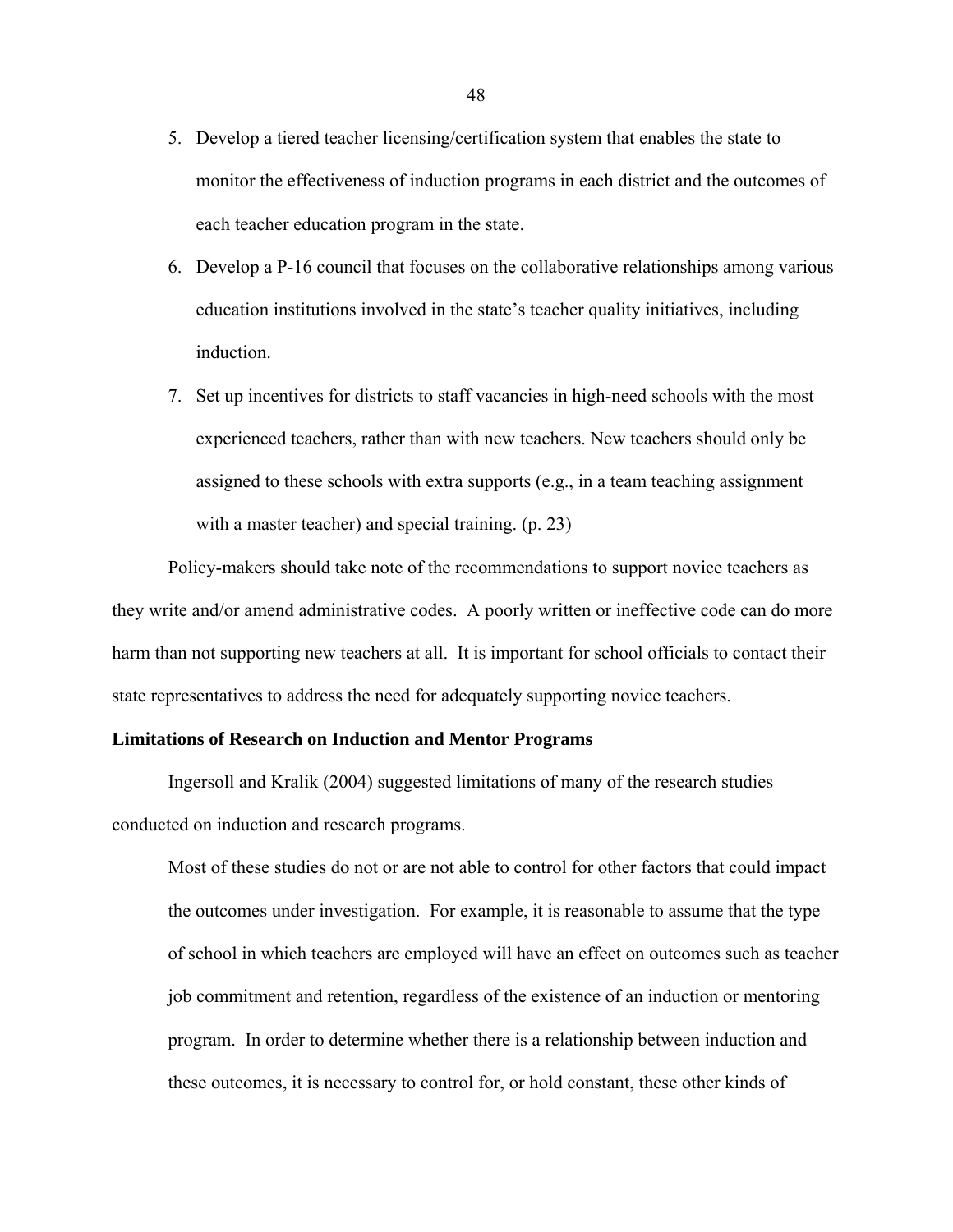factors. Moreover, most of these studies do not or are not able to clarify the criteria for selection and program participation. As with school characteristics, the persons who do or do not participate in programs also could have an impact on outcomes, regardless of the effect of the program itself. Finally, the content, duration and delivery of programs are so varied from one site to another it is not clear to what extent general conclusions about mentoring and induction can be drawn from any given study. (pp. 21-22)

It is difficult to control for all factors relating to novice teacher attrition. Researchers must clearly identify the components of their study. It is important to complete a thorough review of the literature and identify factors that should be considered when conducting research on supporting and retaining teachers.

# **Research Opportunities**

Ingersoll and Smith (2003) suggested limitations of the majority of the induction/mentor research studies that have been undertaken. Many studies do not include a control group of nonmentored new teachers; they cannot discuss what might have happened if the new teachers in the research study had not received induction/mentoring. Most studies concentrate on the feelings of the protégés, but do not follow-up to examine the attrition rate or the effectiveness of those surveyed. These limitations make it difficult to draw true conclusions about the effectiveness of induction/mentoring programs on teacher retention and student achievement. Ingersoll and Kralik (2004) emphasized the importance of not only surveying new teachers' intentions to continue teaching, but to also collect their actual retention data. Bartlett et al. (2005) recommend that states should trace outcomes of induction by measuring teacher attrition and student achievement. Ingersoll (2007) stated that policy–makers need to focus less on recruitment of new teachers in favor of methods to retain them. These recommendations outline the need for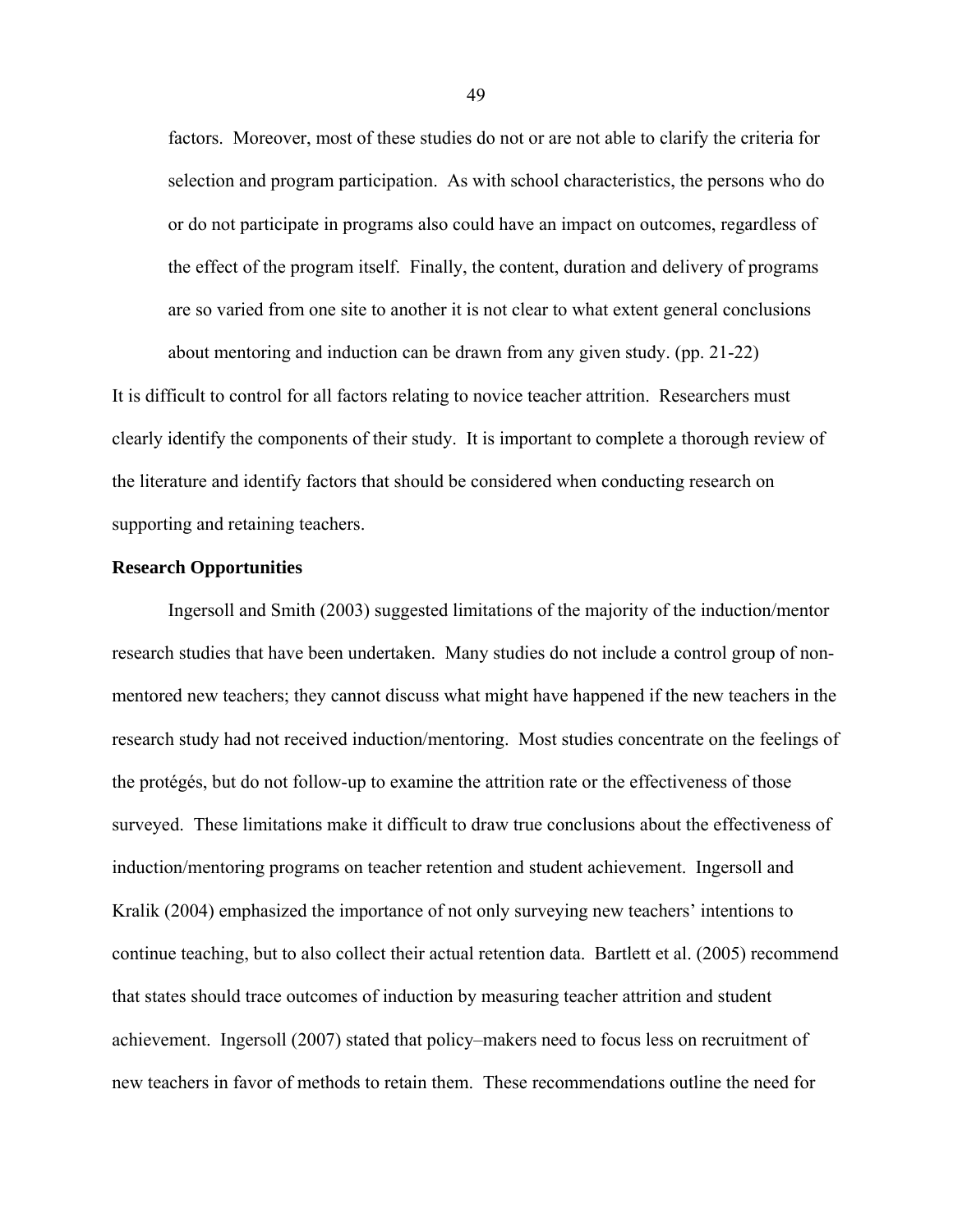my study regarding induction and mentoring opportunities for novice teachers in Indiana's K-12 public schools.

School officials cannot hope to retain teachers effectively unless we identify why they leave and what factors contribute to their retention. Effectively identifying both why they leave and why they stay will provide state officials and school district leaders with the knowledge necessary to create and support effective induction and mentoring programs. Completing research studies in this area are crucial as school officials look to the future of supporting novice educators.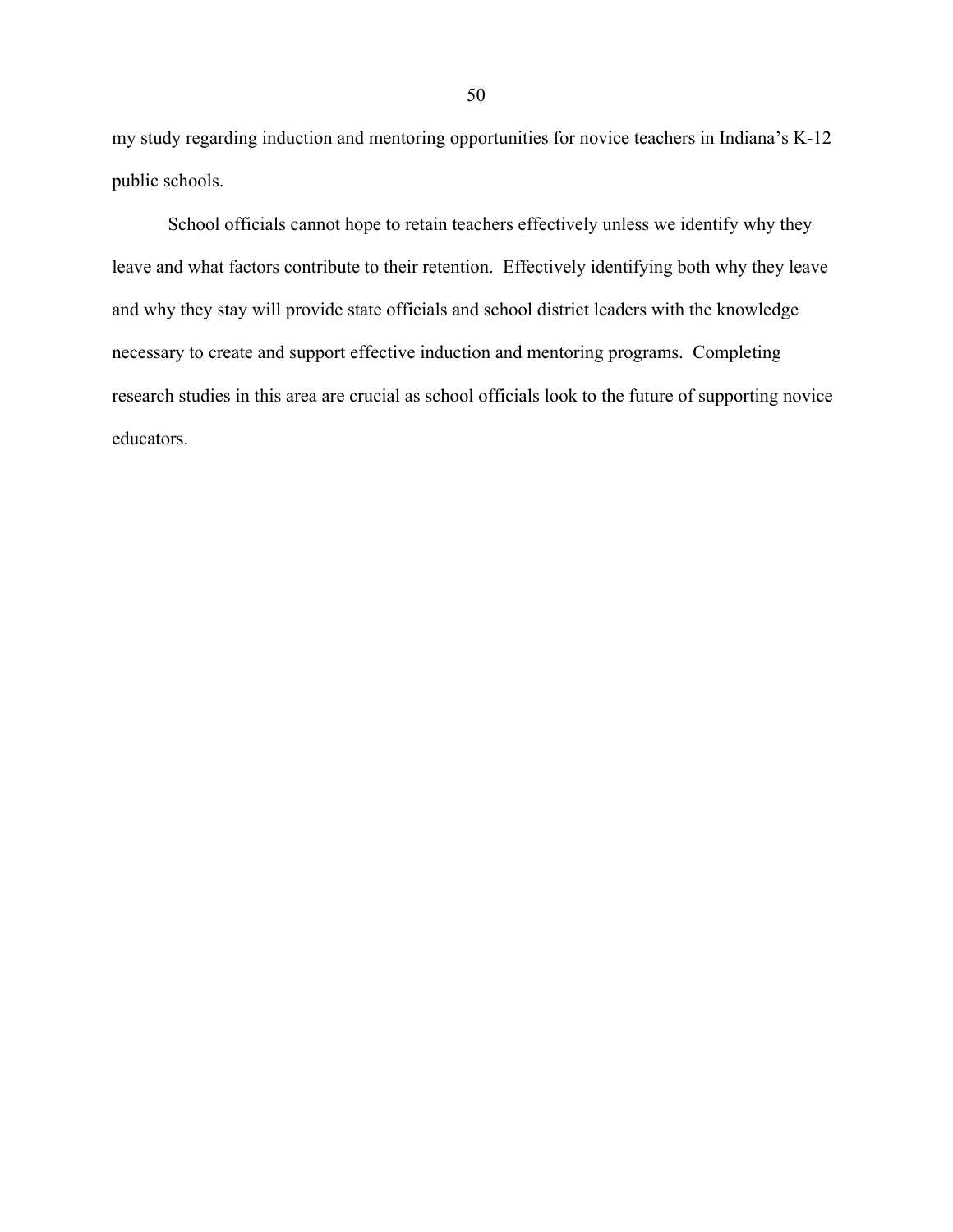# CHAPTER 3

### **Method**

### **Research Questions**

A review of related literature looked at the reasons behind teacher attrition, the cost associated with teacher attrition, the history of induction and mentoring practices, current trends in induction and mentoring, and recommended strategies to support novice teachers through induction and mentoring practices. Recommended strategies were translated to specific recommendations for superintendents regarding novice teacher induction and mentoring practices in hopes of appropriately supporting and retaining teachers. Research questions were based upon this bank of recommendations. A survey was designed to explore these questions.

# **Purpose of the Study**

The purpose of this study was to examine how school corporation officials in Indiana's K-12 public schools support first and second year teachers through induction and mentoring practices. An analysis was made to determine the adequacy of novice teacher support based on state and national recommendations for effective induction and mentoring practices. The collected data was analyzed to determine if the level of support that Indiana school corporation officials provide novice teachers differed due to student enrollment and/or school location (i.e. rural or urban/suburban) across the 2009/10 school year to the 2010/11 school year.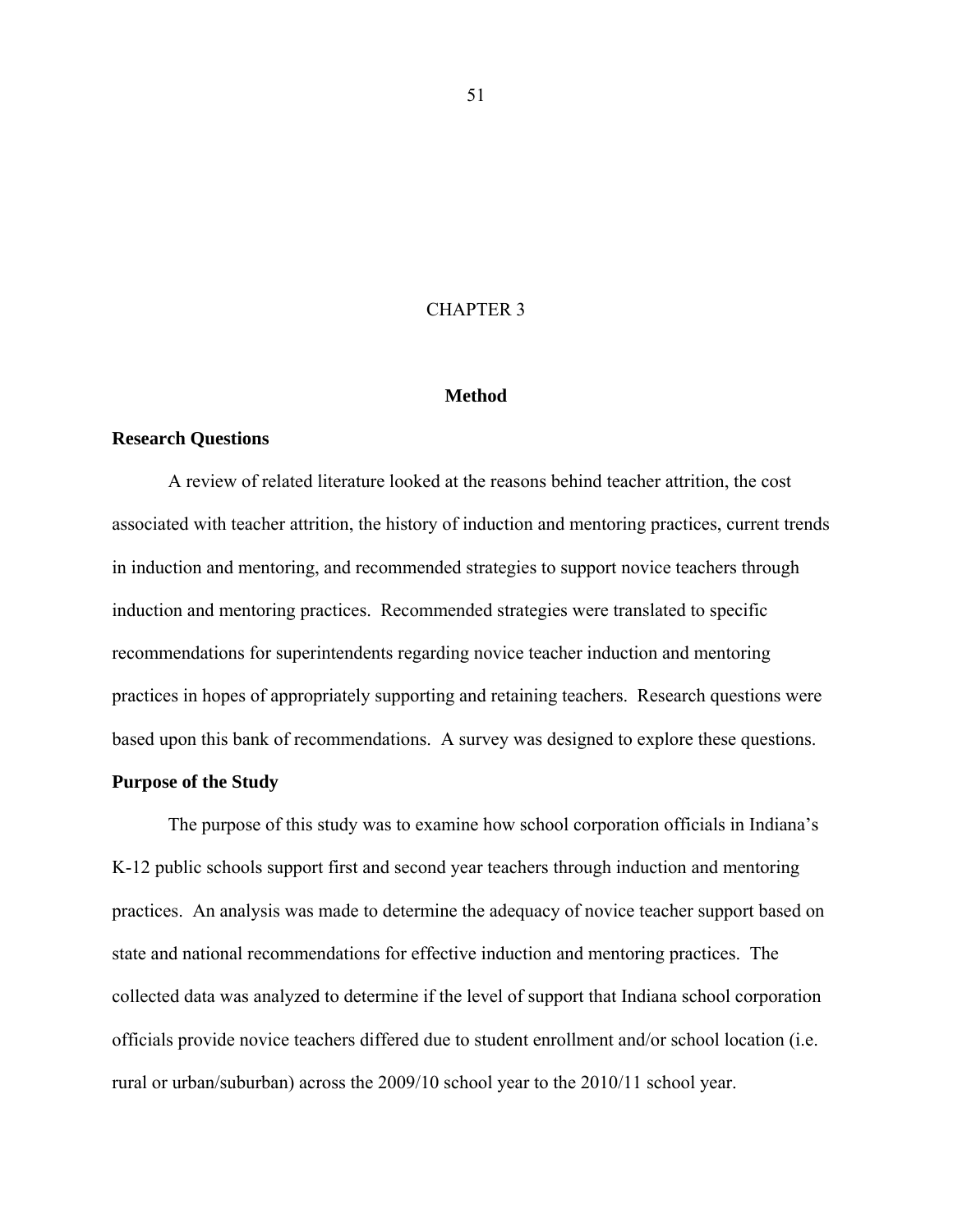The 2009/10 school year was a natural break as the Indiana Department of Education revoked the mentor requirement of IMAP and did not define the assessment component of the Indiana Mentoring and Assessment Program (IMAP) for second year teachers until mid-December, 2009. In addition, Indiana school corporation officials had to react to a budget shortfall beginning in January, 2010.

Additionally, superintendents were asked to report the average number of new teachers hired in the past five years and the number of new teachers they expected to hire for the 2010/11 school year. Superintendents were also asked if the IDOE's revocation of the mentor component of IMAP and/or the recent budget shortfall impacted the assignment of mentors to novice teachers.

# **Research Methods**

**Assessment**. A self-administered survey, *Indiana School Corporation Induction and Mentoring Survey* (Appendix B), was designed specifically for this study, and included statements based on state and federal recommendations for supporting novice teachers as well as the National Center for Educational Statistics' Schools and Staffing Survey and the Teacher Follow-up Survey, which were discussed in the literature review completed in chapter two of this dissertation. The National Center for Educational Statistics is a division of the U.S. Department of Education's Institute of Educational Sciences. As such, the survey questions werre not copyrighted and are available for use by educational researchers not affiliated with the Institute of Educational Sciences. The survey included 30 items in three parts. Part one covered school location, school size and the average number of new teachers hired in the last five years as well as the number of new teachers the superintendents expected to hire for the 2010/11 school year. Part two examined induction and mentoring adequacy available to novice teachers prior to the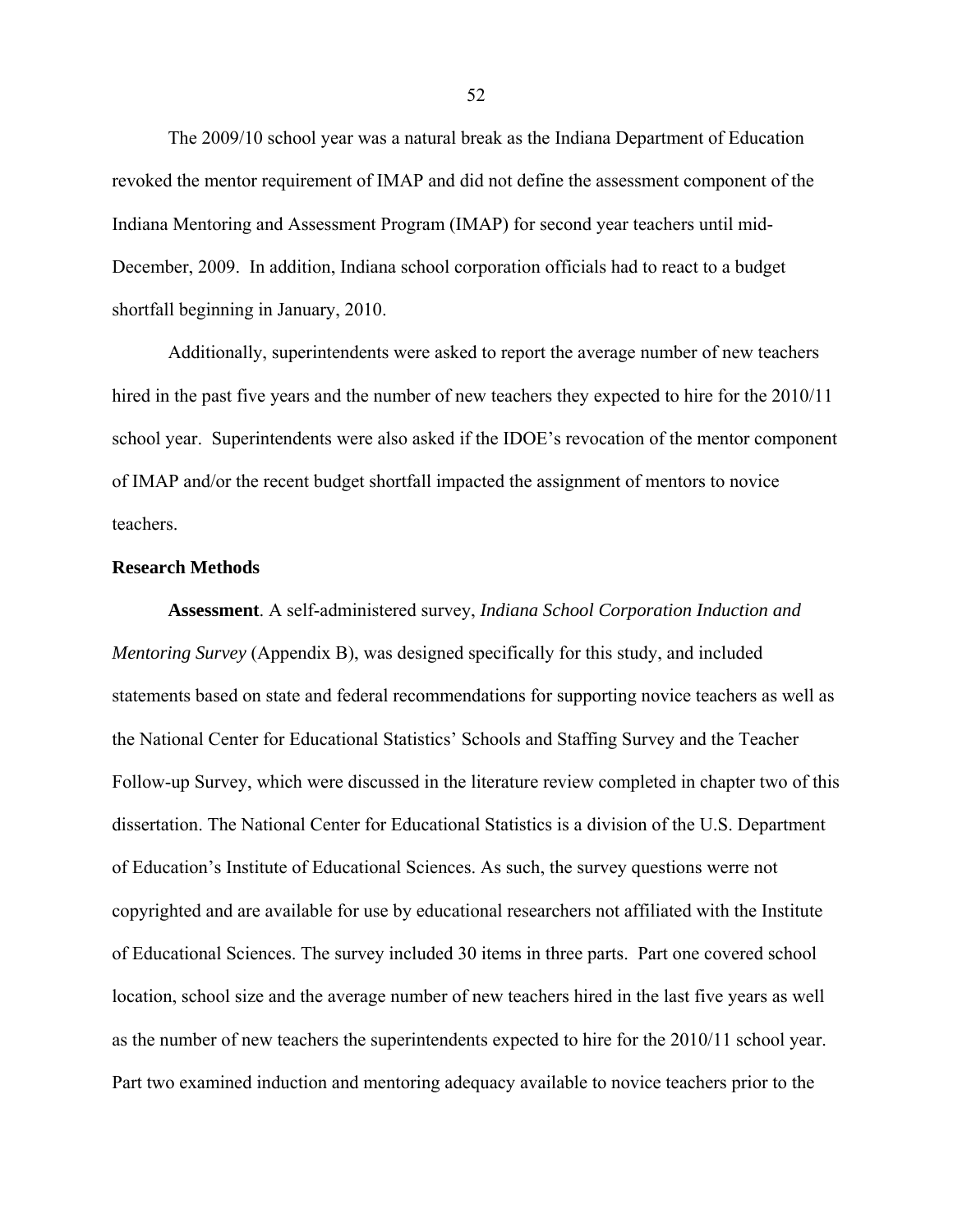2009/2010 school year and is covered in twelve statements. Part three examined induction and mentoring adequacy available to novice teachers beginning with the 2010/2011 school year and is covered in twelve statements. In addition, part three asked school superintendents to address the impact of the revocation of the mentor component of IMAP as well as the budget shortfall.

Research questions included the following considerations:

- 1. What affect did student enrollment have on pre 2009/10 school year mentoring and induction practices and 2010/11 school year predicted mentoring and induction practices provided to novice teachers?
- 2. What affect did a school corporation's location (i.e., rural, urban/suburban) have on pre 2009/10 school year mentoring and induction practices and 2010/11 school year predicted mentoring and induction practices provided to novice teachers?
- 3. Did the number of new teachers hired to work in Indiana Public Schools change from the reported past five years average to the anticipated number hired for the 2010/11 school year?
- 4. Did school corporation officials reduce or discontinue assigning mentors to novice teachers due to the fact that mentors are no longer a requirement of IMAP?
- 5. Did school corporation officials reduce or discontinue assigning mentors to novice teachers as a cost containment strategy?

**Participants**. The participants of this study were 112 Indiana Public School Superintendents.

**Method**. The survey questions were based upon the National Center for Educational Statistics' Schools and Staffing Survey and the Teacher Follow-up Survey, which were discussed in the literature review completed in Chapter 2.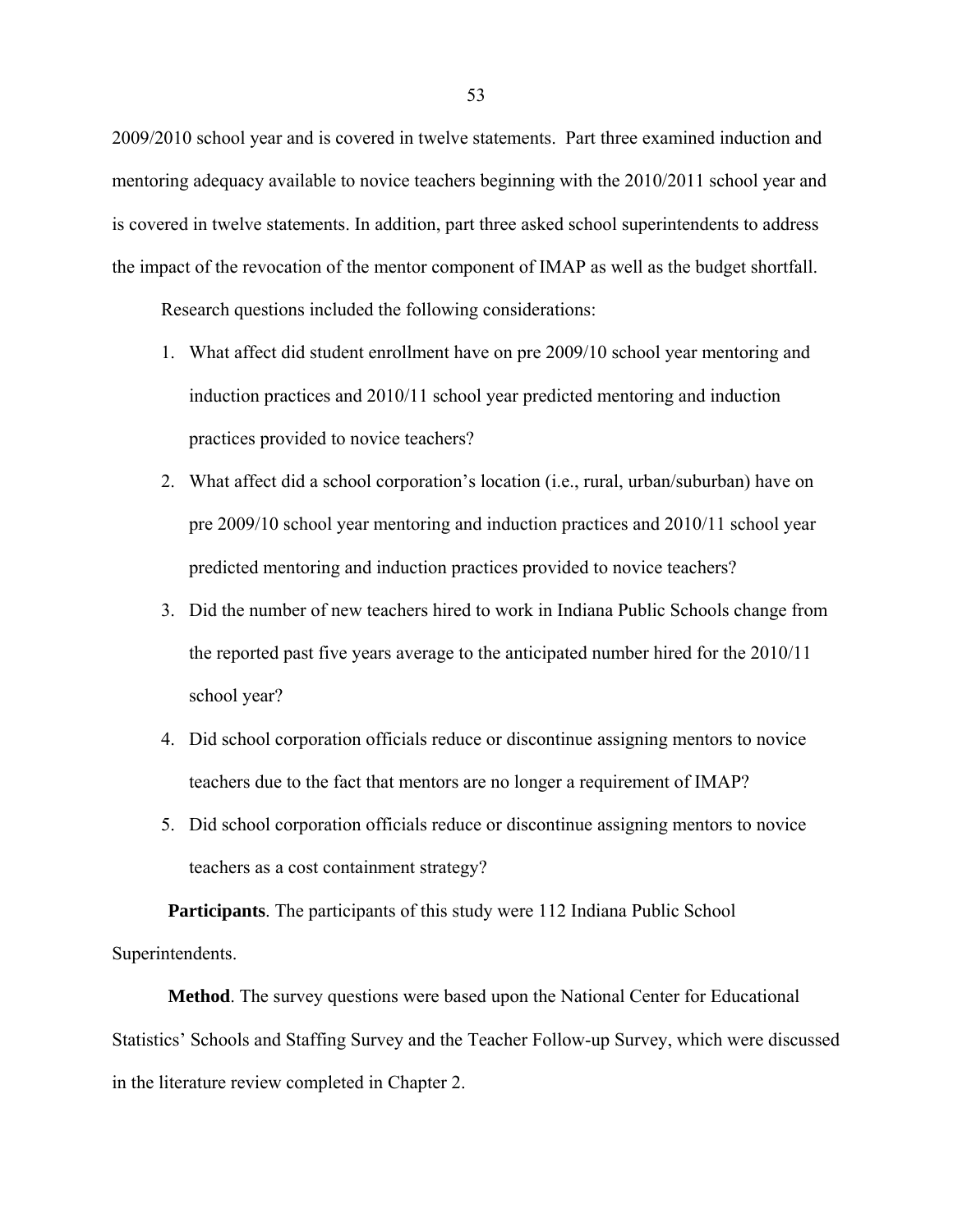The time frame established for data collection was June 19, 2010 through July 30, 2010. The survey was directed to all 293 Indiana K-12 public school superintendents' e-mail addresses, which were obtained from the IDOE website as well as the 2009 Indiana School Directory.

The e-mail included the url link to the survey (Appendix B), cover letter and informed consent (Appendix C), and a message in the body of the email describing the purpose of the survey and the request to participate.

**Type of study** This study employed a quantitative mode of inquiry. Survey methodology was used to determine novice teacher induction and mentoring practices by student enrollment and by school location both pre 2009/10 and 2010/11 school years. In addition the study looked at how induction and mentoring practices for novice teachers have been impacted by the revocation of the mentor requirement of the Indiana Mentoring and Assessment Program (IMAP) as well as the recent budget shortfall.

#### **Quantitative Analysis of Data**

The purpose of this study was to examine how school corporations support first and second year teachers through induction and mentoring practices (dependent variable) by looking at how strategies in Indiana schools compare with state and other expert recommendations for supporting novice teachers using quantitative (statistical trends) data.

Using data from 112 public schools in Indiana, Parts Two and Three, items  $1 - 12$  were measured using a Likert scale, with response "a" equating to three points, response "b" equating to two points and response "c" equating to one point. The scores of the 12 items were averaged for both Parts Two and Three. A high score on Parts Two and Three would indicate a high level of adequacy of novice teacher support through induction and mentoring practices, whereas a low score would indicate a low level of adequacy. The Statistical Package for the Social Sciences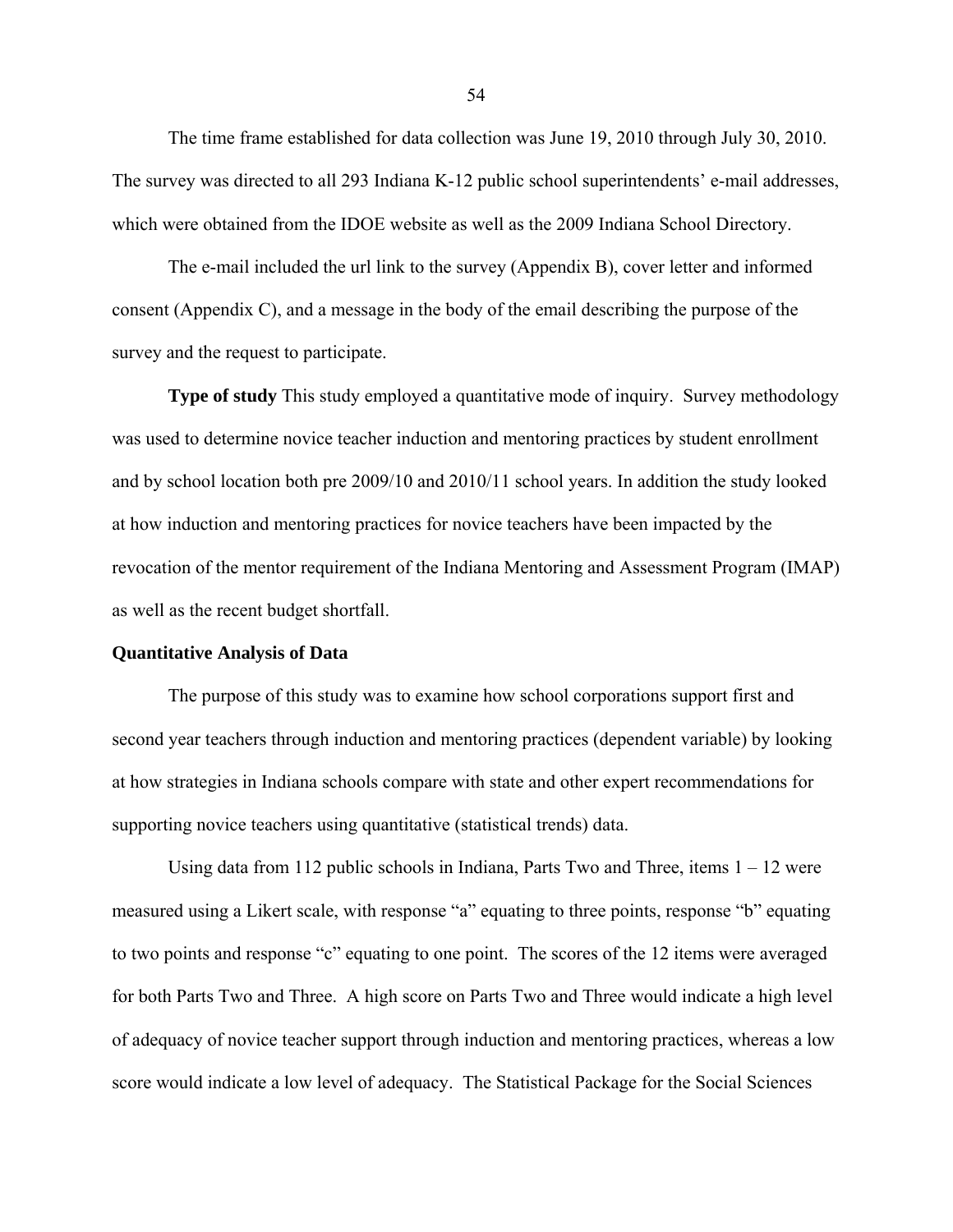(SPSS) version 16 was used to code and tabulate scores collected from the survey and provide summarized values where applicable including the median, mean, central tendency, variance, and standard deviation. In addition, demographic data was processed using frequency statistics and reliability analysis was conducted using Cronbach's alpha test. Finally, profile analysis, was used to detect amount of shared variance and strength of relationship between the variables of interest.

Prior to analyzing the two main research questions, data hygiene and data screening were conducted to ensure the variables of interest met appropriate statistical assumptions. Thus, the following analyses followed a similar analytic strategy in that the dependent variables were first evaluated for parametric assumptions. Next, profile analysis was run to determine if any relationships existed between variables of interest.

Each survey included a cover letter, introducing the purpose of the survey, the items of the instrument and instructions (Appendices B and C). Further, each cover letter included language regarding confidentiality and anonymity for all participants. The survey was determined to be exempt by Indiana State University's Institutional Review Board.

#### **Summary**

The purpose of this study was to examine how school corporation officials in Indiana's K-12 public schools support first and second year teachers through induction and mentoring practices. An analysis was made to determine the adequacy of novice teacher support based on state and national recommendations for effective induction and mentoring practices. The collected data was analyzed to determine if the level of support that Indiana school corporation officials provide novice teachers differed due to student enrollment and/or school location (i.e. rural or urban/suburban) across the 2009/10 school year to the 2010/11 school year.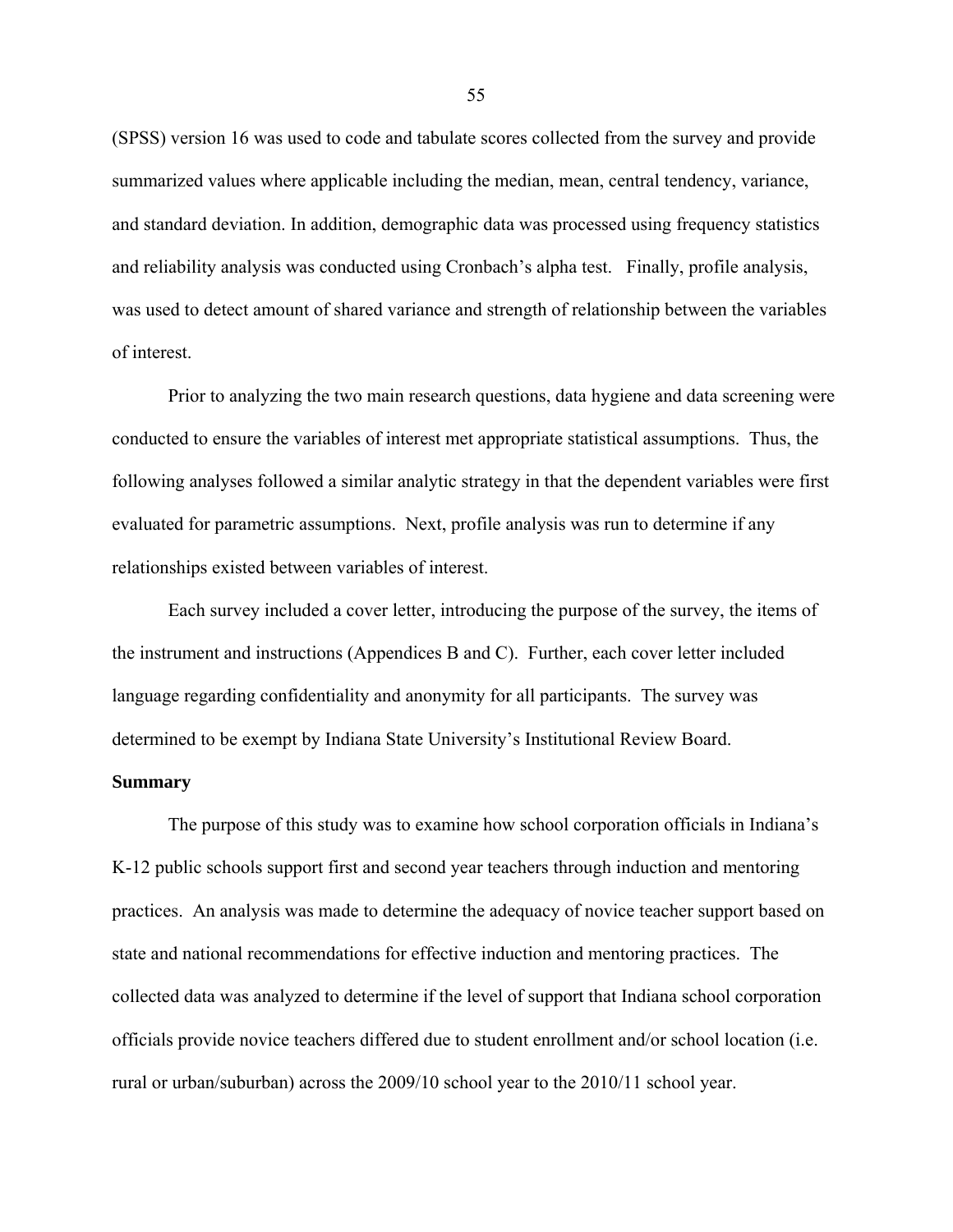Additionally, superintendents were asked to report the average number of new teachers hired in the past five years and the number of new teachers they expected to hire for the 2010/11 school year. Superintendents were also asked if the IDOE's revocation of the mentor component of IMAP and/or the recent budget shortfall impacted the assignment of mentors to novice teachers.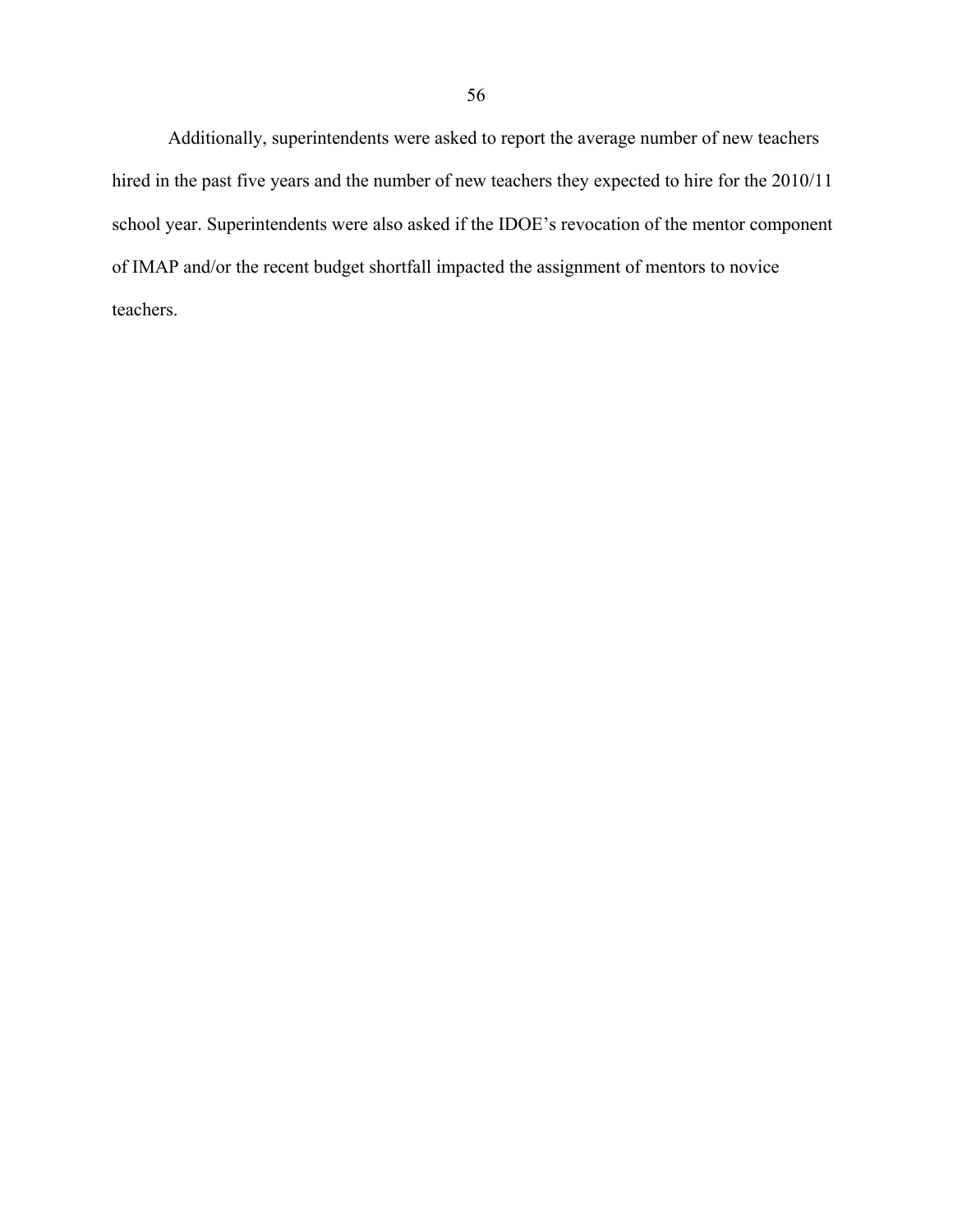# CHAPTER 4

#### **Results**

### **Introduction**

Researchers have studied teacher attrition and practices that school officials have implemented in an attempt to retain teachers. Kapadia et al. (2007) completed a study of the influences of induction in the Chicago Public Schools. They concluded that new teachers who receive high levels of mentoring and support are more likely to report a good teaching experience and are more likely to remain in the same school.

Ingersoll and Smith (2003) identified that beginning teachers who receive comprehensive induction packages have far higher retention rates than those who receive fewer supports. A comprehensive list of induction components includes, mentor from same field, beginner's seminars, common planning time, collaboration with others, external teacher network, supportive communication, reduced schedule, reduced preparations and teacher aide. By analyzing the National Center for Educational Statistics' Schools and Staffing Survey and the Teacher Followup Survey, they found that the following components were most often associated with reduced attrition of new teachers; "having a mentor in the same field, having common planning time with other teachers in the same subject, having regularly scheduled collaboration with other teachers, and being part of an external network of teachers" (p. 35). The data suggested that the more induction components received, the more likely the new teacher would be retained. Specifically,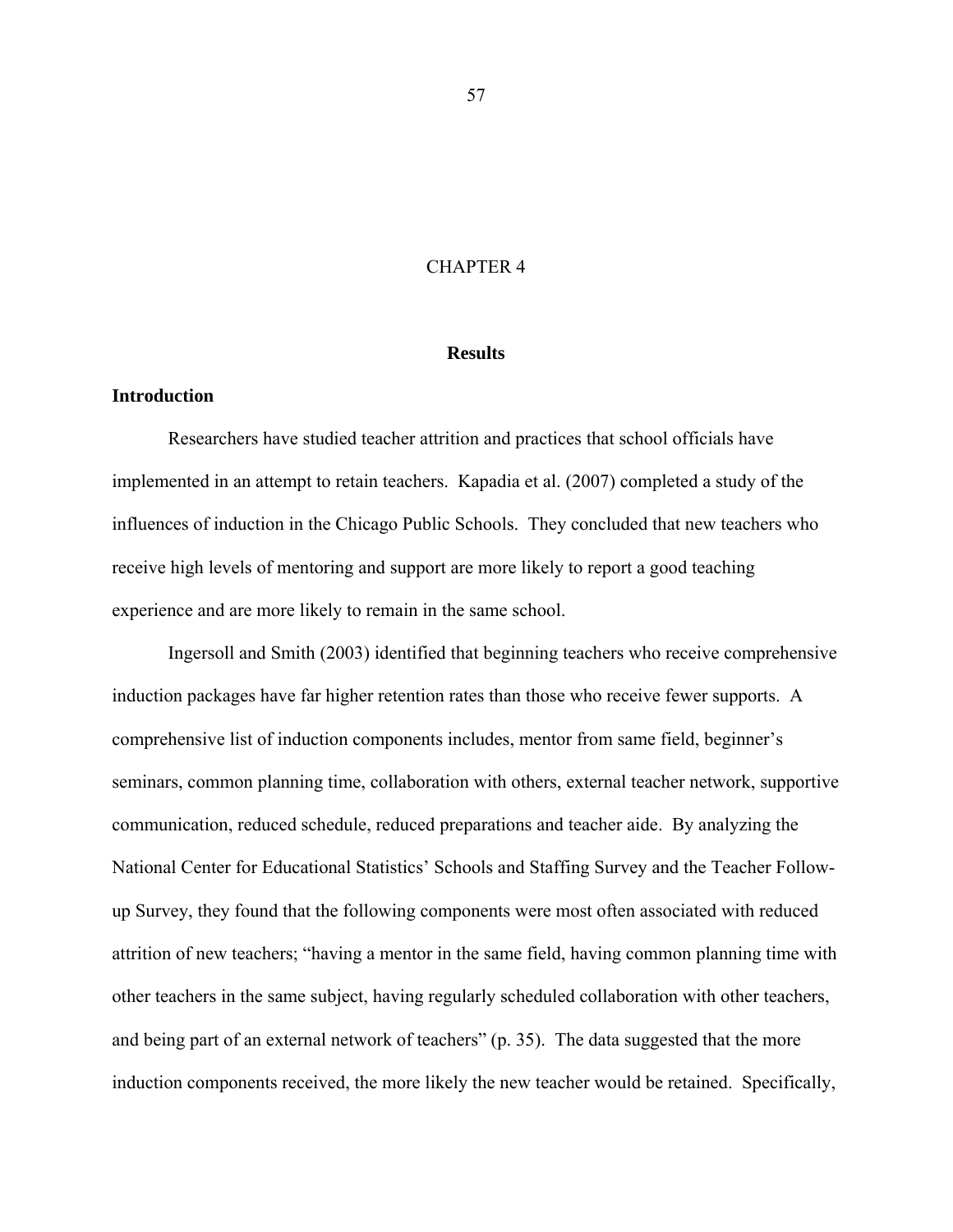for those receiving all suggested induction components, their retention rate was 50% greater than those receiving no induction.

#### **Purpose of the Study**

The purpose of this study was to examine how school corporation officials in Indiana's K-12 public schools support first and second year teachers through induction and mentoring practices. An analysis was made to determine the adequacy of novice teacher support based on state and national recommendations for effective induction and mentoring practices. The collected data was analyzed to determine if the level of support that Indiana school corporation officials provide novice teachers differed due to student enrollment and/or school location (i.e. rural or urban/suburban) across the 2009/10 school year to the 2010/11 school year.

Additionally, superintendents were asked to report the average number of new teachers hired in the past five years and the number of new teachers they expected to hire for the 2010/11 school year. Superintendents were also asked if the IDOE's revocation of the mentor component of IMAP and/or the recent budget shortfall impacted the assignment of mentors to novice teachers.

#### **Instrumentation**

A self-administered survey, *Indiana School Corporation Induction and Mentoring Survey*, was designed specifically for this study, and included statements based on state and federal recommendations for supporting novice teachers as well as the National Center for Educational Statistics' Schools and Staffing Survey and the Teacher Follow-up Survey, which were discussed in the literature review completed in Chapter 2. The survey included 30 items in three parts. Part one covered school location, school size, and the average number of new teachers hired in the last five years as well as the number of new teachers the superintendents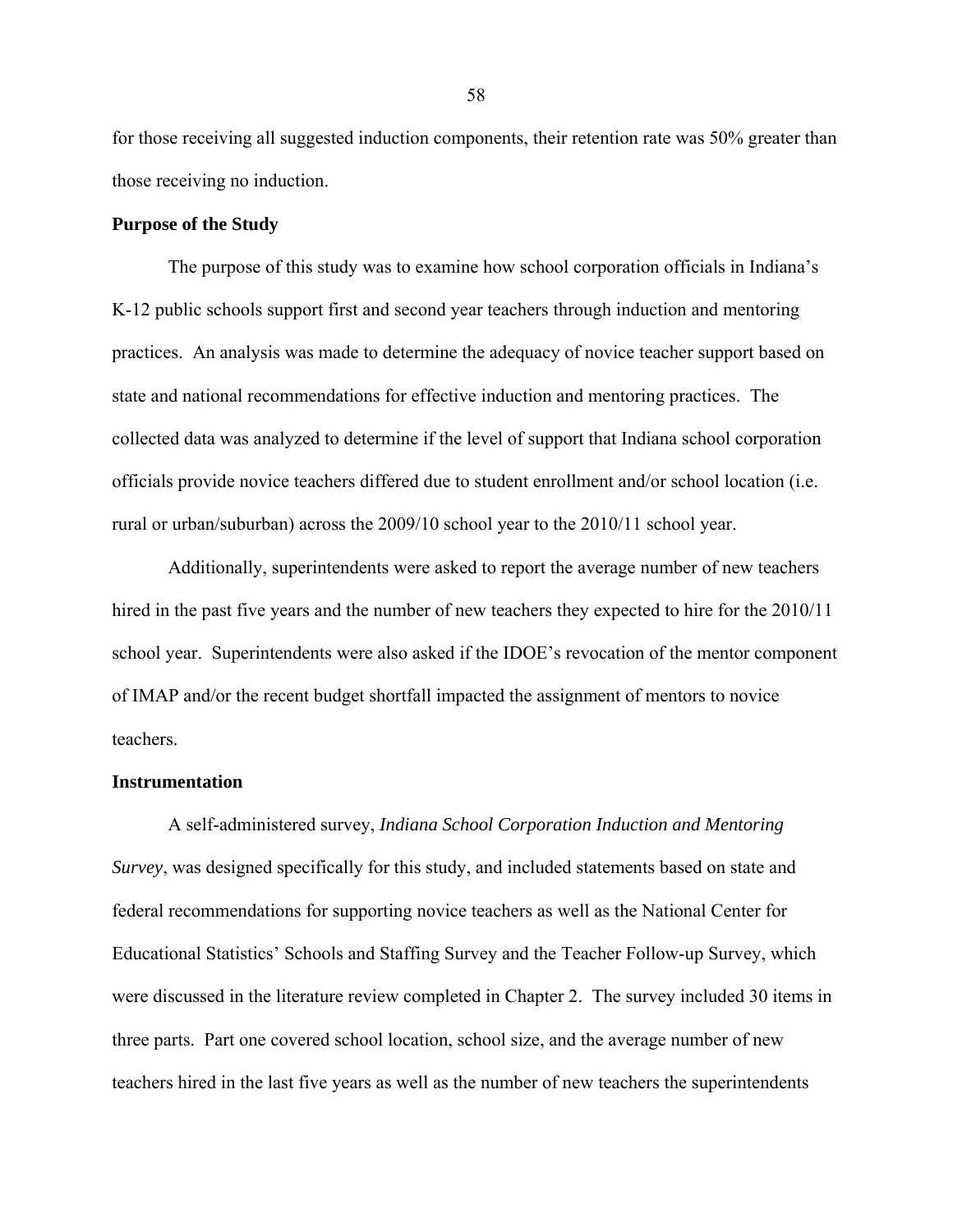expected to hire for the 2010/11 school year. Part two examined induction and mentoring adequacy available to novice teachers prior to the 2009/10 school year and is covered in 12 statements. Part three examined induction and mentoring adequacy available to novice teachers beginning with the 2010/11 school year and is covered in twelve statements. In addition, part three asked school superintendents to address the impact of the revocation of the mentor component of IMAP as well as the budget shortfall.

#### **Data Collection Process**

 The time frame established for data collection was June 19, 2010 through July 30, 2010. The survey was directed to all 293 Indiana K-12 public school superintendents' e-mail addresses, which were obtained from the IDOE website as well as the 2009 Indiana School Directory.

The e-mail included the url link to the survey (Appendix B), cover letter and informed consent (Appendix C), and a message in the body of the email describing the purpose of the survey and the request to participate.

The sample consisted of 112 completed surveys, which equated to an overall response rate of 38.2%. The data was analyzed based upon two enrollment categories, 2,000 or fewer students and 2,001+ students. Fifty-five respondents indicated enrollments of 2,000 or fewer (49%), while 57 indicated enrollments of  $2,001+ (51%)$ . The data were also analyzed by location, rural and suburban/urban with 69 respondents (62%) indicating a rural location and 43 respondents (48%) indicating a suburban/urban location.

#### **Data Analysis Procedure**

Inferential statistics were used to draw conclusions from the sample population tested. The Statistical Package for the Social Sciences (SPSS) version 16 was used to code and tabulate data collected from the survey and provide summarized values where applicable including the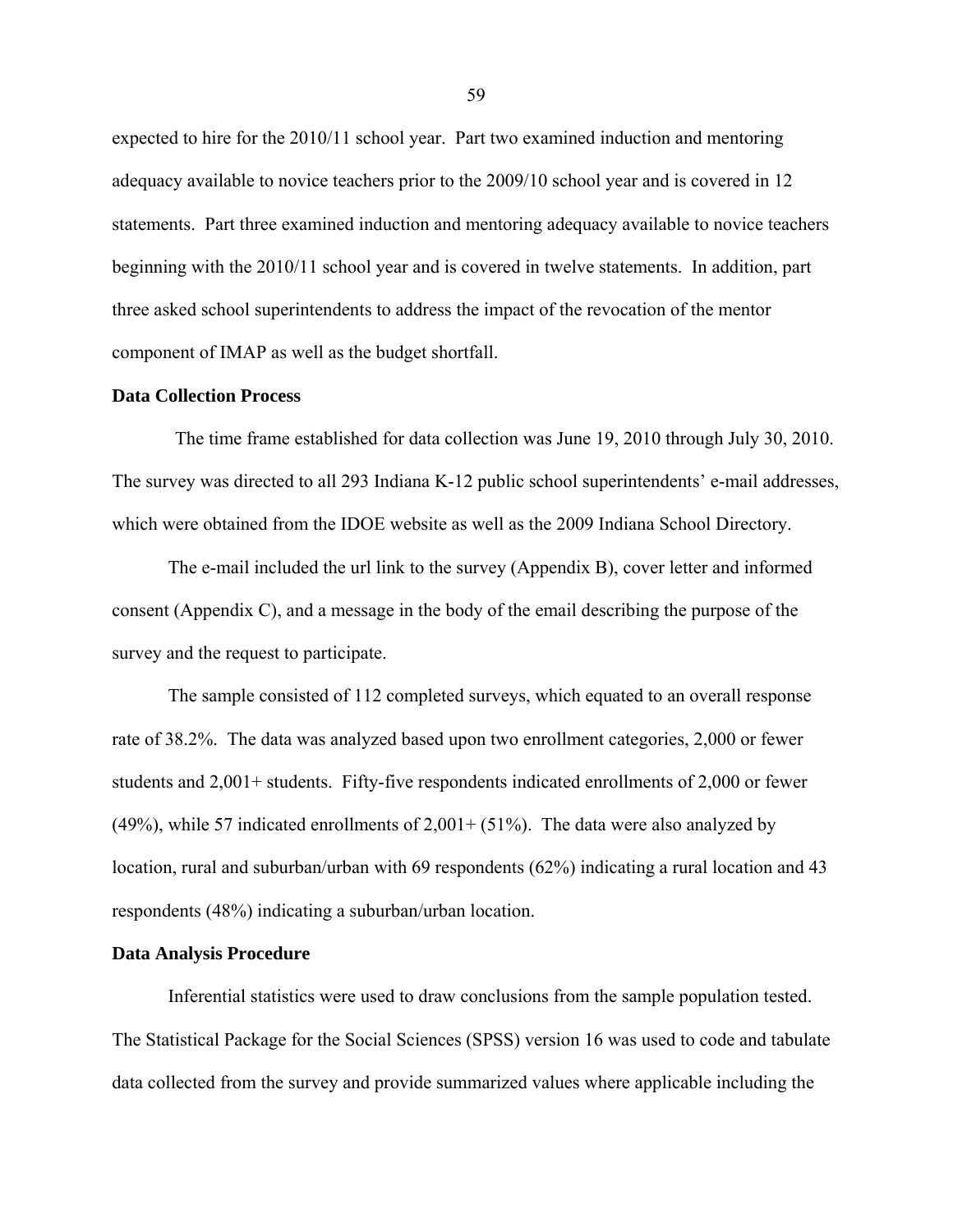median, mean, variance, and standard deviation. In addition, demographic data were processed using frequency statistics and reliability analysis was conducted using Cronbach's alpha test. Finally, profile analysis was used to detect amount of shared variance and strength of relationship between the variables of interest.

Prior to analyzing the two main research questions, data hygiene and data screening were conducted to ensure the variables of interest met appropriate statistical assumptions. Thus, the following analyses followed a similar analytic strategy in that the dependent variables were first evaluated for parametric assumptions. Next, profile analysis was run to determine if any relationships existed between variables of interest.

### **Summary of Analysis**

Research question one asked: What affect did student enrollment have on pre 2009/10 school year mentoring and induction practices and 2010/11 school year predicted mentoring and induction practices provided to novice teachers by school corporation leaders? The question was tested using profile analysis, which tests if the two groups  $\ll 2,000$  enrollment,  $\geq 2,000$ enrollment) have the same pattern of means across the two years (2009/10, 2010/11). Research question two asked: What affect did school location have on pre 2009/10 school year mentoring and induction practices and 2010/11 school year predicted mentoring and induction practices provided to novice teachers by school corporation leaders? The question was tested using profile analysis, which tests if the two groups (rural location, suburban/urban location) have the same pattern of means across the two years (2009/10, 2010/11).

In profile analysis, three distinct tests were run including parallelism test, levels test, and flatness test. The parallelism test determined if  $\leq$  = 2,000 enrollment and >2,000 enrollment lead to the same pattern of teacher support across years 2009/10 and 2010/11. The levels test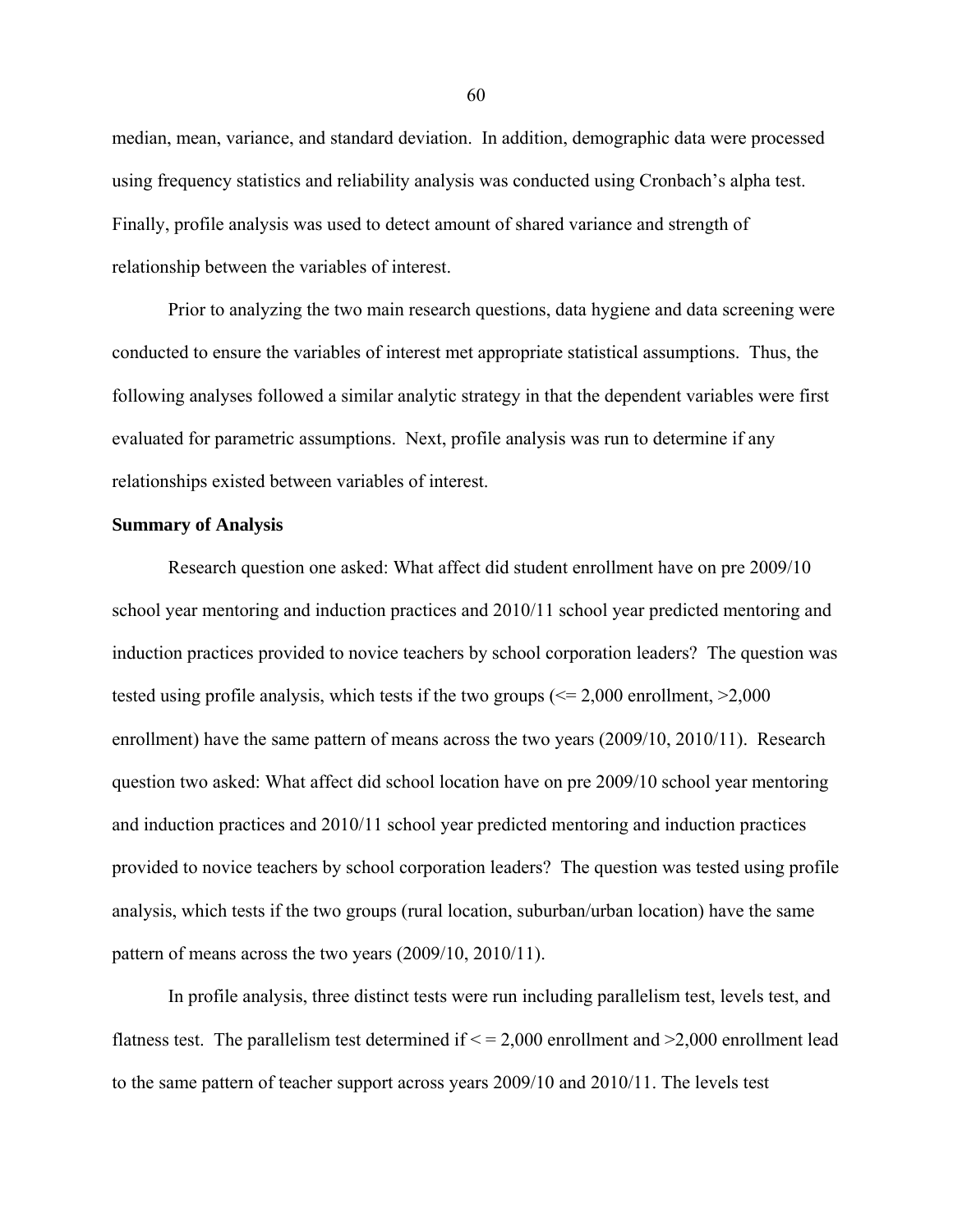determined if the main effect of condition, enrollment group, affected overall novice teacher support. That is, did type of group  $\ll 2,000$  enrollment,  $\geq 2,000$  enrollment) differ on overall novice teacher support. The flatness test determined if the two dependent variables, teacher support 2009/10 and teacher support 2010/11 elicited the same response across years. The same tests were run for research question two, with location data (rural, suburban/urban) substituted for enrollment data ( $\leq 2,000, > 2,000$ ). Both sets of significance data are presented in Table 2.

Results from the profile analysis, as depicted in Table 2, revealed that the within subjects test (flatness) was significant, for enrollment and location,  $p < .001$ . The levels test for both enrollment and location were not significant,  $p = .119$ ,  $p = .316$ . And finally, for the parallelism test, no significant interaction was found for enrollment nor location,  $p = .844$  and  $p = .212$ . Table 2

| <b>Research Question</b> | Analysis         | <b>DVs</b>                   | <b>IVs</b> | Sig.                         |
|--------------------------|------------------|------------------------------|------------|------------------------------|
| RQ1                      | Profile analysis | Teacher's Support Enrollment |            |                              |
|                          | Parallelism      |                              |            | $=.844$<br>$\boldsymbol{p}$  |
|                          | Levels           |                              |            | $= .119$<br>$\boldsymbol{p}$ |
|                          | Flatness         |                              |            | $p = 0.001$                  |
| RQ2                      | Profile Analysis | Teacher's Support Location   |            |                              |
|                          | Parallelism      |                              |            | $p = .212$                   |
|                          | Levels           |                              |            | $p = .316$                   |
|                          | Flatness         |                              |            | $=$ <.001<br>p.              |

*Results Indicating Two Research Questions Reached Statistical Significant Differences*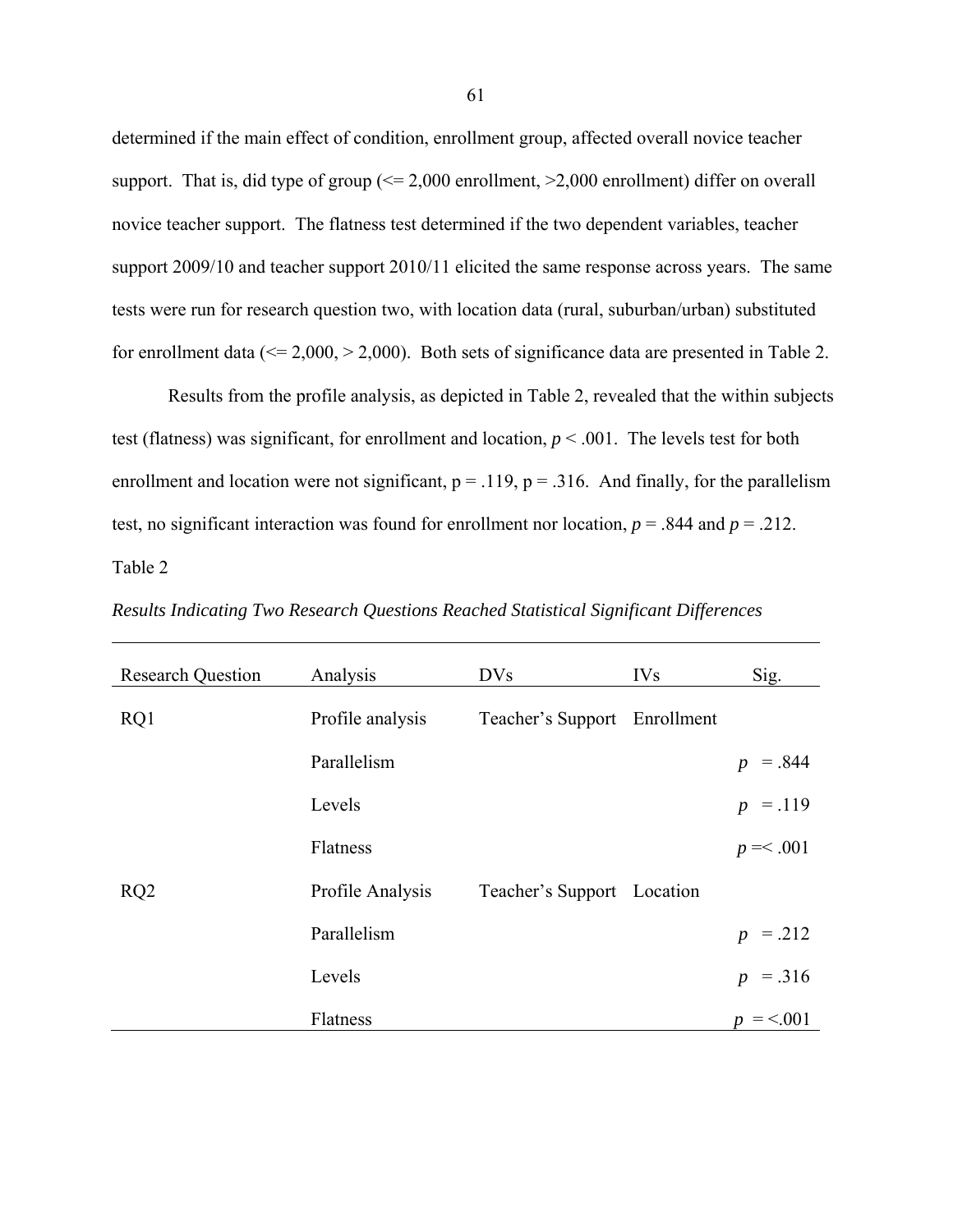#### **Reliability Analysis**

Reliability analysis allows one to check the reliability of the measurement tool utilized in a study, meaning the degree to which the items consistently measure the same construct. Cronbach's alpha reliability analysis procedure calculates a reliability coefficient that ranges between 0 and 1. The reliability coefficient is based on the average inter-item correlation. For Cronbach's alpha, a score of  $\geq$  70 is considered to be sufficiently reliable (Gall, Gall, & Gorg, 1999).

Answers to the survey's twelve questions in both part two and part three were used to calculate an average composite score, which included data from all 112 respondents. Each question presented a three-point scale from *strong support* to *minimal support*, with the latter representing the greatest new teacher support. Each individual's responses were included in the average to determine the level of new teacher support for the 2009/10 school year and the 2010/11 school year.

Reliability analysis was run for each of the two sub-constructs of new teacher support. These two sub-constructs include:

- 1. 2009/10 Novice Teacher Support through Induction and Mentoring Practices
- 2. 2010/11 Novice Teacher Support through Induction and Mentoring Practices

Table 3 depicts the summary of the reliability analysis for each of the sub-constructs. Five fields are represented including the sub-construct, Cronbach's alpha, inter-item correlation mean, minimum correlation, and max correlation. Cronbach's alpha  $(\alpha)$  coefficients equal to or greater than 0.70 were assumed to be reasonably reliable. Results from the analysis revealed that the 2010/11 construct was reliable and the 2009/10 construct was marginally reliable, yet still acceptable.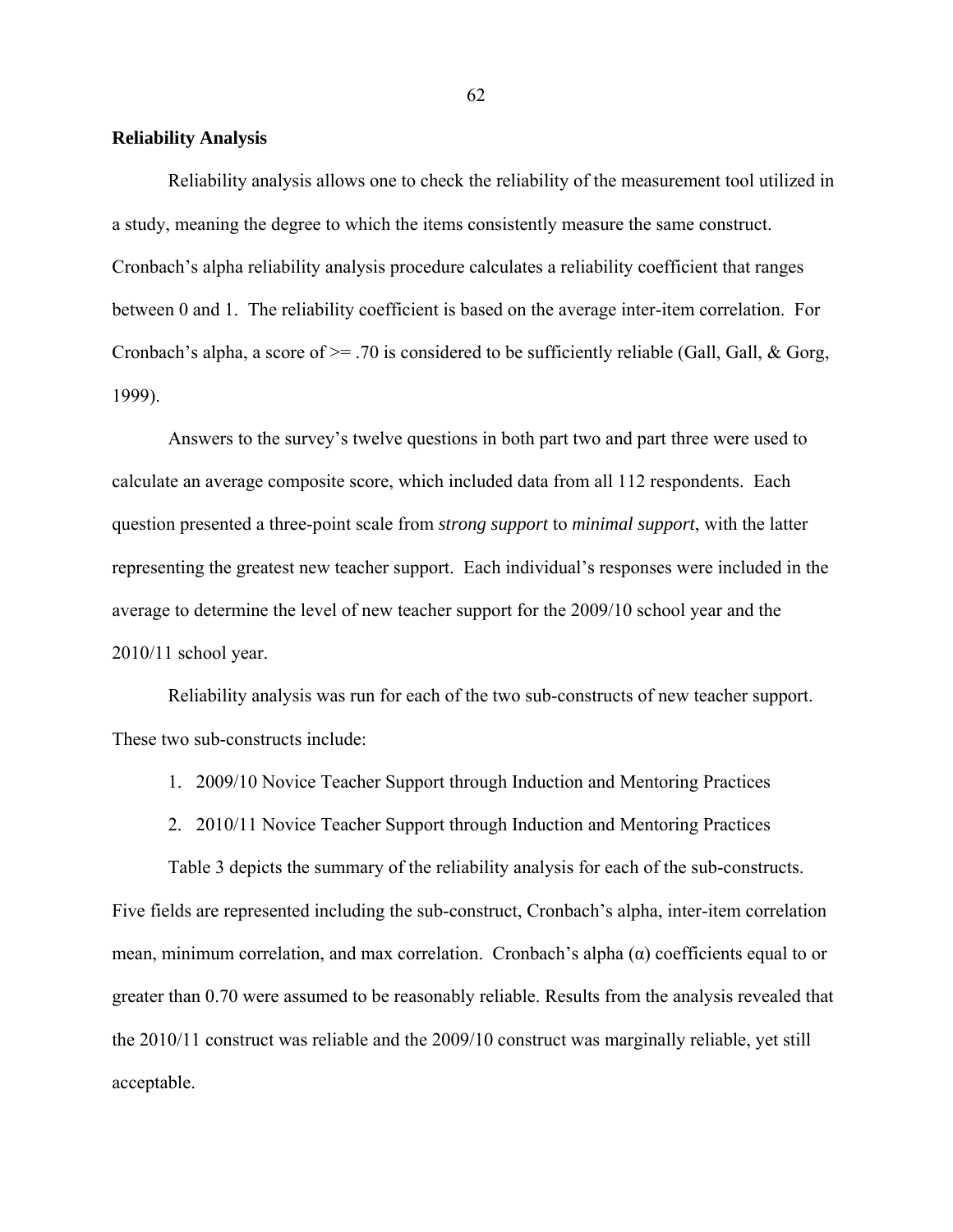## Table 3

*construct* 

| Sub-construct                       | Chronbach's Correlation<br>alpha | Inter-item<br>Mean | Minimum  | Maximum<br>Correlation Correlation |
|-------------------------------------|----------------------------------|--------------------|----------|------------------------------------|
| 2009/10                             | 0.634                            | 0.135              | $-1.124$ | 0.455                              |
| 2010/11<br><i>Note.</i> $n = 112$ . | 0.779                            | 0.214              | $-0.095$ | 0.606                              |

*Novice Teacher Support Through Induction and Mentoring Practices Reliability by Sub-*

#### **2009/10 Novice Teacher Support through Induction and Mentoring Practices.**

Twelve questions were used to capture information about new teacher support in the school year 2009/10. The 12 questions were assumed to represent the latent new teacher support construct. To determine if the construct was reliable, a Cronbach's alpha reliability analysis was run. Accordingly, for the construct, Cronbach's alpha was calculated at .634 for the 12 items tested. Response items were scaled from 1 – 3 with 3 = *maximum support,* 2 = *moderate support,* and 1 = *minimal support.* Inter-item correlation mean = .135, with a minimum correlation of -.124 and maximum correlation of .455.

#### **2010/11 Novice Teacher Support through Induction and Mentoring Practices.**

Twelve questions were used to capture information about new teacher support in the school year 2010/11. The 12 questions were assumed to represent the latent new teacher support construct. To determine if the construct was reliable, a Cronbach's alpha reliability analysis was run. Accordingly, for the construct, Cronbach's alpha was calculated at .779 for the 12 items tested. Response items were scaled from 1 – 3 with 3 = *maximum support,* 2 = *moderate support,* and 1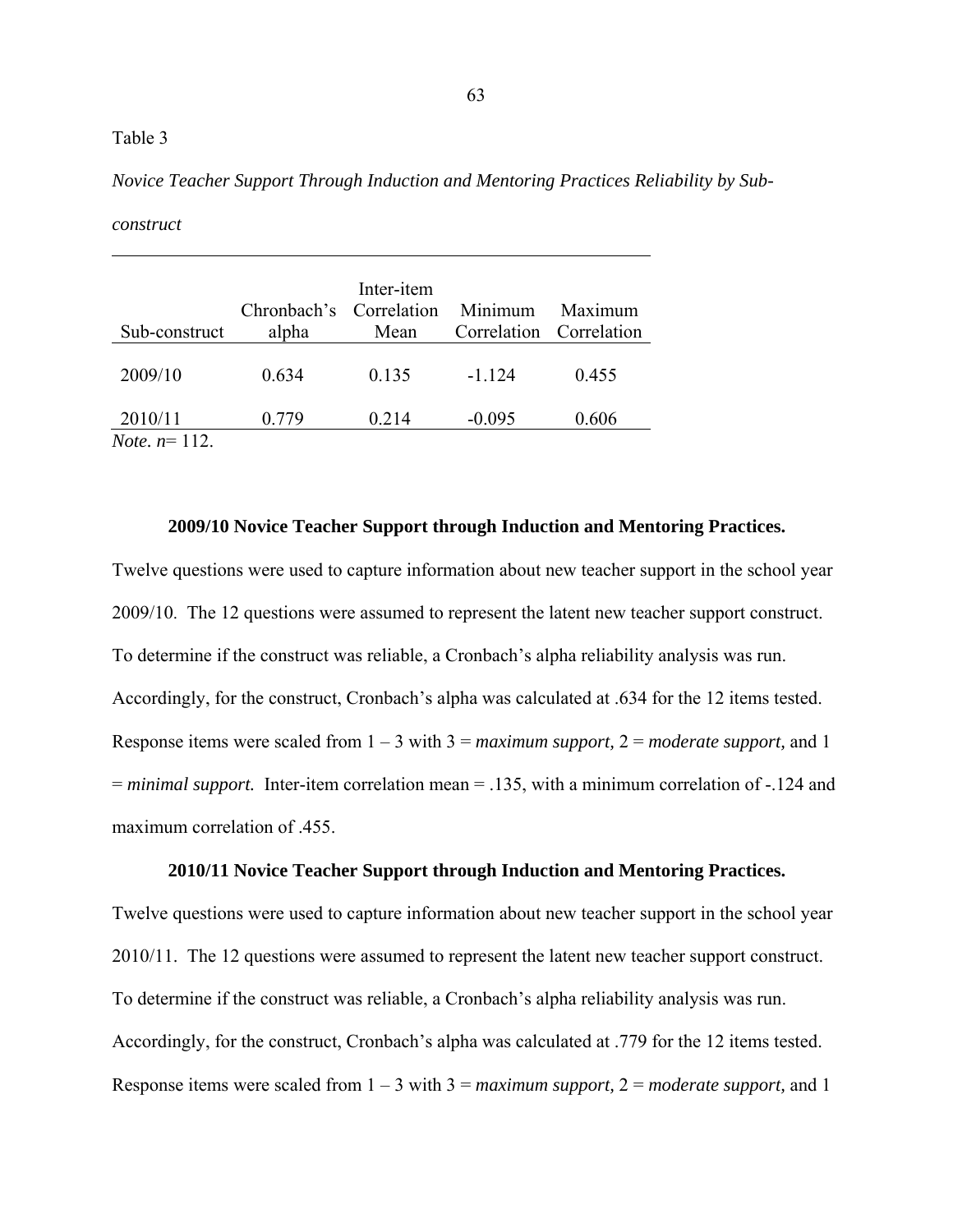= minimum *support.* Inter-item correlation mean = .214, with a minimum correlation of -.095 and maximum correlation of .606.

### **Research Question 1**

What affect did student enrollment have on pre 2009/10 school year mentoring and induction practices and 2010/11 school year predicted mentoring and induction practices provided to novice teachers by school corporation leaders?

Research Question one was analyzed using profile analysis. Profile analysis was employed to determine if a relationship exists between new teacher support and enrollment. The dependent variables, new teacher support for 2009/10 and 2010/11,were derived by adding up scores across relative questions and then dividing by the number of questions asked. For the 2009/10 school year sub-construct, scores ranged from 1.33 to 2.83 with a mean of 2.06 and standard deviation of .29. For the 2010/11 school year sub-construct, scores ranged from 1.00 to 2.83 with a mean of 1.96 and standard deviation of .38.

Table 4 presents the descriptive statistics for the two dependent variables school year 2009/10 and school year 2010/11 by enrollment categories, 2,000 or fewer students ( $n = 55$ ) and 2, 001+ students (*n* = 57). For the 2009/10 school year, enrollment category 2,000 students or fewer the minimum score was 1.33 and the maximum score was 2.83 with a mean of 2.02, standard deviation, .31, skew, .076, standard error of skew, .322, kurtosis, .074 and standard error of kurtosis, .634. For the 2010/11 school year, enrollment category 2,000 students or less the minimum score was 1.00 and the maximum score was 2.75 with a mean of 1.91, standard deviation, .39, skew, -.244, standard error of skew, .322, kurtosis, -.417 and standard error of kurtosis, .634. For the 2009/10 school year, enrollment category 2,001+ students the minimum score was 1.33 and the maximum score was 2.75 with a mean of 2.10, standard deviation, .26,

64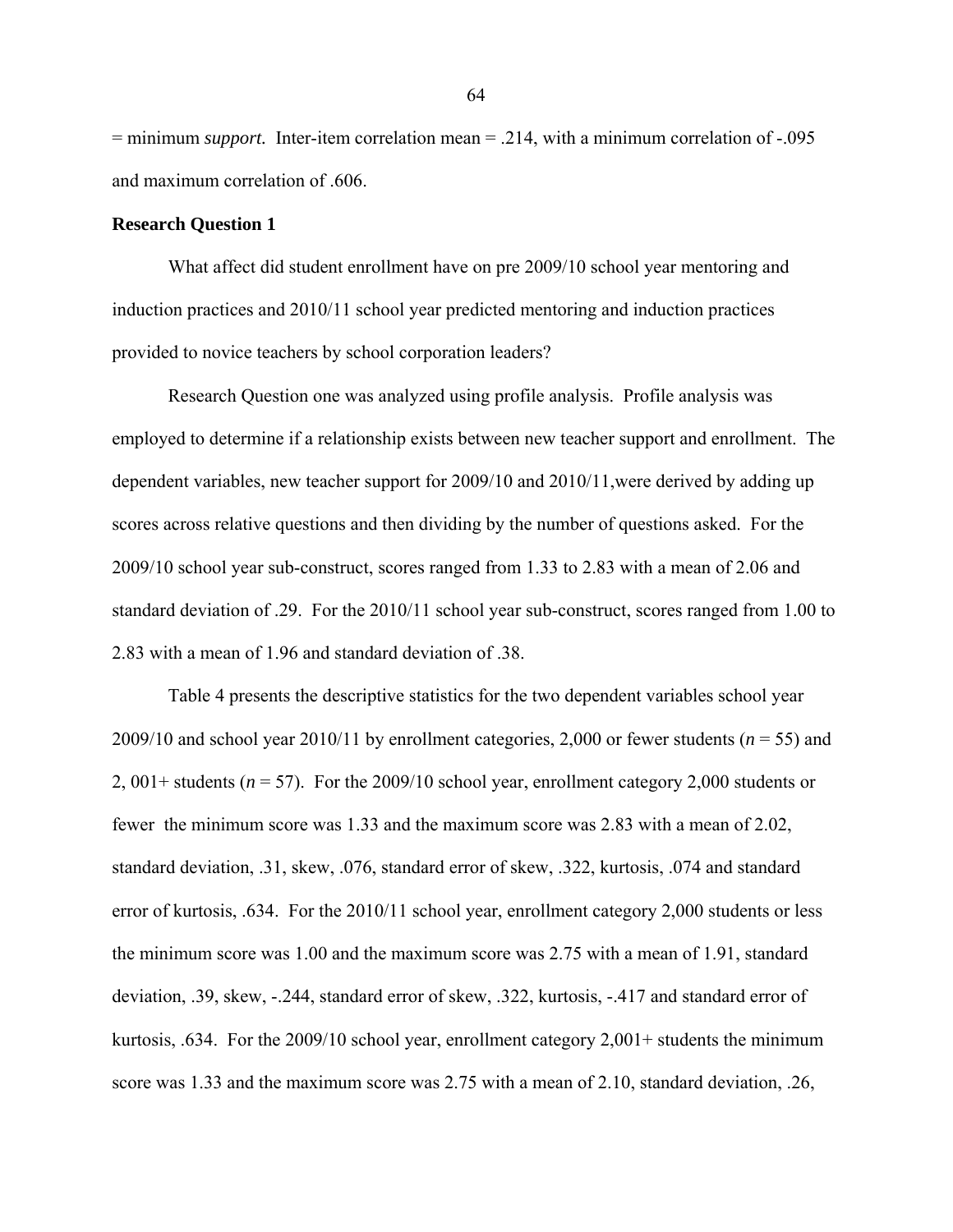skew, -.536, standard error of skew, .316, kurtosis, .798 and standard error of kurtosis, .623. For the  $2010/11$  school year, enrollment category  $2,001+$  students the minimum score was 1.08 and the maximum score was 2.83 with a mean of 2.01, standard deviation, .36, skew, -.718, standard error of skew, .316, kurtosis, .612 and standard error of kurtosis, .623.

Table 4

*Descriptive Statistics for the Two Dependent Variables by Enrollment Year*

| Enroll                                                                 | DV.  |  |  |  |  | Min Max Mean SD Skew                                 | SE | Kurtosis SE |       |
|------------------------------------------------------------------------|------|--|--|--|--|------------------------------------------------------|----|-------------|-------|
|                                                                        |      |  |  |  |  | 0-2000 0910 1.33 2.83 2.02 .31 .076 0.322            |    | 074         | 0.634 |
|                                                                        | 1011 |  |  |  |  | $1.00$ $2.75$ $1.91$ $.39$ $-0.244$ $0.322$ $-0.417$ |    |             | 0.634 |
|                                                                        |      |  |  |  |  | 2,001+ 0910 1.33 2.75 2.10 .26 -0.536 0.316          |    | 0.798       | 0.623 |
|                                                                        |      |  |  |  |  |                                                      |    |             |       |
|                                                                        | 1011 |  |  |  |  | $1.08$ 2.83 2.01 .36 -0.718 0.316                    |    | 0.612       | 0.623 |
| <i>Note.</i> For total 2009/10, $n = 55$ ; for total 2010/11, $n = 57$ |      |  |  |  |  |                                                      |    |             |       |

**Missing data and univariate outliers.** Cases with missing data were investigated by running frequency counts in SPSS version 16.0. No cases with missing data were found in the data set; thus, for Research Question one, 55 responses from participants were received for enrollment group 0-2000 and 57 were responses from participants were received for enrollment group  $2001+$ .

A test for univariate outliers was conducted and none were found to exist within the two dependent variables (Novice Teacher Support 2009/10 and 2010/11). Univariate outliers were investigated by converting observed scores to Z scores and then comparing case values to the critical value of  $+/-3.30$ ,  $p < .001$ . Case *z*-scores that exceed this value were greater than three standard deviations from the normalized mean.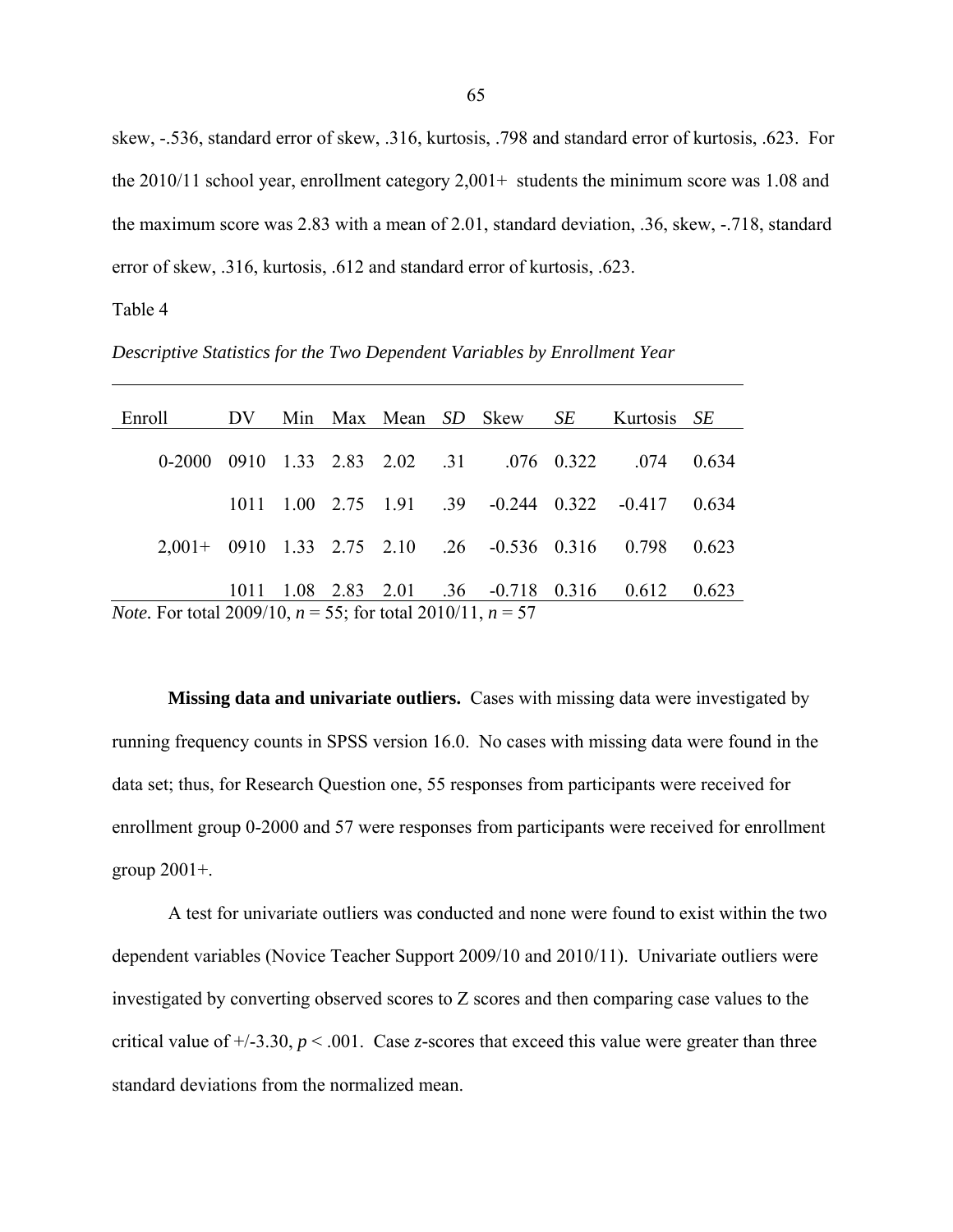**Tests of normality.** Before Research Question one was analyzed, basic parametric assumptions were assessed. That is, for the criterion variable, assumptions of normality, linearity, and homogeneity of variance were evaluated. Specifically, a standardized frequency histogram was produced, Figures 1-4, to provide visual evidence of normality or non-normality for the two dependent variables. As depicted in Figure 1, the normalized histogram suggests no detectable *skewness* and no identifiable *kurtosis;* For 2009/10 with enrollment of 2,000 or fewer (*n* = 55), skewness = .076, kurtosis = .074.



*Figure 1.* Standardized histogram of the 2009/10 dependent variable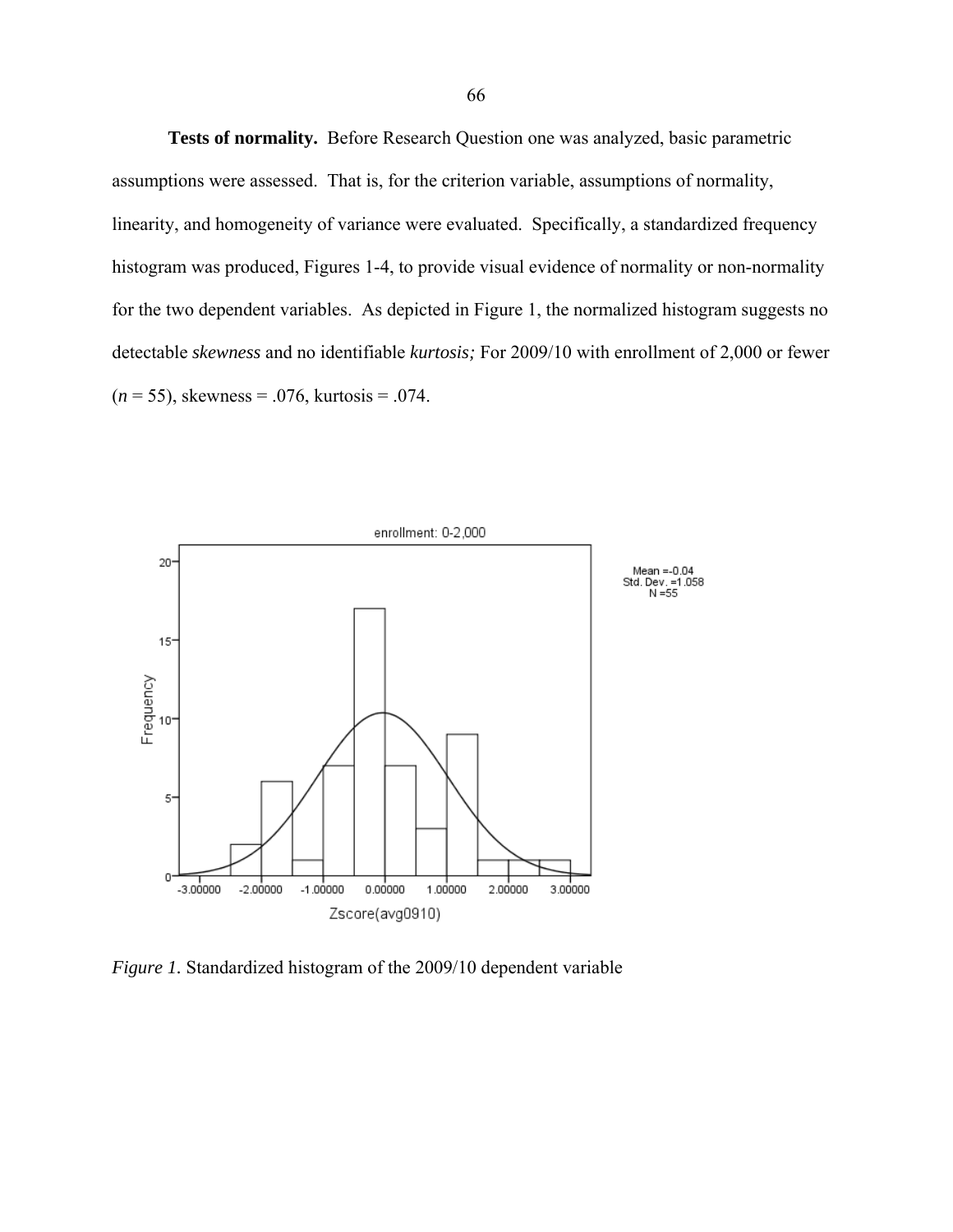

*Figure 2.* Standardized histogram of the 2010/11 dependent variable

As depicted in Figure 2, the normalized histogram suggested no detectable *skewness* and no identifiable *kurtosis;* for 2010/11 with enrollment of 2,000 or fewer (*n* = 55), skewness = - .244, kurtosis = -.417. Associated descriptive statistics for the two dependent variables by enrollment group were presented in Table 4. Using *z*-scores to evaluate normality, the dependent variable is assumed to meet parametric assumptions. That is, z-scores were created by dividing the skewness coefficient (.076 and -.244) by the standard error of skewness (.322). The resulting z-score coefficient of 0.236 and -.758 respectively, was compared to  $+/- 3.30$ ,  $p > .001$  and found to not exceed this critical value. Gravetter and Wallnau (2007) suggest that *z*-scores exceeding this critical value may represent a non-normal distribution. The dependent variables cut by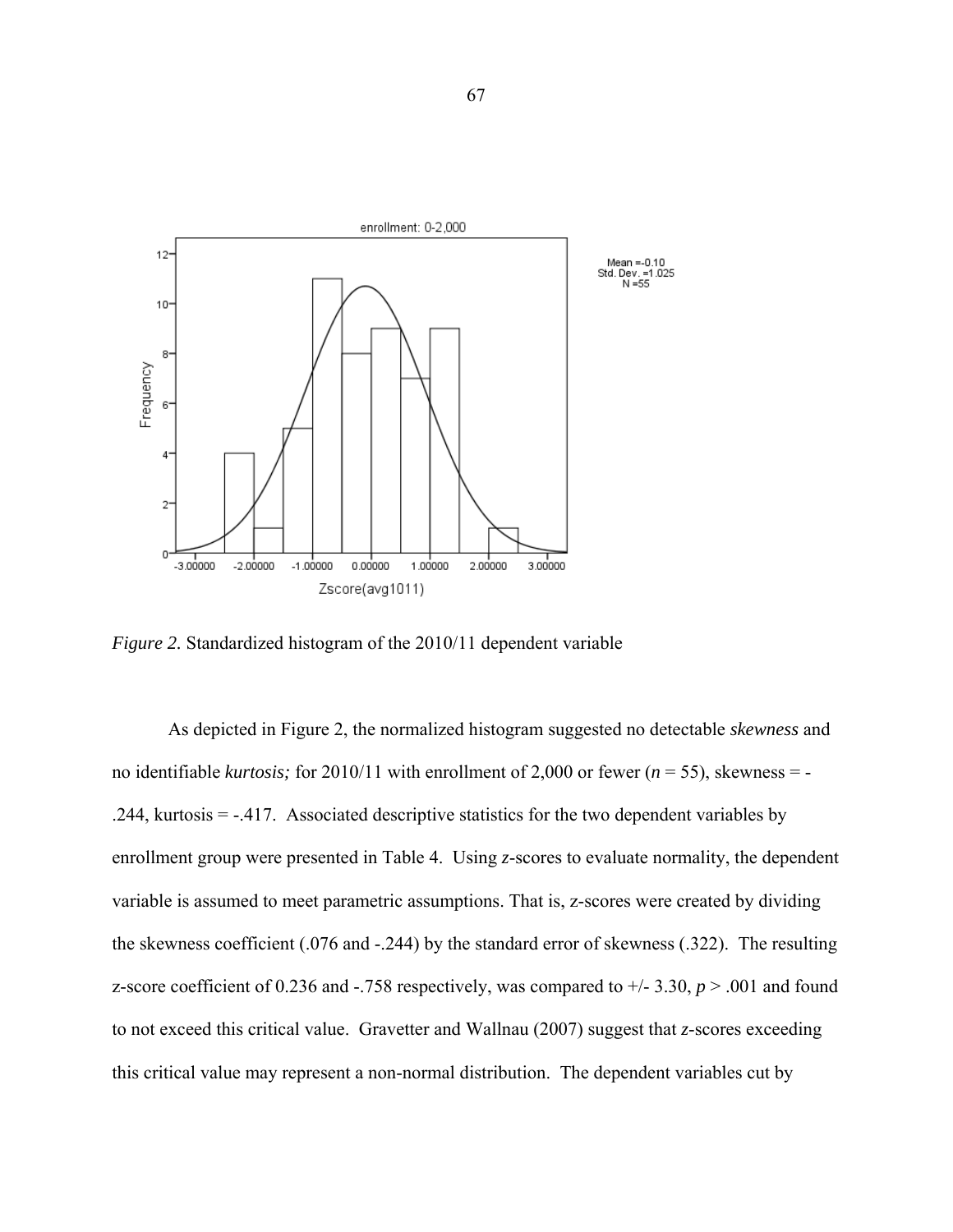enrollment group were investigated in the same manner and all were found to be normally distributed. As depicted in Figure 3, the normalized histogram suggests no detectable *skewness*  and no identifiable *kurtosis*; For 2009/10 with enrollment of  $2,001+(n=57)$ , skewness = -.536, kurtosis  $= .798$ .



*Figure 3*. Standardized histogram of the 2009/10 dependent variable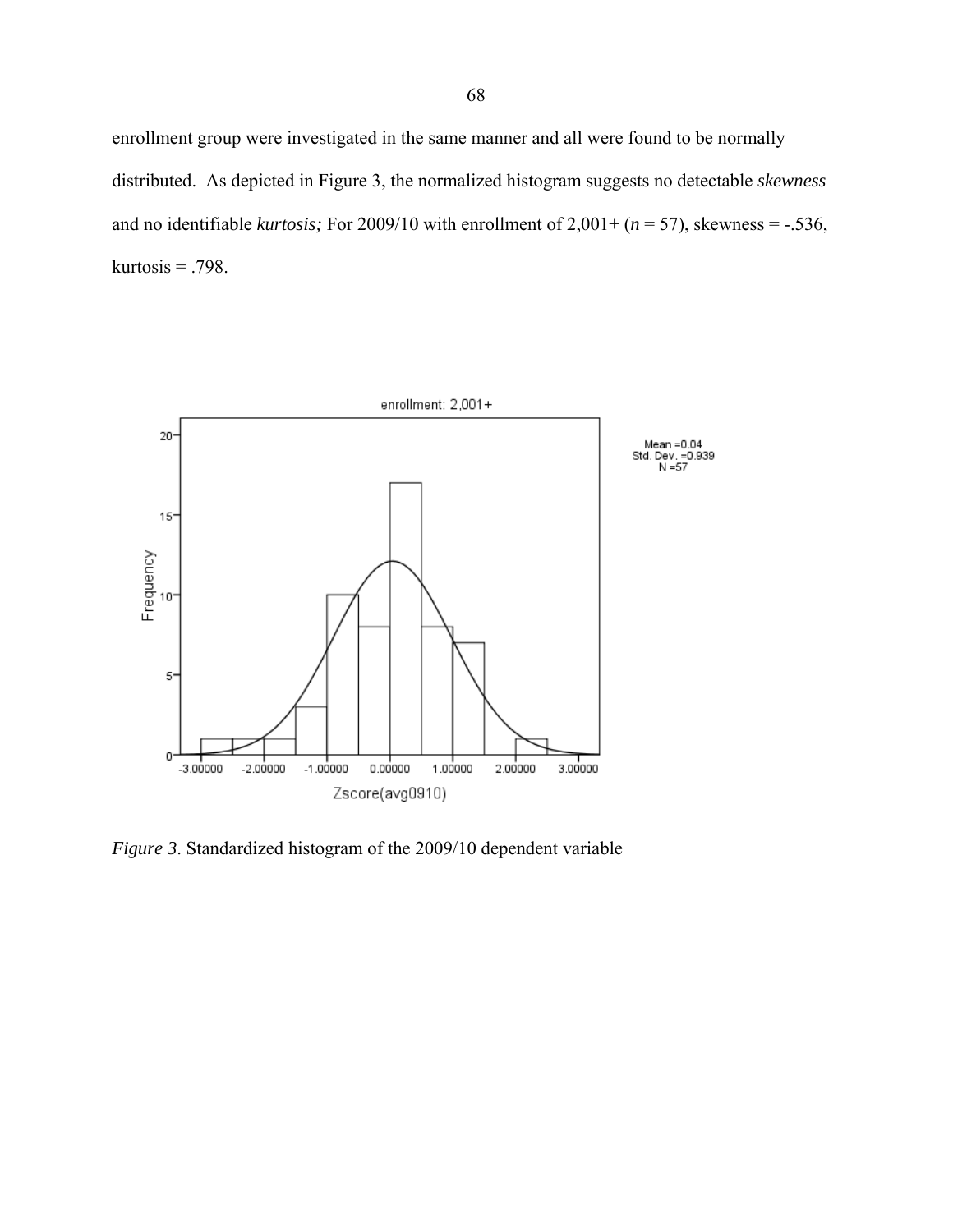

*Figure 4*. Standardized histogram of the 2010/11 dependent variable

As depicted in Figure 4, the normalized histogram suggests no detectable *skewness* and no identifiable *kurtosis*; For 2010/11 with enrollment of  $2,001 + (n = 57)$ , skewness = -.718, kurtosis =  $.612$ .

Associated descriptive statistics for the two dependent variables by enrollment group were presented in Table 4. Using *z*-scores to evaluate normality, the dependent variable is assumed to meet parametric assumptions. That is, *z*-scores were created by dividing the skewness coefficient (-.536 and -.718) by the standard error of skewness (.316). The resulting *z*-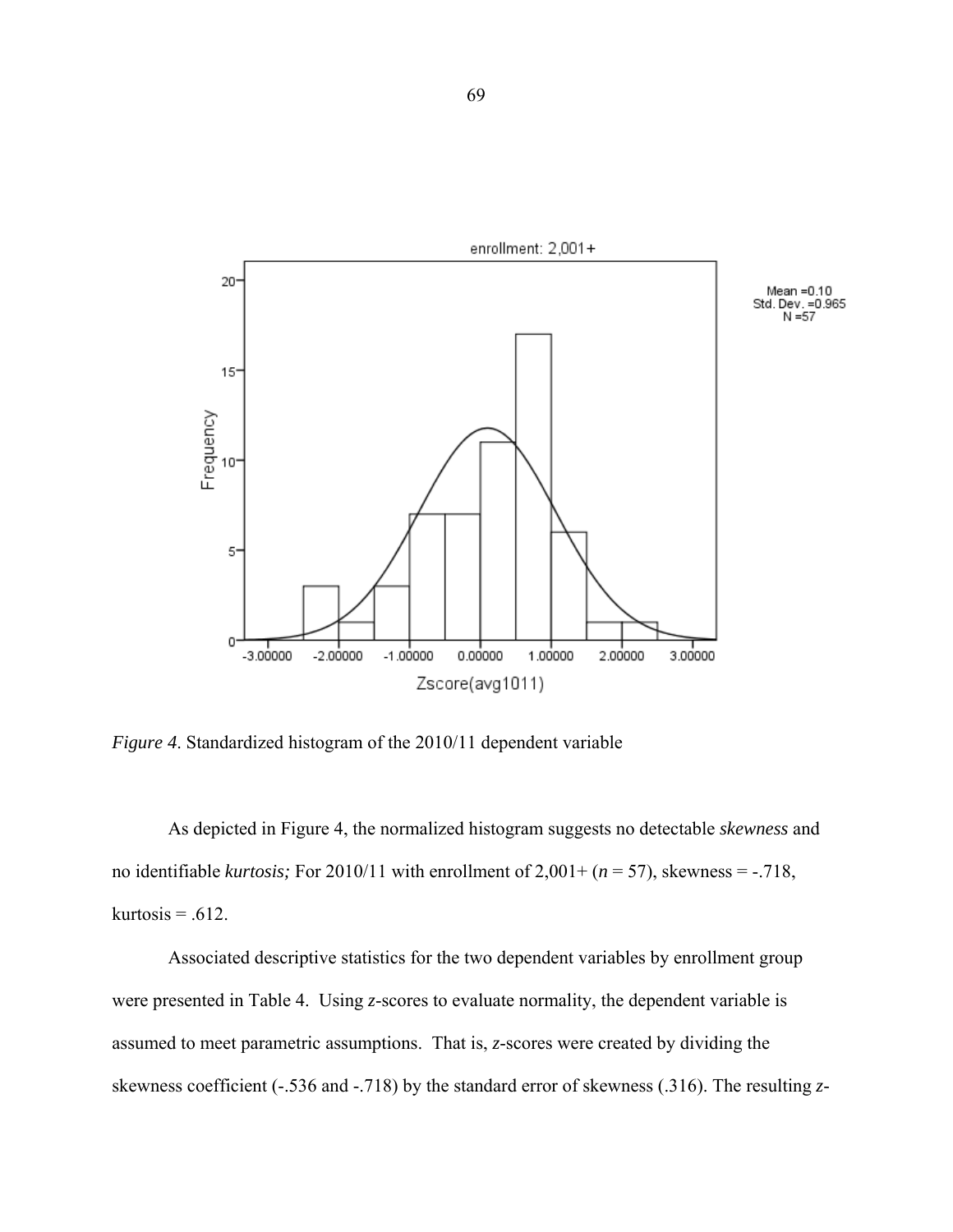score coefficient of -1.696 and -2.272 respectively, was compared to  $\pm$ /-3.30, *p* > .001 and found to not exceed this critical value.

**Homogeneity of dispersion.** The assumption of homogeneity of dispersion was investigated by running *Box's M* test in SPSS version 16. *Box's M* test yields an approximation to the *F* distribution, and tests the assumption of homogeneity of the variance-covariance matrices (Green  $\&$  Salkind, 1997). Results from the test suggested that the distributions were equal despite the unequal sample size across groups  $(0-2000 = n = 55$  and  $2000 + n = 57)$ ; *Box's M* = 3.708, *F*(3, 2272194) = 1.212, *p* = 304.

Levene's test. To examine the assumption of homogeneity of variance Levene's test was run. Homogeneity of variance was evaluated to determine if distributions were equal across levels of the Independent variables (<= 2,000, >2,000). Results from Levene's test found that the distributions were equal across groups of the independent variables for each dependent variable; 2009/10,  $F(1,110) = .879$ ,  $p = .351$  and 2010/11,  $F(1,110) = .770$ ,  $p = .382$ . These results suggested that the respective distributions were equally distributed.

Based upon the evidence provided, normality of the dependent variables was affirmed. That is, after examining the Normalized Frequency Histograms, descriptive statistics and *Box's M* test, the variables were assumed to mostly meet parametric assumptions.

**Profile analysis of research question 1.** Research question one asked: What affect did student enrollment have on pre 2009/10 school year mentoring and induction practices and 2010/11 school year predicted mentoring and induction practices provided to novice teachers by school corporation leaders?

The question was tested using profile analysis which tested if the two groups  $\ll 2,000$ enrollment, >2,000 enrollment) had the same pattern of means across the two years (2009/10,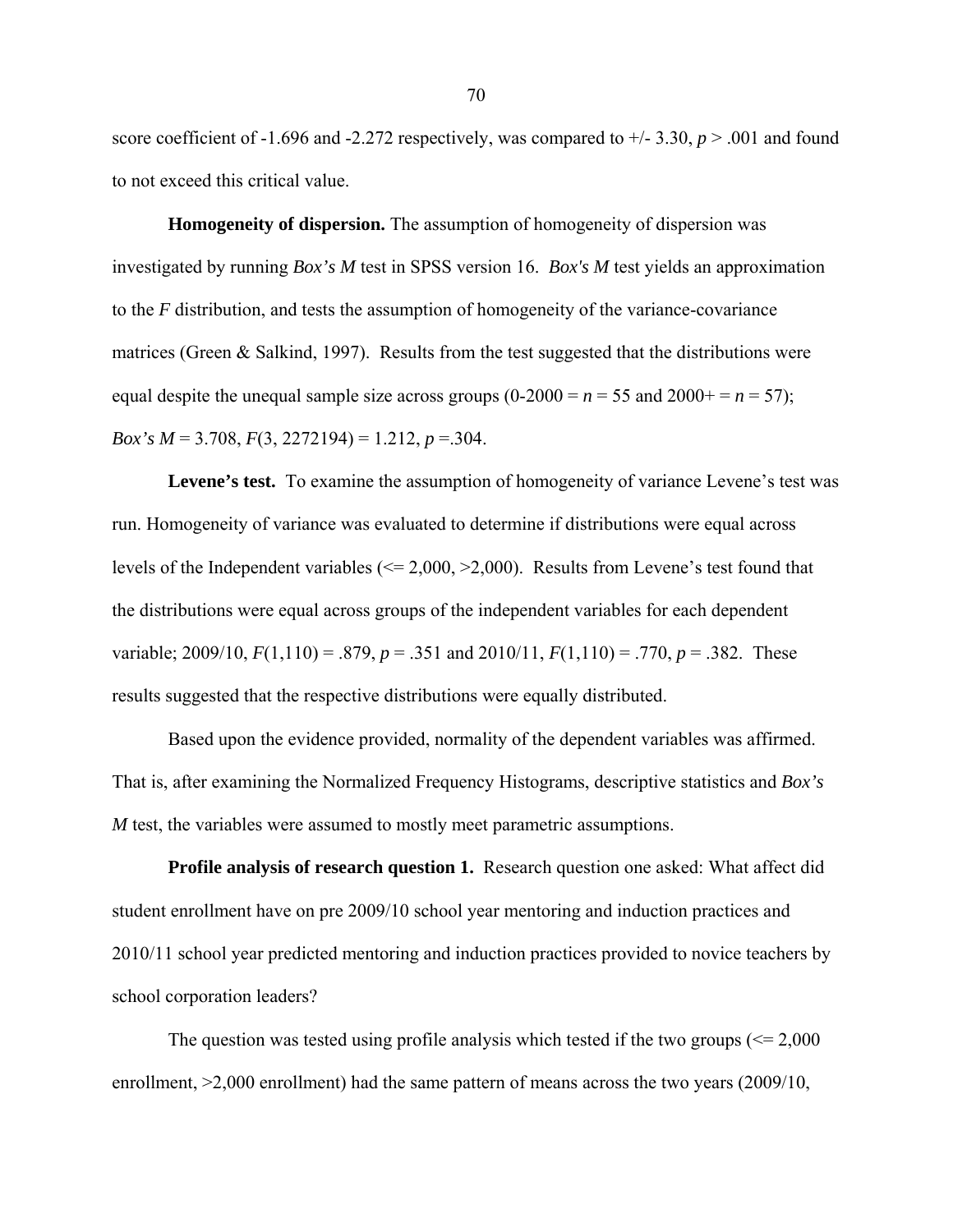2010/11). In profile analysis, three distinct tests were run including parallelism test, levels test, and flatness test. The parallelism test determined if  $\leq$  2,000 enrollment and  $>$  2,000 enrollment led to the same pattern of teacher support across years 2009/10 and 2010/11. The levels test determined if the main effect of condition, Enrollment group, affected overall novice teacher support. That is, does type of group  $\ll 2,000$  enrollment,  $> 2,000$  enrollment) differ on overall novice teacher support. The flatness test determined if the two dependent variables elicited the same response across years.

Results from the profile analysis revealed that the within subjects test (flatness) was significant, Wilks-Lambda = .863, F(1,110) = .17.416a, *p* < .001, partial eta squared = .137, power  $= .985$ . Mean score for school year  $2009/10 = 2.059$  and mean score for school year  $2010/11 = 1.958$ . In addition, for the levels test, there was no significant difference in overall school year score between school enrollment ( $\leq$  2,000,  $>$  2,000) *F*(1,110) = 2.474, *p* = .119, partial eta-squared = .022, power = .344. Estimated means for  $\leq$  2,000 = 1.962 and estimated marginal means for  $> 2,000 = 2.054$ . And finally, for the parallelism test, no significant interaction was found, Wilks-Lambda = 1.00,  $F(1,110) = .039a$ ,  $p = .844$ , partial eta squared = <  $.001$ , power =  $.054$ .

Table 5

*Inferential Statistics for Each of the Three Tests (Flatness, Levels, and Parallelism)*

| Effect                                                                             | Wilks' Lambda | F                         | Sig.          |                         | Power <sub>h</sub> |  |
|------------------------------------------------------------------------------------|---------------|---------------------------|---------------|-------------------------|--------------------|--|
| School Year (Flatness)                                                             | 0.863         | 17.416a 0.000 0.137 0.985 |               |                         |                    |  |
| Enrollment (Levels Test)                                                           |               | 2.474                     |               | $0.119$ $0.022$ $0.344$ |                    |  |
| School Year * Enrollment                                                           | 1.000         |                           | $.039a$ 0.844 | 0.000                   | 0.054              |  |
| <i>Note</i> . a = exact statistic; b = computed using alpha = .05; *** = $p < 001$ |               |                           |               |                         |                    |  |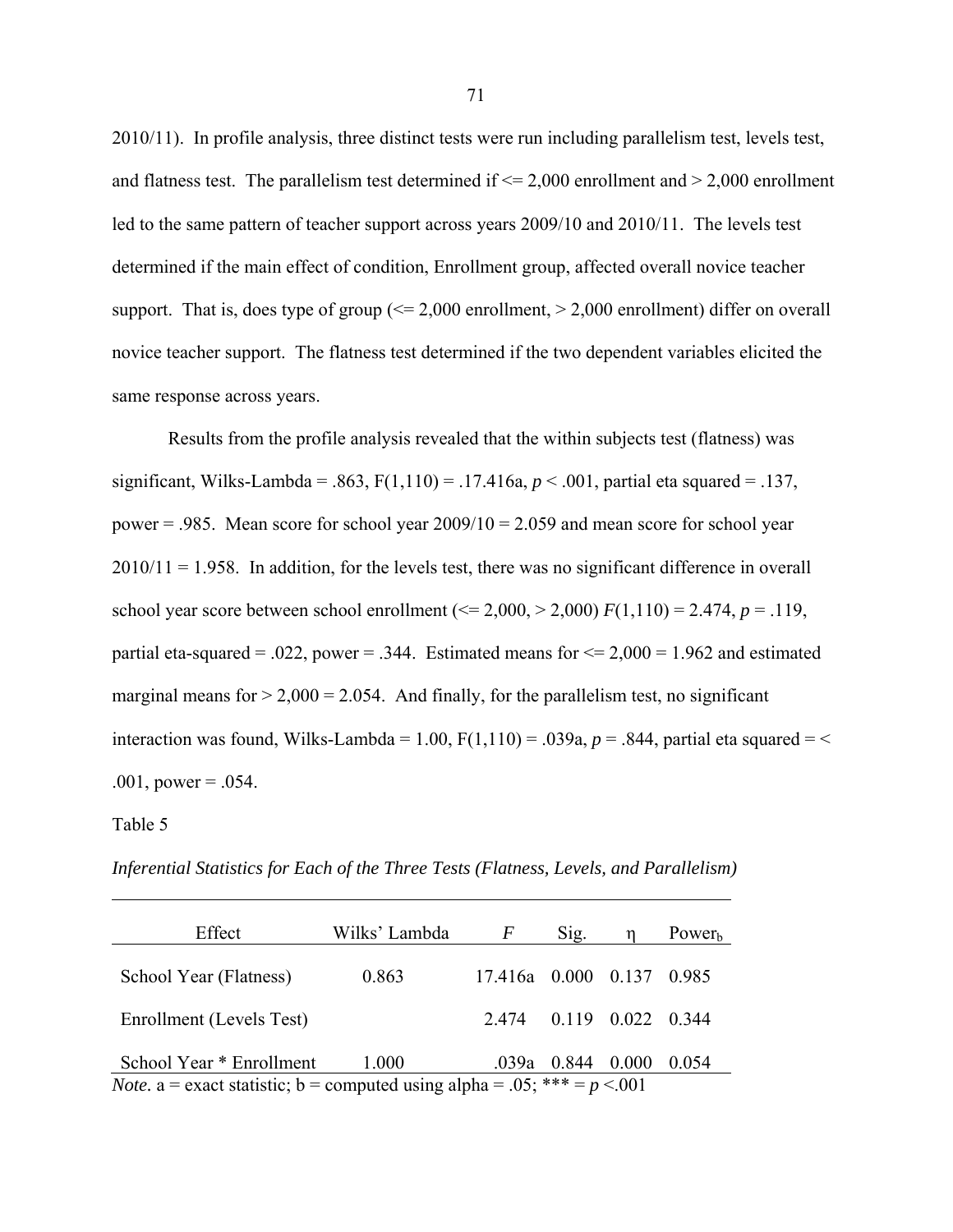Figure 5 presents a graphical depiction of the parallelism tests. Results suggest that no interaction was evident. Further, a main effect of condition (levels test) was not detected. However, the flatness test or within subjects test was significant at  $p < .001$ .



*Figure 5.* Estimated marginal means of school years (2009/10, 2010/11) by school enrollment

# **Research Question 2**

What affect did school location have on pre 2009/10 school year mentoring and induction practices and 2010/11 school year predicted mentoring and induction practices provided to novice teachers by school corporation leaders?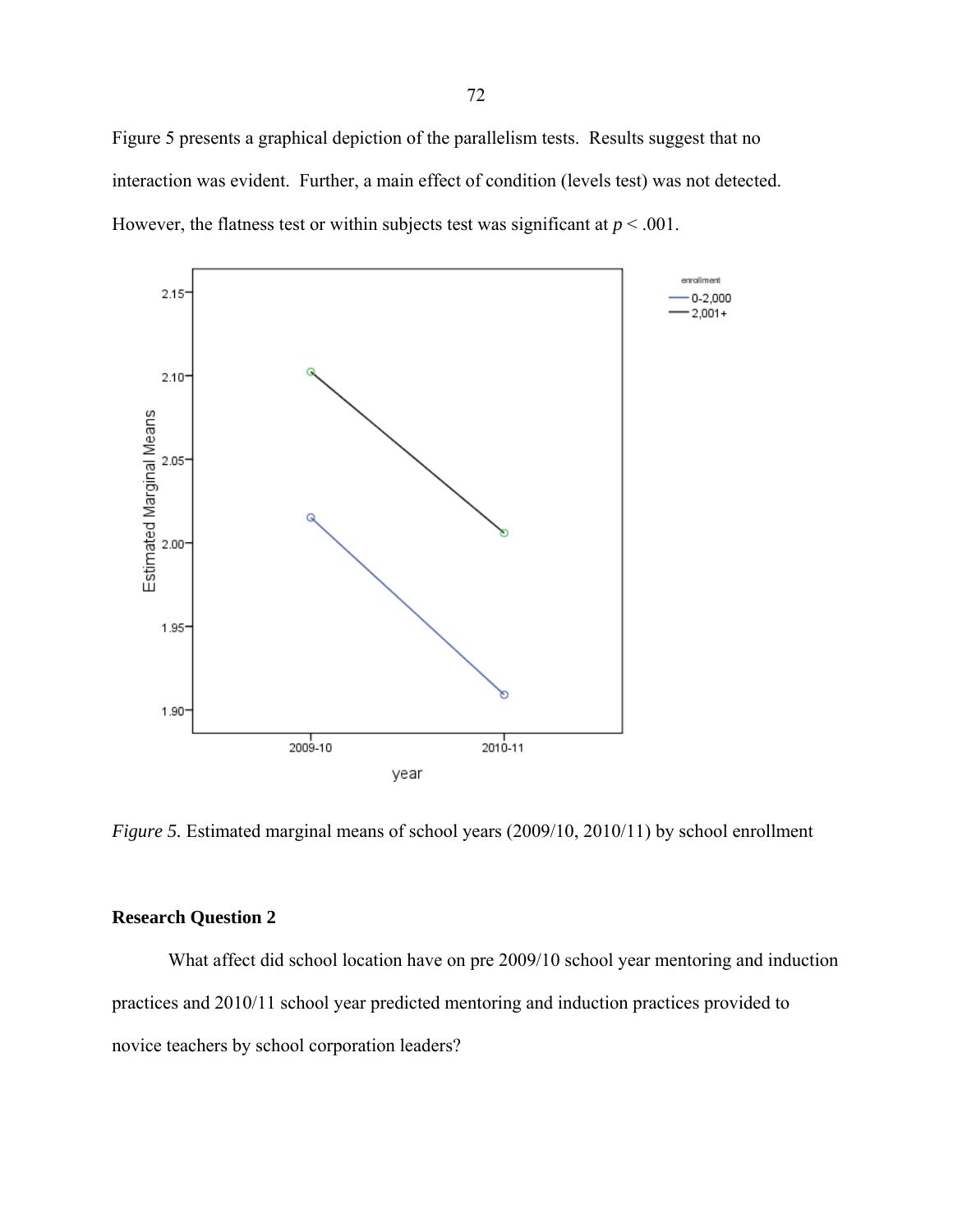Research Question two was analyzed using profile analysis. Profile analysis was employed to determine if a relationship existed between new teacher support and school location. The dependent variables, new teacher support for 2009/10 and 2010/2011, were derived by adding up scores across relative questions and then dividing by the number of questions asked. For the 2009/10 school year sub-construct, scores ranged from 1.33 to 2.83 with a mean of 2.059 and standard deviation of .288. For the 2010/11 school year sub-construct, scores ranged from 1.00 to 2.83 with a mean of 1.96 and standard deviation of .38.

Table 6 presents the descriptive statistics for the two dependent variables school year 2009/10 and school year 2010/11 by school location categories, rural  $(n = 69)$  and suburban/urban  $(n = 43)$ . For the 2009/10 school year, location category rural the minimum score was 1.33 and the maximum score was 2.83 with a mean of 2.02, standard deviation, .29, skew, .020, standard error of skew, .289, kurtosis, .163 and standard error of kurtosis, .570. For the 2010/11 school year, location category rural the minimum score was 1.00 and the maximum score was 2.75 with a mean of 1.95, standard deviation, .38, skew, -.401, standard error of skew, .289, kurtosis, -.420 and standard error of kurtosis, .570. For the 2009/10 school year, location category suburban/urban the minimum score was 1.33 and the maximum score was 2.75 with a mean of 2.12, standard deviation, .27, skew, -.674, standard error of skew, .361, kurtosis, 1.101 and standard error of kurtosis, .709. For the 2010/11 school year, location category suburban/urban the minimum score was 1.08 and the maximum score was 2.83 with a mean of 1.98, standard deviation, .38, skew, -.604, standard error of skew, .361, kurtosis, .643 and standard error of kurtosis, .709.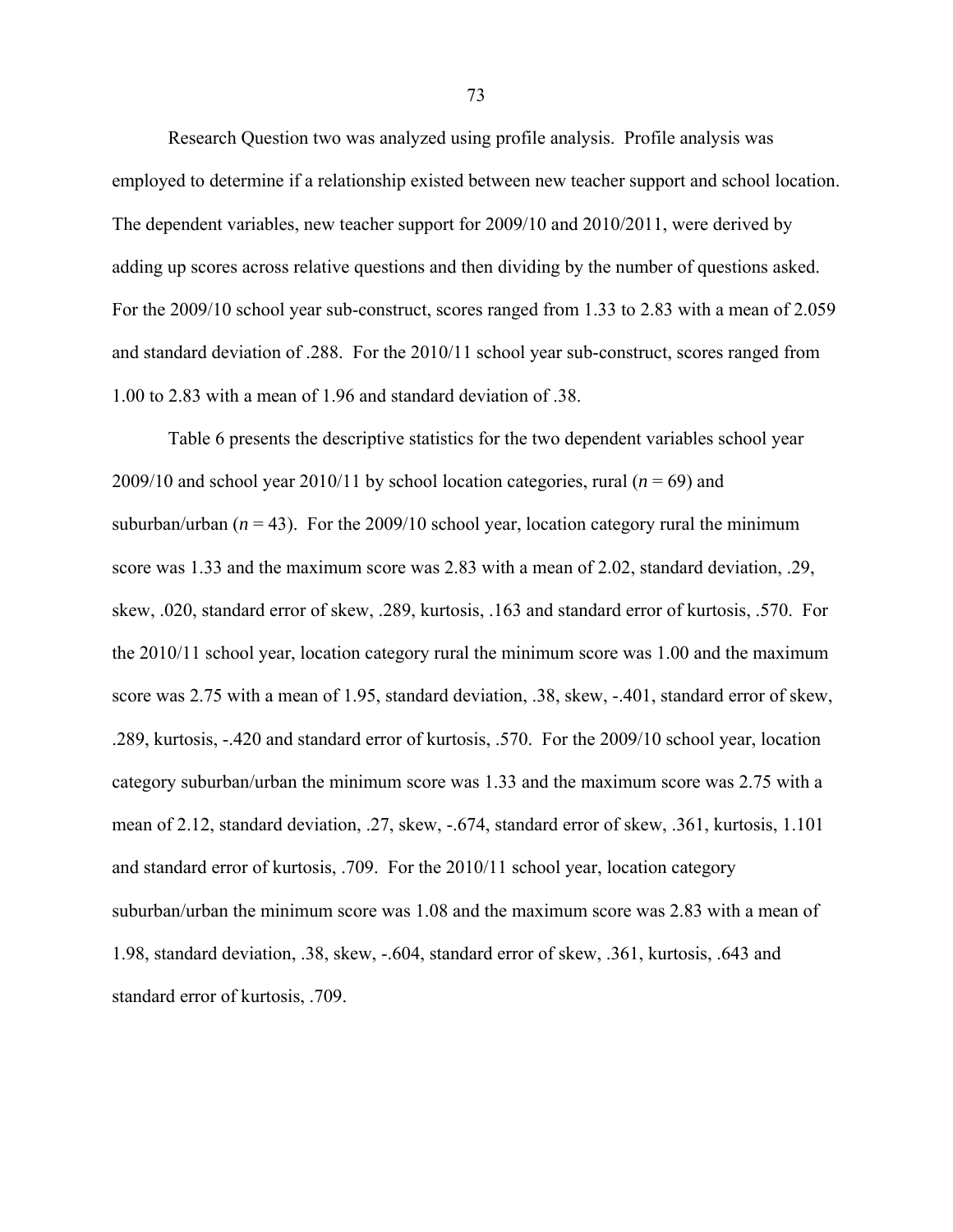|  |  |  |  |  |  |  | Descriptive Statistics for the Two Dependent Variables by School Location |  |  |  |
|--|--|--|--|--|--|--|---------------------------------------------------------------------------|--|--|--|
|--|--|--|--|--|--|--|---------------------------------------------------------------------------|--|--|--|

| Enroll                                                                 | DV.  |  |  |                        |  | Min Max Mean SD Skew SE |       | Kurtosis SE |       |
|------------------------------------------------------------------------|------|--|--|------------------------|--|-------------------------|-------|-------------|-------|
| Rural                                                                  | 0910 |  |  | 1.33 2.83 2.02 .29     |  | .020                    | 0.289 | .163        | 0.570 |
|                                                                        |      |  |  |                        |  |                         |       |             |       |
|                                                                        | 1011 |  |  | $1.00$ 2.75 $1.95$ .38 |  | $-0.401$ 0.289          |       | $-0.420$    | 0.579 |
| Suburban/Urban 0910 1.33 2.75 2.12 .27                                 |      |  |  |                        |  | $-0.674$ 0.361          |       | 1 1 0 1     | 0.709 |
|                                                                        | 1011 |  |  | 1.08 2.83 1.98 .38     |  | -0.604                  | 0.361 | 0.643       | 0.709 |
| <i>Note.</i> For total 2009/10, $n = 70$ , for total 2010/11, $n = 43$ |      |  |  |                        |  |                         |       |             |       |

**Missing data and univariate outliers**. Cases with missing data were investigated by running frequency counts in SPSS 16.0. No cases with missing data were found in the data set; thus, for Research Question two, 69 responses from participants were received for location group rural and 43 were responses from participants were received for location group suburban/urban.

A test for univariate outliers was conducted and none were found to exist within the two dependent variables (New Teacher Support 2009/10 and 2010/11). Univariate outliers were investigated by converting observed scores to *z*-scores and then comparing case values to the critical value of  $+/-3.30$ ,  $p < .001$ . Case *z*-scores that exceeded this value were greater than three standard deviations from the normalized mean.

**Tests of normality.** Before Research Question two was analyzed, basic parametric assumptions were assessed. That is, for the criterion variable, assumptions of normality, linearity, and homogeneity of variance were evaluated. Specifically, a standardized frequency histogram was produced to provide visual evidence of normality or non-normality for the two dependent variables (Figures 6-9). As depicted in Figure 6, the normalized histogram suggests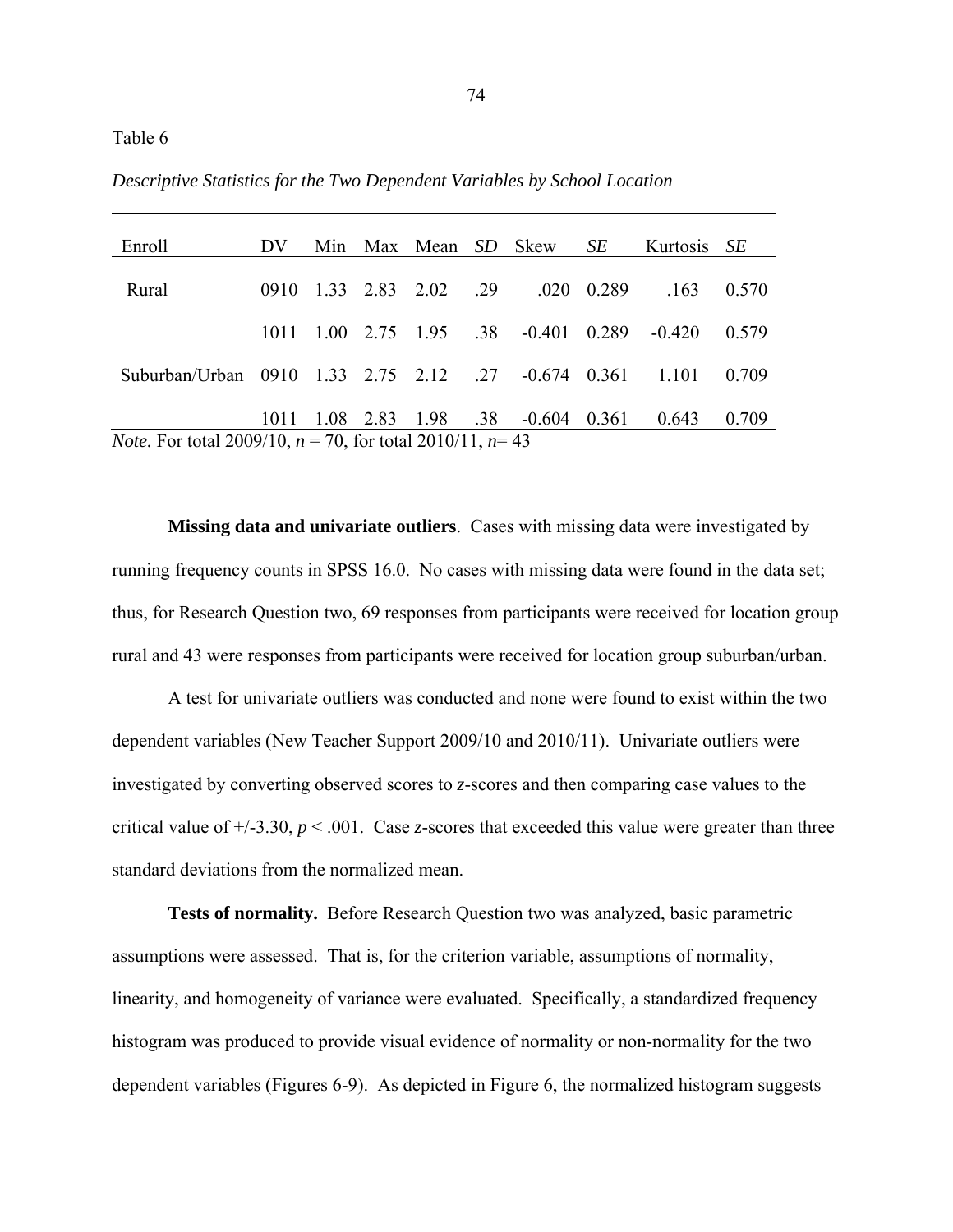no detectable *skewness* and no identifiable *kurtosis;* For 2009/10 with rural location (*n* = 69), skewness =  $.020$ , kurtosis =  $.163$ .



*Figure 6.* Standardized histogram of the 2009/10 dependent variable

As depicted in Figure 7, the normalized histogram suggests no detectable *skewness* and no identifiable *kurtosis;* for 2010/11 with rural location (*n*= 69), skewness = -.401, kurtosis = - .420. Associated descriptive statistics for the two dependent variables by enrollment group were presented in Table 6. Using *-* scores to evaluate normality, the dependent variable was assumed to meet parametric assumptions. That is, *z*-scores were created by dividing the skewness coefficient (.020 and -.401) by the standard error of skewness (.289). The resulting *z*-score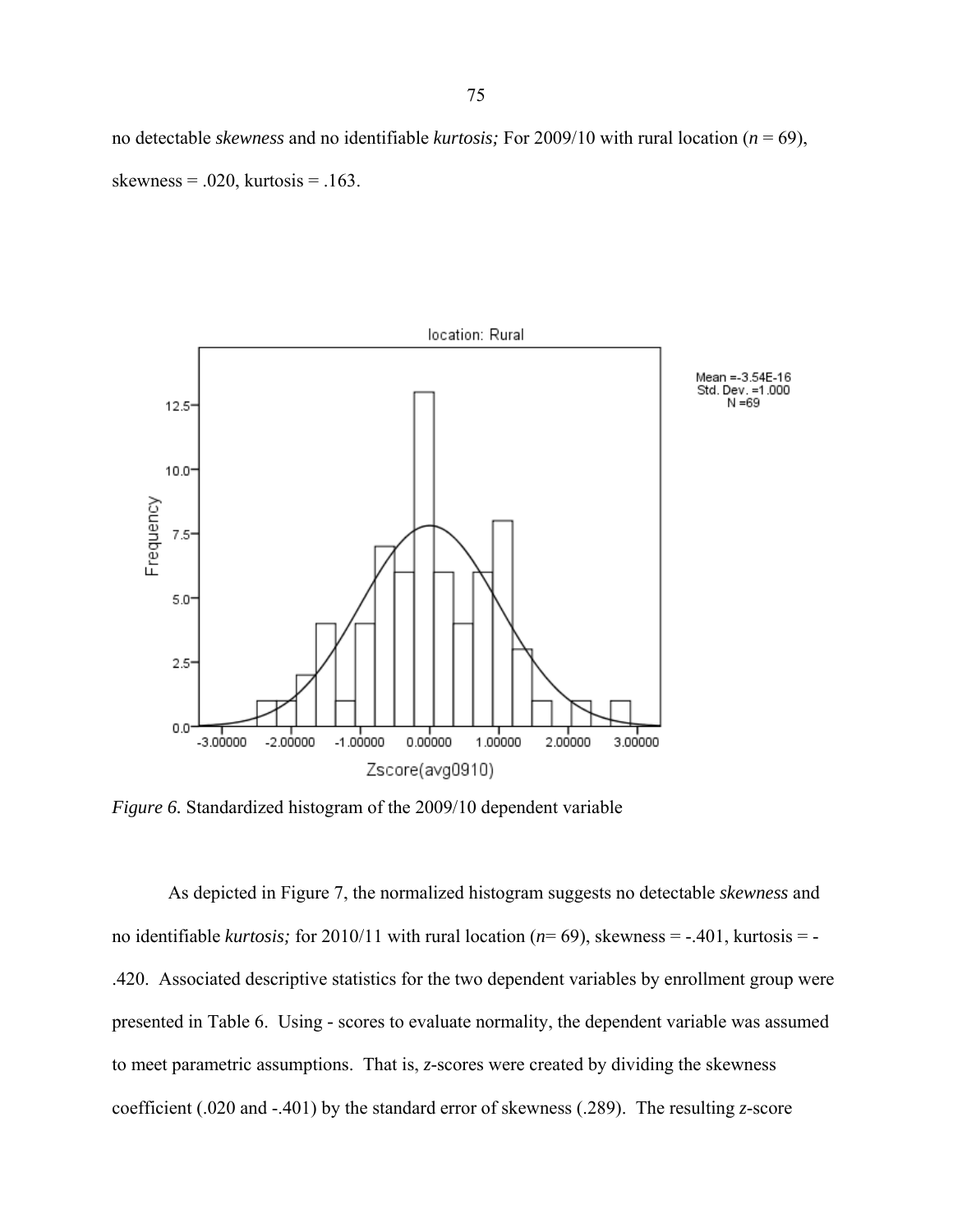coefficient of 0.069 and -1.388 respectively, was compared to  $\pm$ /-3.30, *p* > .001 and found to not exceed this critical value. Gravetter and Wallnau (2007) suggested that *z-*scores exceeding this critical value may represent a non-normal distribution. The dependent variables cut by enrollment group were investigated in the same manner and all were found to be normally distributed.



*Figure 7.* Standardized histogram of the 2010/11 dependent variable

As depicted in Figure 8, the normalized histogram suggests no detectable *skewness* and no identifiable *kurtosis;* For 2009/10 with suburban/urban location (*n* = 43), skewness = -.674, kurtosis  $= 1.101$ .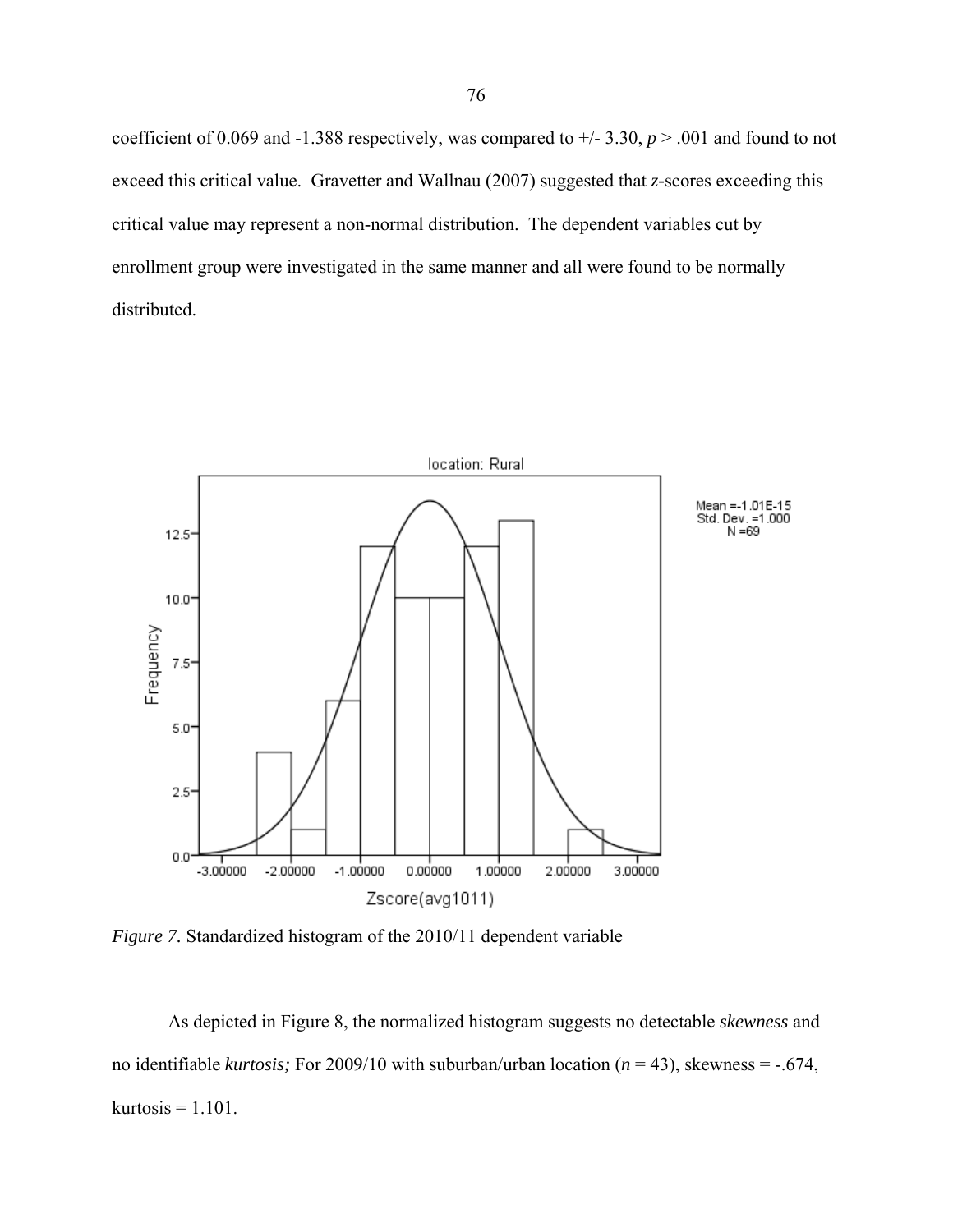

*Figure 8.* Standardized histogram of the 2009/10 dependent variable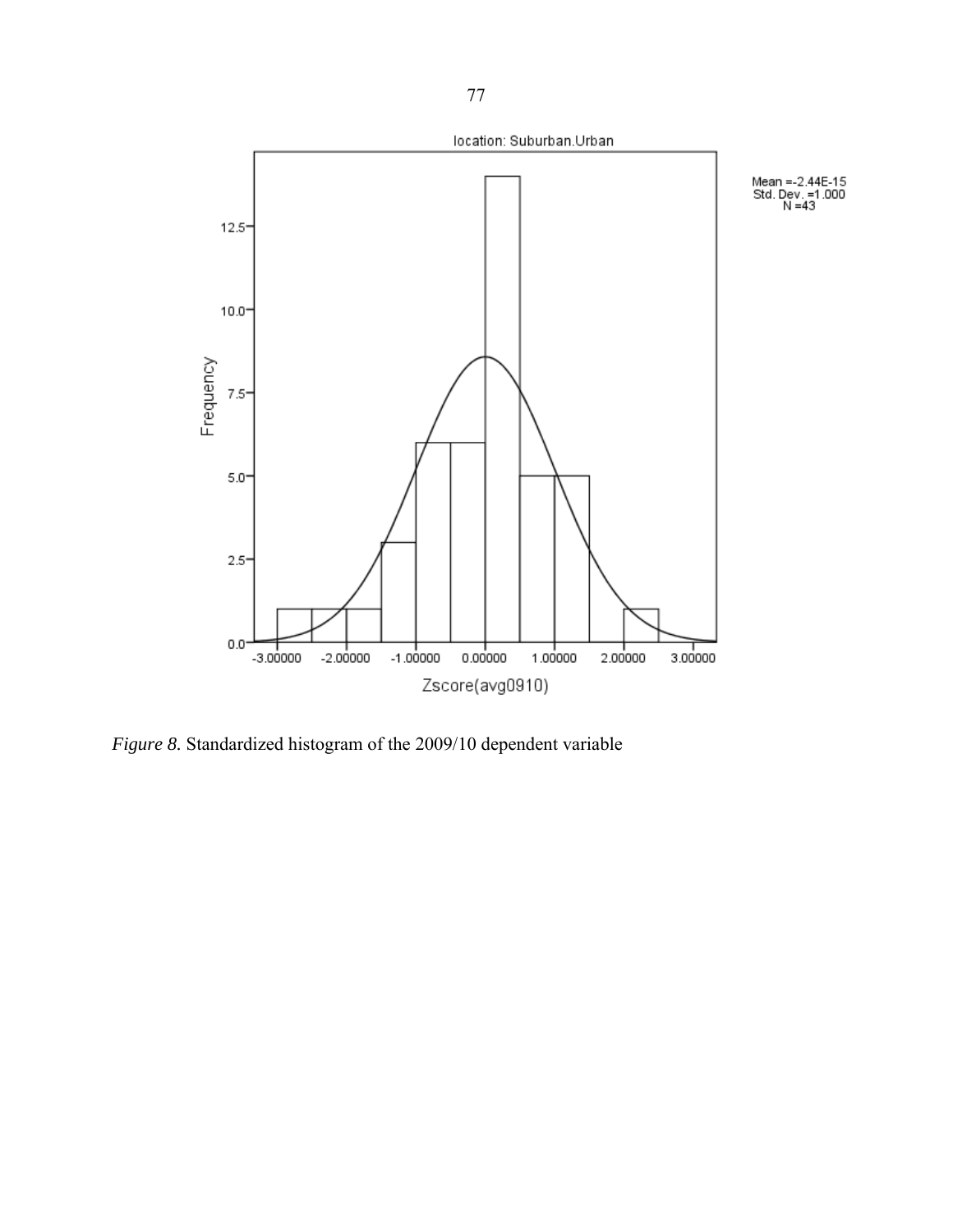

*Figure 9.* Standardized histogram of the 2010/11 dependent variable

As depicted in Figure 9, the normalized histogram suggests no detectable *skewness* and no identifiable *kurtosis;* for 2010/11 with suburban/urban location (*n*=43), skewness = -.604, kurtosis =.643. Associated descriptive statistics for the two dependent variables by school location were presented in Table 6. Using *z-*scores to evaluate normality, the dependent variable is assumed to meet parametric assumptions. That is, *z-*scores were created by dividing the skewness coefficient (-.674 and -.604) by the standard error of skewness (.361). The resulting *z-*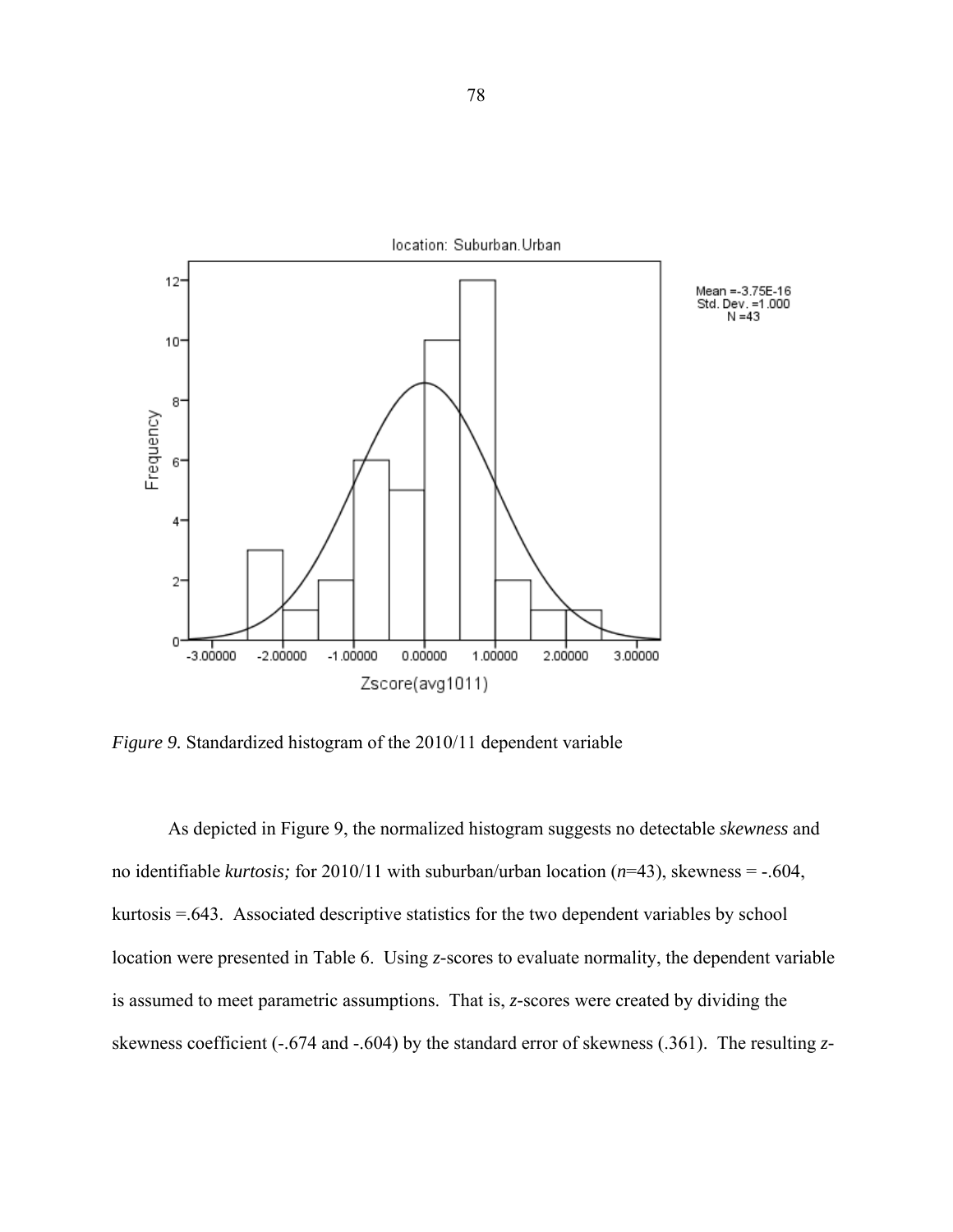score coefficient of -1.867 and -1.673 respectively, was compared to  $\pm$  -1.3.30, *p* > .001 and found to not exceed this critical value.

**Homogeneity of dispersion.** The assumption of homogeneity of dispersion was investigated by running *Box's M* test in SPSS version 16. *Box's M* test yields an approximation to the *F* distribution, and tests the assumption of homogeneity of the variance-covariance matrices (Green  $\&$  Salkind, 1997). Results from the test suggested that the distributions were equal despite the unequal sample size across groups (Rural  $= n = 69$  and Suburban/Urban  $= n =$ 43); *Box's M* = .993, *F*(3, 324638) = .324, *p* = .808.

Levene's test. To examine the assumption of homogeneity of variance Levene's test was run. Homogeneity of variance is evaluated to determine if distributions are equal across levels of the Independent variables (Rural, Suburban/Urban). Results from Levene's test found that the distributions were equal across groups of the independent variables for each dependent variable; 2009/10, *F*(1,110) = .389, *p* = .534 and 2010/11, *F*(1,110) = .358, *p* = .551. These results suggested that the respective distributions were equally distributed.

Based upon the evidence provided, normality of the dependent variables was affirmed. That is, after examining the Normalized Frequency Histograms, descriptive statistics and *Box's M* test, the variables were assumed to mostly meet parametric assumptions.

**Profile analysis of research question 2.** Research question two asked: What affect did school location have on pre 2009/10 school year mentoring and induction practices and 2010/11 school year predicted mentoring and induction practices provided to novice teachers by school corporation leaders?

The question was tested using profile analysis which tests if the two groups (rural location, suburban/urban location) had the same pattern of means across the two years (2009/10,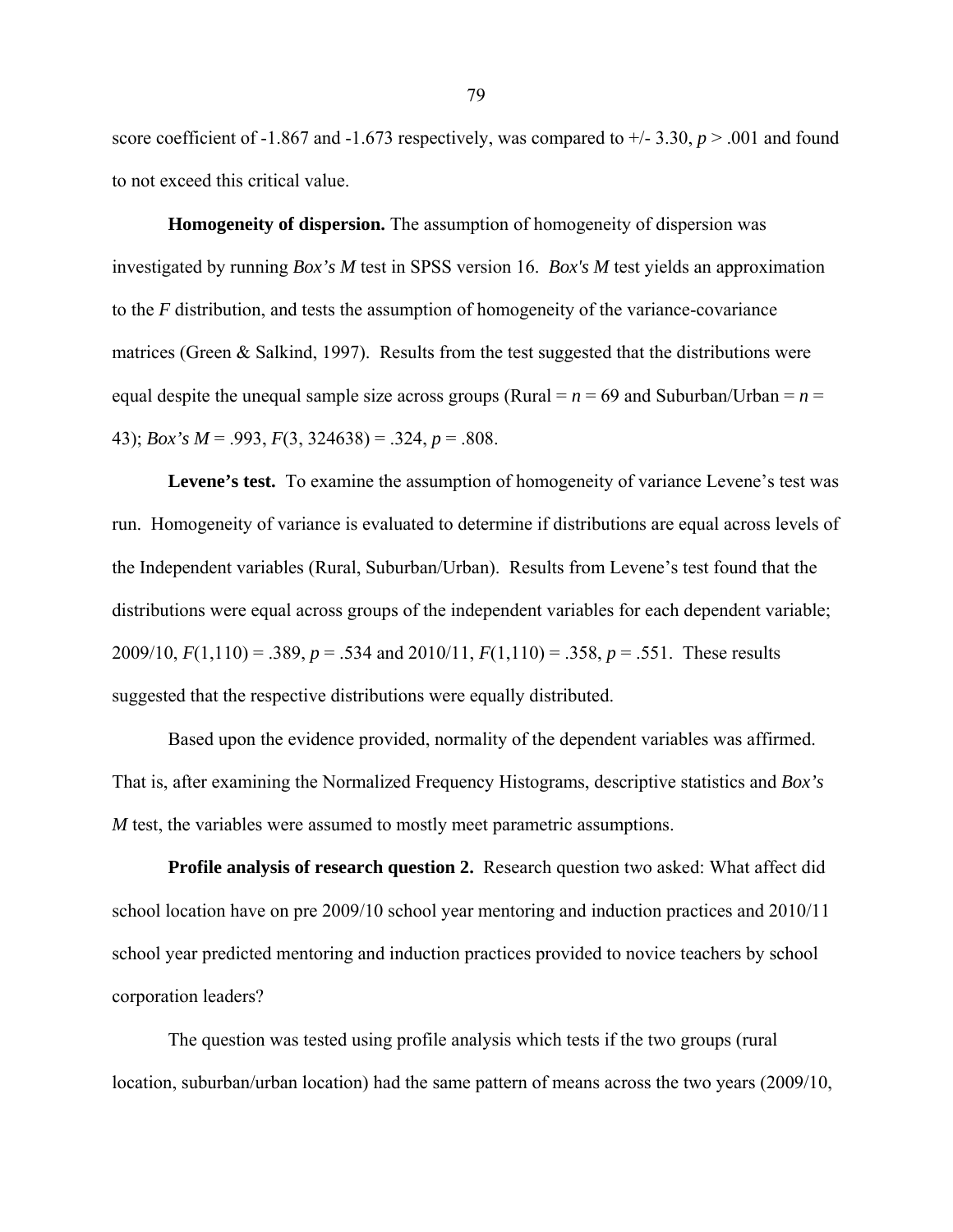2010/11). In profile analysis, three distinct tests were run including parallelism test, levels test, and flatness test. The parallelism test determined if rural location and suburban/urban location led to the same pattern of teacher support across years 2009/10 and 2010/11. The levels test determined if the main effect of condition, school location, affected overall novice teacher support. That is, does type of group (rural location, suburban/urban) differ on overall novice teacher support. The flatness test determined if the two dependent variables elicited the same response across years.

Results from the profile analysis revealed that the within subjects test (flatness) was significant, Wilks-Lambda = .852,  $F(1,110) = .19.152a$ ,  $p < .001$ , partial eta squared = .148, power  $= .991$ . Mean score for school year  $2009/10 = 2.059$  and mean score for school year  $2010/11 = 1.958$ . In addition, for the levels test, there was no significant difference in overall school year score between school location (rural, suburban/urban)  $F(1,110) = 1.017$ ,  $p = .316$ , partial eta-squared = .009, power = .170. Estimated means for rural location = 1.99 and estimated marginal means for suburban/urban location  $= 2.05$ . And finally, for the parallelism test, no significant interaction was found, Wilks-Lambda = .986,  $F(1,110) = .1.578a$ ,  $p = .212$ , partial eta squared  $= .014$ , power  $= .238$ .

Table 7 displays the inferential statistics for each type of test, flatness, levels, and parallelism. As evidenced, only the flatness test was significant. That is, participants reported more support for school year 2009/10 compared to school year 2010/11.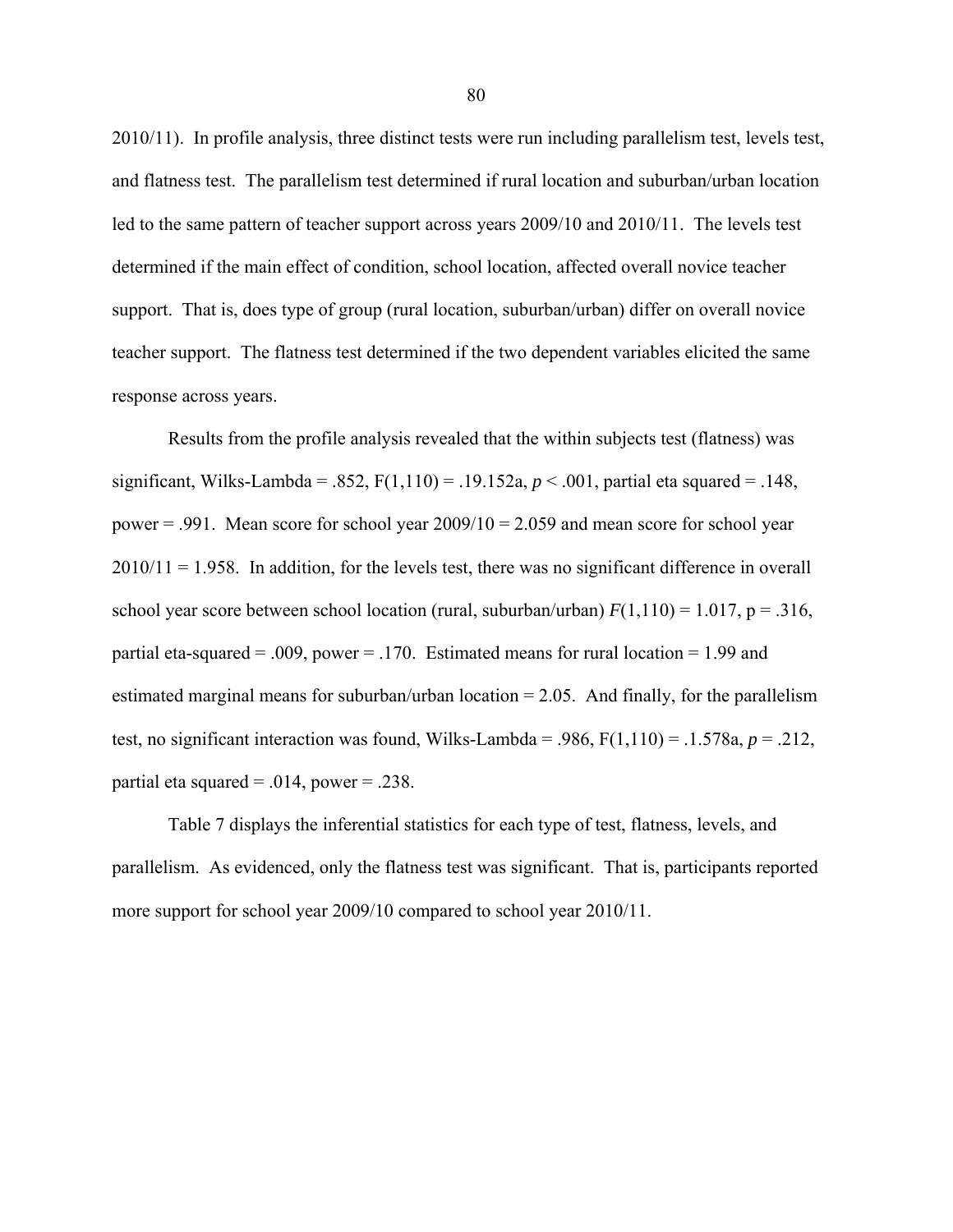Table 7

*Inferential Statistics for Each of the Three Tests (Flatness, Levels, and Parallelism)*

| Effect                                                                       | Wilks' Lambda | F                  | Sig.        |       | Power <sub>b</sub> |  |  |
|------------------------------------------------------------------------------|---------------|--------------------|-------------|-------|--------------------|--|--|
| School Year (Flatness)                                                       | 0.852         | 19.152a 0.000      |             | 0.148 | 0.991              |  |  |
|                                                                              |               |                    |             |       |                    |  |  |
| Location (Levels Test                                                        |               | 1.017              | 0.316 0.009 |       | 0.170              |  |  |
|                                                                              |               |                    |             |       |                    |  |  |
| School Year * Location                                                       | .986          | 1.578a 0.212 0.014 |             |       | 0.238              |  |  |
| <i>Note.</i> a = exact statistic; b = computed using alpha = .05; $p < .001$ |               |                    |             |       |                    |  |  |



*Figure 10.* Estimated marginal means of school years (2009/10, 2010/11) by school location

Figure 10 presents a graphical depiction of the parallelism tests. Results suggest that no interaction was evident. Further, a main effect of condition (levels test) was not detected. However, the flatness test or within subjects test was significant at  $p < .001$ .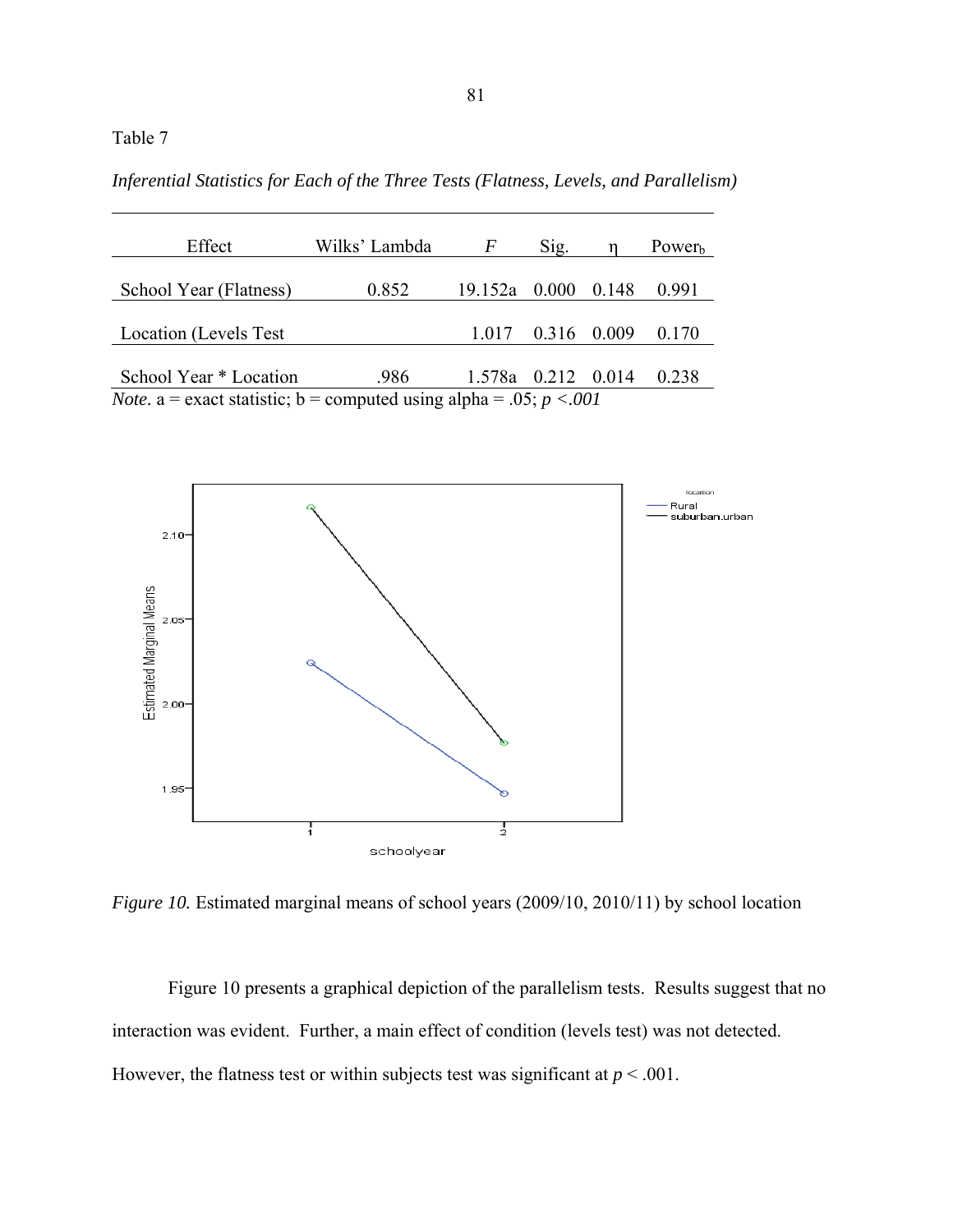## **Descriptive Analysis**

Superintendents were asked to report the average number of new teachers hired in the past five years and the number of new teachers they expected to hire for the 2010/11 school year. Superintendents were also asked if the IDOE's revocation of the mentor component of IMAP and/or the recent budget shortfall impacted the assignment of mentors to novice teachers.

**Data report for research question 3.** Research question three asked: Did the number of new teachers hired to work in Indiana Public Schools change from the reported past five years average to the anticipated number hired for the 2010/11 school year?

Respondents  $(n = 112)$  were asked, on average, how many new teachers have you hired in the past five years? As shown in Figure 11, the responses had a mean of 14.90. Table 8 shows the breakdown of responses. The minimum of zero new teachers hired was reported by one respondent (.9%) and the maximum of 100 new teachers hired was reported by two respondents (1.8%). The highest rate of response was an average of five new teachers hired in the past five years with 21 respondents (18.8%). This was followed by 12 responding (10.7%) with an average of two new teachers hired and 10 responding (8.9%) with an average of four new teachers hired.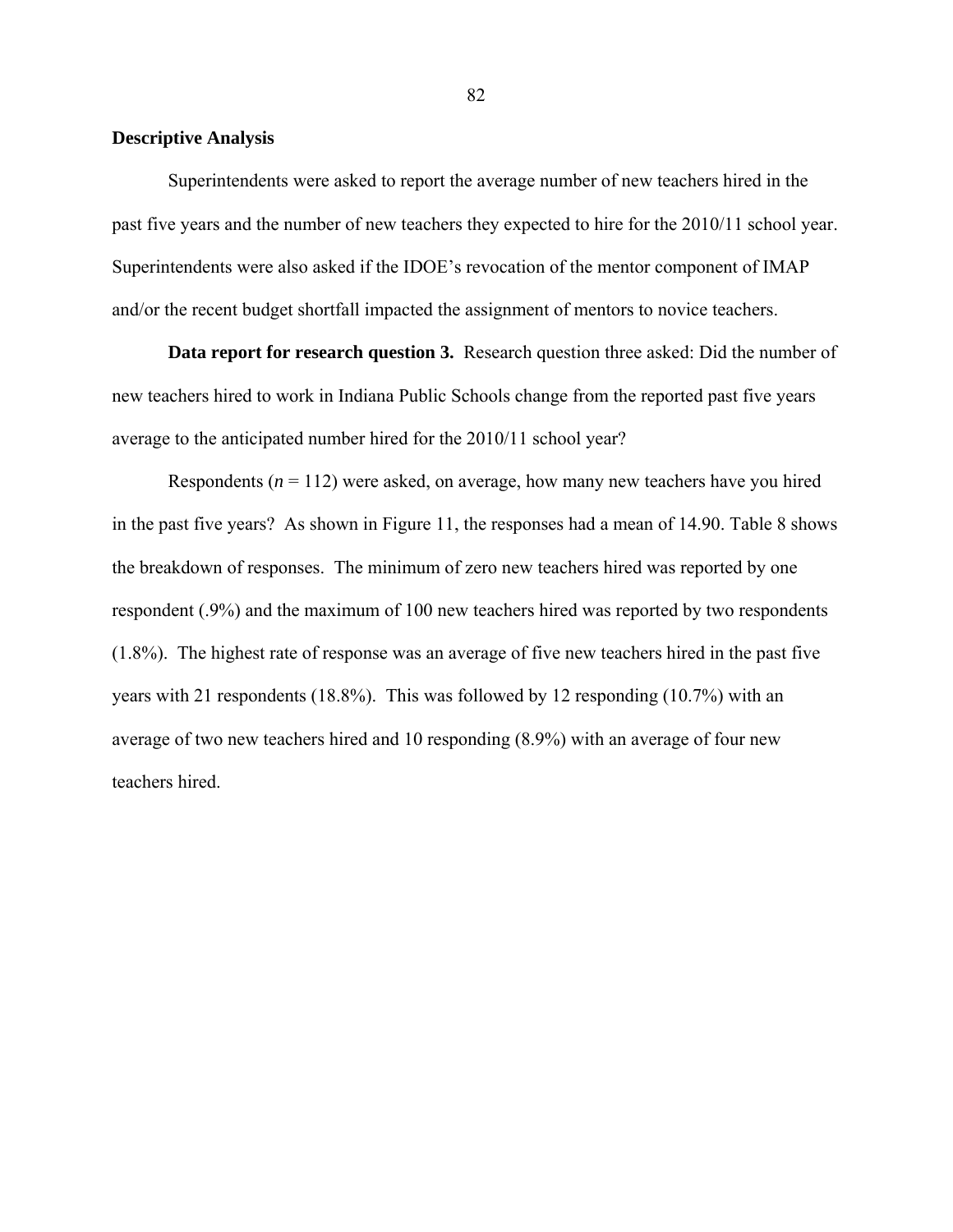

*Figure 11*. Reported average number of new teachers hired in the last five years

Table 8

*Responses for On Average, How Many New Teachers Have You Hired in the Past Five Years*

| Average Number Hired | F  | $\frac{0}{0}$ | Cumulative % |
|----------------------|----|---------------|--------------|
| 0                    | 1  | 0.9           | 0.9          |
|                      | 6  | 5.4           | 6.2          |
| $\overline{2}$       | 12 | 10.7          | 17.0         |
| $\mathbf{c}$         | 8  | 71            | 24.1         |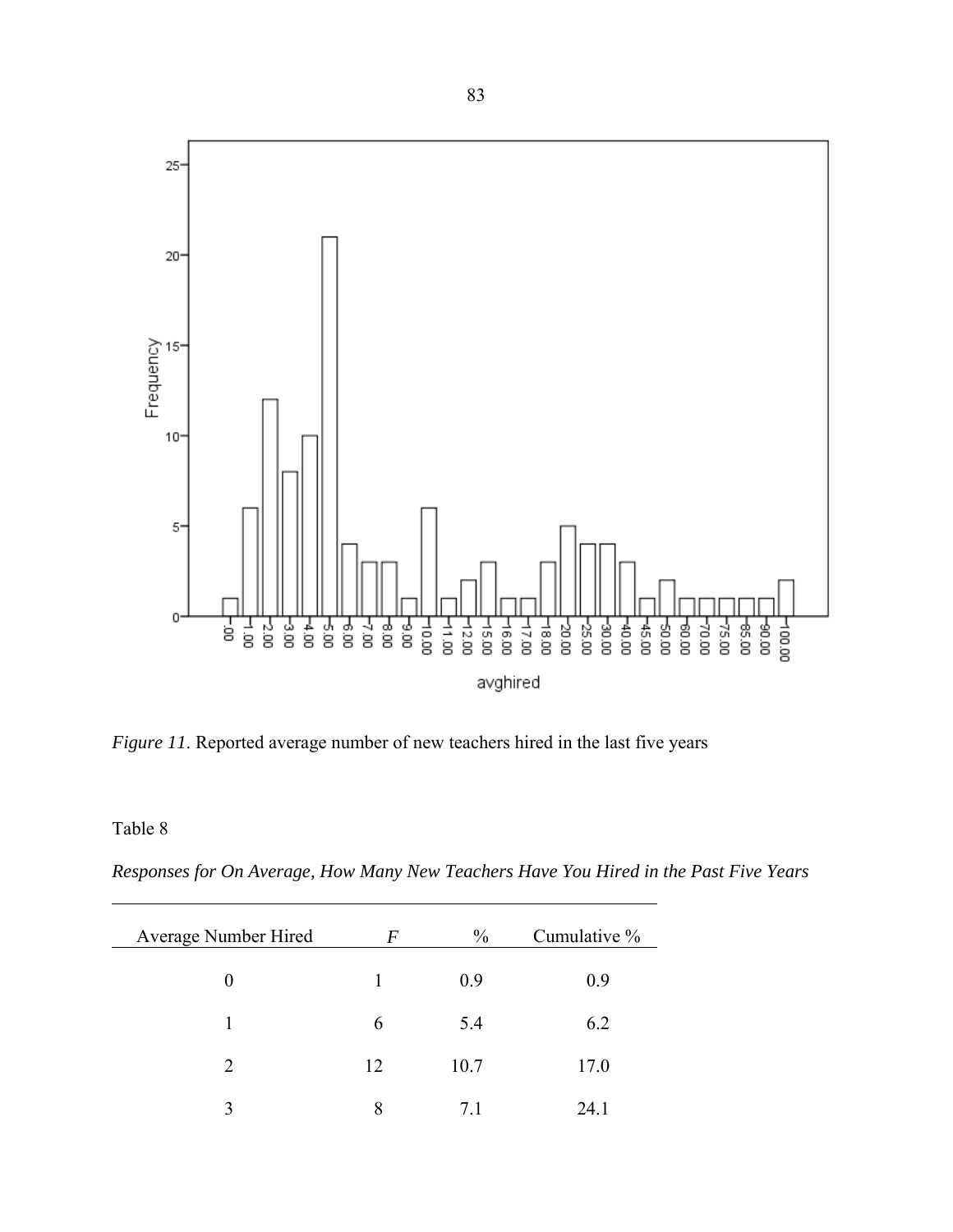Table 8 (continued)

| Average Number Hired | $\cal F$                 | $\%$    | Cumulative %         |
|----------------------|--------------------------|---------|----------------------|
| $\overline{4}$       | 10                       | 8.9     | 33.0                 |
| 5                    | 21                       | 18.8    | 51.8                 |
| $\boldsymbol{6}$     | $\overline{4}$           | 3.6     | 55.4                 |
| $\boldsymbol{7}$     | $\mathfrak{Z}$           | 2.7     | 58.0                 |
| $\,$ $\,$            | $\mathfrak{Z}$           | $2.7\,$ | 60.7                 |
| 9                    | $\,1$                    | 0.9     | 61.6                 |
| 10                   | 6                        | 5.4     | 67.0                 |
| 11                   | $\mathbf 1$              | $0.9\,$ | 67.9                 |
| 12                   | $\overline{c}$           | 1.8     | 69.6                 |
| 15                   | $\mathfrak{Z}$           | 2.7     | 72.3                 |
| 16                   | $\mathbf 1$              | 0.9     | 73.2                 |
| 17                   | $\,1$                    | 0.9     | 74.1                 |
| $18\,$               | 3                        | 2.7     | 76.8                 |
| 20                   | 5                        | 4.5     | 81.2                 |
| 25                   | $\overline{4}$           | 3.6     | 84.8                 |
| 30                   | $\overline{\mathcal{A}}$ | $3.6$   | 88.4                 |
| 40                   | 3                        | 2.7     | $\backslash$<br>91.1 |
| 45                   | $\mathbf 1$              | 0.9     | 92.0                 |
| 50                   | $\overline{2}$           | 1.8     | 93.8                 |
| 60                   | $\mathbf{1}$             | 0.9     | 94.6                 |
| $70\,$               | $\mathbf{1}$             | 0.9     | 94.6                 |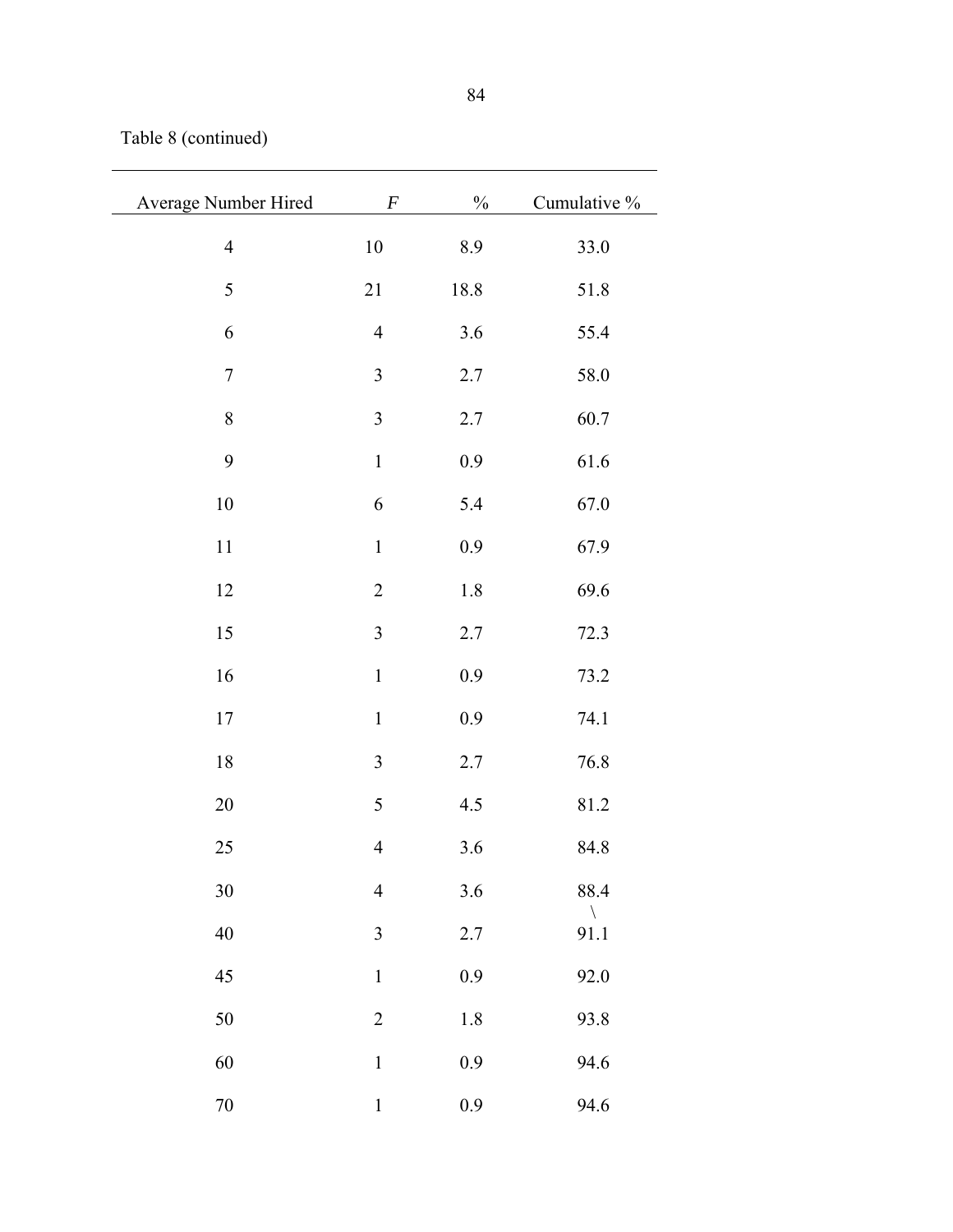Table 8 (continued)

| Average Number Hired | F | $\frac{0}{0}$ | Cumulative % |
|----------------------|---|---------------|--------------|
| 75                   | 1 | 0.9           | 96.4         |
| 85                   | 1 | 0.9           | 97.3         |
| 90                   | 1 | 0.9           | 98.2         |
| 100                  | 2 | 1.8           | 100.0        |

Respondents  $(n = 112)$  were asked how many new teachers do you expect to hire for the 2010/11 school year? As shown in Figure 12, the responses had a mean response of 6.88. Table 9 shows the breakdown of responses. The minimum of zero new teachers expected to be hired was reported by 23 respondents (20.5%) and the maximum of 85 new teachers expected to be hired was reported by one respondent (.9%). The highest rate of response was zero new teachers expected to be hired. This was followed by 15 responding (13.4%) with one new teacher expected to be hired and 14 responding (12.5%) with two new teachers expected to be hired.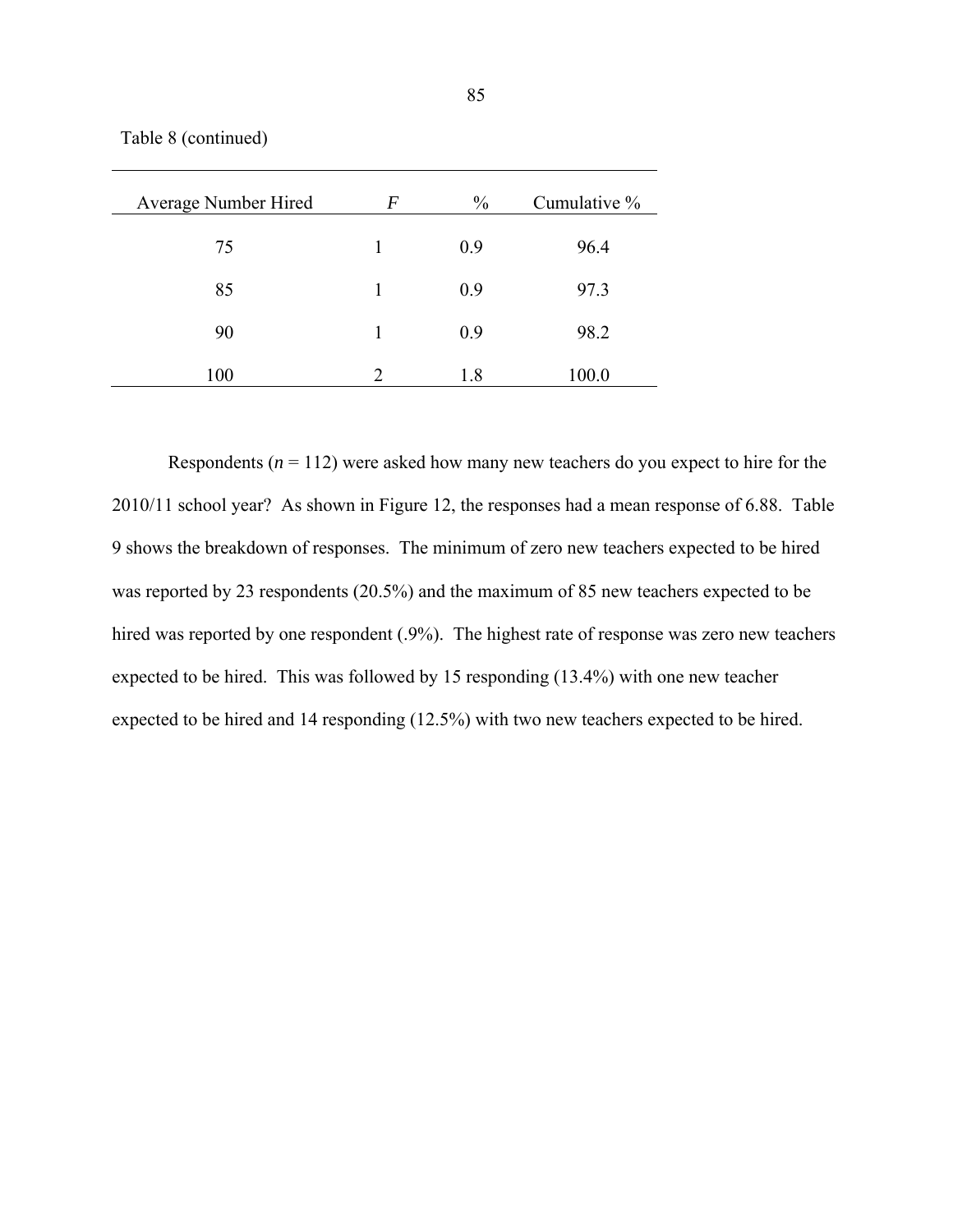

*Figure 12.* Reported number of new teachers expected to hire for the 2010/11 school year

Table 9

*Reported Number of New Teachers Expected to Hire for the 2010/11School Year*

| Average Expected to Hire | F  | $\frac{0}{0}$ | Cumulative % |
|--------------------------|----|---------------|--------------|
| 0                        | 23 | 20.5          | 20.5         |
| 1                        | 15 | 13.4          | 33.9         |
| $\overline{2}$           | 14 | 12.5          | 46.4         |
| 3                        | 13 | 11.6          | 58.0         |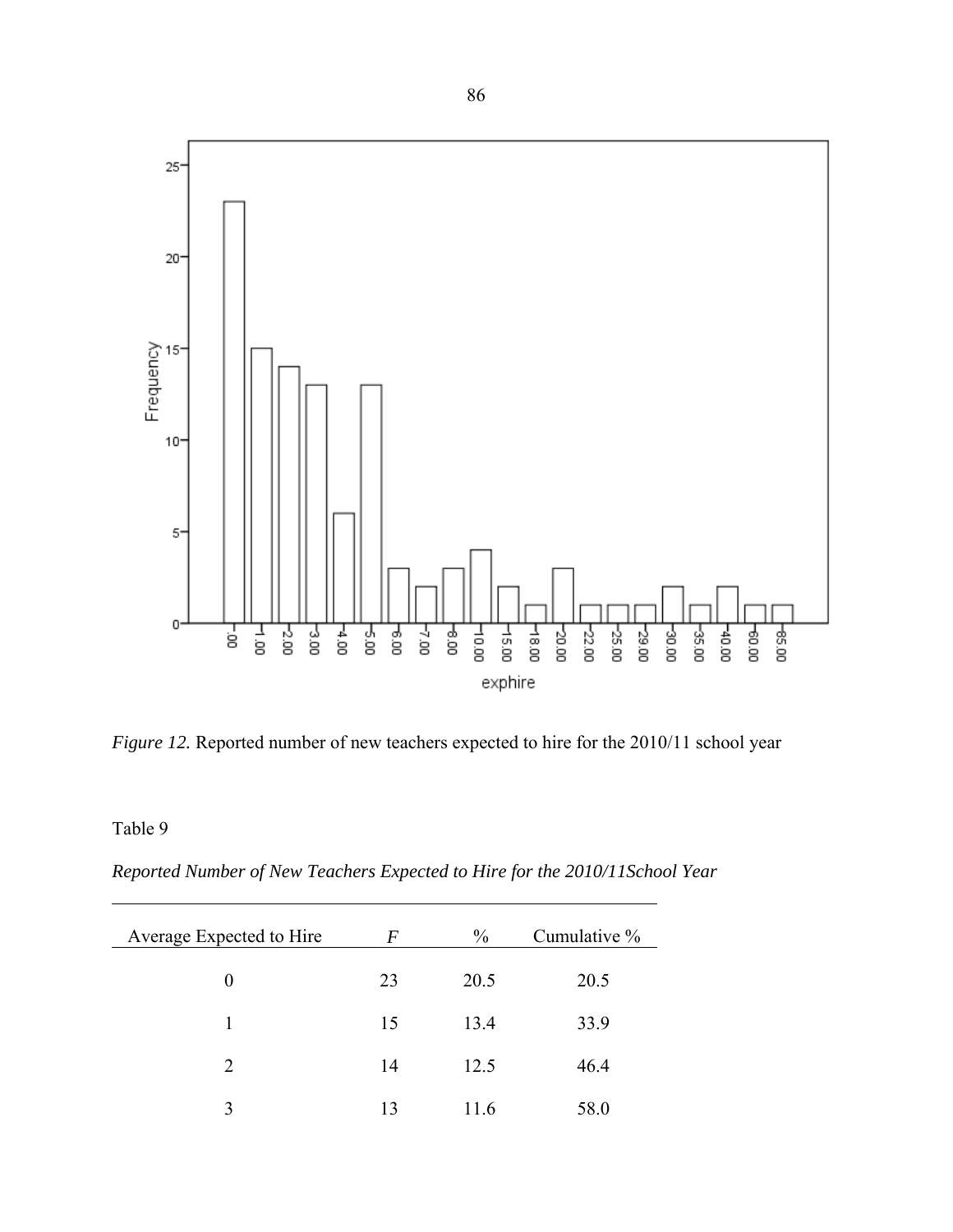Table 9 (continued)

| Average Expected to Hire | $\boldsymbol{F}$        | $\%$    | Cumulative % |
|--------------------------|-------------------------|---------|--------------|
|                          |                         |         |              |
| $\overline{4}$           | 6                       | 5.4     | 63.4         |
| 5                        | 13                      | 11.6    | 75.0         |
| 6                        | $\overline{3}$          | 2.7     | 77.7         |
| $\boldsymbol{7}$         | $\sqrt{2}$              | 1.8     | 79.5         |
| 8                        | $\overline{\mathbf{3}}$ | 2.7     | 82.1         |
| $10\,$                   | $\overline{4}$          | 3.6     | 85.7         |
| 15                       | $\overline{2}$          | 1.8     | 87.5         |
| 18                       | $\mathbf 1$             | 0.9     | 88.4         |
| 20                       | $\mathfrak{Z}$          | 2.7     | 91.1         |
| 22                       | $\mathbf{1}$            | 0.9     | 92.0         |
| 25                       | $\mathbf{1}$            | 0.9     | 92.9         |
| 29                       | $\mathbf{1}$            | 0.9     | 93.8         |
| 30                       | $\overline{2}$          | 1.8     | 95.5         |
| 35                       | $\mathbf{1}$            | $0.9\,$ | 96.4         |
| 40                       | $\sqrt{2}$              | 1.8     | 98.2         |
| 60                       | $\,1$                   | 0.9     | 99.1         |
| 85                       | $\mathbf 1$             | 0.9     | 100.0        |

**Data report for research Question 4.** Research question four asked: Did school corporation officials reduce or discontinue assigning mentors to novice teachers due to the fact that mentors are no longer a requirement of IMAP? The majority of the respondents  $(n = 71,$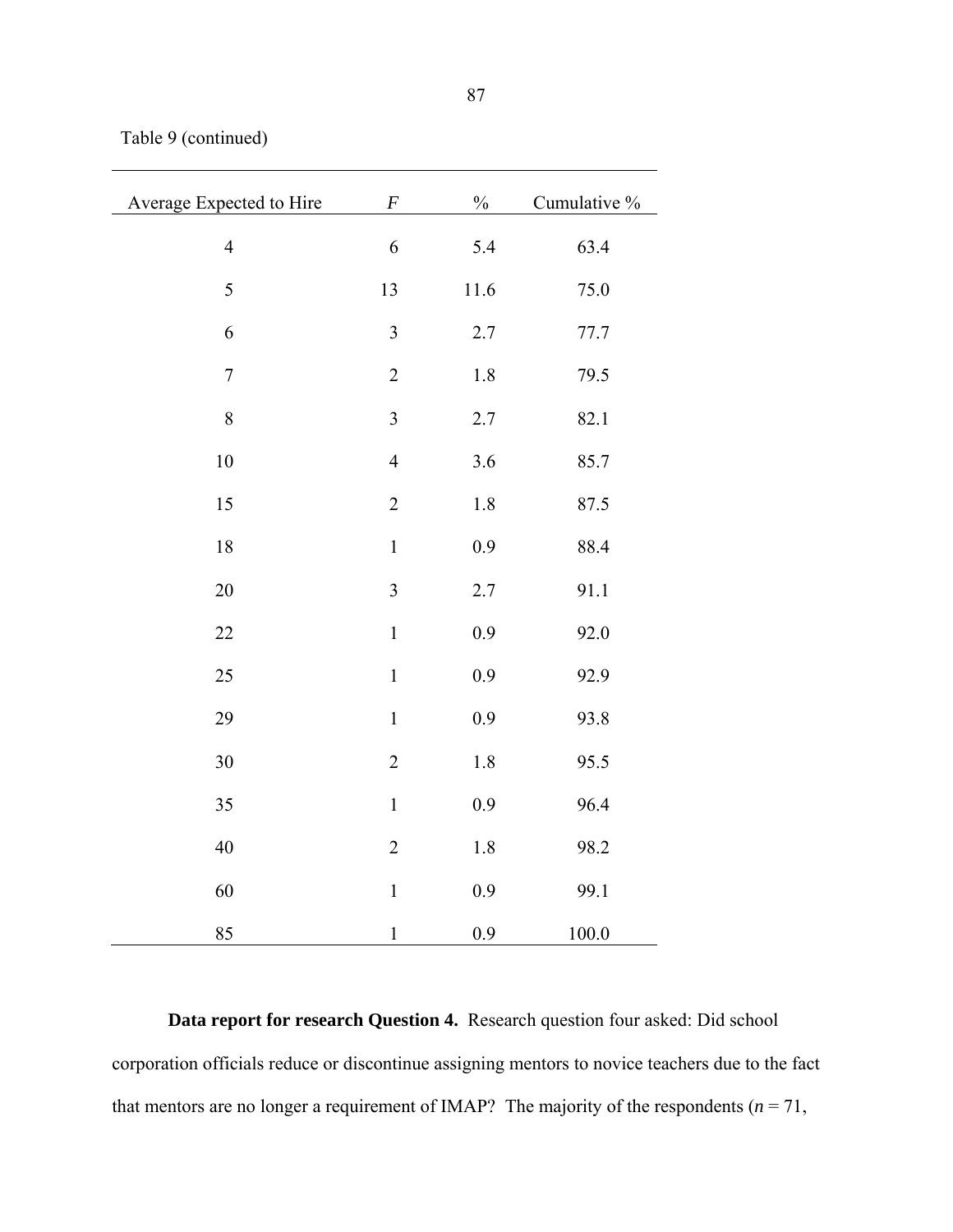63.4%) as shown in Table 10 indicated that they had not or did not plan to change their assignment of mentors to novice teachers due to the IDOE's revocation of the mentor requirement.



*Figure 13.* Response to IMAP question

**Data report for research question 5.** Research question five asked: Did school corporation officials reduce or discontinue assigning mentors to novice teachers as a cost containment strategy? The majority of the respondents  $(n = 64, 57.1\%)$  as shown in Table 11 indicated that they had not or did not plan to change their assignment of mentors to novice teachers as a cost containment strategy.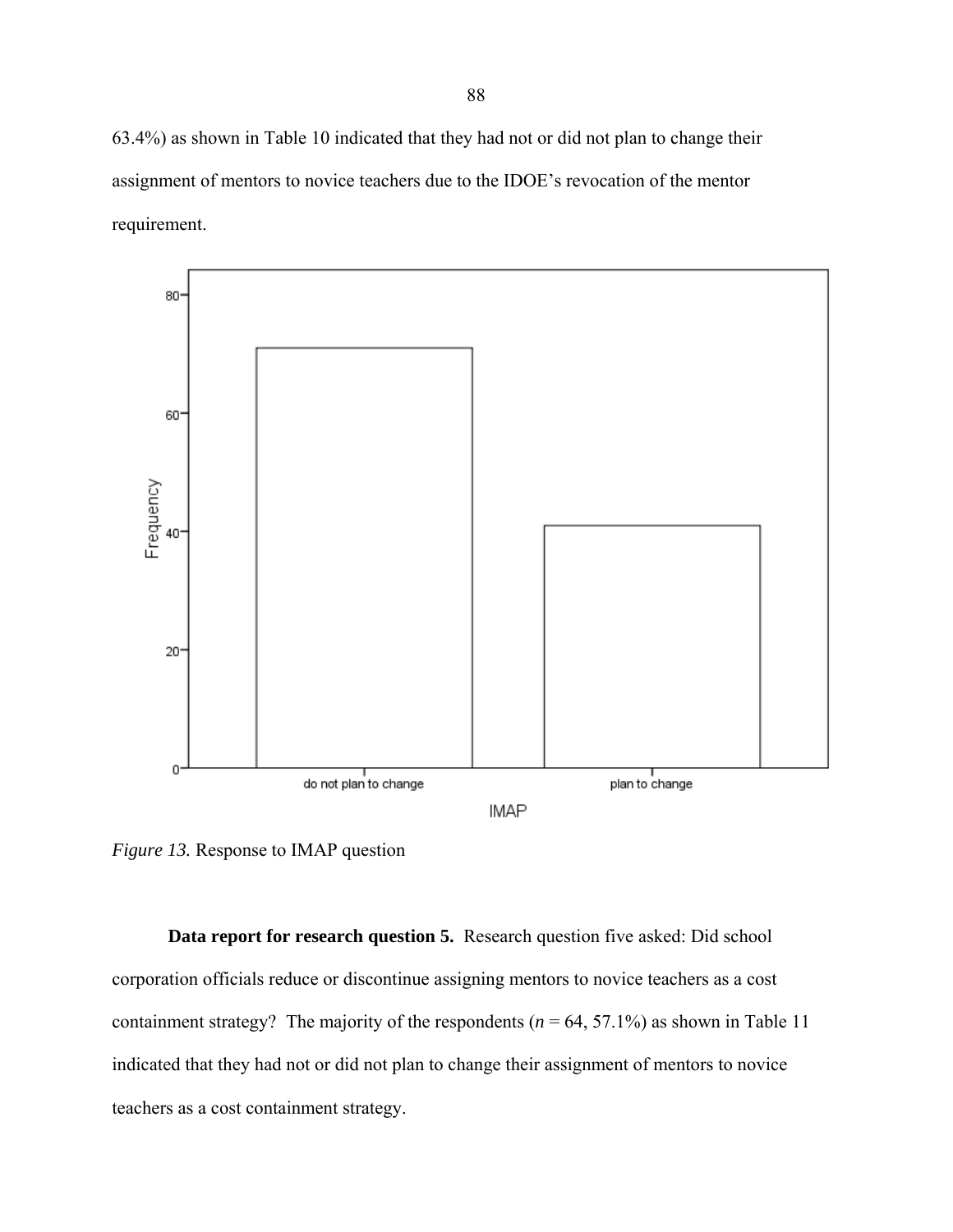## Table 10

*Response to Changes in Assignment of Mentors Due to Change in IMAP Requirements by IDOE*

| <b>Strategy Statement</b> | F  | $\%$ |
|---------------------------|----|------|
| Did not plan to change    | 71 | 634  |
| Planned to change         |    | 36.6 |

*Note*. Responses were made on a dichotomous scale (yes = 2; no = 1); a yes response indicate they have changed or planned to change assigning mentors to novice teachers due to a change in IMAP requirements.



*Figure 14*.Response to budget question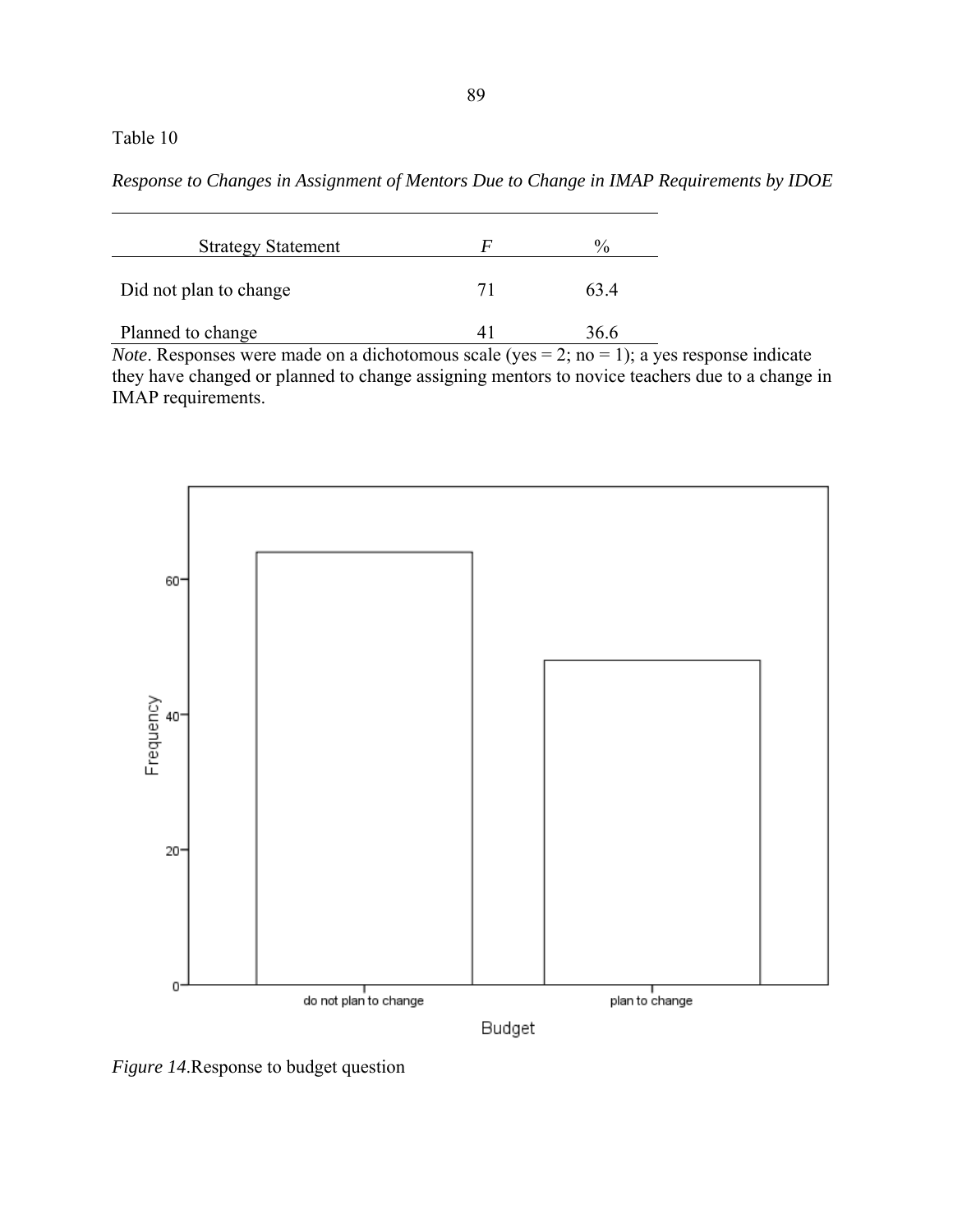## Table 11

*Response to Changes in Assignment of Mentors as a Cost Containment Strategy* 

| <b>Strategy Statement</b> | F  | $\frac{0}{0}$ |
|---------------------------|----|---------------|
| Did not plan to change    | 64 | 57 2          |
| Planned to change         |    |               |

*Note*. Responses were made on a dichotomous scale (yes  $= 2$ ; no  $= 1$ ); a yes response indicate they have changed or planned to change assigning mentors to novice teachers due to a change in IMAP requirements.

### **Summary**

A self-administered survey, *Indiana School Corporation Induction and Mentoring Survey*, was sent to all 293 Indiana K-12 Public School Superintendents. The sample consisted of 112 completed surveys, which equated to an overall response rate of 38.2%. The data were analyzed based upon two enrollment categories, 2,000 or fewer students and 2,001+ students. Fifty-five respondents indicated enrollments of 2,000 or fewer (49%), while 57 indicated enrollments of 2,001+ (51%). The data were also analyzed by location, rural and suburban/urban with 69 respondents (62%) indicating a rural location and 43 respondents (48%) indicating a suburban/urban location.

The Statistical Package for the Social Sciences (SPSS) version 16 was used to code and tabulate scores collected from the survey and provide summarized values where applicable including the median, mean, central tendency, variance, and standard deviation. In addition, demographic data was processed using frequency statistics and reliability analysis was conducted using Cronbach's alpha test. Finally, profile analysis, was used to detect amount of shared variance and strength of relationship between the variables of interest.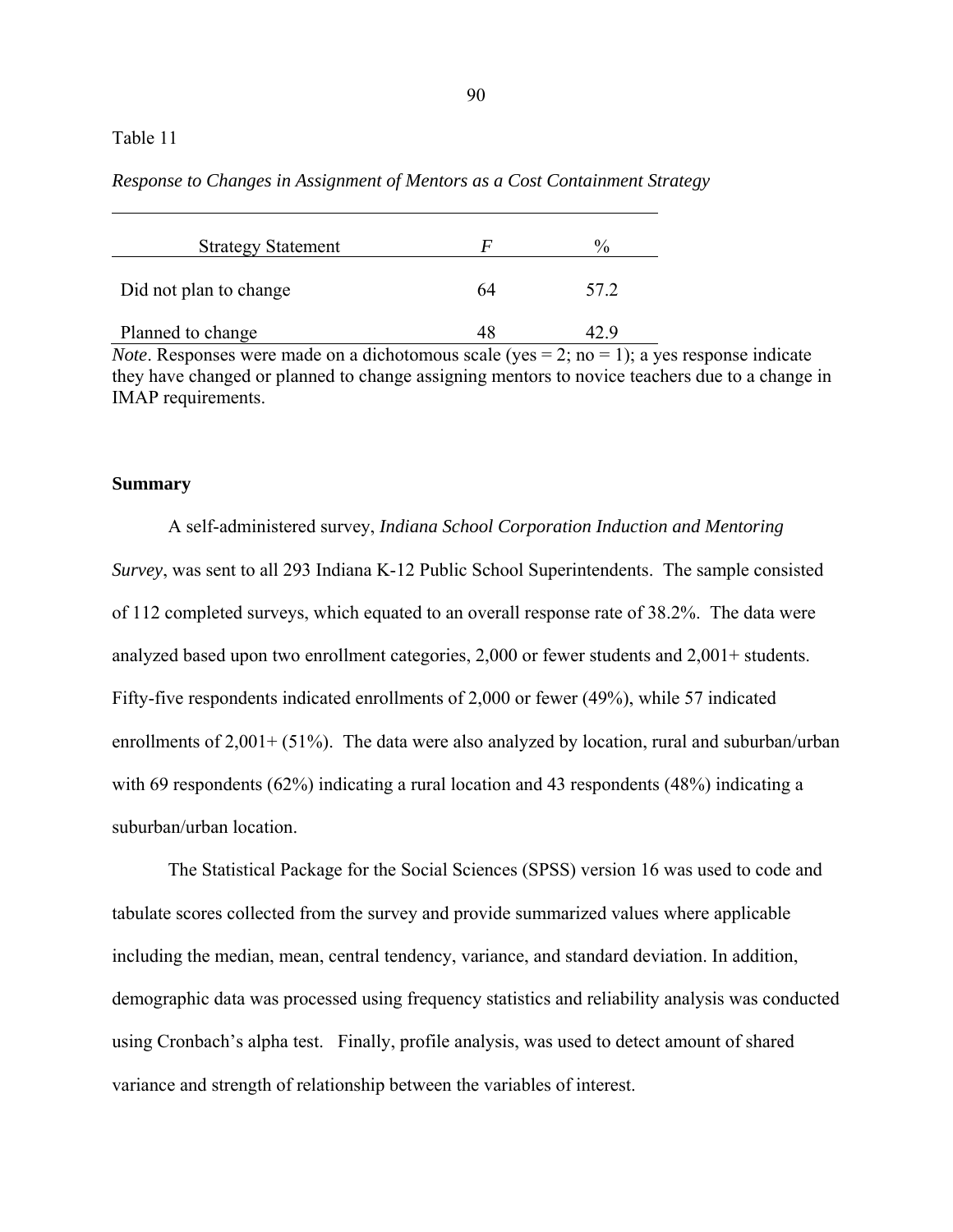Prior to analyzing the two main research questions, data hygiene and data screening were conducted to ensure the variables of interest met appropriate statistical assumptions. Thus, the following analyses followed a similar analytic strategy in that the dependent variables were first evaluated for parametric assumptions. Next, profile analysis was run to determine if any relationships existed between variables of interest.

Profile analysis was conducted to determine if the two enrollment groups ( $\leq$  2,000,  $>$ 2,000) differed on overall novice teacher support between 2009/10 and 2010/11. Statistical significance was not found between enrollment groups regarding novice teacher support. Profile analysis was also conducted to determine if the two location groups (rural, suburban/urban) differed on overall teacher support between 2009/10 and 2010/11. Statistical significance was not found between location groups regarding novice teacher support. Profile analysis did indicate a significant difference between the reported support provided to novice teachers during the 2009/10 school year as compared to the support predicted to be provided during the 2010/11school year.

School corporation officials reported a reduction in the number of new teachers hired in the previous five years (mean, 14.90) as compared to the number of new teachers expected to be hired for the 2010/11 school year (mean, 6.88). The majority of the respondents ( $n = 71, 63.4\%$ ) indicated that they had not or did not plan to change their assignment of mentors to novice teachers due to the IDOE's revocation of the mentor requirement. In addition, the majority of the respondents ( $n = 64, 57.1\%$ ) indicated that they had not or did not plan to change their assignment of mentors to novice teachers as a cost containment strategy.

Chapter 5 addresses what factors could be responsible for the statistical significance found in the overall change in novice teacher support provided by school corporation officials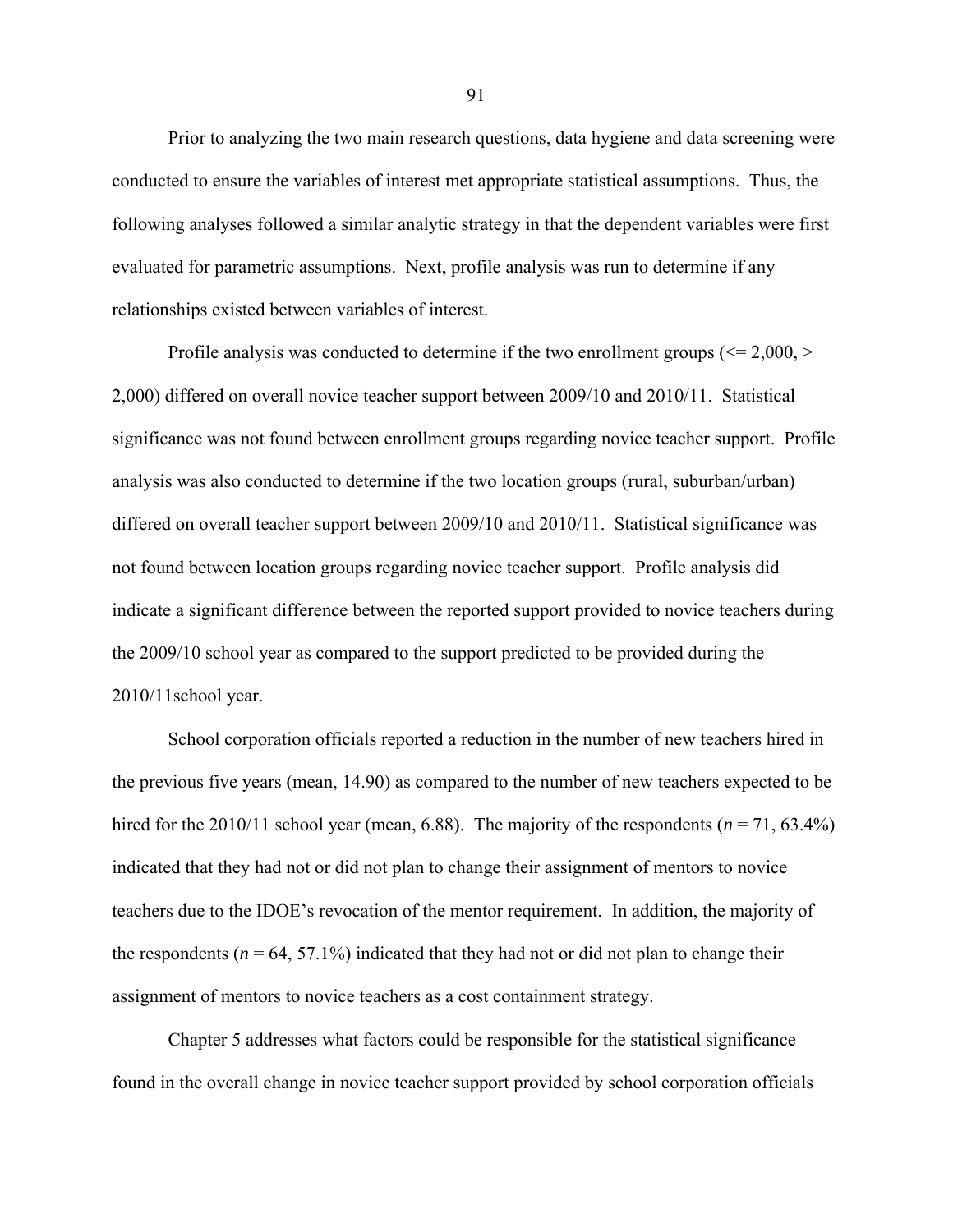from the 2009/10 school year to the predicted support provided in the 2010/11 school year.

Recommendations for further study are also suggested in Chapter 5.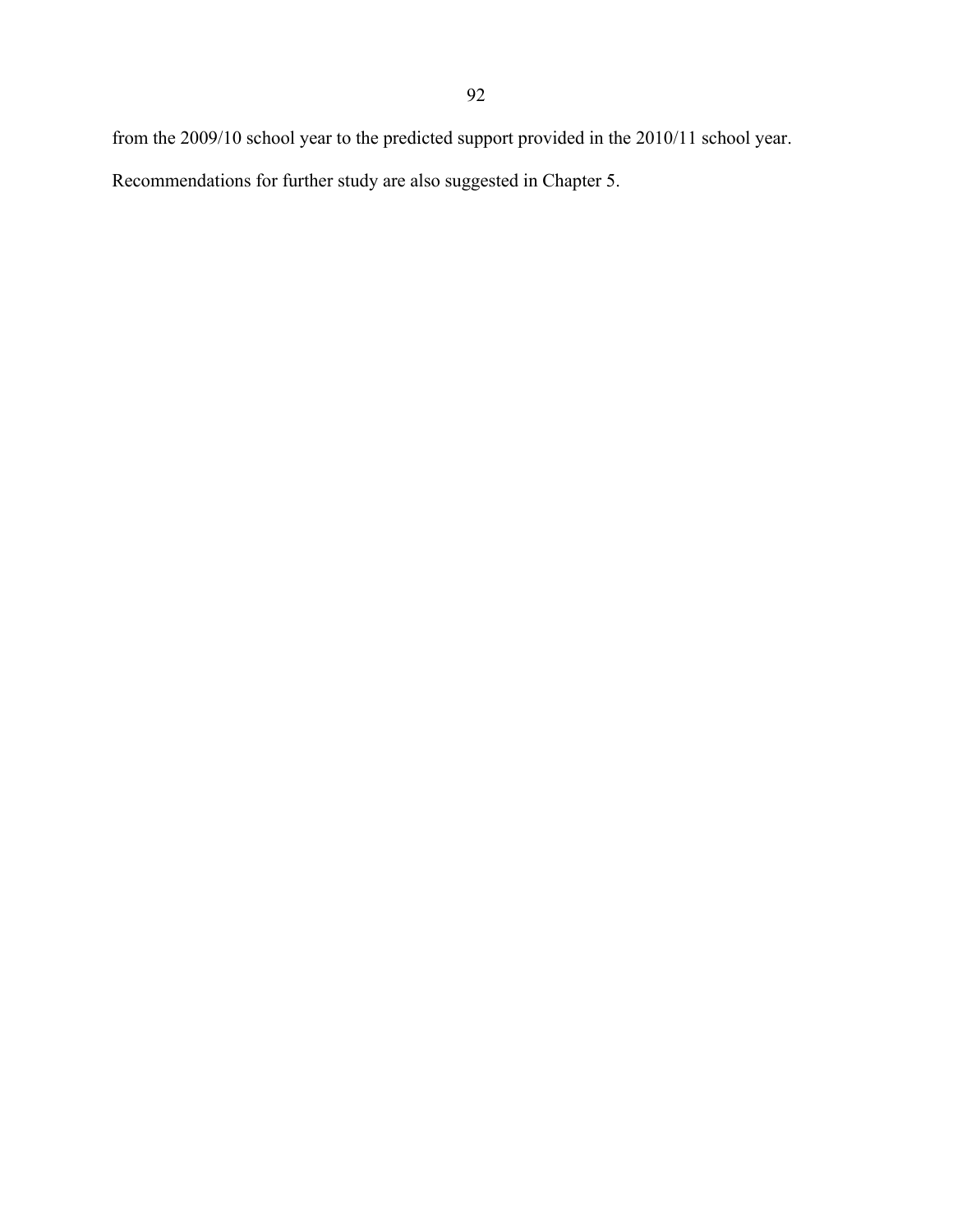## CHAPTER 5

### **Findings and Recommendations**

#### **Purpose of the Study**

The purpose of this study was to examine how school corporation officials in Indiana's K-12 public schools support first and second year teachers through induction and mentoring practices. An analysis was made to determine the adequacy of novice teacher support based on state and national recommendations for effective induction and mentoring practices. The collected data was analyzed to determine if the level of support that Indiana school corporation officials provide novice teachers differed due to student enrollment and/or school location (i.e. rural or urban/suburban) across the 2009/10 school year to the 2010/11 school year.

Additionally, superintendents were asked to report the average number of new teachers hired in the past five years and the number of new teachers they expected to hire for the 2010/11 school year. Superintendents were also asked if the IDOE's revocation of the mentor component of IMAP and/or the recent budget shortfall impacted the assignment of mentors to novice teachers.

Ingersoll and Smith (2003) identified that beginning teachers who receive comprehensive induction packages have far higher retention rates than those who receive fewer supports. A comprehensive list of induction components includes, mentor from same field, beginner's seminars, common planning time, collaboration with others, external teacher network, supportive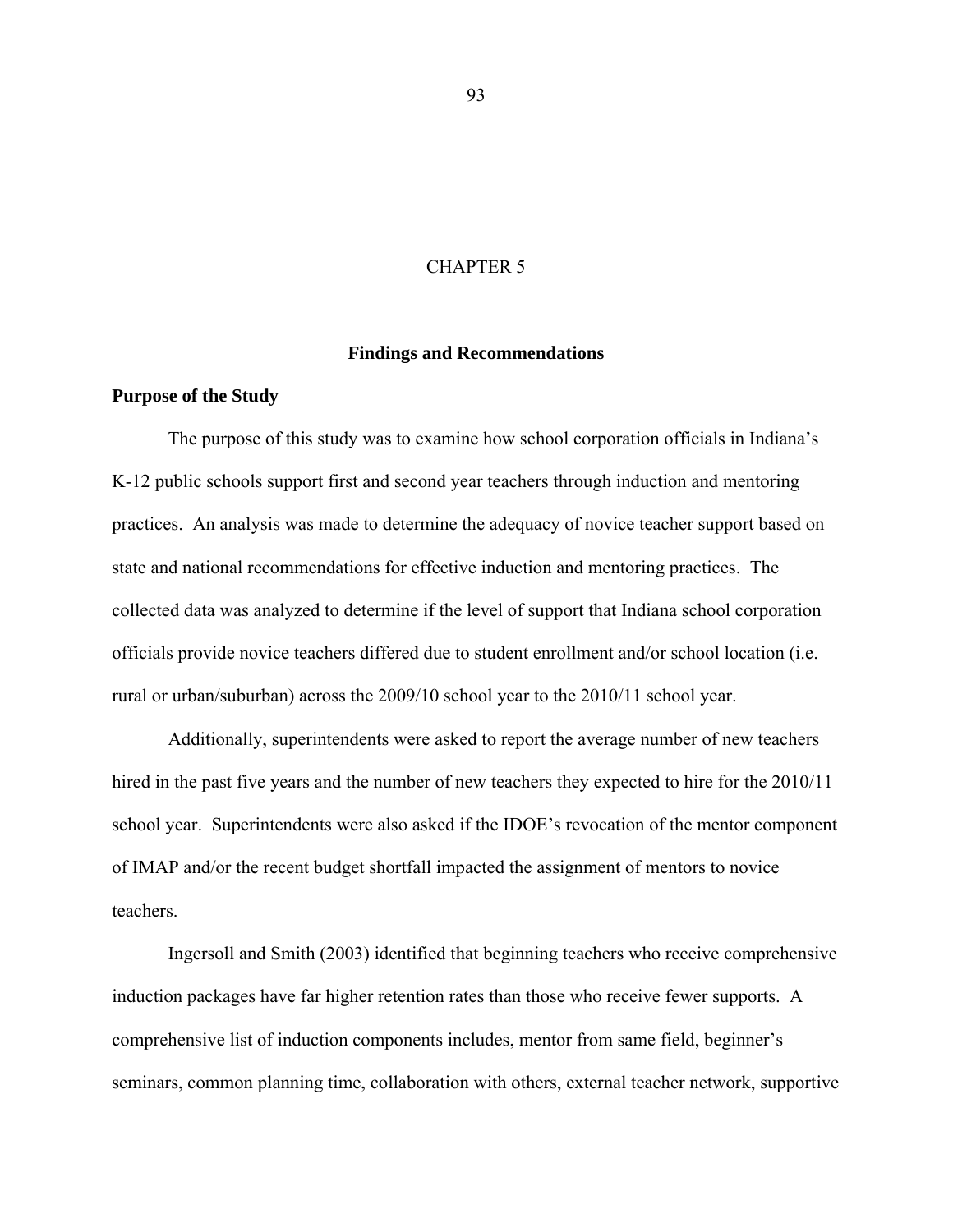communication, reduced schedule, reduced preparations and teacher aide. By analyzing the National Center for Educational Statistics' Schools and Staffing Survey and the Teacher Followup Survey, they found that the following components were most often associated with reduced attrition of new teachers; "having a mentor in the same field, having common planning time with other teachers in the same subject, having regularly scheduled collaboration with other teachers, and being part of an external network of teachers" (Ingersoll & Smith, 2003, p. 35). The data suggested that the more induction components received, the more likely the new teacher would be retained. Specifically, for those receiving all suggested induction components, their retention rate was 50% greater than those receiving no induction.

## **Research Questions**

- 1. What affect did student enrollment have on pre 2009/10 school year mentoring and induction practices and 2010/11 school year predicted mentoring and induction practices provided to novice teachers?
- 2. What affect did a school corporation's location (i.e., rural, urban/suburban) have on pre 2009/10 school year mentoring and induction practices and 2010/11 school year predicted mentoring and induction practices provided to novice teachers?
- 3. Did the number of new teachers hired to work in Indiana Public Schools change from the reported past five years average to the anticipated number hired for the 2010/11 school year?
- 4. Did school corporation officials reduce or discontinue assigning mentors to novice teachers due to the fact that mentors are no longer requirement of IMAP?
- 5. Did school corporation officials reduce or discontinue assigning mentors to novice teachers as a cost containment strategy?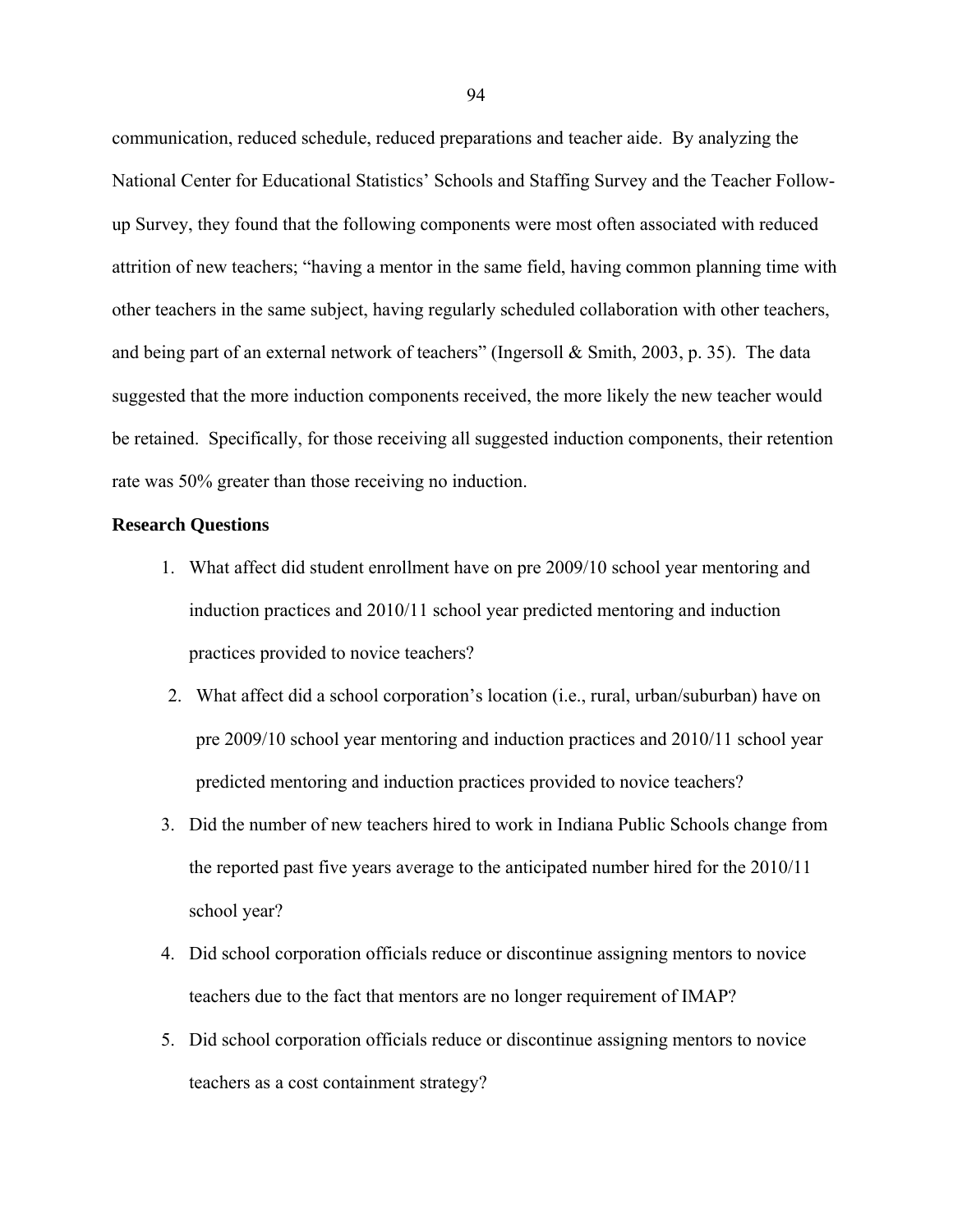## **Summary of Findings**

**Research Question 1**. What affect did student enrollment have on pre 2009/10 school year mentoring and induction practices and 2010/11 school year predicted mentoring and induction practices provided to novice teachers?

The question was tested using profile analysis which tests if the two groups  $\ll 2,000$ enrollment,  $> 2,000$  enrollment) had the same pattern of means across the two years (2009/10, 2010/11). In profile analysis, three distinct tests are run including parallelism test, levels test, and flatness test. The parallelism test determines if  $\leq$  = 2,000 enrollment and  $>$  2,000 enrollment lead to the same pattern of teacher support across years 2009/10 and 2010/11. The levels test determines if the main effect of condition, Enrollment group, affects overall novice teacher support. That is, does type of group  $\ll 2,000$  enrollment,  $\ge 2,000$  enrollment) differ on overall support provided to novice teachers. The flatness test determines if the two dependent variables elicit the same response across years.

Results from the profile analysis revealed that the within subjects test (flatness) was significant, Wilks-Lambda = .863,  $F(1,110) = 17.416a$ ,  $p < .001$ , partial eta squared = .137, power = .985. Mean score for school year  $2009/2010 = 2.059$  and mean score for school year 2010/2011 = 1.958, based upon a scale from 1 – 3 with 3 = *maximum support,* 2 = *moderate support,* and 1 = minimal *support.* This data analysis indicates that there was a change in support provided to novice teachers between the 2009/10 school year (more support) and the 2010/11 school year (less support).

In addition, for the levels test, there was no significant difference in overall school year score between school enrollment (<= 2,000, > 2,000) *F*(1,110) = 2.474, *p* = .119, partial etasquared = .022, power = .344. Estimated means for  $\leq$  2,000 = 1.962 and estimated marginal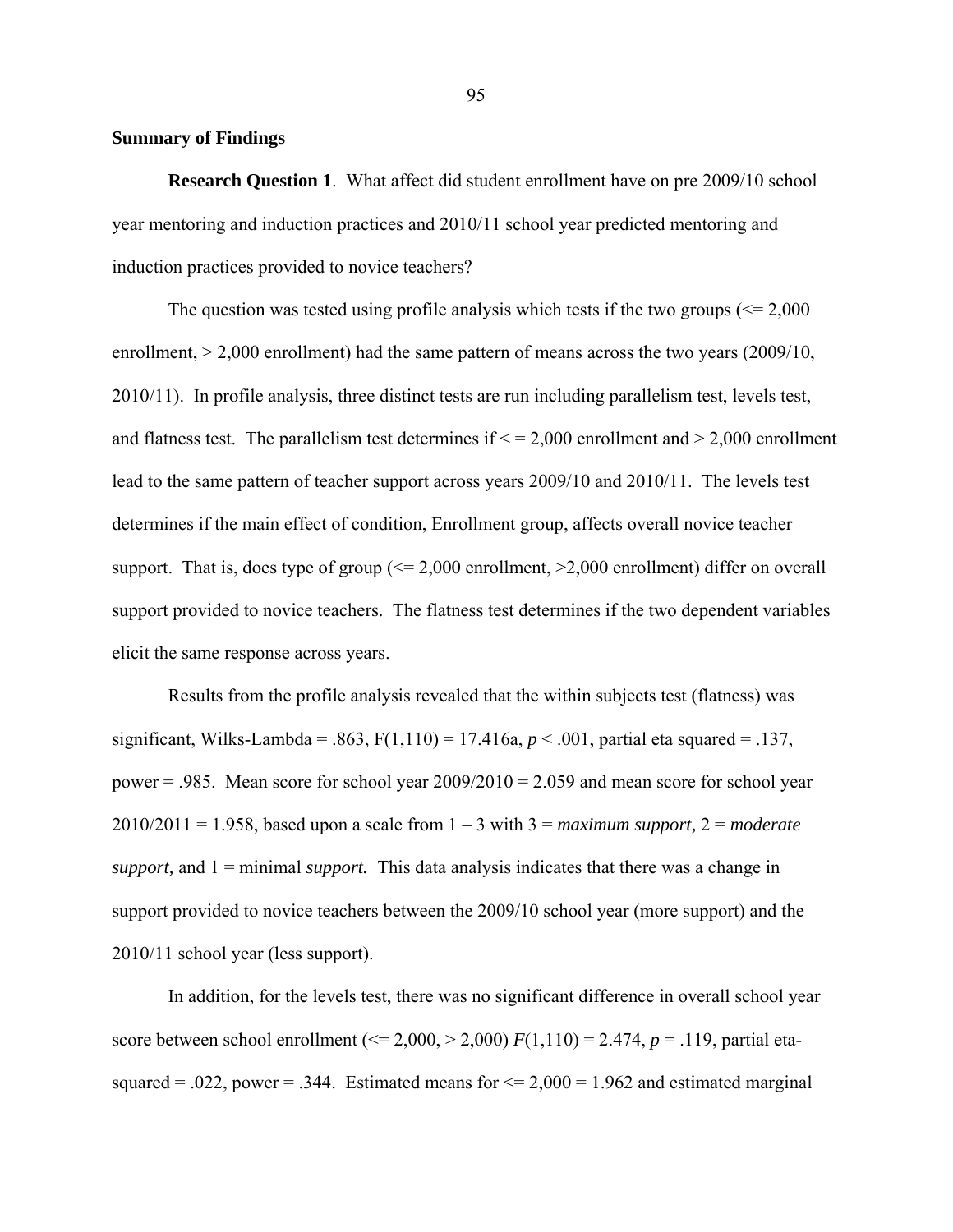means for  $> 2,000 = 2.054$ . These results are interpreted to mean that there was not a relationship between school enrollment and support provided to novice teachers. And finally, for the parallelism test, no significant interaction was found, Wilks-Lambda =  $1.00$ ,  $F(1,110) =$ .039a,  $p = 0.844$ , partial eta squared = < .001, power = .054. These results indicate that there was no interaction between school year and enrollment regarding induction and mentoring support provided to novice teachers.

**Research question 2.** What affect did school location have on pre 2009/10 school year mentoring and induction practices and 2010/11 school year predicted mentoring and induction practices provided to novice teachers?

The question was tested using profile analysis which tests if the two groups (rural location, suburban/urban location) had the same pattern of means across the two years (2009/10, 2010/11). In profile analysis, three distinct tests were run including parallelism test, levels test, and flatness test. The parallelism test determined if rural location and suburban/urban location led to the same pattern of teacher support across years 2009/10 and 2010/11. The levels test determined if the main effect of condition, school location, affected overall novice teacher support. That is, does type of group (rural location, suburban/urban) differ on overall support provided to novice teachers. The flatness test determined if the two dependent variables elicited the same response across years.

Results from the profile analysis revealed that the within subjects test (flatness) was significant, Wilks-Lambda = .852,  $F(1,110) = 19.152a, p < .001$ , partial eta squared = .148, power  $= .991$ . Mean score for school year  $2009/10 = 2.059$  and mean score for school year 2010/11 = 1.958, based upon a scale from  $1 - 3$  with  $3 =$  *maximum support*,  $2 =$  *moderate support,* and 1 = minimum *support*. This data analysis revealed that there was a change in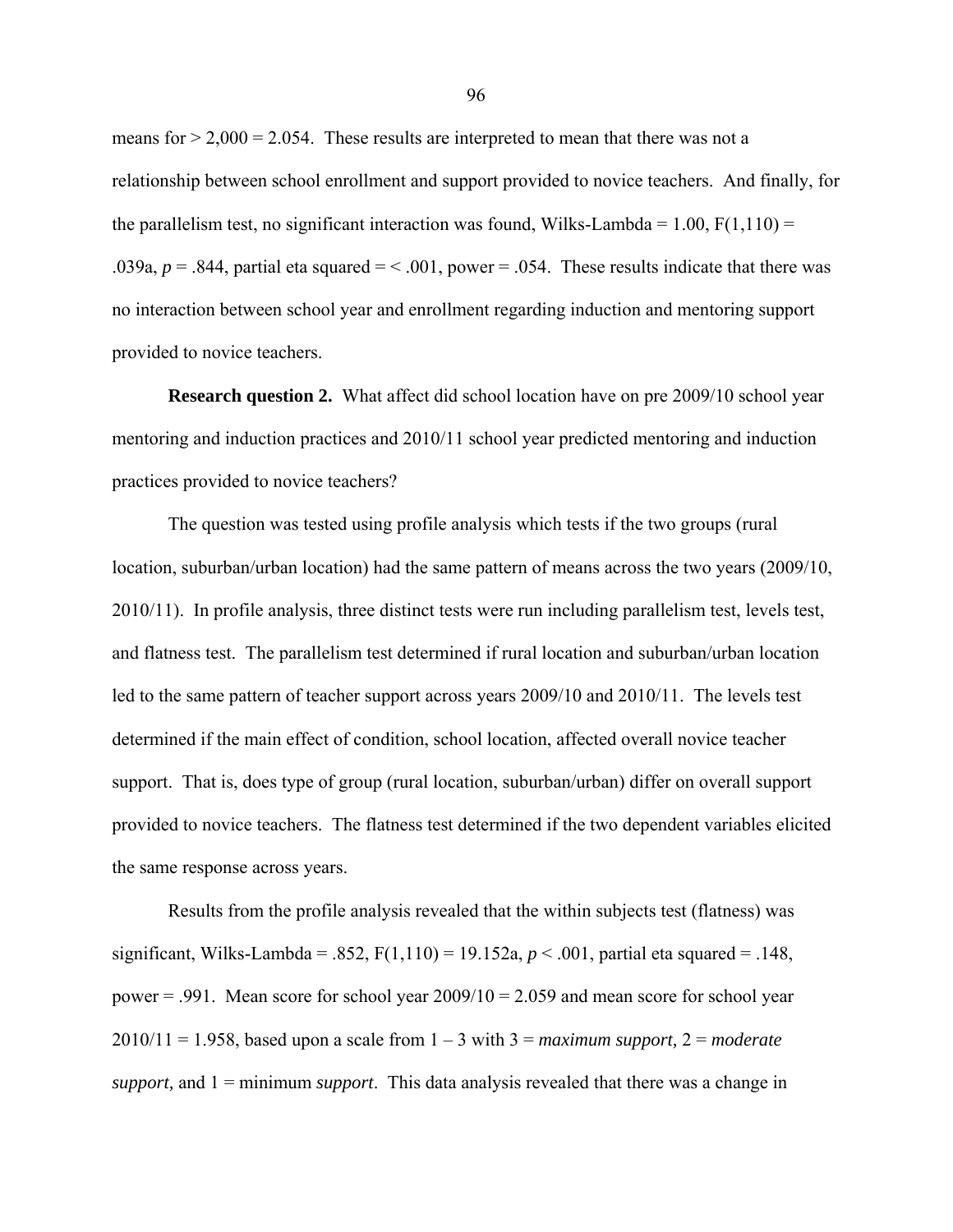support provided to novice teachers between the 2009/10 school year (more support) and the 2010/11 school year (less support).

In addition, for the levels test, there was no significant difference in overall school year score between school location (rural, suburban/urban)  $F(1,110) = 1.5017$ ,  $p = .316$ , partial etasquared  $= .009$ , power  $= .170$ . Estimated means for rural location  $= 1.986$  and estimated marginal means for suburban/urban location  $= 2.047$ . These results are interpreted to mean that there was not a relationship between school location and support provided to novice teachers. And finally, for the parallelism test, no significant interaction was found, Wilks-Lambda = .986,  $F(1,110) = 1.578a$ ,  $p = 0.212$ , partial eta squared = .014, power = .238. These results indicated that there was no interaction between school year and location regarding induction and mentoring support provided to novice teachers.

**Research question 3.** Did the number of new teachers hired to work in Indiana Public Schools change from the reported past five years average to the anticipated number hired for the 2010-11 school year?

Respondents  $(n = 112)$  were asked, on average, how many new teachers have you hired in the past five years? The responses had a mean of 14.90. The minimum of zero new teachers hired was reported by one respondent (.9%) and the maximum of 100 new teachers hired was reported by two respondents (1.8%). The highest rate of response was an average of five new teachers hired in the past five years with 21 respondents (18.8%). This was followed by 12 responding (10.7%) with an average of two new teachers hired and 10 responding (8.9%) with an average of four new teachers hired.

Respondents  $(n = 112)$  were asked how many new teachers to you expect to hire for the 2010/11 school year? The responses had a mean of 6.88. The minimum of zero new teachers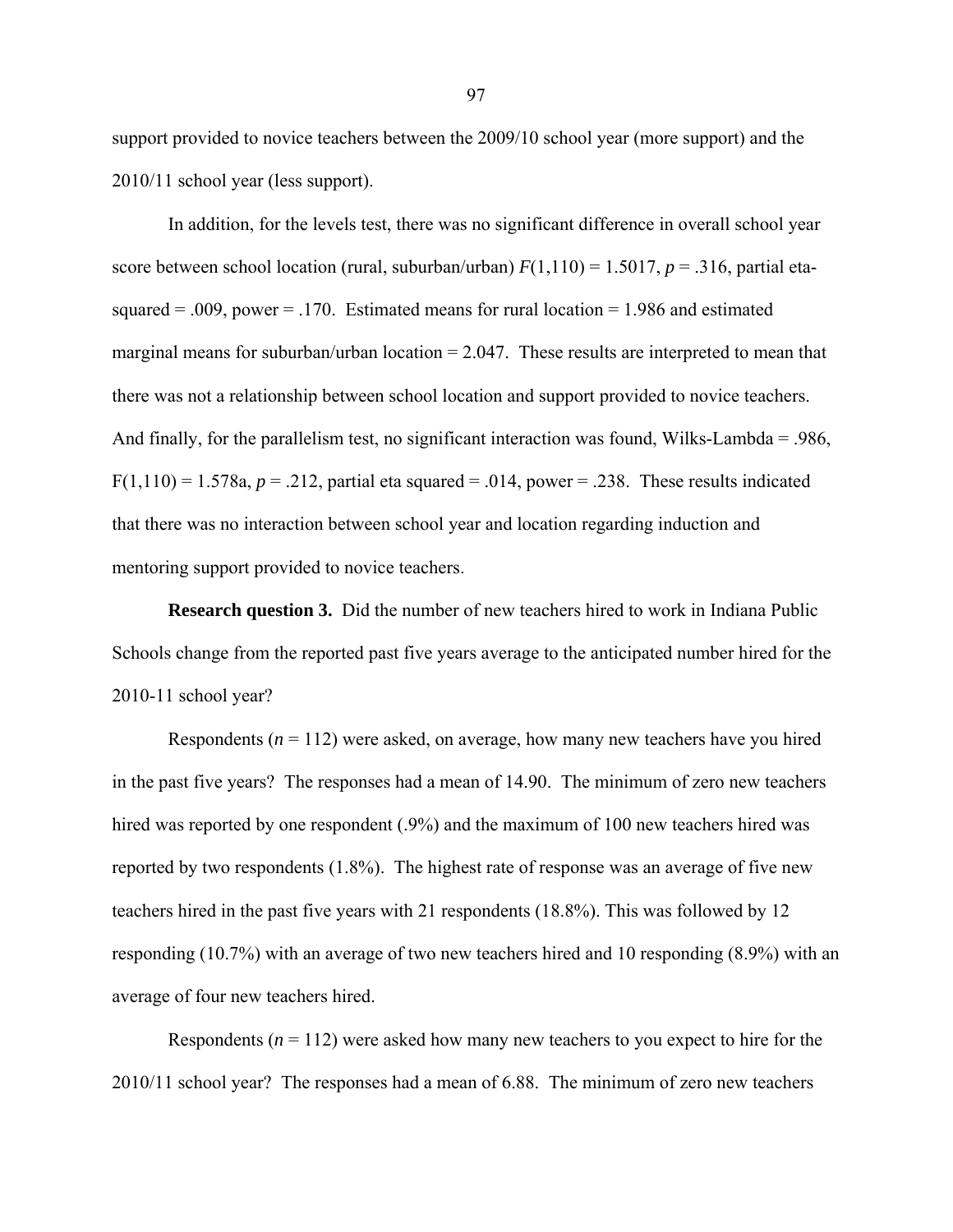expected to be hired was reported by 23 respondents (20.5%) and the maximum of 85 new teachers expected to be hired was reported by one respondent (.9%). The highest rate of response (23 respondents) was zero new teachers expected to be hired. This was followed by 15 responding (13.4%) with one new teacher expected to be hired and 14 responding (12.5%) with two new teachers expected to be hired.

The reported difference between the average number of new teachers hired in the past five years (14.90) versus the number expected to be hired for the 2010/11 school year (6.88) was not surprising due to the recent budget shortfall. State officials did not provide school corporation officials much time to react to the budget shortfall and many school officials had to cut staff to stay with-in their allotted budgets. In August 2010, Indiana University's Center for Evaluation & Education Policy (CEEP), the Indiana Association of Public School Superintendents (IAPSS) and the Indiana School Boards Association (ISBA) released the results of a survey, *IAPSS-ISBA-CEEP School Corporation Financial Management Issues,* which was completed by 204 Indiana Public School Superintendents. The report indicates that prior to the 2010/11 school year "in total, the corporations surveyed eliminated the full-time equivalent of 1,267 teachers, 45 other certified staff, 154 administrators and 1,058 non-certified positions" (p. 5).

Based upon the reduction in force indicated by the IAPSS, ISBA, CEEP survey, it is not surprising that there was a significant difference in the amount of support provided to novice teachers through induction and mentoring practices 2009/10 versus the reported expected support provided to novice teachers for the 2010/11 school year as reported in this dissertation. Both certified staff and classified staff were required to provide the support suggested to be crucial to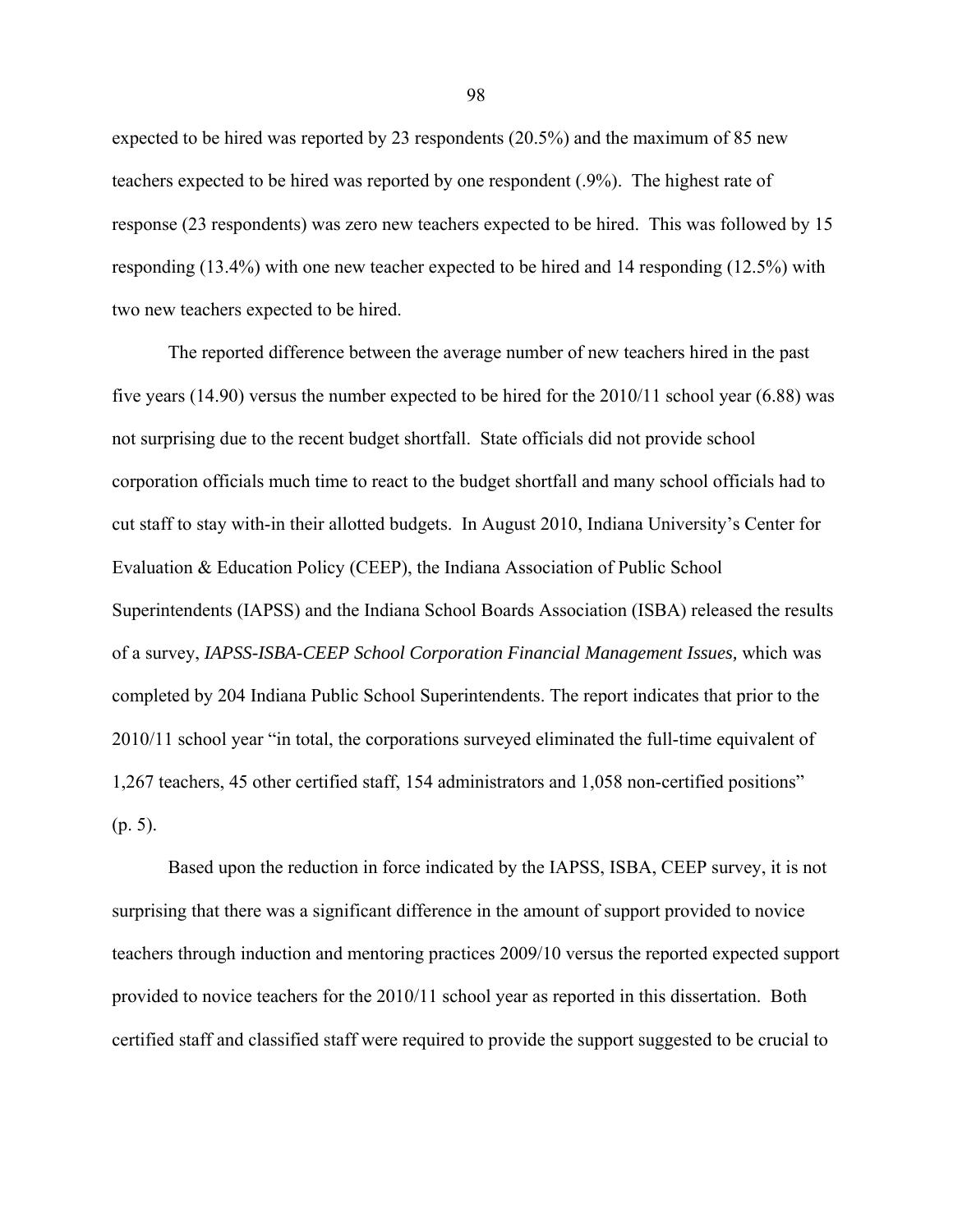novice teachers in areas such as, trained mentors, reduced preparations, extra class assistance, common planning time, reduced teaching schedule and professional development.

**Research question 4.** Did school corporation officials reduce or discontinue assigning mentors to novice teachers due to the fact that mentors are no longer a requirement of IMAP? The majority of the respondents ( $n = 71, 63.4\%$ ) indicated that they had not or did not plan to change their assignment of mentors to novice teachers due to the IDOE's revocation of the mentor requirement, while 41 (36.6%) indicated that they had stopped or plan to stop providing mentors to novice teachers due to the change in IMAP requirements. It should be noted that this data could have been impacted by the number of responses  $(n = 23)$  indicating that no new teachers would be hired for the 2010/11 school year.

**Research question 5**. Did school corporation officials reduce or discontinue assigning mentors to novice teachers as a cost containment strategy? The majority of the respondents ( $N =$ 64, 57.1%) indicated that they had not or did not plan to change their assignment of mentors to novice teachers as a cost containment strategy, while 48 (42.9%) indicated that they had stopped or planned to stop providing mentors to novice teachers as a cost containment strategy.

The fact that the majority of the respondents did not indicate a change in providing mentors to novice teachers provides hope that school officials recognize the importance of a mentor in novice teacher support and have made concessions in other areas in order to be able to continue to provide mentors to novice teachers. Research has highlighted the benefits of mentoring as a critical component of retaining and supporting new teachers. Unfortunately, simply assigning a mentor to a novice teacher does not begin to scratch the surface of the mentoring component of effective induction programs. New teachers should be matched with mentors who can support their individual needs. Mentors should be trained in how to effectively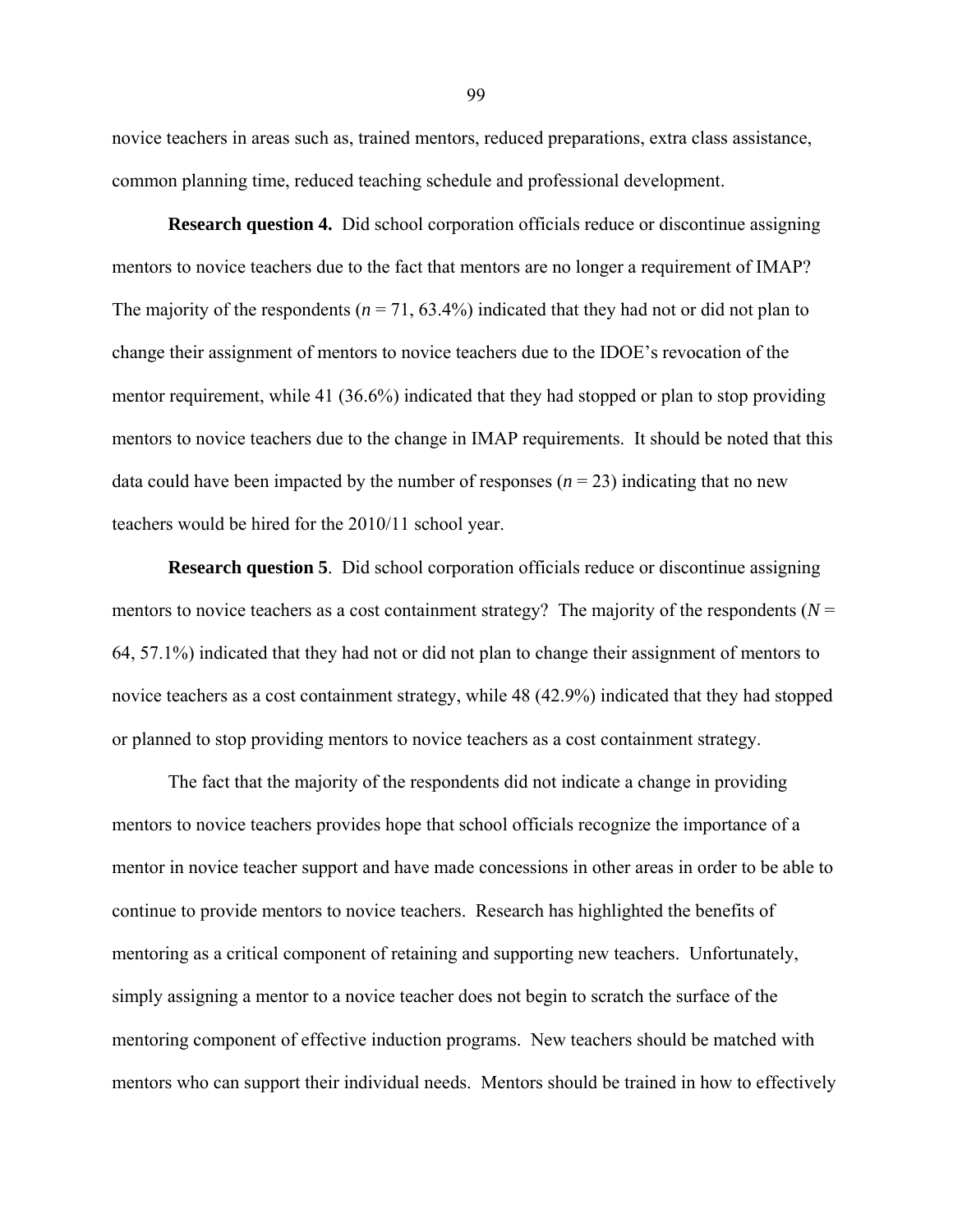support novice teachers. Time must be allotted for mentors and novice teachers to work together and to observe each other.

### **Discussion**

Educators are experiencing ever-increasing pressures regarding educating our youth. We are a year and a half into the American Recovery and Reinvestment Act of 2009 (ARRA), a portion of which is dedicated to improving education in America. According to the Race to the Top Program Executive Summary, the ARRA provided \$4.35 billion for the Race to the Top Fund, a competitive grant, which was designed to "…improve results for students, long-term gains in school and school system capacity, and increased productivity and effectiveness" (U.S. Department of Education, p. 2, 2009). One component of the Race to the Top (RttT) grant requirements is addressing how state leaders will ensure great teachers and leaders. Indicators of this requirement include how state leaders should develop principals and teachers "…by providing relevant coaching, induction support, and/or professional development" (p. 9, 2009). In a March 4, 2010 press release by Dr. Tony Bennett, Indiana's Superintendent of Public Instruction, announced that Indiana was not selected as a RttT grant finalist. However, Dr. Bennett indicated that this did not change the reform agenda, which has been titled Indiana's Fast Forward Reform. The press release quotes Dr. Bennett as stating "the scope and trajectory of reform will remain aggressive despite the results of Race to the Top." Indiana's Fast Forward Plan includes two indicators for providing effective support to teachers and principals (components of the RttT grant) quality professional development and measure effectiveness of professional development, unfortunately, Indiana's document leaves out two key components of support suggested by RttT, providing relevant coaching and induction support.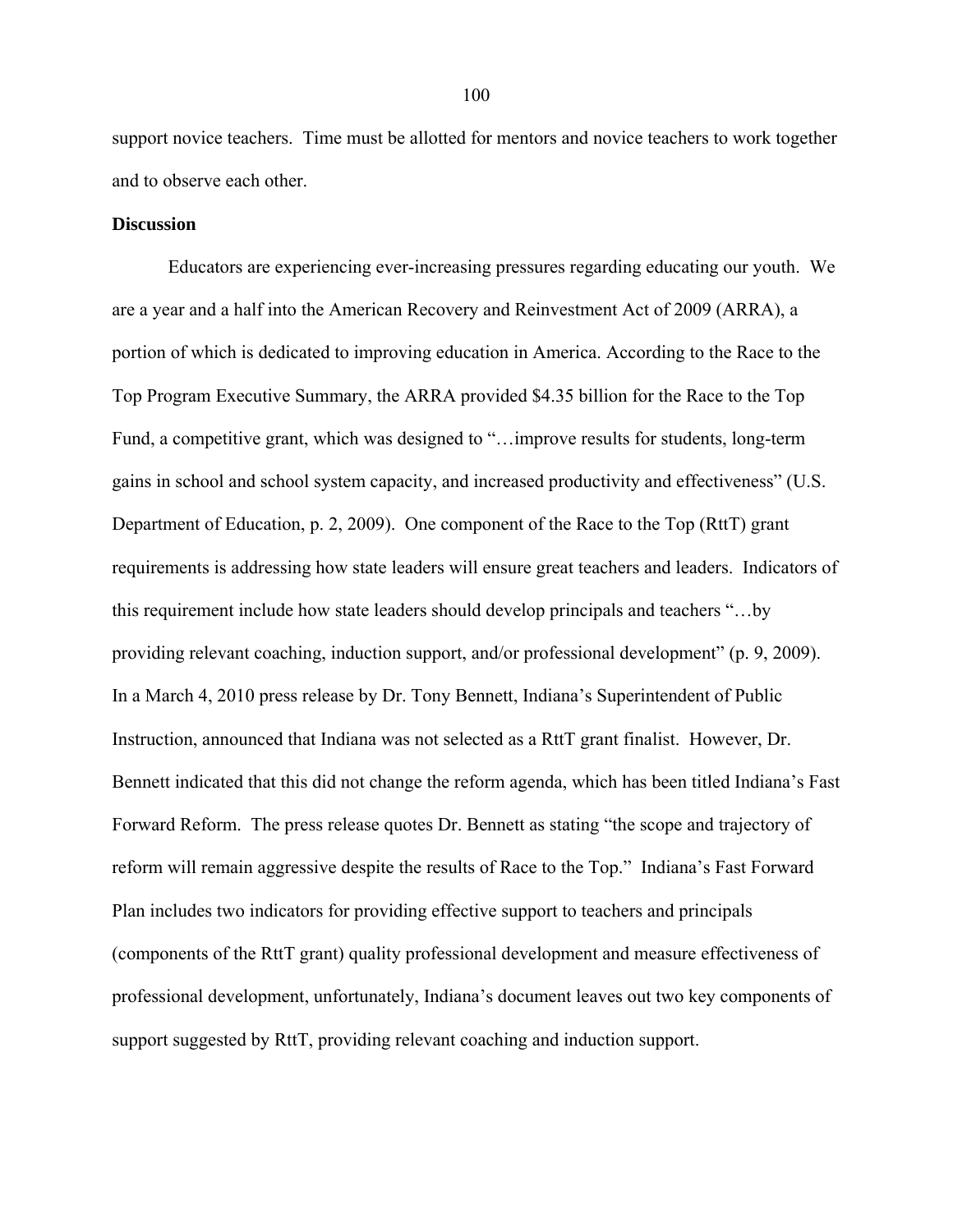The revocation of the mentor requirement of IMAP, Indiana's budget shortfall, and the deletion of the coaching and induction support components of Indiana's Fast Forward plan does not bode well for the support of Indiana's novice teachers. The data analysis conducted for this dissertation revealed that when considering support for novice teachers, neither school enrollment ( $\le$  = 2,000,  $>$  2,000) nor location (rural, suburban/urban) impacted novice teacher support through mentoring and induction practices. Unfortunately, there was a significant difference between the reported support provided to Indiana's novice teachers through induction and mentoring practices from the 2009/10 school year (more support) to the 2010/11 school year (less support).

Teacher attrition comes at a high price to school districts. When teachers leave they take with them the training that has been provided over their tenure as well as the knowledge they have gained while practicing the art of teaching. According to Berliner (1994) it takes teachers at least five years to reach the proficient level. Theobald and Michael (2001) completed a study of teachers leaving school districts in the Midwest, including Indiana, within their first five years in the profession. Of the 11,787 surveyed, over 50% of the teachers reported leaving their initial district within five years. Additionally, of that 50%, 25% left the teaching profession altogether (Theobald & Michael, 2001).

The National Commission on Teaching and America's Future (NCTAF) provided a calculator to determine the financial cost to school districts based upon teacher turnover. According to the NCTAF the estimated cost to one Indiana school corporation that had to replace 23 teachers to begin the 2008/09 school year was \$374,750. This financial cost estimate did not include any federal or state costs nor did it include the expected loss of achievement of students. The financial cost of teacher turnover can be attributed to several factors, including recruitment,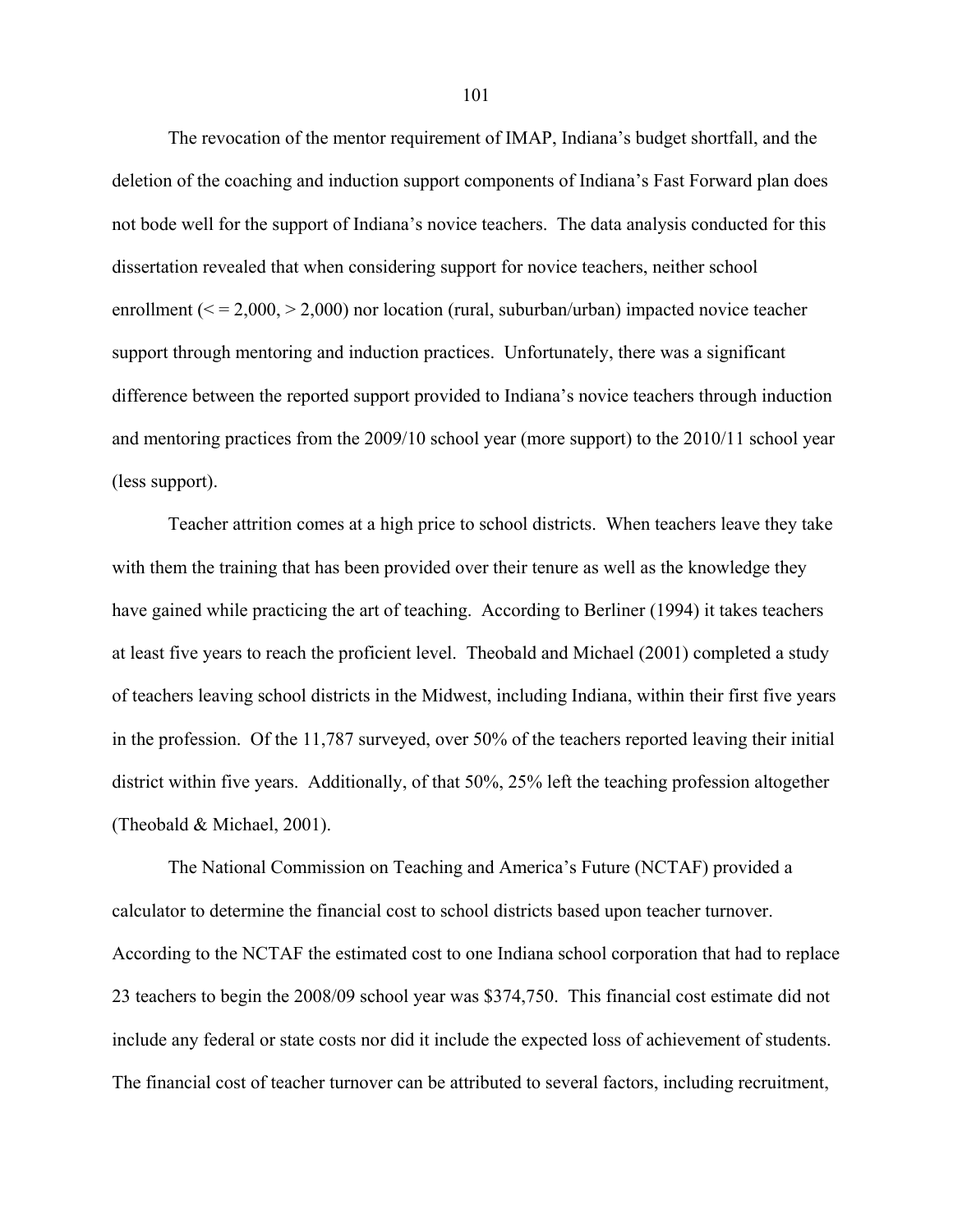hiring processes, payroll processing for those leaving and those arriving, orientation and training (Barnes et al., 2008, Markow & Cooper, 2008; Shockley, Guglielmino & Watlington, 2006). Berry (2006) suggested that when districts attempt to save money by hiring new and, therefore, less expensive teachers they create a *Catch-22*.The Alliance for Excellent Education reported (2004) that "the most critical cost associated with attrition is poorer teacher quality that negatively impacts student achievement" (p. 8). Sanders and Rivers (1996) analyzed data from the Tennessee Value-Added System (TVAAS) and concluded that the effects of individual teachers were both additive and cumulative. In addition, the data analysis revealed that "the residual effects of both very effective and ineffective teachers were measurable two years later, regardless of the effectiveness of teachers in later grades (Sanders & Rivers, 1996, p. 6).

Researchers have studied teacher attrition and practices that school officials have implemented in an attempt to retain teachers. Kapadia et al. (2007) completed a study of the influences of induction in the Chicago Public Schools. They concluded that new teachers who receive high levels of mentoring and support are more likely to report a good teaching experience and are more likely to remain in the same school. Johnson (2007) researched teacher induction in the Kansas City area. The new teachers surveyed in her study reported the most important induction program components included, "support from and interactions with colleagues, support from mentors, and new teacher seminars" (Johnson, 2007, p. 22). The Alliance for Excellent Education (2004) outlined a comprehensive induction program for new teachers. Important induction program components include; high quality mentoring, common planning time, ongoing professional development, an external network of teachers, and standards-based evaluations.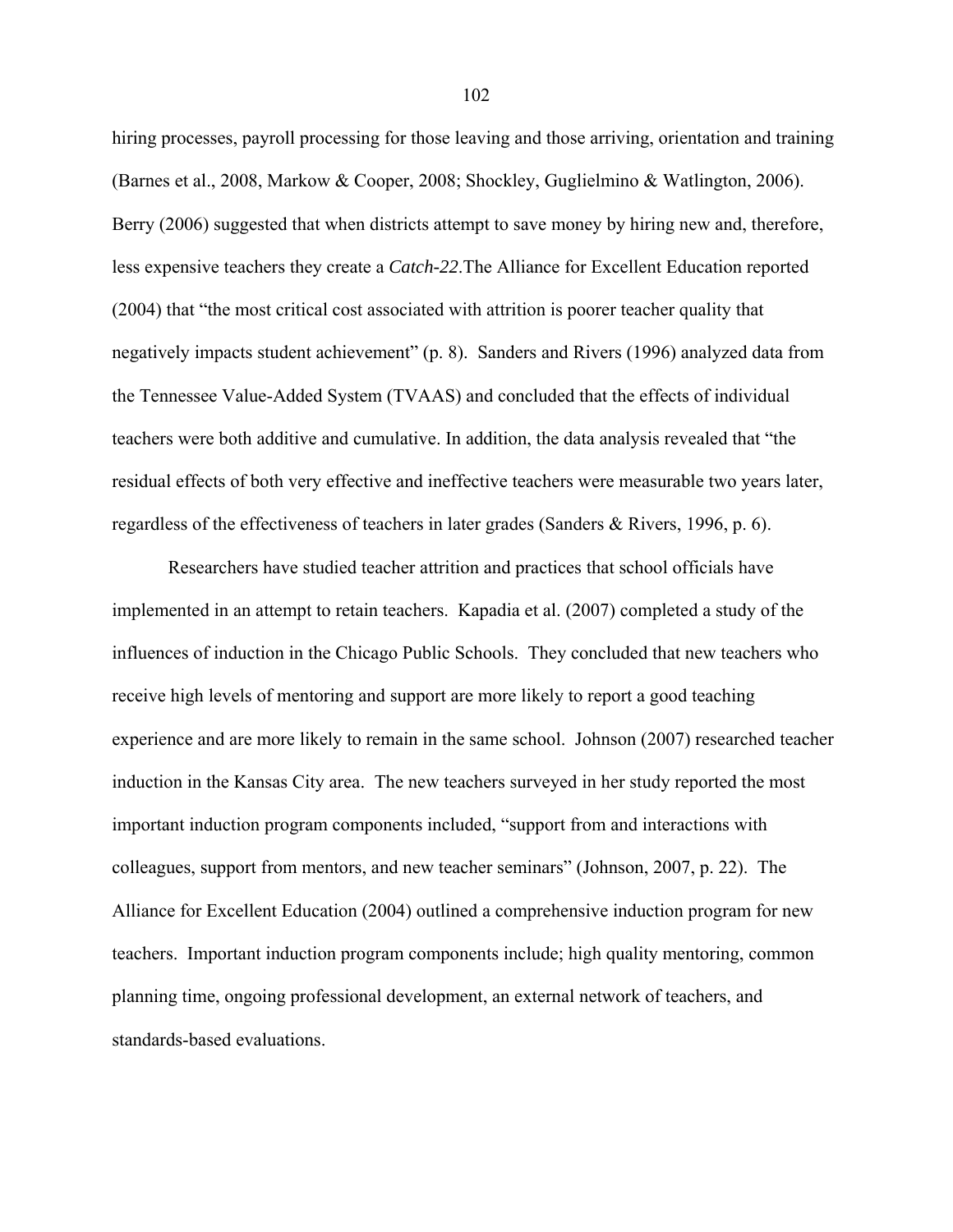Ingersoll and Smith (2003) examined the School and Staffing Survey (SASS) and the Teacher Follow-up Survey (TFS) conducted by the National Center for Educational Statistics (NCES). They reported that having a mentor does make a difference on new teacher attrition. Ingersoll and Smith reported the data indicating that only 11.8% of teachers who participated in a mentoring program left teaching after the first year as compared to 18.6% of new teachers that did not have a mentor. Ingersoll and Smith identified that beginning teachers who receive comprehensive induction packages have far higher retention rates than those who receive fewer supports. By analyzing the National Center for Educational Statistics' Schools and Staffing Survey and the Teacher Follow-up Survey, they found that the following components were most often associated with reduced attrition of new teachers; "having a mentor in the same field, having common planning time with other teachers in the same subject, having regularly scheduled collaboration with other teachers, and being part of an external network of teachers" (p. 35). A comprehensive list of induction components identified from this study included, mentor from same field, beginner's seminars, common planning time, collaboration with others, external teacher network, supportive communication, reduced schedule, reduced preparations and teacher aide. The data suggested that the more induction components received, the more likely the new teacher would be retained. Specifically, for those receiving all suggested induction components, their retention rate was 50% greater than those receiving no induction.

Stanulis and Floden (2009) used the AIMS (Arizona's Instrument to Measure Standards) assessment to measure the impact of intensive mentoring on improving new teacher quality as linked to student engagement. The researchers studied two groups. Group one received basic mentoring components while group two received intensive mentoring components. Intensive mentoring components included, (a) mentors were released one day each week to mentor their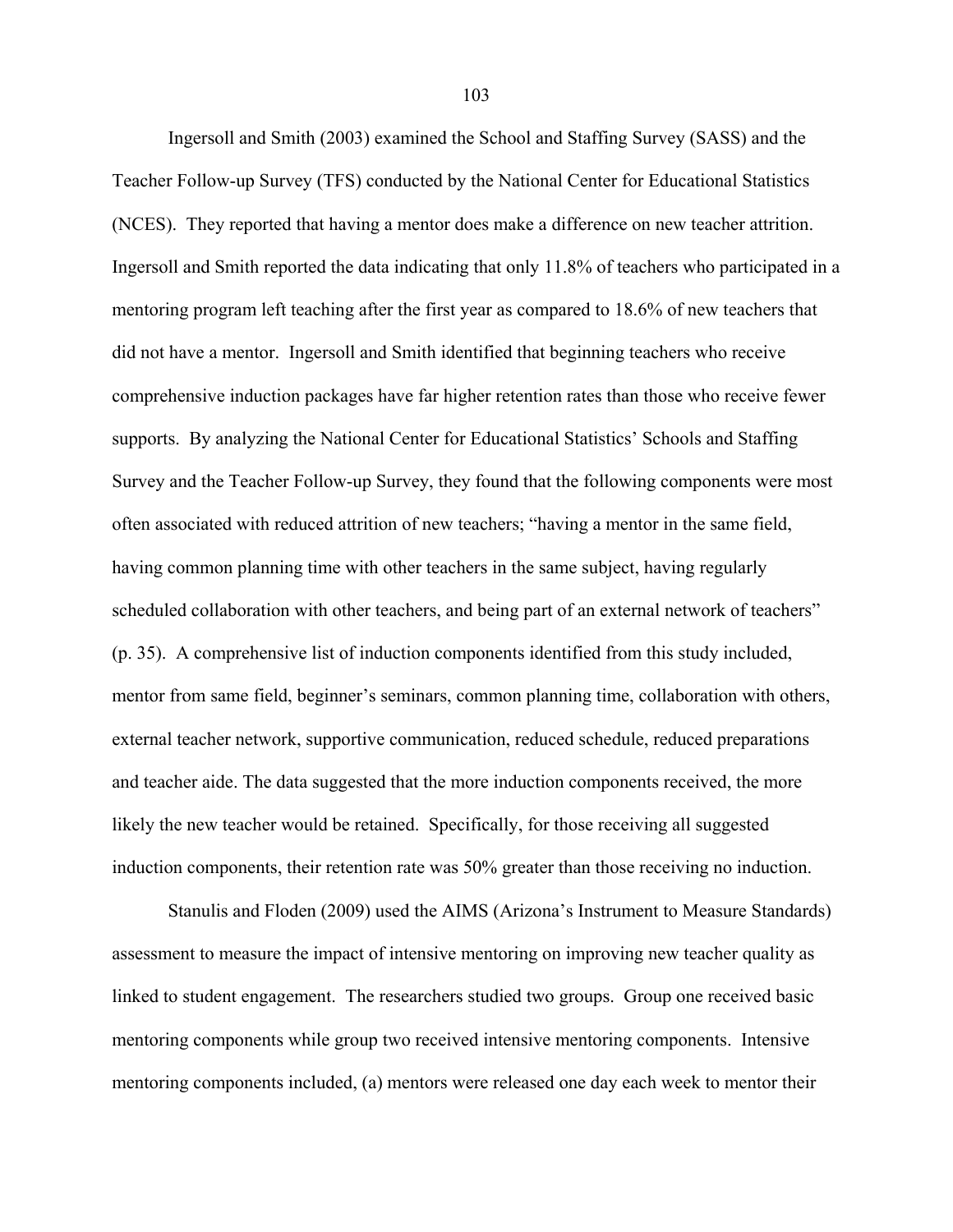protégés, (b) mentors and protégés were matched based on content area assignments, and (c) mentors led monthly seminars for their protégés. The researchers went on to specify that "this intensive mentoring involved close work in the classroom, where mentors observe, co-planned, analyzed student work, and collected and analyzed teaching data together" (Stanulis & Floden, 2009, p. 120). The researchers found that the experimental group had significantly higher gains in the areas of atmosphere, instruction/content, and student engagement as measured by the AIMS assessment.

If Indiana's state leadership truly desires to improve education in Indiana, they must provide Indiana school officials with the resources necessary to provide effective support to novice teachers. The omission of providing relevant coaching and induction support to novice teachers from Indiana's Fast Forward plan does not indicate that Indiana's state officials understand these critical components of novice teacher support. Without adequate support for novice teachers, Indiana's school children will continue to suffer as they encounter roadblocks to learning due to inadequate teachers as they progress through Indiana's P-16 educational system. State officials should take note of the old adage "an ounce of prevention is worth more than a pound of cure" as decisions are made regarding novice teacher support in Indiana's K-12 public schools.

Regardless of our state official's omissions regarding recommendations for supporting novice teachers, school leaders must consider the consequences of not providing adequate support. Research has highlighted the cost of inadequate induction and mentoring support for novice teachers including the cost of recruiting, hiring and training new teachers and most important the loss of student achievement due to inexperienced teachers. School leaders are charged with the responsibility of educating Indiana's youth. This is a humbling and awesome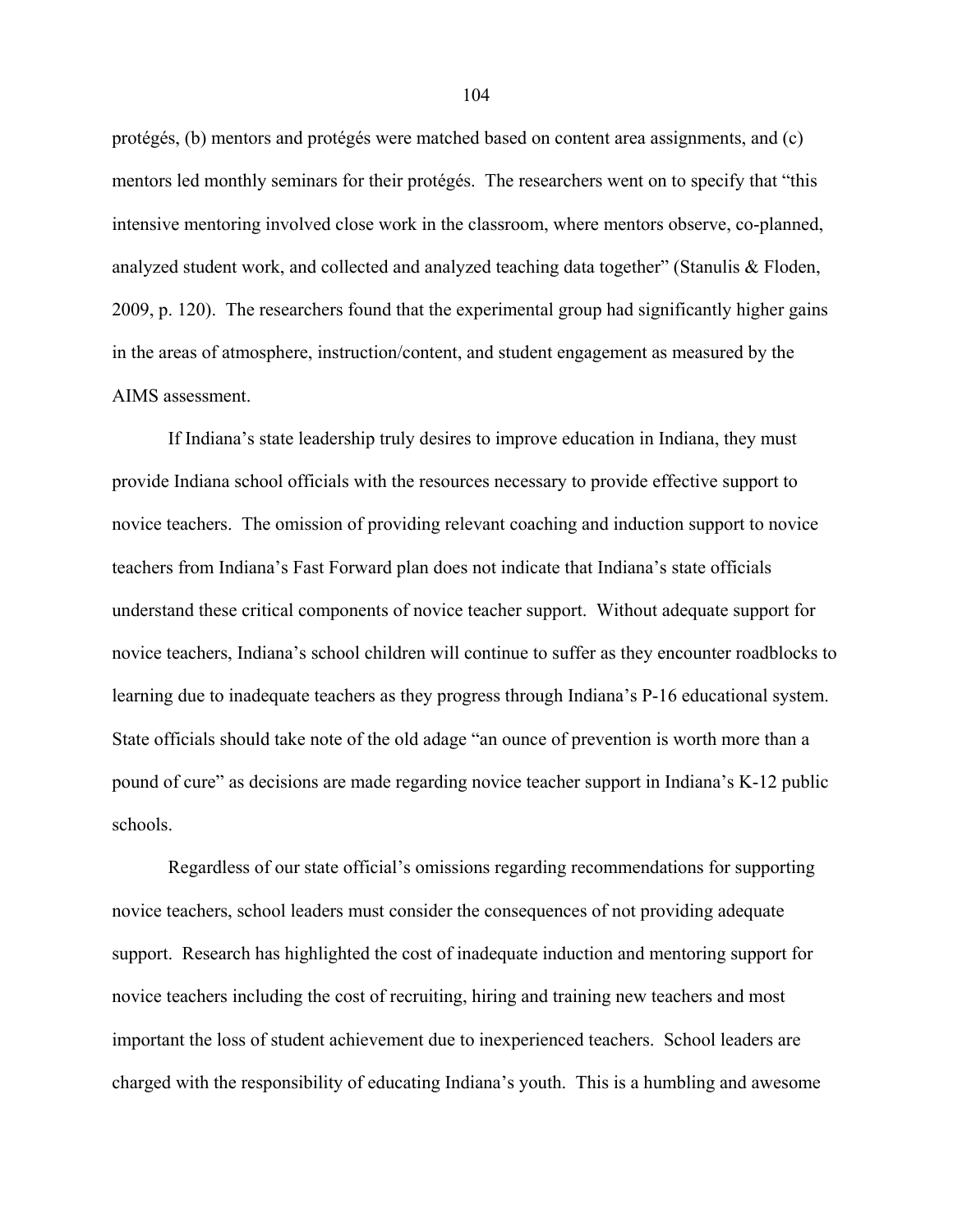responsibility that cannot be taken lightly. Research provides school leaders with the necessary information to make appropriate and effective decisions. The youth of Indiana deserve the best education possible. One important component of meeting this goal is supporting novice teachers effectively through comprehensive mentoring and induction practices.

### **Recommendations for Further Study**

This study would offer additional insight by expanding the survey pool to include novice teachers, mentors and principals. Novice teachers and those working directly with novice teachers might be able to provide greater insight into how adequately the recommended components of novice teacher support are implemented at the building level. Andrews et al. (2007) conducted a state-wide study in Georgia to determine which mentoring and induction support strategies beginning teachers' value and what support strategies they actually received. The perceived support was looked at from the perspective of the new teachers and of their principals. An analysis of the survey data revealed that the strategies most valued by new teachers provided opportunities for collaboration and learning from their colleagues. Interestingly, these strategies were perceived as not occurring often by the new teachers while most of the administrators indicated that they did occur often. The benefits of mentoring and induction practices can only impact those novice teachers who actually receive them; not the ones whose principal's falsely believe they are receiving those practices.

A study could be conducted to determine if there is a correlation between the adequacy of novice teacher support and student achievement data. It should not be the goal to retain all teachers. Instead we should strive to retain those who facilitate student learning. It would be beneficial to determine if the level of support provided to novice teachers made a difference on ISTEP+ scores as was noted in the Stanulis and Floden (2009) AIMS study in Arizona. In this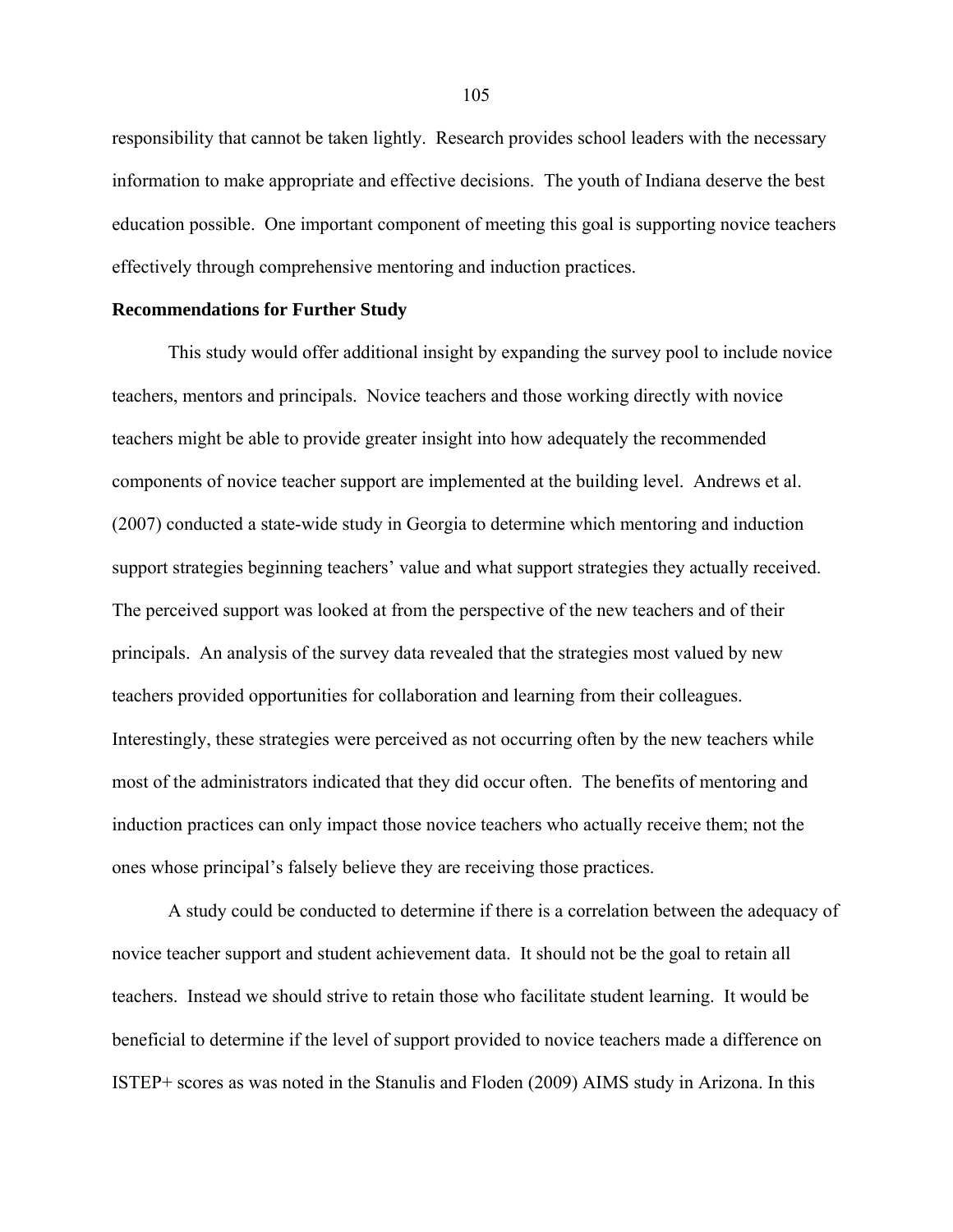study the researchers found that the experimental group (the group receiving intensive induction components) had significantly higher gains in the areas of atmosphere, instruction/content, and student engagement as measured by the AIMS assessment.

This study could be expanded to research if there is a difference in novice teacher support provided to primary and secondary educators. Research studies have noted that novice teachers differ on induction/mentoring needs. For example, Kapadia et al. (2007) identified components that led to a new teacher's self-reported likelihood of remaining in education and whether or not his or her first year of experience was considered good or bad. The researchers noted differences in novice teacher needs associated with his or her level of teaching assignment. Elementary teachers who participated in an induction program were more likely to stay than their high school colleagues. High school teachers with a high percentage of bilingual students were more likely to leave than elementary teachers. Larger class size had a negative impact on elementary teachers, but did not appear to be an issue for most high school teachers.

Research could be conducted to identify the barriers of implementing each component of induction and mentoring practices, which include, mentor from same field, beginner's seminars, common planning time, collaboration with others, external teacher network, supportive communication, reduced schedule, reduced preparations and teacher aide. Once the barriers to implementing each component of induction are identified, state leaders and school officials can implement strategies to remove those barriers.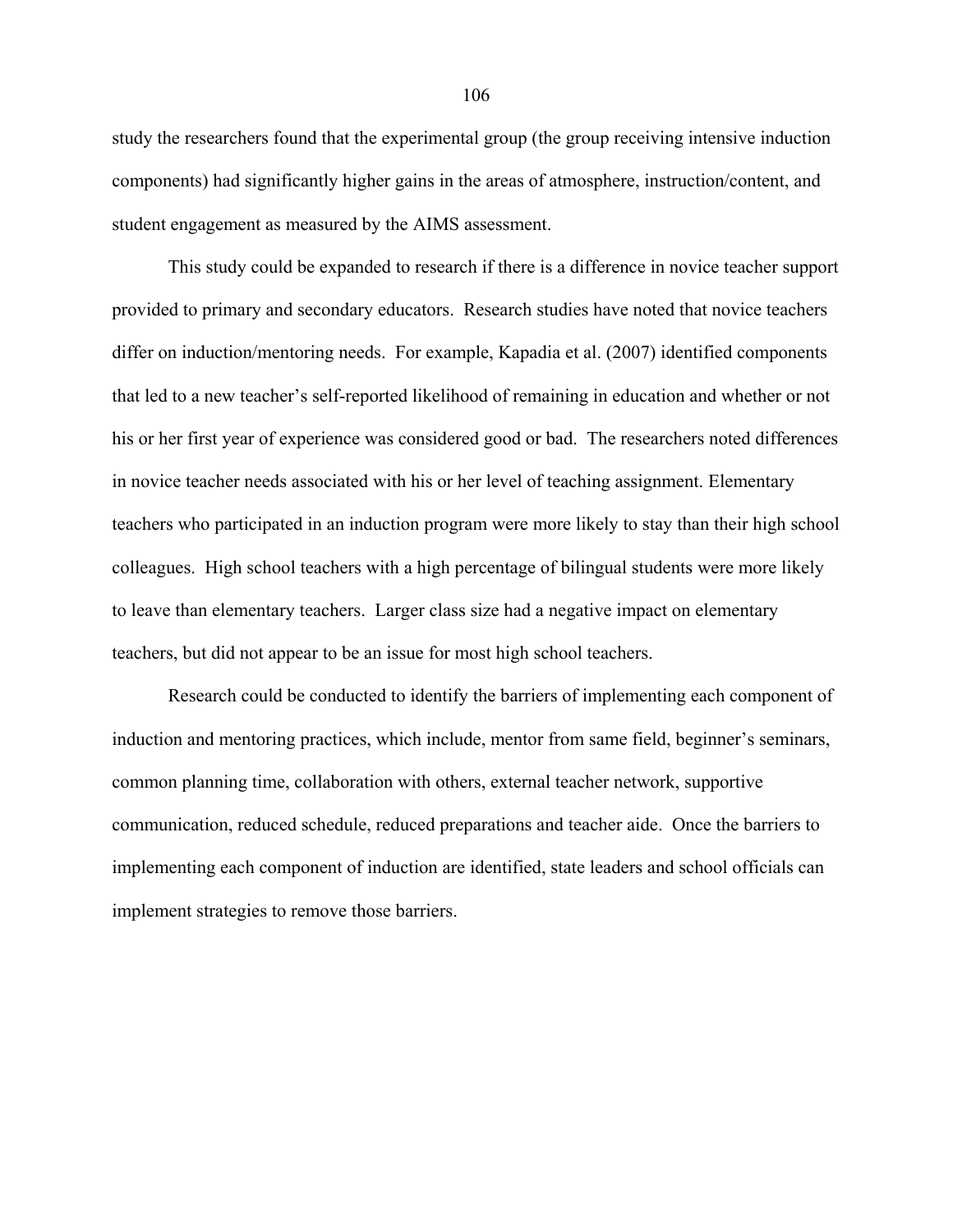#### **REFERENCES**

Afolabi, C. Y., Nweke, W. C., Eads, G. M., & Stephens, C. E. (2007). *The cost of teacher attrition and savings from reducing teacher attrition*. Retrieved from http://www.gapsc.com/Research/Educator%20Data%20Briefs/Cost\_of Teacher Attrition.pdf

- Allen, M. B. (2005). *Eight questions on teacher recruitment and retention: what does the research say?* Denver, CO: Education Commission of the States.
- Allen, T. D., & Eby, L. T. (2008). Mentor commitment in formal mentoring relationships. *Journal of Vocational Behavior, 72*, 309-316.
- Alliance for Excellent Education. (2004). *Tapping the potential: Retaining and developing highquality new teachers*. Retrieved from

http://www.all4ed.org/files/archive/publications/TappingThePotential/TappingThePotenti al.pdf

Alliance for Excellent Education. (2005). *Teacher attrition: A costly loss to the nation and to the states*. Retrieved from

http://www.all4ed.org/files/archive/publications/TeacherAttrition.pdf

American Federation of Teachers. (1998). Mentor teacher programs in the states. *Educational Issues Policy Brief* 5. Retrieved from

http:///www.aft.org/pubs-reports/downloads/teachers/Policy5.pdf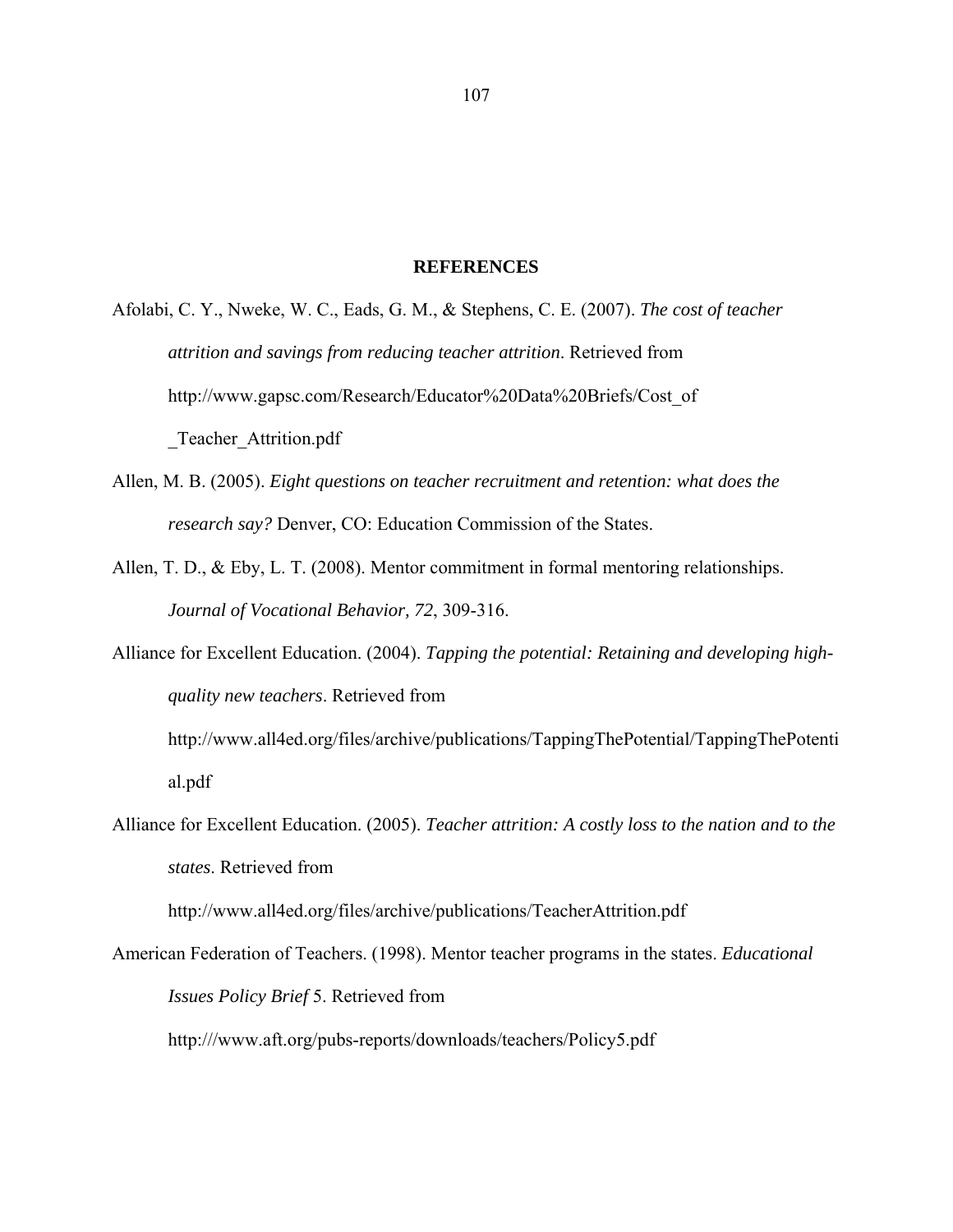- American Federation of Teachers. (2001). *Beginning teacher induction: The essential bridge.*  (Report No. AFT-13). Washington, DC: Author.
- Anderson, E. M., & Shannon, A. L. (1988). Toward a conceptualization of mentoring. *Journal of Teacher Education, 39*(38), 38-42.
- Andrews, S. P., Gilbert, L. S., & Martin, E. P. (2007). The first years of teaching: Disparities in perceptions of support. *Action in Teacher Education, 28*(4), 4-13.
- Angelle, P. S. (2006). Instructional leadership and monitoring: Increasing teacher intent to stay through socialization. *NASSP Bulletin, 90*, 318-334.
- Barnes, G., Crowe, E., & Schaefer, B. (2008). *The cost of teacher turnover in five school districts: A pilot study*. Washington, DC: National Commission on Teaching and America's Future.
- Barnett, B. G. (1990). The mentor-intern relationship: Making the most of learning from experience. *NASSP Bulletin, 74*(17), 17-24.
- Bartlett, L., Johnson, L., Lopez, D., Sugarman, E., & Wilson, M. (2005). *Teacher induction in the midwest: Illinois, Wisconsin, and Ohio implications for state policy*. Retrieved from http://www.newteachercenter.org/pdfs/MWPolExecSum06.pdf
- Bas-Isaac, E. (1989, November). *Mentoring: A life preserver for the beginning teacher*. Paper presented at The Annual Conference of the National Council of States on Inservice Education, San Antonio, TX.
- Berliner, D. C. (1994). Chapter seven: Expertise the wonder of exemplary performances. In J. N. Mangiera & C. C. Block (Eds.), *Creating powerful thinking in teachers and students* (pp. 141-186). Ft. Worth, TX: Holt, Rinehart & Winston.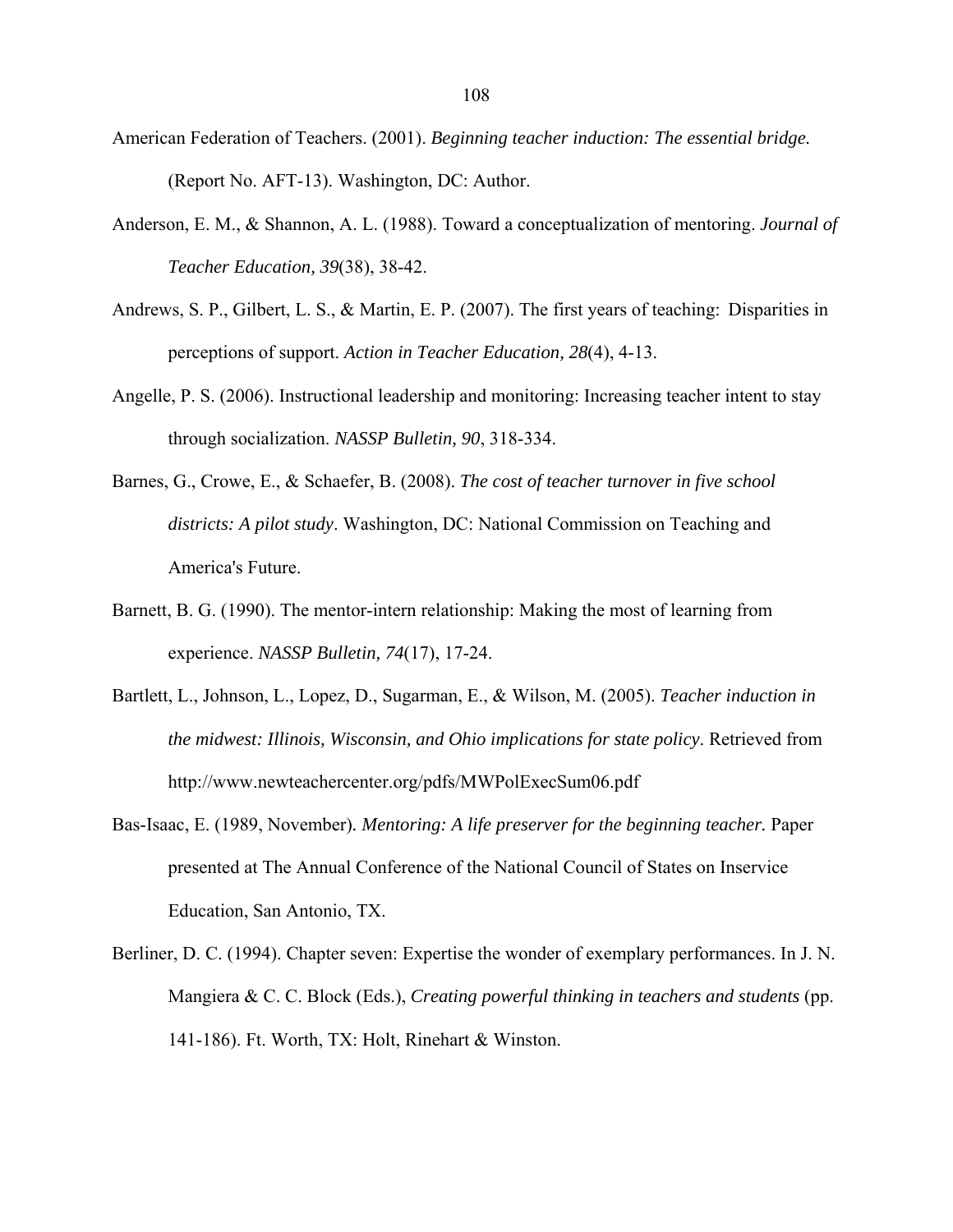- Berry, B. (2006). *Why we do not support new teachers and what can be done about it*. Chapel Hill, NC: The Southeast Center for Teaching Quality.
- Berry, B., Hopkins-Thompson, P., & Hoke, M. (2002). *Assessing and supporting new teachers: Lessons from the Southeast*. Chapel Hill, NC: The Southeast Center for Teaching Quality.
- Boreen, J., Johnson, M. K., Niday, D., & Potts, J. (2009). *Mentoring beginning teachers: Guiding, reflecting, coaching*. Portland, ME: Stenhouse Publishers.
- Bova, B. M., & Phillips, R. R. (1984). Mentoring as a learning experience for adults. *Journal of Teacher Education, 35*(16), 16-20.
- Boyd, D., Grossman, P., Lankford, H., Loeb, S., & Wyckoff, J. (2007). *Who leaves? Teacher attrition and student achievement*. Albany, NY: University of Albany.
- Breaux, A. L., & Wong, H. K. (2003). *New teacher induction: How to train, support, and retain new teachers*. Mountain View, CA: Harry K Wong Publications.
- Carr, J. F., Herman, N., & Harris, D. E. (2005). *Creating dynamic schools through mentoring, coaching, and collaboration*. Alexandria, VA: Association for Supervision and Curriculum Development.
- Cherubini, L. (2007). Speaking up and speaking freely: Beginning teachers' critical perceptions of their professional induction. *The Professional Educator, 29*(1). Retrieved from http://www.theprofessionaleducator.org/articles/archives/fall2007.pdf
- Chiang, L. H. (1989, October). *The impact of mentoring on first year teachers*. Paper presented at the Annual Meeting of the Mid-Western Educational Research Association, Chicago, IL.
- Colbert, J. A., & Wolff, D. E. (1992). Surviving in urban schools: A collaborative model for a beginning teacher support system. *Journal of Teacher Education, 43*, 193-199.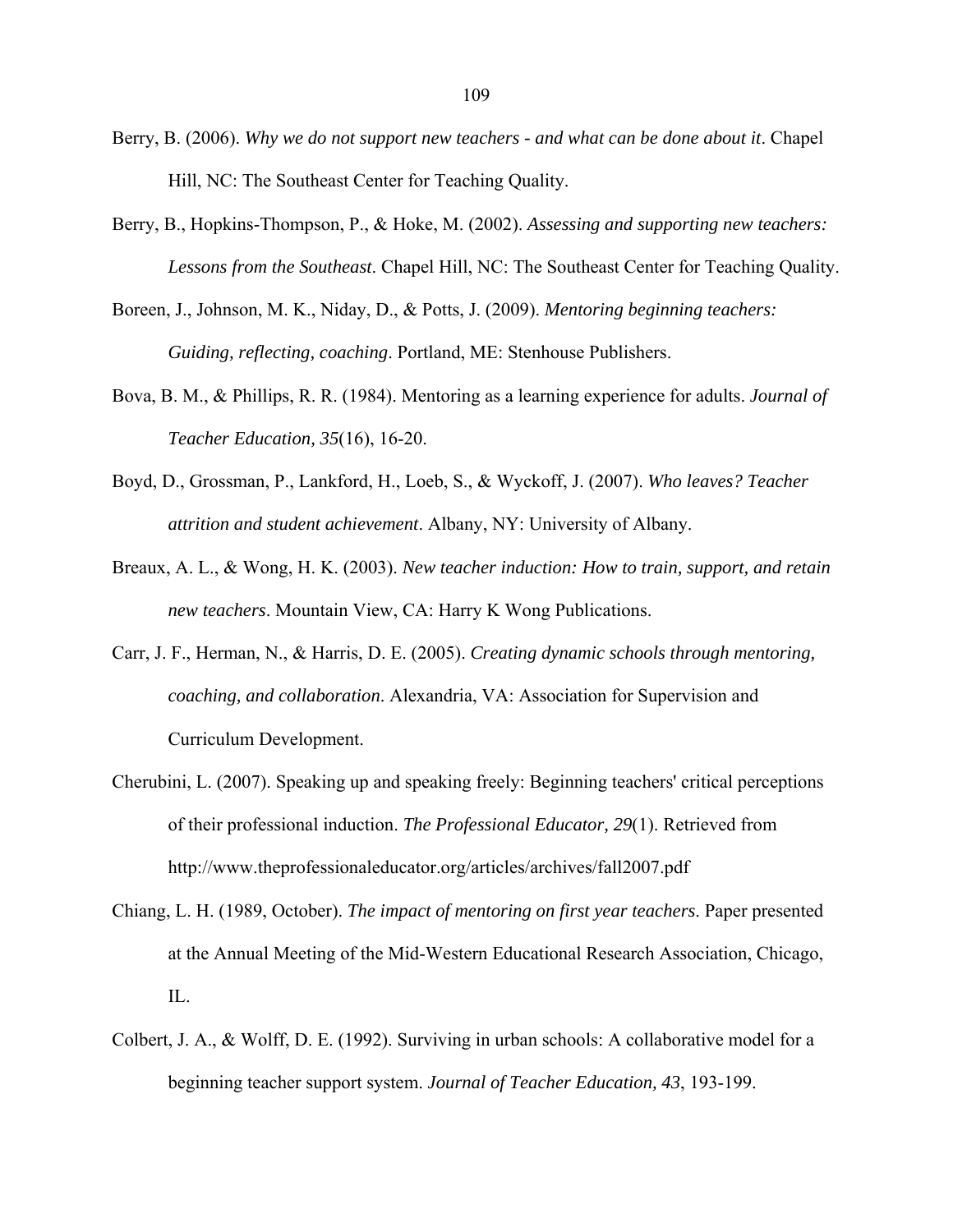- Danielson, C. (2007). *The handbook for enhancing professional practice: Using the framework for teaching in your school*. Alexandria, VA: Association for Supervision and Curriculum Development.
- Darling-Hammond, L. (2001). The challenge of staffing our schools: How do states and districts attract, train, and retain high-quality teachers without ignoring shortage areas or student needs? *Educational Leadership, 58*(8), 12-17.
- Darling-Hammond, L., Gendler, T., & Wise, A. E. (1990). *The teaching internship: Practical preparation for a licensed professional*. Santa Monica, CA: Rand.
- Doerger, D. W. (2003). The importance of beginning teacher induction in your school. *International Electronic Journal for Leadership in Learning* 7. Retrieved from http://www.ucalgary.ca/~iejll/volume7/doerger.htm
- Feng, L. (2005). *Hire today, gone tomorrow: The determinants of attrition among public school teachers*. Tallahassee, FL: Florida State University.
- Freemyer, J., Townsend, R., Freemyer, S., & Baldwin, M. (2010). *Report card on the unfunded mentoring program in Indiana: New teachers' voices are finally heard*. Marion, IN: Indiana Wesleyan University.
- Fulton, K., Yoon, I., & Lee, C. (2005). *Induction into learning communities*. Washington, D.C.: National Commission on Teaching and America's Future.
- Gall, J. P., Gall, M. D., & Borg, W. R. (1999). *Applying educational research: A practical guide*   $(4<sup>th</sup>$  ed.). New York, NY: Longman.
- Galvez-Hjornevik, C. (1985). *Teacher mentors: A review of the literature*. Austin, TX: Texas University Research and Development Center for Teacher Education.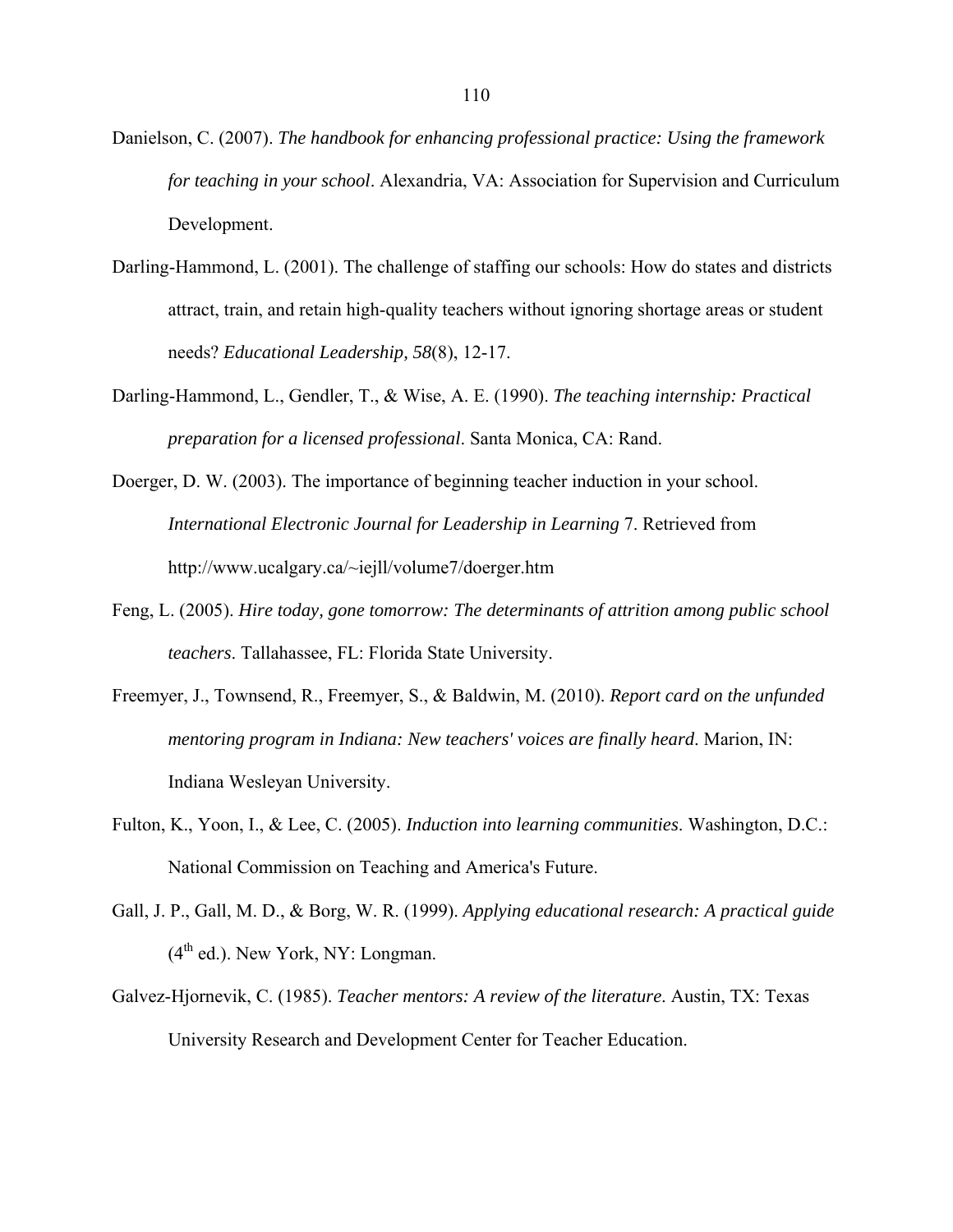- Galvez-Hjornevik, C. (1986). Mentoring among teachers: A review of the literature. *Journal of Teacher Education, 37*(6), 6-11.
- Gehrke, N. J. (1988). On preserving the essence of mentoring as one form of teacher leadership. *Journal of Teacher Education, 39*(43), 43-45.

Gilbert, L. (2005). What helps beginning teachers? *Educational Leadership, 62*(8*)*, 36-39.

- Glazerman, S., Dolfin, S., Bleeker, M., Johnson, A., Isenberg, E., Lugo-Gil, J., Grider, M., Britton, E., & Ali, M. (2008). *Impacts of comprehensive teacher induction: Results from the first year of a randomized controlled study*. Washington, DC: U.S. Department of Education.
- Gonzales, F., & Sosa, A. S. (1993, March). How do we keep teachers in our classrooms? The TNT response. *IDRA Newsletter*, *1,* 6-9.
- Gravetter, F. J., & Wallnau, L. B. (2007). *Statistics for the behavioral sciences*  $(7<sup>th</sup>$  ed.). Belmont, CA: Thomson Wadsworth.
- Green, S. B., & Salkind, N. J. (2003). *Using SPSS for Windows and Macintosh: Analyzing and understanding data* (3rd ed.). Upper Saddle River, NJ: Prentice Hall.
- Greenberg, D., & McCall, J. (1973). *Analysis of the educational personnel system: 1. teacher mobility in San Diego*. Santa Monica, CA: Rand.
- Greenberg, D., & McCall, J. (1974). *Analysis of the educational personnel system: VII. teacher mobility in Michigan*. Santa Monica, CA: Rand.
- Grissmer, D. W., & Kirby, S. N. (1987). *Teacher attrition: The uphill climb to staff the nation's schools*. Santa Monica, CA: Rand.
- Grissmer, D. W., & Kirby, S. N. (1991). *Patterns of attrition among Indiana teachers, 1965- 1987*. Santa Monica, CA: Rand.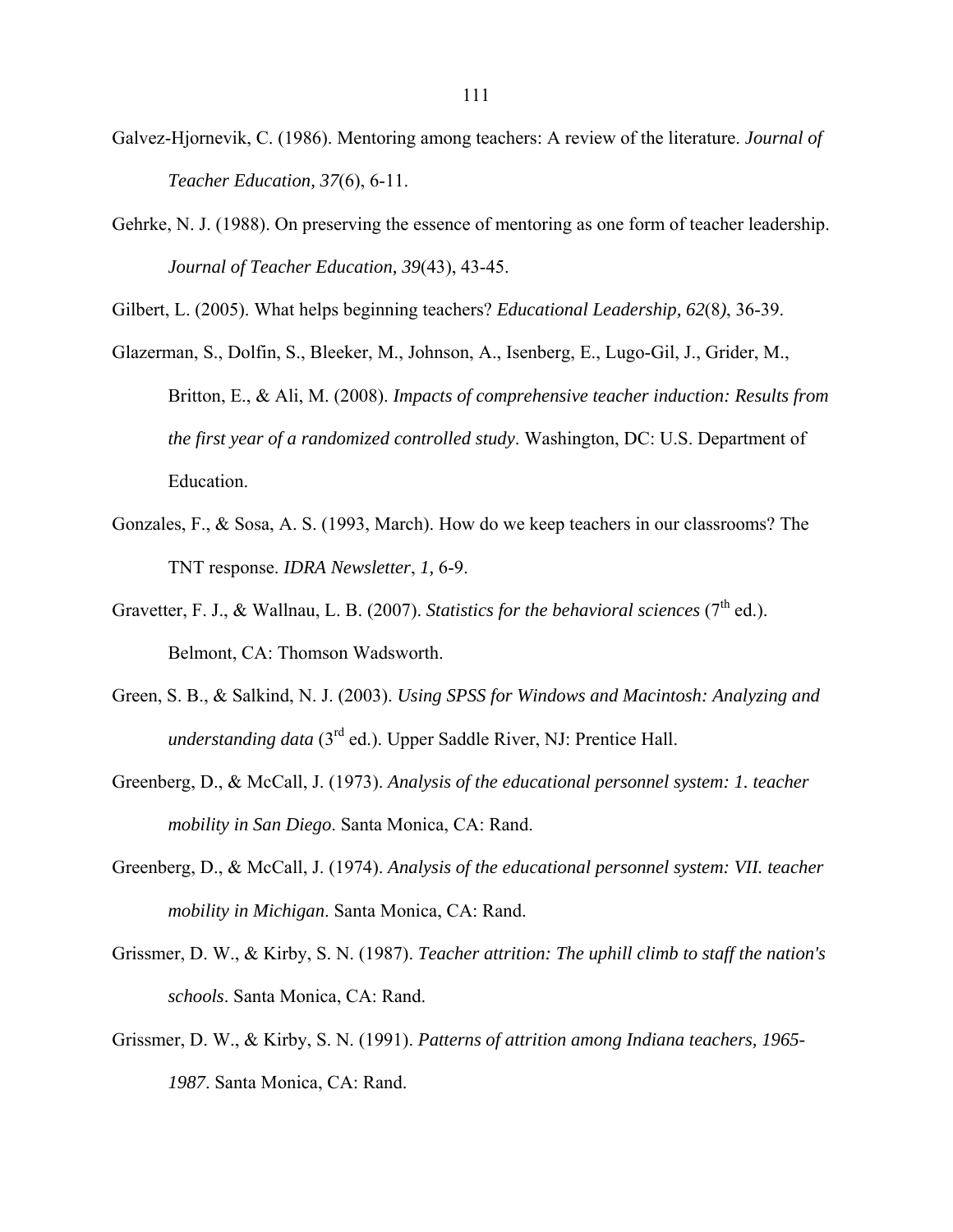- Haberman, M., & Stinnett, T. M. (1973). *Teacher education and the new profession of teaching*. Berkeley, CA: McCutchan.
- Harman, A. E. (2001). A wider role for the national board: The teachers certified by the National Board for Professional Teaching Standards can help attract qualified candidates and retain capable teachers. *Educational Leadership, 58*(8), 54-55.
- Healy, C. C., & Welchert, A. J. (1990). Mentoring relations: A definition to advance research and practice. *Educational Researcher, 19*(17), 17-21.
- Hellsten, L. M., Ebanks, A., & Lai, H. (2008). *Enculturation and mentorship: A study on the challenges and adaptation strategies with beginning teachers' in Saskatchewan*. Saskatchewan, Canada: University of Saskatchewan.
- Hiffman, G., & Leak, S. (1986). Beginning teachers' perceptions of mentors. *Journal of Teacher Education, 37*(22), 22-25.
- Holloway, J. H. (2001). The benefits of mentoring. *Educational Leadership, 58(8)*, 85-86.
- Hudson, L., Grissmer, D. W., & Kirby, S. N. (1991). *New and returning teachers in Indiana: The role of the beginning teacher internship program*. Santa Monica, CA: Rand.
- Huggett, A. J., & Stinnett, T. M. (1956). *Professional problems of teachers*. New York, NY: MacMillan.
- Huling-Austin, L. (1992). Research on learning to teach: Implications for teacher induction and mentoring programs. *Journal of Teacher Education, 43*, 173-180.
- Humphrey, D. C., Wechsler, M. E., Bosetti, K. R., Park, J., & Tiffany-Morales, J. (2008). *Teacher induction in Illinois and Ohio: Findings and recommendations*. Menlo Park, CA: SRI International.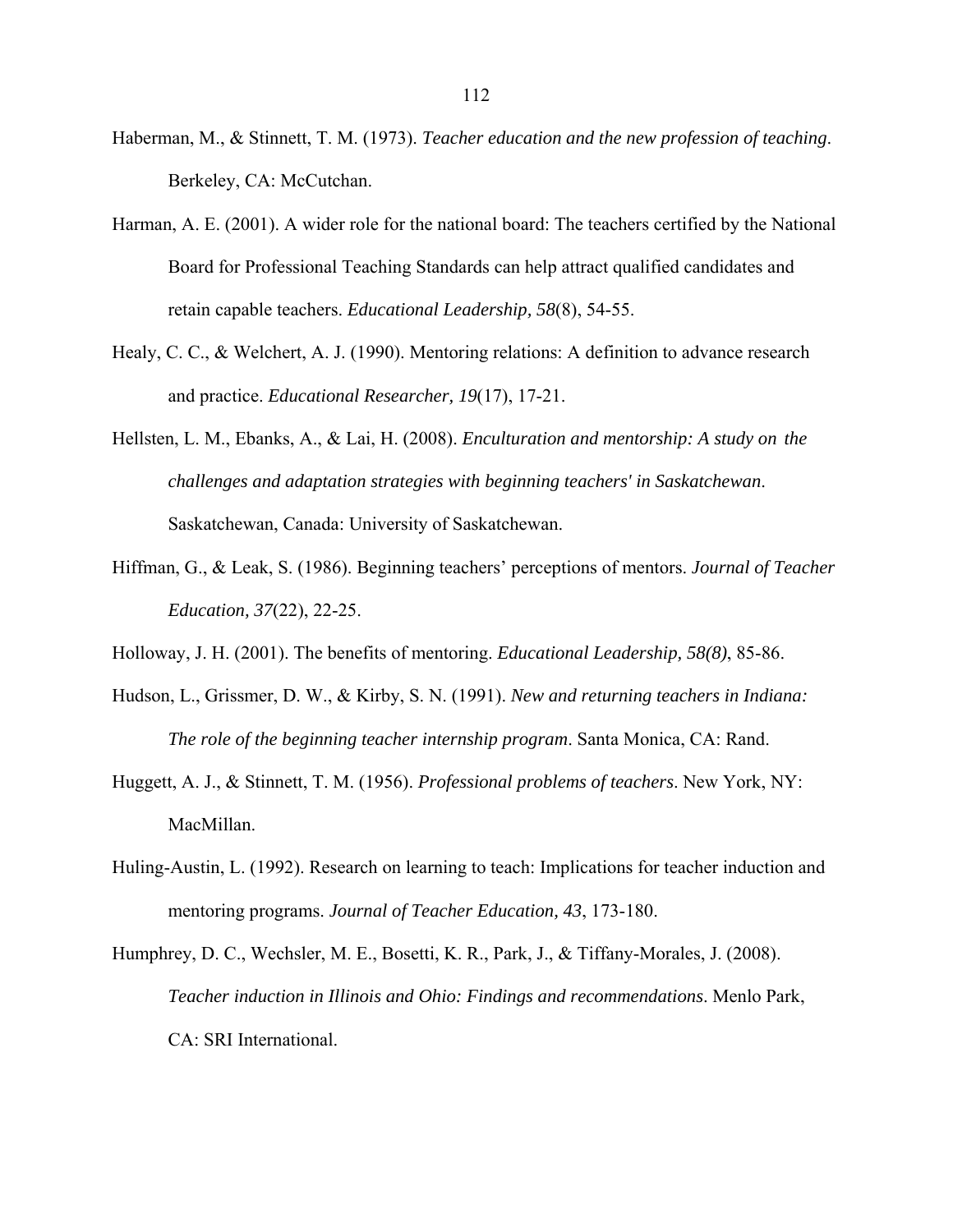- Indiana Department of Education. (n.d.). *Performance assessment content area resource guide*. Indianapolis, IN: Author.
- Indiana Department of Education. (n.d.). *Indiana's Fast Forward Plan.* Retrieved from http://www.doe.in.gov/fastforward/docs/indianas\_fast\_forward\_plan.pdf
- Indiana Department of Education. (1994). *Indiana beginning teacher internship program manual*. Indianapolis, IN: Author.
- Indiana Department of Education. (2004). *2004-2005 school year district facilitator's guide to the Indiana mentoring and assessment program.* Indianapolis, IN: Author.
- Indiana Department of Education. (2009). *Teachers, Full time equivalent (Public)*. Retrieved from http://mustang.doe.state.in.us/TRENDS/trends1.cfm?var=teacher
- Indiana Department of Education. (2010, March 4). *Indiana not among phase I race to the top finalists*. Retrieved http://www.doe.in.gov/news/2010/03-March/RttTPhaseI.html
- Indiana Professional Standard Board. (2003). *2002 Indiana Professional Standards Board Annual Report.* Indianapolis, IN: Author.
- Indiana University Center for Evaluation & Education Policy. (2010, August). *IAPSS-ISBA-CEEP survey on school corporation financial management issues.* Bloomington, IN: Author.
- Ingersoll, R. M. (2000). *Turnover among mathematics and science teachers in the U.S.* Washington, DC: National Commission on Mathematics and Science Teaching for the 21st Century.
- Ingersoll, R. M. (2001). *Teacher turnover, teacher shortages, and the organization of schools*. Seattle, WA: University of Washington.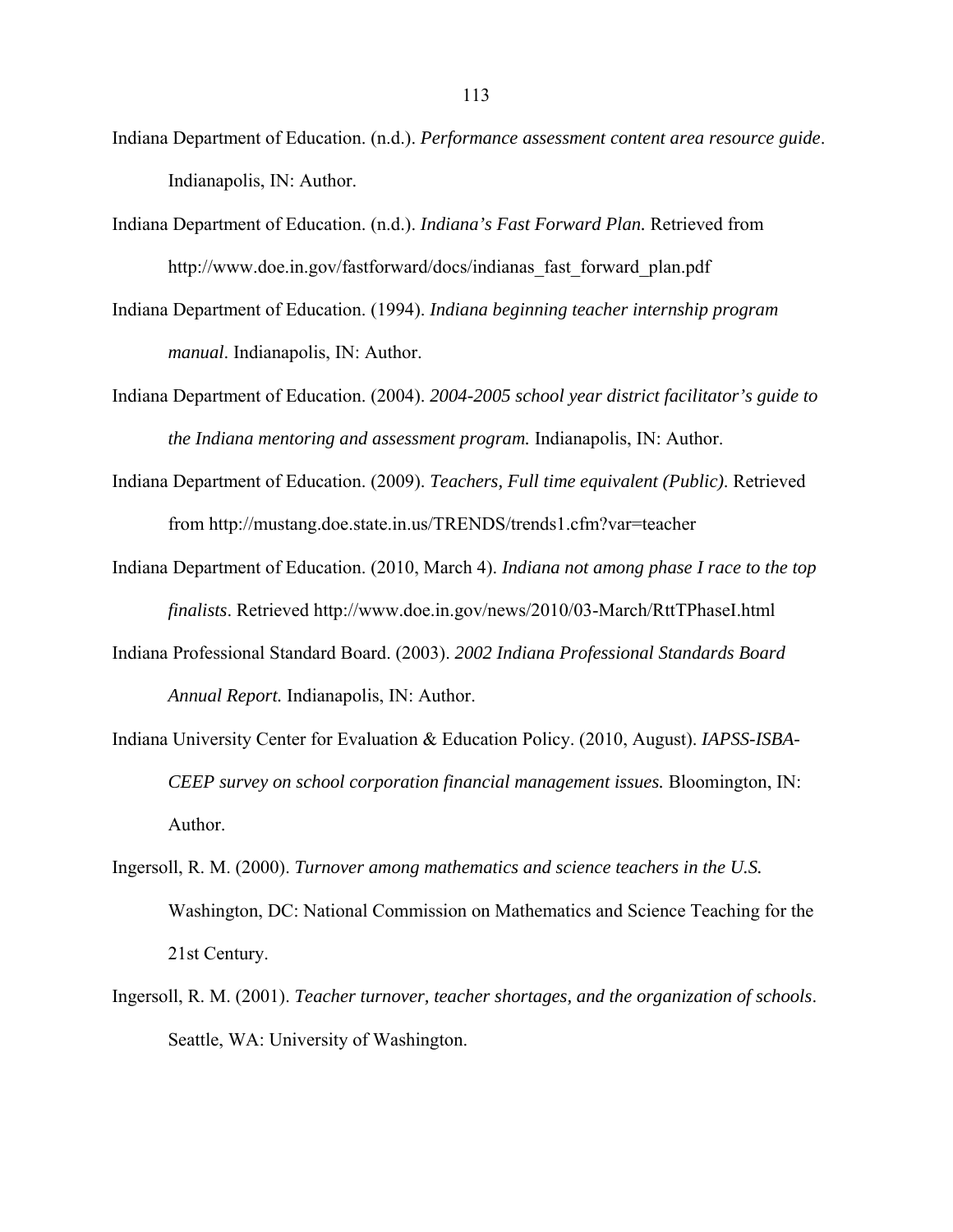- Ingersoll, R. M. (2003). *Is there really a teacher shortage?* Madison, WI: University of Wisconsin.
- Ingersoll, R. M. (2007). *Misdiagnosing the teacher quality problem*. (CPRE Policy Briefs). Philadelphia, PA: Consortium for Policy Research in Education.
- Ingersoll, R. M., & Kralik, J. K. (2004). *The impact of mentoring on teacher retention: What the research says*. Philadelphia, PA: University of Pennsylvania.
- Ingersoll, R. M., & Perda, D. (2008). The status of teaching as a profession. In J. Ballantine (Ed.), *Schools and society: A sociological approach to education* (pp. 106-118). Los Angeles, CA: Pine Forge Press.
- Ingersoll, R. M., & Smith, T. M. (2003). The wrong solution to the teacher shortage. *Educational Leadership, 60*(8), 28-40.
- Johnson, L. K. (2002). *The effect of supportive interventions on first-year teacher efficacy.* (Unpublished doctoral dissertation). Indiana State University, Terre Haute, Indiana.
- Johnson, L. S. (2007). *Teacher induction in Kansas City: State policy, district trends, and their implications*. Santa Cruz, CA: University of California.
- Johnson, S. M., & Birkeland, S. E. (2002). *Pursuing "a sense of success": New teachers explain their career decisions*. Cambridge, MA: Harvard University.
- Kapadia, K., Coca, V., & Easton, J. Q. (2007). *Keeping new teachers: A first look at the influences of induction in the Chicago Public Schools*. Chicago, IL: Consortium on Chicago School Research.
- Kardos, S. M., & Johnson, S. M. (2007). On their own and presumed expert: New teachers' experience with their colleagues. *Teachers College Record, 109*, 2083-2106.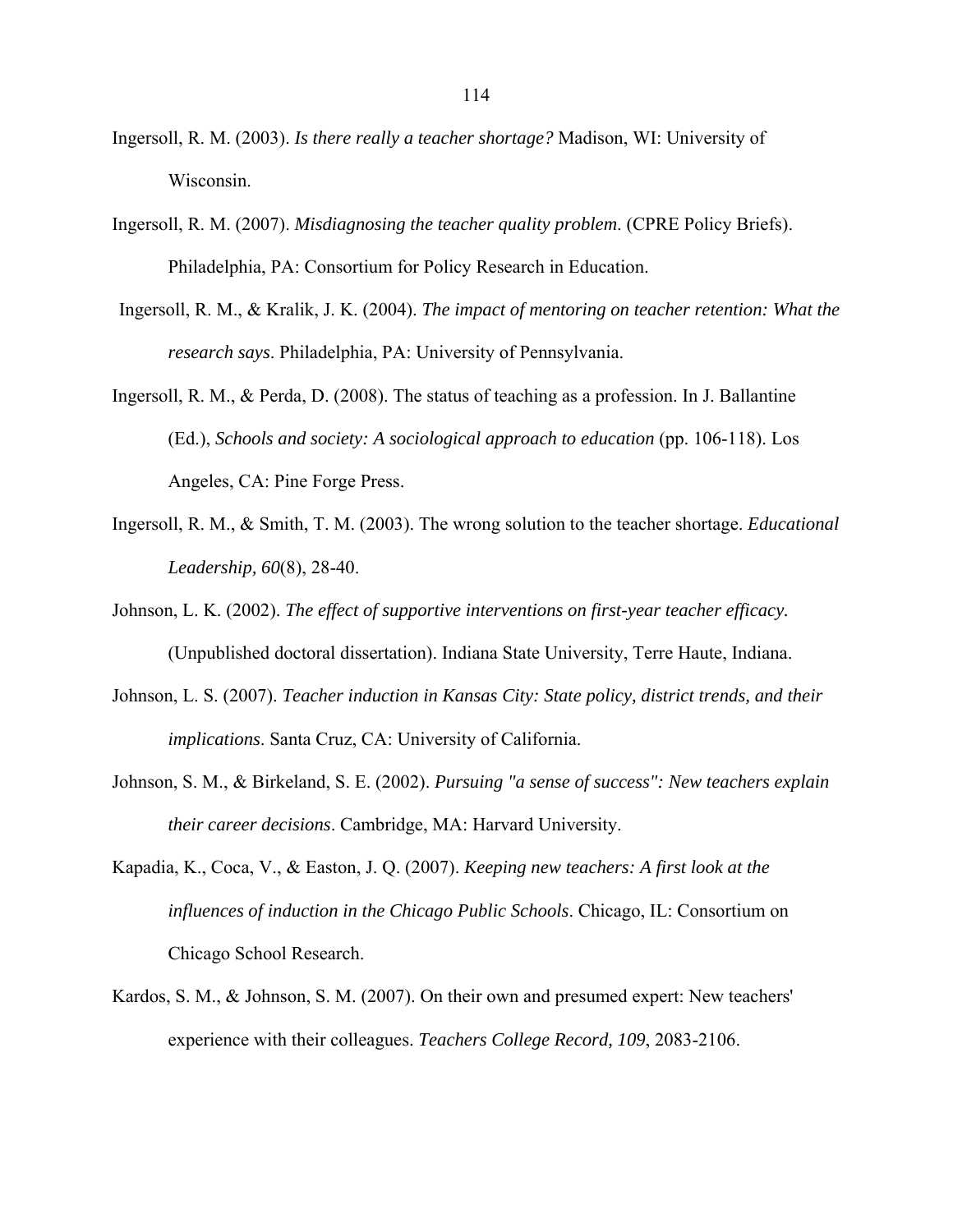- Keeler, E. B. (1973). *Analysis of the educational personnel system: I. teacher turnover*. Santa Monica, CA: Rand Corp.
- Kirby, S. N., Grissmer, D. W., & Hudson, L. (1991). *New and returning teachers in Indiana: Sources of supply*. Santa Monica, CA: Rand.
- Kopkowski, C. (2008). Why they leave: Lack of respect, NCLB, and underfunding-in a topsyturvy profession, what can make today's teachers stay? *neatoday*. Retrieved from http://www.nea.org/neatoday/0804/whythey leave.html?mode=print
- Krueger, J. A., Blackwell, B., & Knight, W. (1992). Mentor programs-An opportunity for mutual enhancement, growth. *NASSP Bulletin, 76*(584), 55-62.
- Little, J. W. (1990). The mentor phenomenon and the social organization of teaching. In C. B. Cazden (Ed.) *Review of research in education* (Vol. 16, pp. 297-351). Berkeley, CA: American Educational Research Association.
- Lortie, D. C. (1975). *Schoolteacher: A sociological study*. Chicago, IL: The University of Chicago Press.
- Mandel, S. (2006). What new teachers really need. *Educational Leadership, 63*(6), 66-69.
- Manley, M., Siudzinski, L., & Varah, L. (1989). Easing the transition for first-year teachers. *NASSP Bulletin, 73*(515), 16-21.
- Markow, D., & Cooper, M. (2008). *The Metlife survey of the American teacher: Past, present and future*. New York, NY: Metlife, Inc.
- Markow, D., & Martin, S. (2005). *The Metlife survey of the American teacher: Transitions and the role of supportive relationships*. New York, NY: Metlife.

Martin, P. (2008). Novice teachers: meeting the challenge. *Principal, 88*(2), 42-44.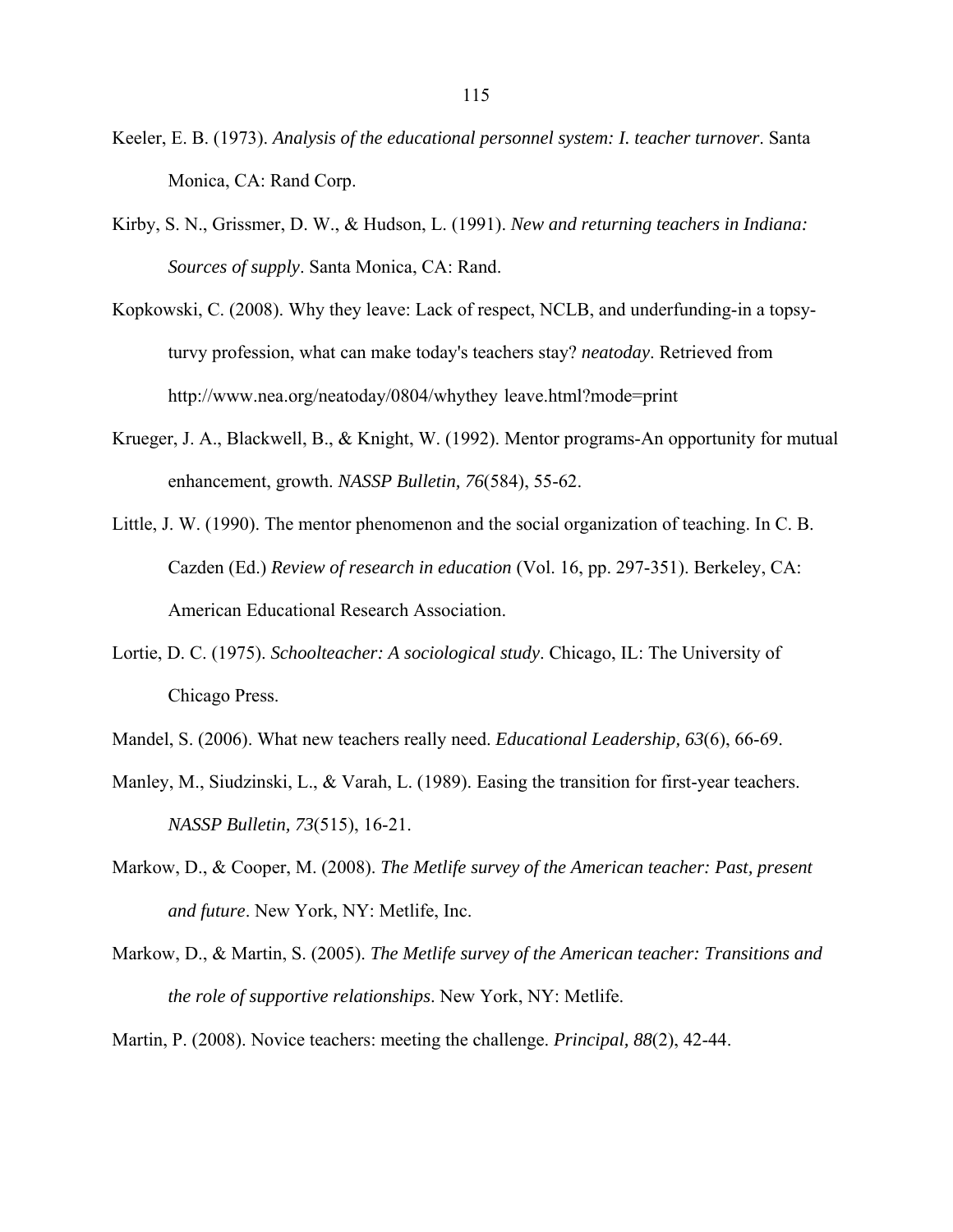- Marvel, J., Lyter, D. M., Peltola, P., Strizek, G. A., & Morton, B. A. (2007). *Teacher attrition and mobility: Results from the 2004-05 teacher follow-up survey*. Washington, DC: National Center for Education Statistics Institute of Education Sciences.
- McEwan, E. K. (2002). *10 traits of highly effective teachers: How to hire, coach, and mentor successful teachers*. Thousand Oaks, CA: Corwin Press.
- National Commission on Teaching and America's Future. (2003). *No dream denied: A pledge to America's children*. Washington, D.C.: Author.
- Newcombe, E. (1988). *Mentoring programs for new teachers*. Philadelphia, PA: Research for Better Schools.
- Odell, S. J., & Ferraro, D. P. (1992). Teacher mentoring and teacher attrition. *Journal of Teacher Education, 43*, 200-204.
- Patton, M., & Kritsonis, W. A. (2006). The law of increasing returns: A process for retaining teachers - national recommendations. *National Journal for Publishing and Mentoring Doctoral Student Research, 3*(1), 1-9.
- Playko, M. A. (1990). What it means to be mentored. *NASSP Bulletin, 74*(526), 29-32.
- Plecki, M. L., Elfers, A. M., & Knapp, M. S. (2006). *An examination of longitudinal attrition, retention and mobility rates of beginning teachers in Washington state*. Seattle, WA: Harry Bridges Labor Research Center.

Portner, H. (2005). Success for new teachers. *American School Board Journal, 192*(10), 30-33.

Roehrig, A. D., Bohn, C. M., Turner, J. E., & Pressley, M. (2006). Mentoring beginning primary teachers for exemplary teaching practices. *Science Direct*. Retrieved from http://www.fcrr.org/science/pdf/Roehrig/Roehrig\_Mentoring.pdf

Rowley, J. B. (1999). The good mentor. *Educational Leadership, 56*(8), 20-22.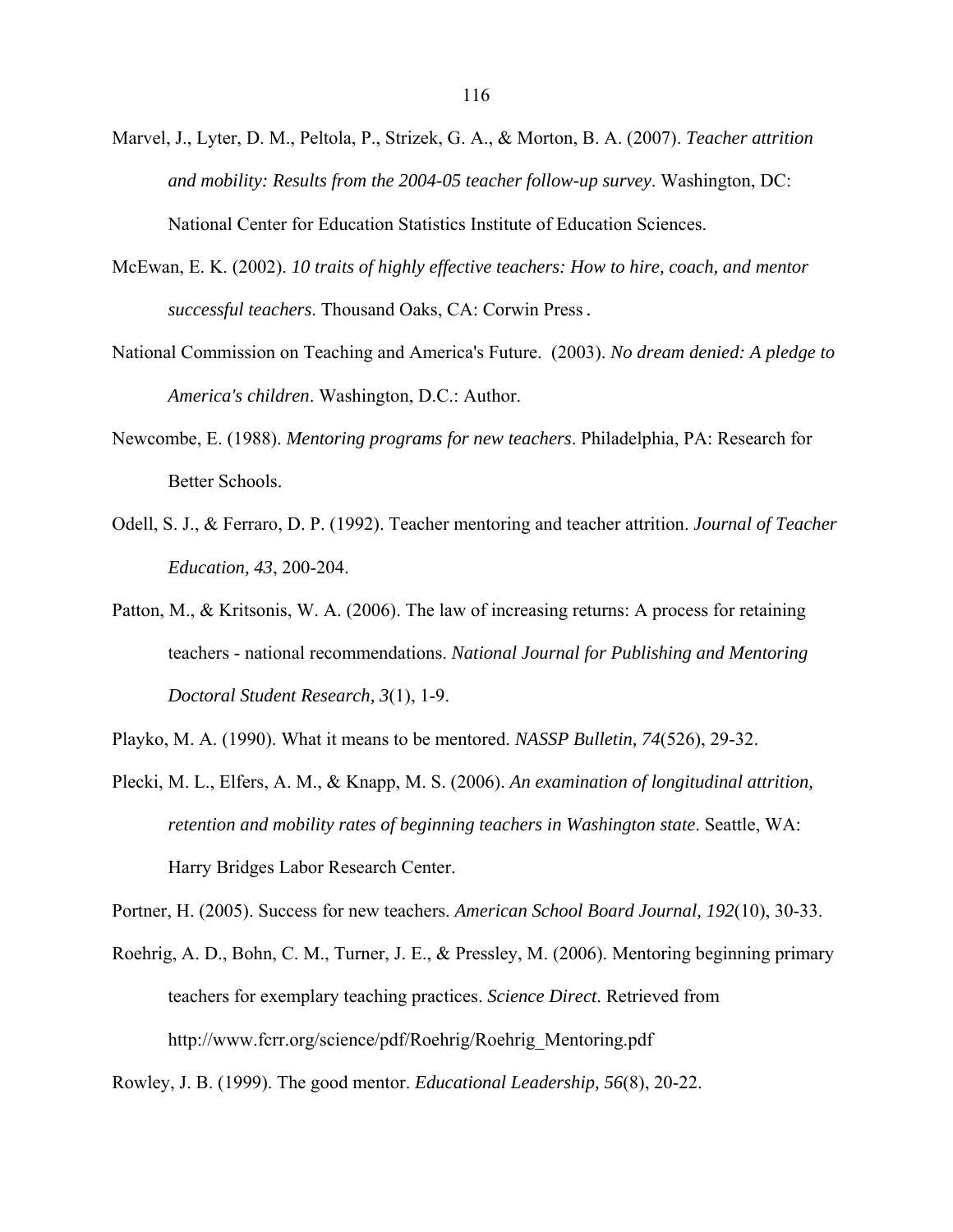- Sanders, W. L., & Rivers, J. C. (1996). *Cumulative and residual effects of teachers on future student academic achievement.* Knoxville, TN: University of Tennessee Value-Added Research and Assessment Center.
- Shockley, R., Guglielmino, P., & Watlington, E. (2006, January). *The costs of teacher attrition*. Paper presented at International Congress for School Effectiveness and Improvement, Fort Lauderdale, FL.
- Smith, J. J. (2003). *Forces affecting beginning teacher/mentor relationships in a large suburban school district.* Retrieved from http://scholar.lib.vt.edu/theses/available/etc-03192003- 105806/unrestricted/finalED.pdf
- Southwest Educational Development Laboratory. (2000). *Mentoring beginning teachers: Lessons from the experience in Texas*. Austin, TX: Author.
- Stansbury, K., & Zimmerman, J. (2000). *Lifelines to the classroom: Designing support for beginning teachers*. San Francisco, CA: WestEd.
- Stanulis, R. N., & Floden, R. E. (2009). Intensive mentoring as a way to help beginning teachers develop balanced instruction. *Journal of Teacher Education, 60*(2), 112-122.
- Stoelting, K. (2005). *Memorandum to Indiana superintendents*. Indianapolis, IN: Indiana Professional Standards Board.
- Tellez, K. (1992). Mentors by choice, not design: Help-seeking by beginning teachers. *Journal of Teacher Education, 43,* 214-221.
- The Metlife Survey of the American Teacher. (2008). *Past, present and future.* New York, NY: Metlife, Inc.
- Theobald, N. D., & Michael, R. S. (2001). Teacher turnover in the Midwest: Who stays, leaves, and moves? *NCREL Policy Issues, 10*, 1-8.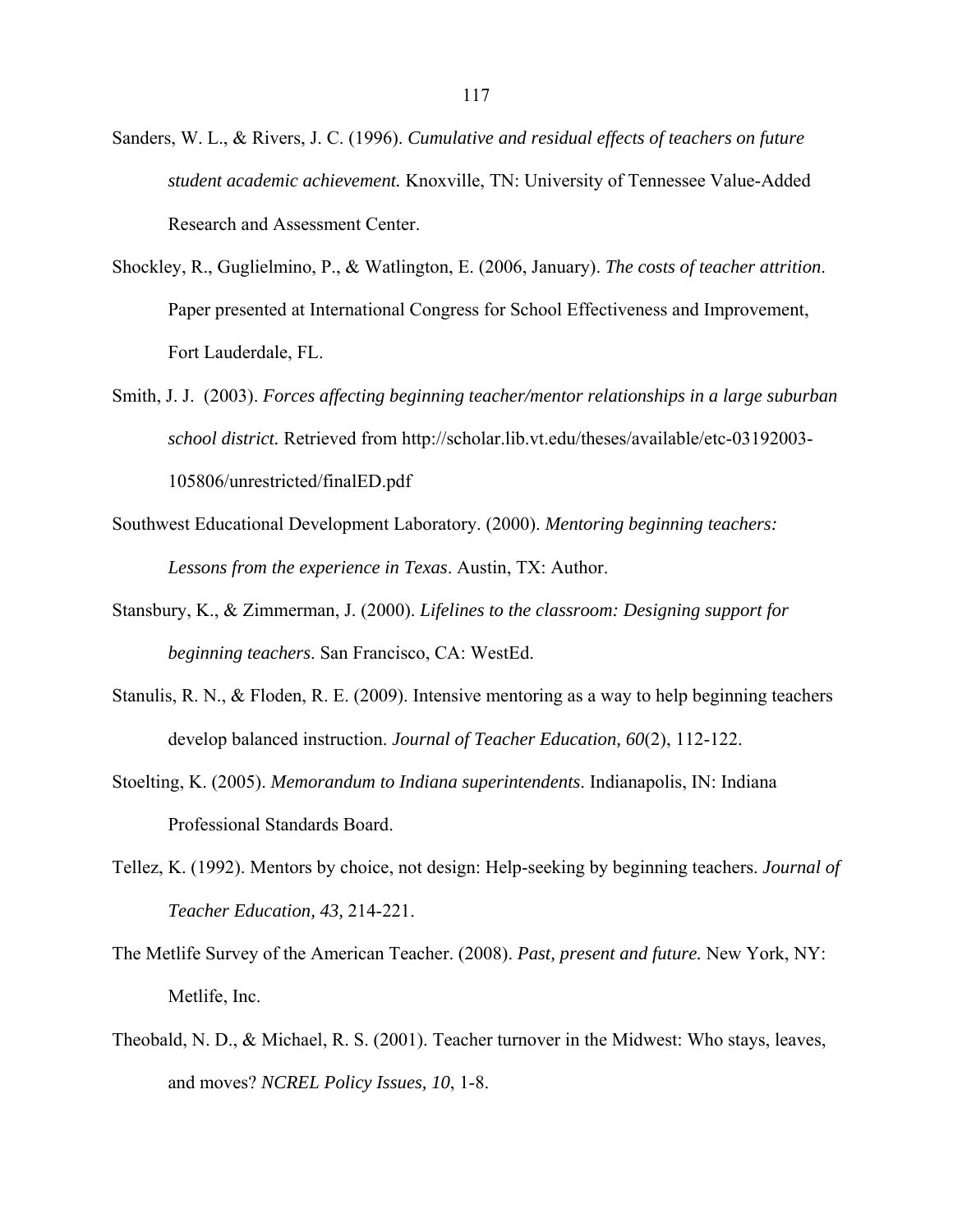- U.S. Department of Education. (November, 2009). *Race to the top program executive summary.*  Retrieved from http://www2.ed.gov/programs/racetotracet/executive-summary.pdf
- Wellington, S. (2001). *Creating successful mentoring programs: A catalyst guide*. Manhattan, NY: Random House.
- Wildman, T. M., Magliaro, S. G., Niles, R. A., & Niles, J. A. (1992). Teacher mentoring: An analysis of roles, activities, and conditions. *Journal of Teacher Education, 43*, 205-213.
- Wong, H. K. (2003, November). Save millions Train and support new teachers. *School Business Affairs*, 19-22.
- Wong, H. K. (2004). Induction programs that keep new teachers teaching and improving. *NASSP Bulletin, 88*(638), 41-58.
- Wong, H. K. (2007). *Here they come, the next generation of teachers*. Retrieved from http://www.newteacher.com/pdf/NCPrincipalsExecProgram.pdf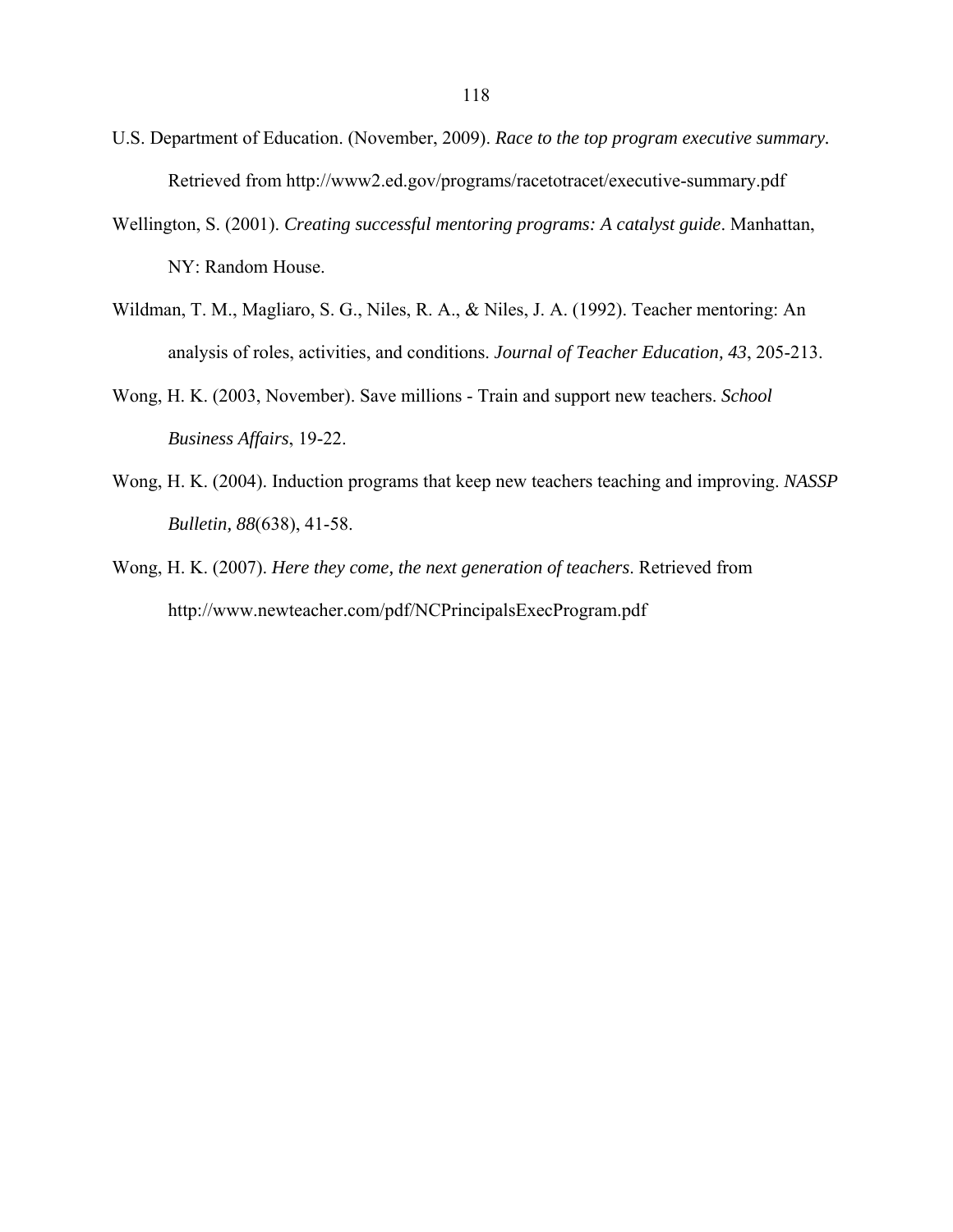## **APPENDIX A: INDIANA SCHOOL CORPORATION INDUCTION**

#### **AND MENTORING SURVEY**

This survey looks at the various induction and mentoring strategies and practices used to support new teachers in Indiana public school corporations. Please respond to all items as they pertain to you. Your responses will remain confidential. Thank you.

### **Part One: Corporation Information**

*Please mark the appropriate response.*

- 1. School Demographics:
	- a. Rural
	- b. Urban
	- c. Suburban
- 2. School Corporation Enrollment:
	- a. 0-2,000
	- b. 2,001-4,000
	- c. 4,001-6,000
	- d. 6,001-8,000
	- e. 8,001-10,000
	- f.  $10,000+$

 $\frac{1}{2}$ 

 $\frac{1}{2}$ 

- 3. On average, how many teachers have you hired to start a new school year in the last five years?
- 4. How many teachers do you expect to hire to start the 2010-11 school year?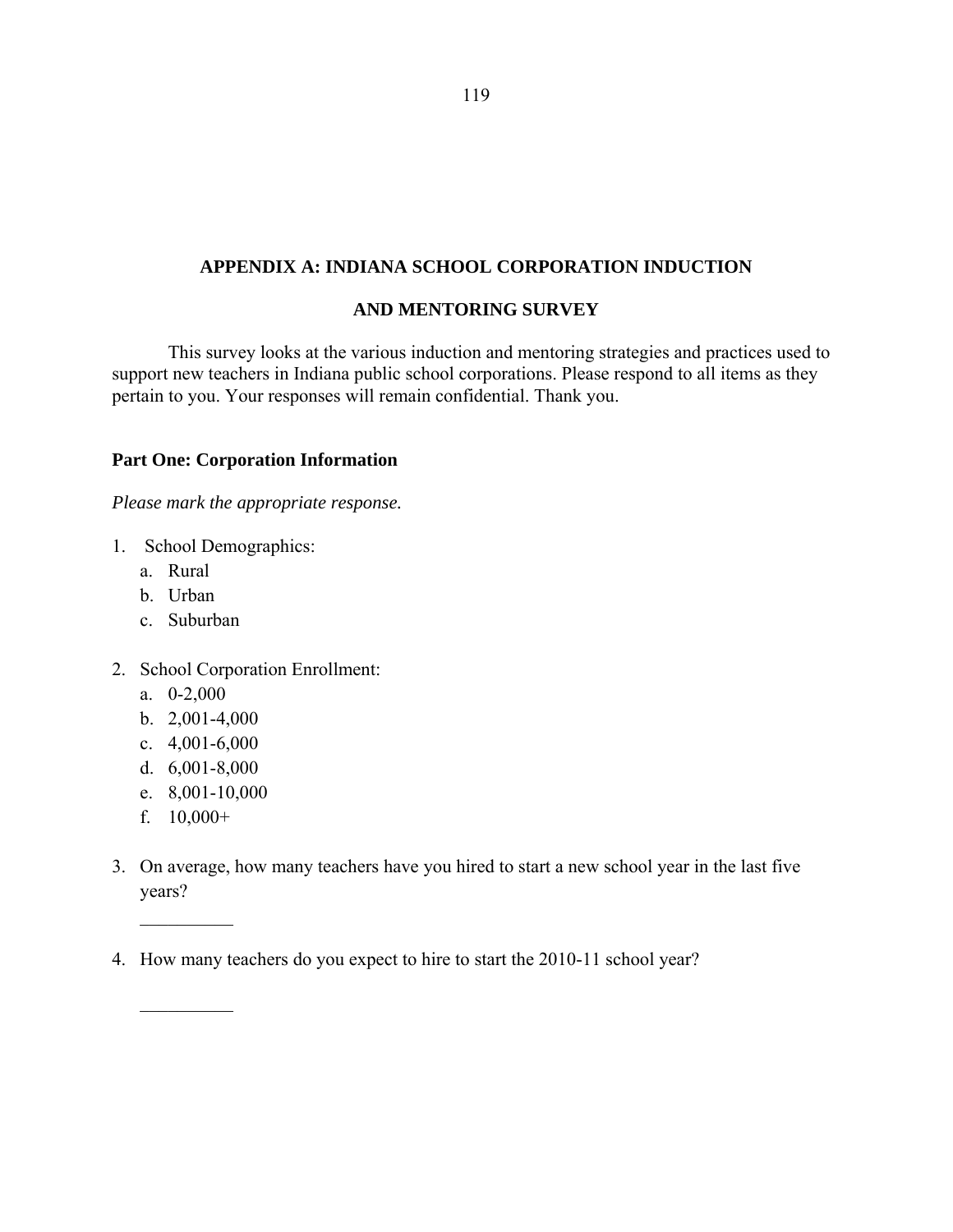## **Part Two: Induction, Mentoring & New Teacher Support Prior to the 2009-10 School Year**

*Please read each of the following induction and mentoring plan statements and circle the answer(s) that best indicates your response for induction and mentoring activities offered annually prior to the 2009-10 school year.* 

- 1. We offered mentors for novice teachers enrolled in IMAP
	- a. Yes, we offered paid mentors to novice teachers enrolled in IMAP
	- b. Yes, we offered unpaid mentors to novice teachers enrolled in IMAP
	- c. No, we did not offer mentors to novice teachers enrolled in IMAP
- 2. We provided training for our mentors of novice teachers enrolled in IMAP
	- a. Yes, all of our mentors were trained
	- b. Some of our mentors were trained
	- c. No, we did not provide training to our mentors
- 3. We provided novice teachers with mentors in the same subject and/or grade level
	- a. Yes, we provided novice teachers with mentors in the same subject/grade level
	- b. We attempted to provide novice teachers with mentors in the same subject/grade level
	- c. No, we did not attempt to provide novice teachers with mentors in the same subject/grade level
- 4. We required mentors to meet with their assigned novice teachers on a regular basis
	- a. Yes, we required mentors to meet with novice teachers on a regular basis
	- b. We suggested mentors meet with novice teachers on a regular basis
	- c. No, we did not set expectations for mentors to meet with novice teachers on a regular basis
- 5. We provided regularly scheduled collaboration opportunities with other teachers on issues of instruction
	- a. Yes, we provided regularly scheduled collaboration opportunities with other teachers on issues of instruction
	- b. We provided regularly scheduled collaboration opportunities with other teachers on issues of instruction
	- c. No, we did not provide regularly scheduled collaboration opportunities with other teachers on issues of instruction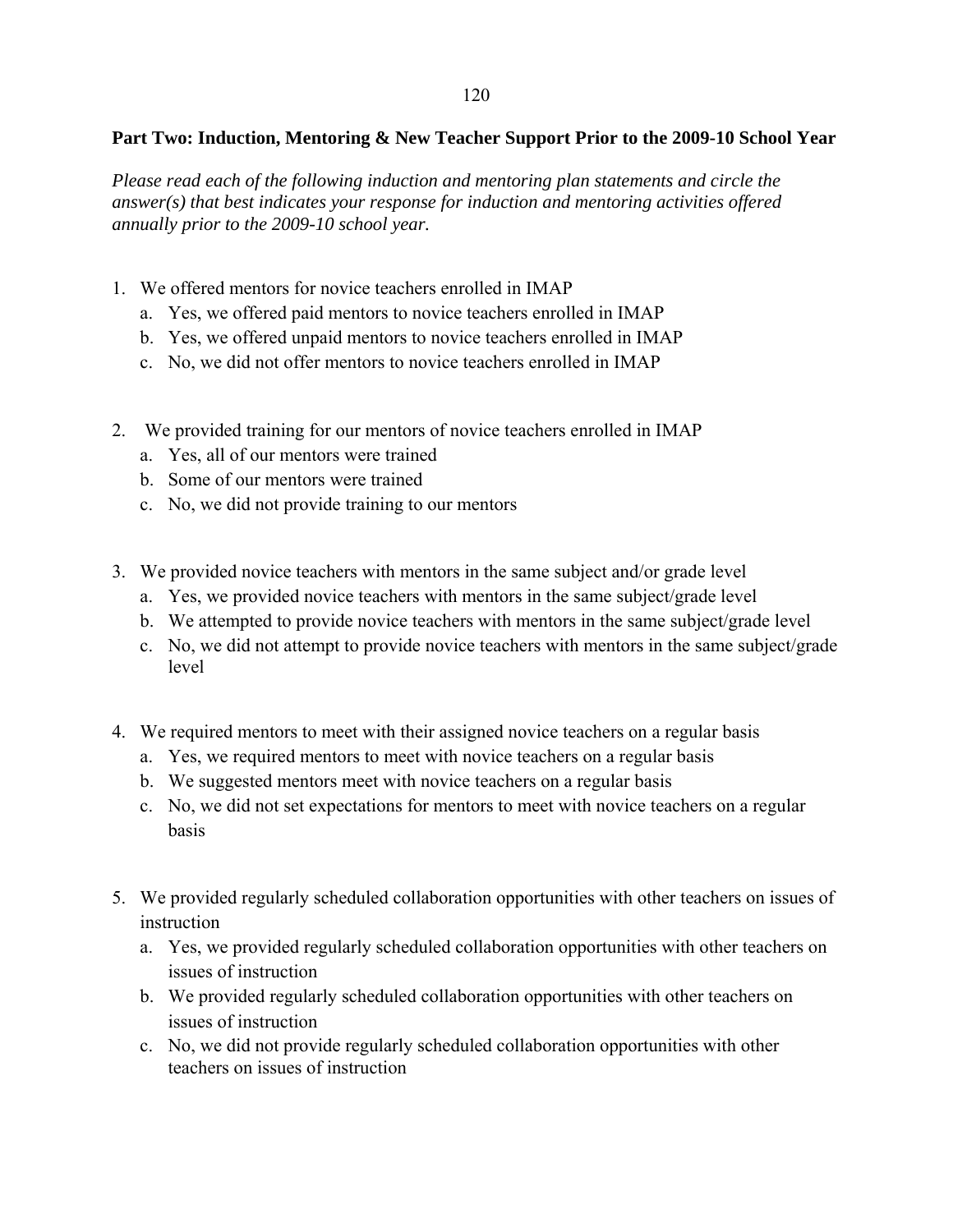- 6. We provided common planning time for novice teachers with other teachers in their subject area
	- a. Yes, we provided common planning time for novice teachers with other teachers in their subject area
	- b. We provided common planning time for some of our novice teachers with other teachers in their subject area
	- c. We did not provide common planning time for novice teachers with other teachers in their subject area
- 7. We provided reduced teaching schedules for our novice teachers (e.g., less classes per day/week than veteran teachers)
	- a. Yes, we provided reduced teaching schedules for all of our novice teachers
	- b. We provided reduced teaching schedules for some of our novice teachers
	- c. We did not attempt to provide reduced teaching schedules for our novice teachers
- 8. We provided reduced number of preparations for our novice teachers (e.g. only Algebra I instead of Algebra I and Geometry)
	- a. Yes, we provided reduced number of preparations for all of our novice teachers
	- b. We provided reduced number of preparations for some of our novice teachers
	- c. We did not attempt to provide reduced number of preparations for our novice teachers
- 9. We provided extra classroom assistance (e.g., teacher aides) to our novice teachers
	- a. Yes, we provided extra classroom assistance for all of our novice teachers
	- b. We provided extra classroom assistance for some of our novice teachers
	- c. We did not attempt to provide extra classroom assistance for our novice teachers
- 10. Our novice teachers had regular supportive communications with their principal, other administrators, or department chair
	- a. Yes, all of our novice teachers had regular supportive communications with their principal, other administrators, or department chair
	- b. Some of our novice teachers had regular supportive communications with their principal, other administrators, or department chair
	- c. No, we did not attempt to offer regular supportive communications with novice teachers' principal, other administrators, or department chair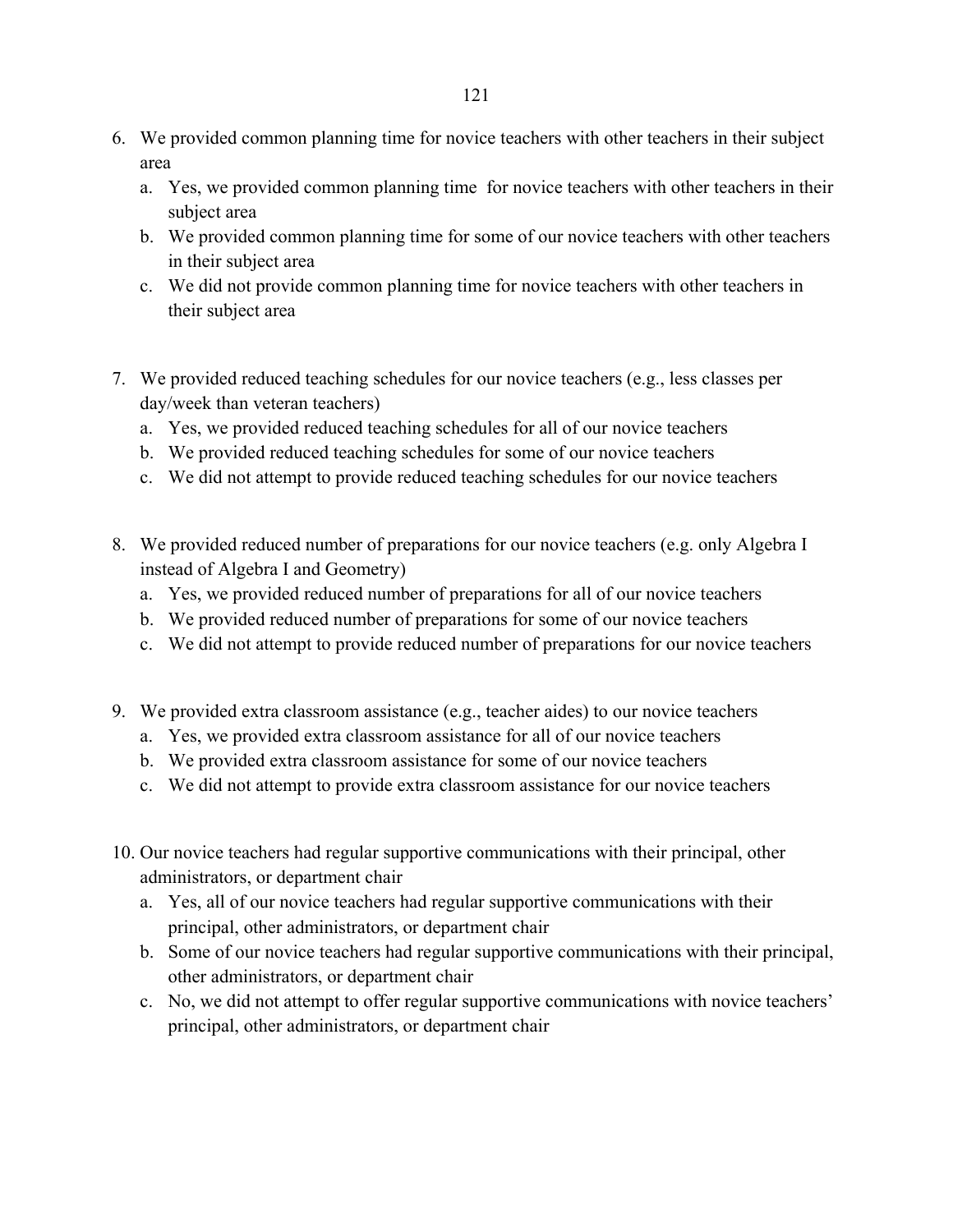- 11. Our novice teachers had the opportunity to participate in seminars or classes for beginning teachers
	- a. Yes, all of our novice teachers had the opportunity to participate in seminars or classes for beginning teachers
	- b. Some of our novice had the opportunity to participate in seminars or classes for beginning teachers
	- c. No, we did not attempt to offer our novice teachers the opportunity to participate in seminars or classes for beginning teachers
- 12. Our novice teachers had the opportunity to participate in a network of teachers (e.g., one organized by an outside agency or over the internet)
	- a. Yes, all of our novice teachers had the opportunity to participate in a network of teachers
	- b. Some of our novice teachers had the opportunity to participate in a network of teachers
	- c. No, we did not attempt to offer our novice teachers the opportunity to participate in a network of teachers

# **Part Three: Induction, Mentoring & New Teacher Support Beginning with the 2010-11 School Year**

*Please read each of the following induction and mentoring plan statements and circle the answer(s) that best indicates your response for induction and mentoring activities beginning with the 2010-11 school year.* 

- 1. We plan to offer mentors for novice teachers enrolled in IMAP
	- a. Yes, we plan to offer paid mentors to novice teachers enrolled in IMAP
	- b. Yes, we plan to offer unpaid mentors to novice teachers enrolled in IMAP
	- c. No, we did not plan to offer mentors to novice teachers enrolled in IMAP
- 2. We plan to provide training for our mentors of novice teachers enrolled in IMAP
	- a. Yes, all of our mentors were trained
	- b. Some of our mentors were trained
	- c. No, we did not provide training to our mentors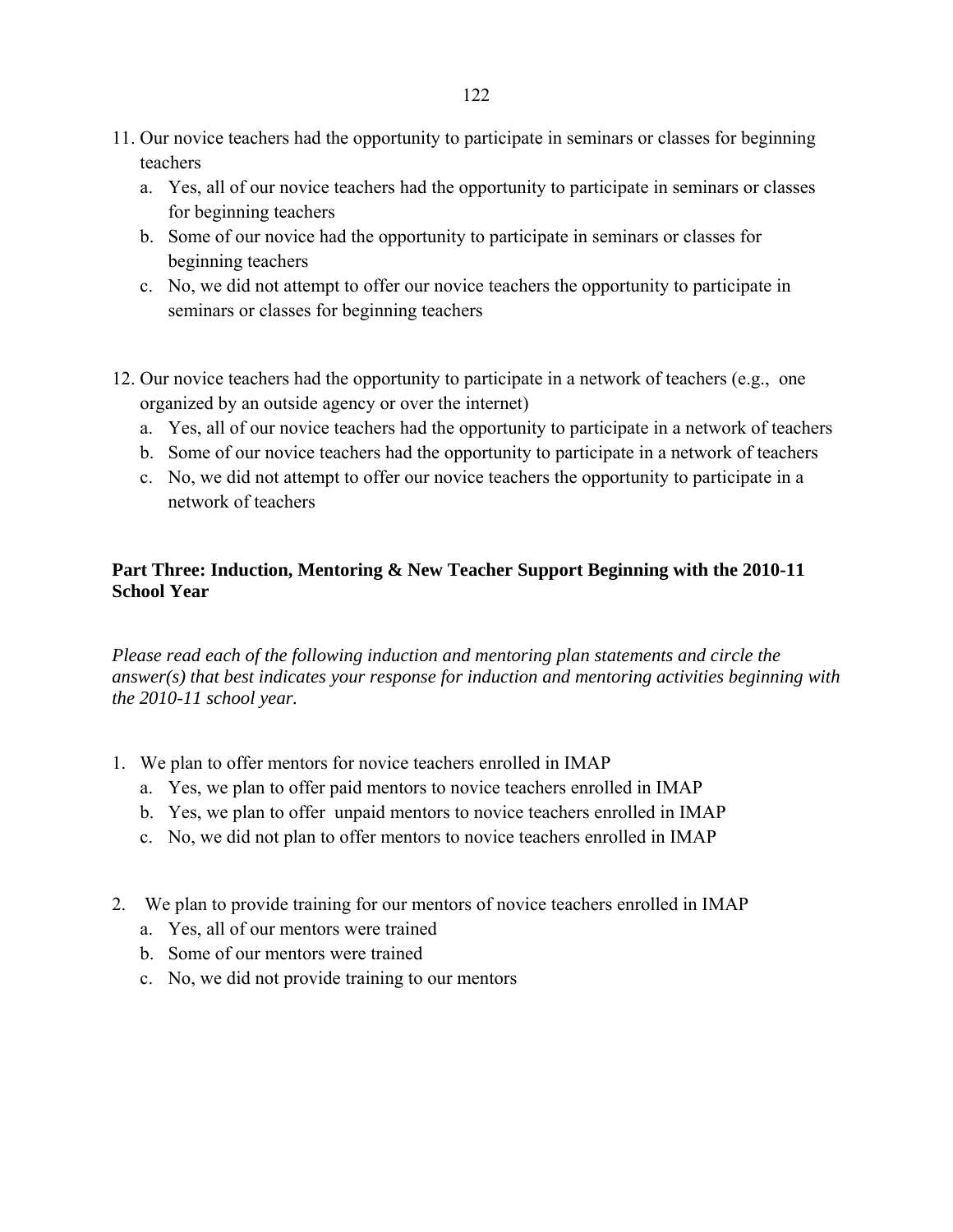- 3. We plan to provide novice teachers with mentors in the same subject and/or grade level
	- a. Yes, we provided novice teachers with mentors in the same subject/grade level
	- b. We attempted to provide novice teachers with mentors in the same subject/grade level
	- c. No, we did not attempt to provide novice teachers with mentors in the same subject/grade level
- 4. We plan to require mentors to meet with their assigned novice teachers on a regular basis
	- a. Yes, we plan to require mentors to meet with novice teachers on a regular basis
	- b. We will suggest that our mentors meet with novice teachers on a regular basis
	- c. No, we will not set expectations for mentors to meet with novice teachers on a regular basis
- 5. We plan to provide regularly scheduled collaboration opportunities with other teachers on issues of instruction
	- a. Yes, we provided regularly scheduled collaboration opportunities with other teachers on issues of instruction
	- b. We provided regularly scheduled collaboration opportunities with other teachers on issues of instruction
	- c. No, we did not provide regularly scheduled collaboration opportunities with other teachers on issues of instruction
- 6. We plan to provide common planning time for novice teachers with other teachers in their subject area
	- a. Yes, we plan to provide common planning time for novice teachers with other teachers in their subject area
	- b. We plan to provide common planning time for some of our novice teachers with other teachers in their subject area
	- c. We do not plan to provide common planning time for novice teachers with other teachers in their subject area
- 7. We plan to provide reduced teaching schedules for our novice teachers (e.g., less classes per day/week than veteran teachers)
	- a. Yes, we plan to provide reduced teaching schedules for all of our novice teachers
	- b. We will attempt to provide reduced teaching schedules for some of our novice teachers
	- c. We will not attempt to provide reduced teaching schedules for our novice teachers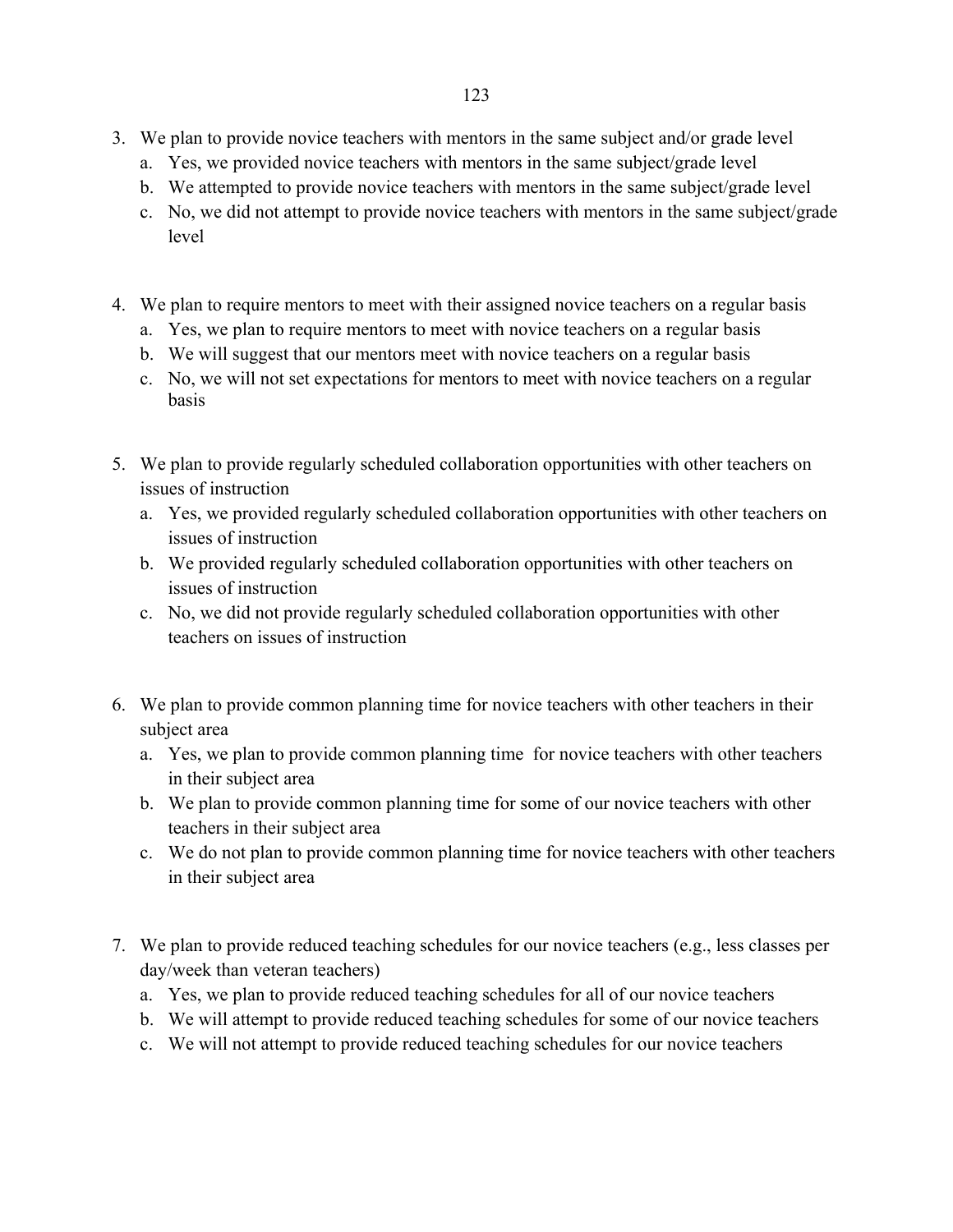- 8. We plan to provide reduced number of preparations for our novice teachers (e.g. only Algebra I instead of Algebra I and Geometry)
	- a. Yes, we plan to provide reduced number of preparations for all of our novice teachers
	- b. We plan to provide reduced number of preparations for some of our novice teachers
	- c. We will not attempt to provide reduced number of preparations for our novice teachers
- 9. We plan to provide extra classroom assistance (e.g., teacher aides) to our novice teachers
	- a. Yes, we provided extra classroom assistance for all of our novice teachers
	- b. We provided extra classroom assistance for some of our novice teachers
	- c. We did not attempt to provide extra classroom assistance for our novice teachers
- 10. We plan to provide our novice teachers with regular supportive communications with their principal, other administrators, or department chair
	- a. Yes, we plan to provide all of our novice teachers with regular supportive communications with their principal, other administrators, or department chair
	- b. We plan to provide some of our novice teachers with regular supportive communications with their principal, other administrators, or department chair
	- c. No, we will not attempt to offer regular supportive communications with novice teachers' principal, other administrators, or department chair
- 11. Our novice teachers will have the opportunity to participate in seminars or classes for beginning teachers
	- a. Yes, all of our novice teachers will have the opportunity to participate in seminars or classes for beginning teachers
	- b. Some of our novice will have the opportunity to participate in seminars or classes for beginning teachers
	- c. No, we will not attempt to offer our novice teachers the opportunity to participate in seminars or classes for beginning teachers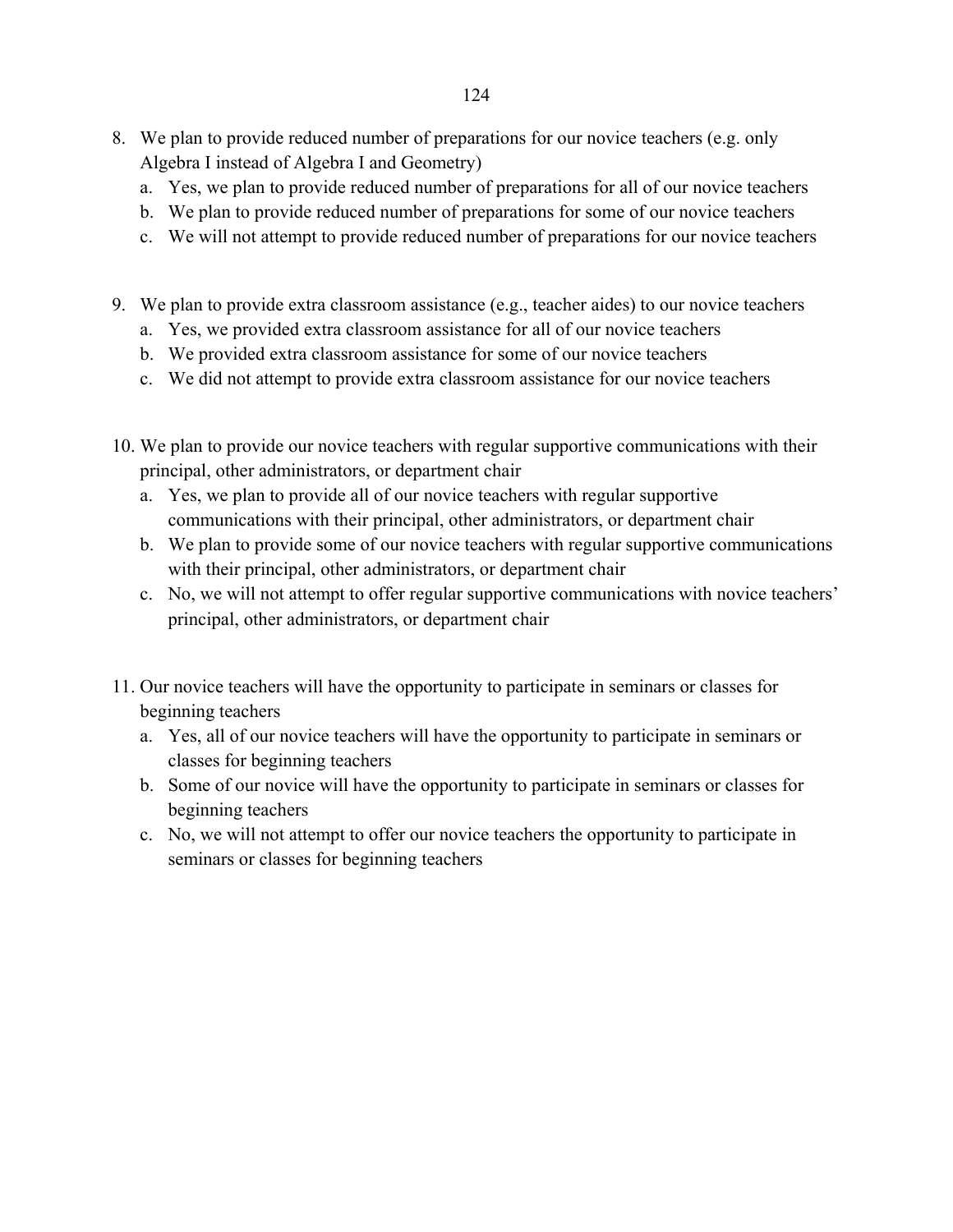- 12. Our novice teachers will have the opportunity to participate in a network of teachers (e.g., one organized by an outside agency or over the internet)
	- a. Yes, all of our novice teachers will have the opportunity to participate in a network of teachers
	- b. Some of our novice teachers will have the opportunity to participate in a network of teachers
	- c. No, we will not attempt to offer our novice teachers the opportunity to participate in a network of teachers
- 13. Have you or do you plan to reduce or discontinue assigning mentors to novice teachers due to the fact that mentors are no longer a requirement of IMAP?
	- a. We plan to continue to offer mentors to novice teachers
	- b. We plan to continue to offer mentors to only first year teachers
	- c. We plan to or have discontinued providing mentors to novice teachers
- 14. Have you or do you plan to reduce or discontinue assigning mentors to novice teachers as a cost containment strategy?
	- a. We plan to continue to offer mentors to novice teachers
	- b. We plan to continue to offer mentors to only first year teachers
	- c. We plan to or have discontinued providing mentors to novice teachers